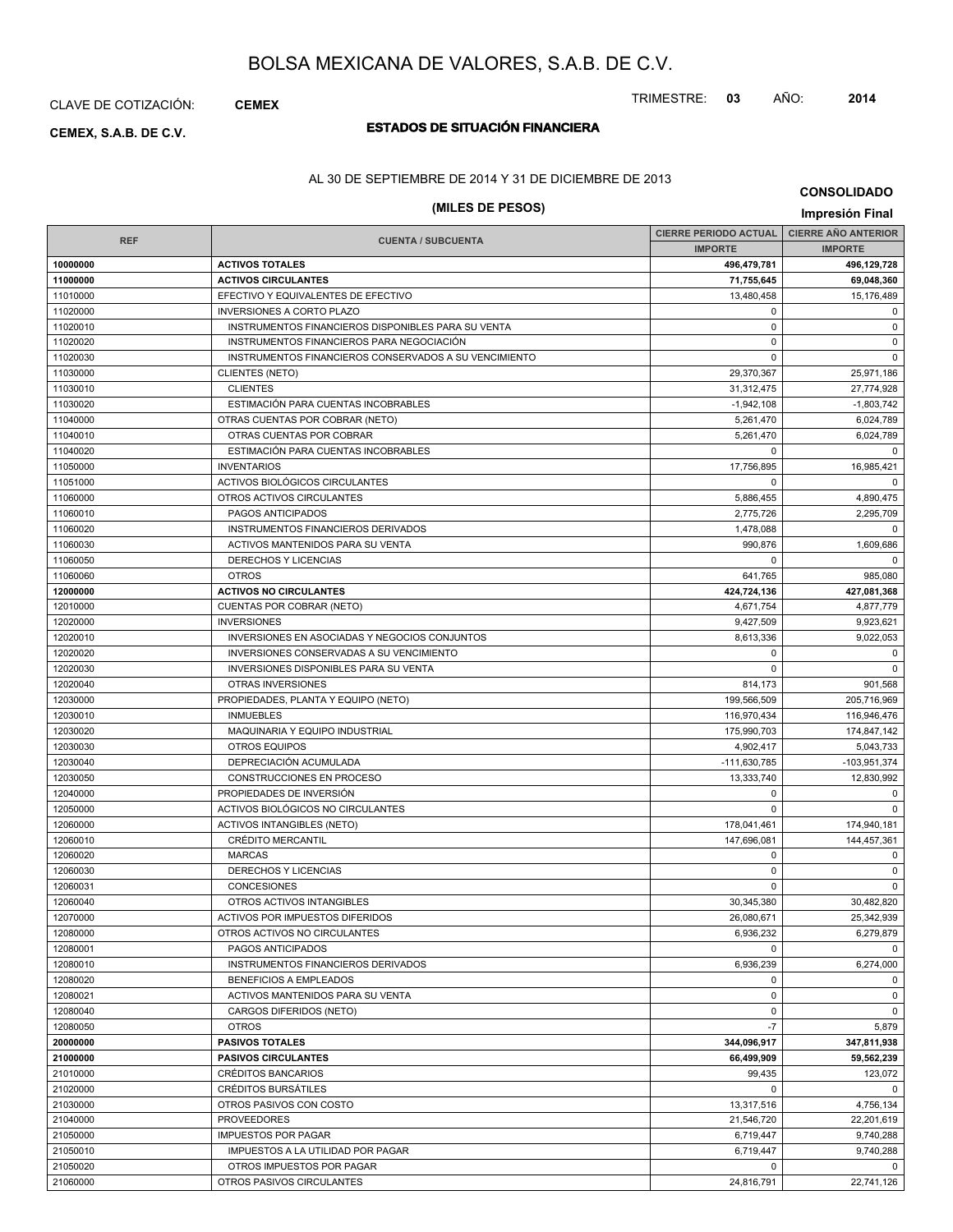CLAVE DE COTIZACIÓN: **CEMEX**

# **ESTADOS DE SITUACIÓN FINANCIERA CEMEX, S.A.B. DE C.V.**

### AL 30 DE SEPTIEMBRE DE 2014 Y 31 DE DICIEMBRE DE 2013

### **(MILES DE PESOS) Impresión Final**

**CONSOLIDADO**

| <b>REF</b> |                                                                                          | <b>CIERRE PERIODO ACTUAL</b> | <b>CIERRE AÑO ANTERIOR</b> |
|------------|------------------------------------------------------------------------------------------|------------------------------|----------------------------|
|            | <b>CUENTA / SUBCUENTA</b>                                                                | <b>IMPORTE</b>               | <b>IMPORTE</b>             |
| 21060010   | <b>INTERESES POR PAGAR</b>                                                               | 2,784,689                    | 3,007,378                  |
| 21060020   | INSTRUMENTOS FINANCIEROS DERIVADOS                                                       | $\Omega$                     | $\Omega$                   |
| 21060030   | <b>INGRESOS DIFERIDOS</b>                                                                | $\Omega$                     | $\Omega$                   |
| 21060050   | <b>BENEFICIOS A EMPLEADOS</b>                                                            | 4,275,022                    | 3,526,548                  |
| 21060060   | <b>PROVISIONES</b>                                                                       | 7,395,637                    | 8,026,896                  |
| 21060061   | PASIVOS RELACIONADOS CON ACTIVOS MANTENIDOS PARA SU VENTA CIRCULANTES                    | $\Omega$                     | $\Omega$                   |
| 21060080   | <b>OTROS</b>                                                                             | 10,361,443                   | 8,180,304                  |
| 22000000   | <b>PASIVOS NO CIRCULANTES</b>                                                            | 277,597,008                  | 288,249,699                |
| 22010000   | <b>CRÉDITOS BANCARIOS</b>                                                                | 50,304,820                   | 54,387,714                 |
| 22020000   | <b>CRÉDITOS BURSÁTILES</b>                                                               | $\Omega$                     | $\Omega$                   |
| 22030000   | OTROS PASIVOS CON COSTO                                                                  | 157,587,889                  | 162,491,078                |
| 22040000   | PASIVOS POR IMPUESTOS DIFERIDOS                                                          | 20,175,807                   | 18,314,941                 |
| 22050000   | OTROS PASIVOS NO CIRCULANTES                                                             | 49,528,492                   | 53,055,966                 |
| 22050010   | INSTRUMENTOS FINANCIEROS DERIVADOS                                                       | 642,877                      | 508,000                    |
| 22050020   | <b>INGRESOS DIFERIDOS</b>                                                                | 461,377                      | 564,005                    |
| 22050040   | <b>BENEFICIOS A EMPLEADOS</b>                                                            | 13,917,429                   | 14,073,154                 |
| 22050050   | <b>PROVISIONES</b>                                                                       | $\mathbf 0$                  | $\mathbf 0$                |
| 22050051   | PASIVOS RELACIONADOS CON ACTIVOS MANTENIDOS PARA SU VENTA NO CIRCULANTES                 | $\Omega$                     | $\Omega$                   |
| 22050070   | <b>OTROS</b>                                                                             | 34,506,809                   | 37,910,807                 |
| 30000000   | <b>CAPITAL CONTABLE</b>                                                                  | 152,382,864                  | 148,317,790                |
| 30010000   | CAPITAL CONTABLE DE LA PARTICIPACIÓN CONTROLADORA                                        | 136, 367, 173                | 133,378,911                |
| 30030000   | <b>CAPITAL SOCIAL</b>                                                                    | 4,150,998                    | 4,142,845                  |
| 30040000   | <b>ACCIONES RECOMPRADAS</b>                                                              | $\Omega$                     | $\Omega$                   |
| 30050000   | PRIMA EN EMISIÓN DE ACCIONES                                                             | 100.875.414                  | 84,800,214                 |
| 30060000   | APORTACIONES PARA FUTUROS AUMENTOS DE CAPITAL                                            | $\Omega$                     | $\Omega$                   |
| 30070000   | OTRO CAPITAL CONTRIBUIDO                                                                 | $\Omega$                     | $\Omega$                   |
| 30080000   | UTILIDADES RETENIDAS (PERDIDAS ACUMULADAS)                                               | 17,496,010                   | 29,399,123                 |
| 30080010   | <b>RESERVA LEGAL</b>                                                                     | 1,804,124                    | 1,804,124                  |
| 30080020   | <b>OTRAS RESERVAS</b>                                                                    | $\Omega$                     | $\Omega$                   |
| 30080030   | RESULTADOS DE EJERCICIOS ANTERIORES                                                      | 19,976,999                   | 38,428,834                 |
| 30080040   | RESULTADO DEL EJERCICIO                                                                  | $-4,285,113$                 | $-10,833,835$              |
| 30080050   | <b>OTROS</b>                                                                             | $\Omega$                     | $\Omega$                   |
| 30090000   | OTROS RESULTADOS INTEGRALES ACUMULADOS (NETOS DE IMPUESTOS)                              | 13,844,751                   | 15,036,729                 |
| 30090010   | GANANCIAS POR REVALUACIÓN DE PROPIEDADES                                                 | $\Omega$                     | $\mathbf 0$                |
| 30090020   | GANANCIAS (PERDIDAS) ACTUARIALES POR OBLIGACIONES LABORALES                              | $-3,379,000$                 | $-3,379,000$               |
| 30090030   | RESULTADO POR CONVERSIÓN DE MONEDAS EXTRANJERAS                                          | 7,673,925                    | 9,149,506                  |
| 30090040   | CAMBIOS EN LA VALUACIÓN DE ACTIVOS FINANCIEROS DISPONIBLES PARA SU VENTA                 | $-11,000$                    | $-22,000$                  |
| 30090050   | CAMBIOS EN LA VALUACIÓN DE INSTRUMENTOS FINANCIEROS DERIVADOS                            | $\mathbf 0$                  | $\mathbf 0$                |
| 30090060   | CAMBIOS EN EL VALOR RAZONABLE DE OTROS ACTIVOS                                           | $\mathbf 0$                  | $\mathbf 0$                |
| 30090070   | PARTICIPACIÓN EN OTROS RESULTADOS INTEGRALES DE ASOCIADAS Y NEGOCIOS<br><b>CONJUNTOS</b> | $\Omega$                     | $\Omega$                   |
| 30090080   | OTROS RESULTADOS INTEGRALES                                                              | 9,560,826                    | 9,288,223                  |
| 30020000   | CAPITAL CONTABLE DE LA PARTICIPACIÓN NO CONTROLADORA                                     | 16,015,691                   | 14,938,879                 |

#### TRIMESTRE: **03** AÑO: **2014**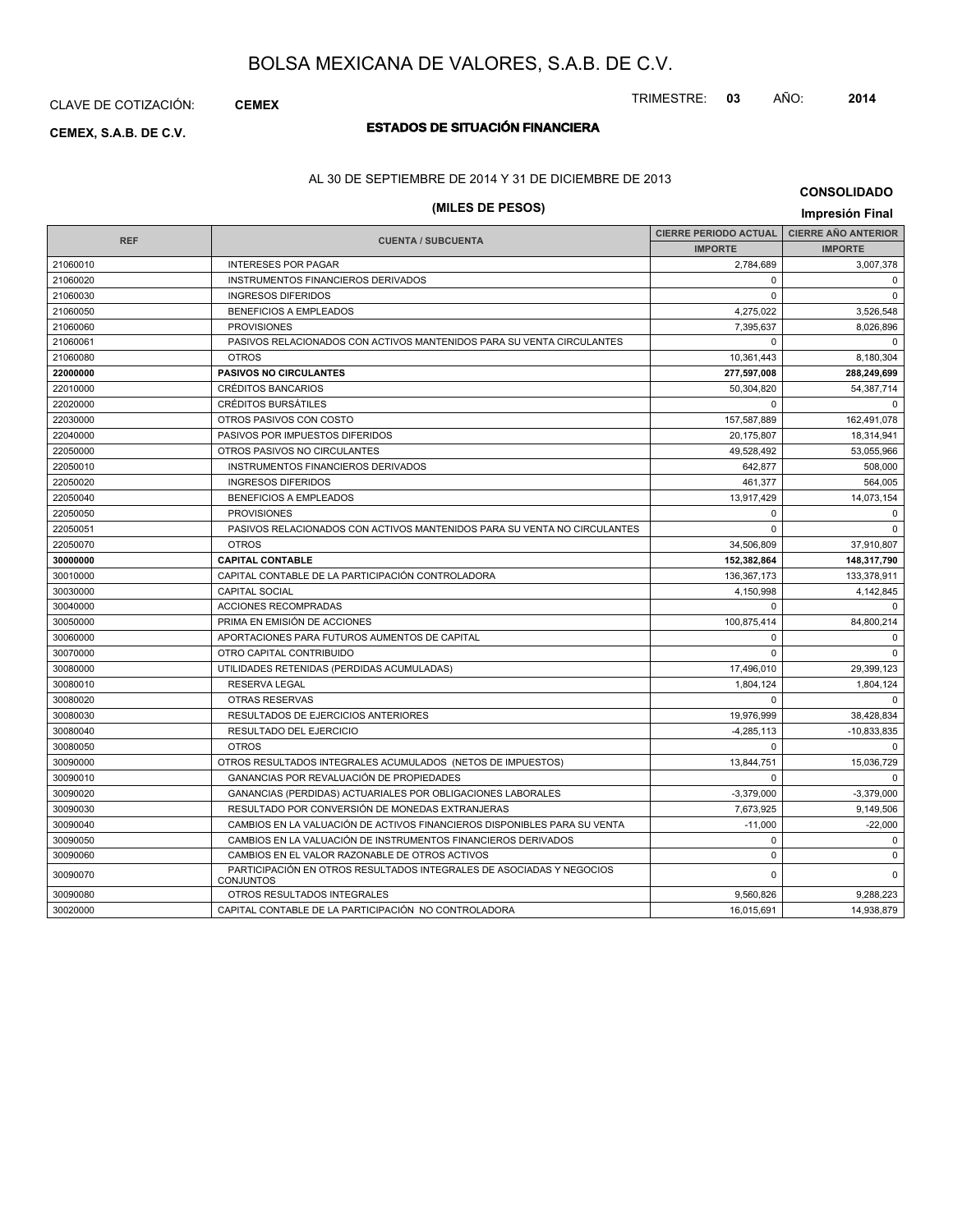TRIMESTRE: **03** AÑO: **2014**

CLAVE DE COTIZACIÓN: **CEMEX**

### **ESTADOS DE SITUACIÓN FINANCIERA CEMEX, S.A.B. DE C.V. DATOS INFORMATIVOS**

AL 30 DE SEPTIEMBRE DE 2014 Y 31 DE DICIEMBRE DE 2013

### **(MILES DE PESOS) Impresión Final**

### **CONSOLIDADO**

|            |                                             |                              | <b>HIPLOSIOLL HIGH</b>     |
|------------|---------------------------------------------|------------------------------|----------------------------|
| <b>REF</b> | <b>CONCEPTOS</b>                            | <b>CIERRE PERIODO ACTUAL</b> | <b>CIERRE AÑO ANTERIOR</b> |
|            |                                             | <b>IMPORTE</b>               | <b>IMPORTE</b>             |
| 91000010   | PASIVOS MONEDA EXTRANJERA CORTO PLAZO       | 51,457,298                   | 43,614,047                 |
| 91000020   | PASIVOS MONEDA EXTRANJERA LARGO PLAZO       | 236, 101, 545                | 264,546,320                |
| 91000030   | CAPITAL SOCIAL NOMINAL                      | 103,758                      | 95,156                     |
| 91000040   | CAPITAL SOCIAL POR ACTUALIZACIÓN            | 4,111,468                    | 4,047,486                  |
| 91000050   | FONDOS PARA PENSIONES Y PRIMA DE ANTIGÜEDAD | 13,917,429                   | 14,073,154                 |
| 91000060   | NUMERO DE FUNCIONARIOS (*)                  | 13                           | 10                         |
| 91000070   | NUMERO DE EMPLEADOS (*)                     | 19,362                       | 18,853                     |
| 91000080   | NUMERO DE OBREROS (*)                       | 24,680                       | 24.224                     |
| 91000090   | NUMERO DE ACCIONES EN CIRCULACIÓN (*)       | 37,368,490,620               | 34,270,594,791             |
| 91000100   | NUMERO DE ACCIONES RECOMPRADAS (*)          | 0                            | $\Omega$                   |
| 91000110   | EFECTIVO RESTRINGIDO (1)                    | 3,043,506                    | 3,734,000                  |
| 91000120   | DEUDA DE ASOCIADAS GARANTIZADA              | 0                            | 0                          |
|            |                                             |                              |                            |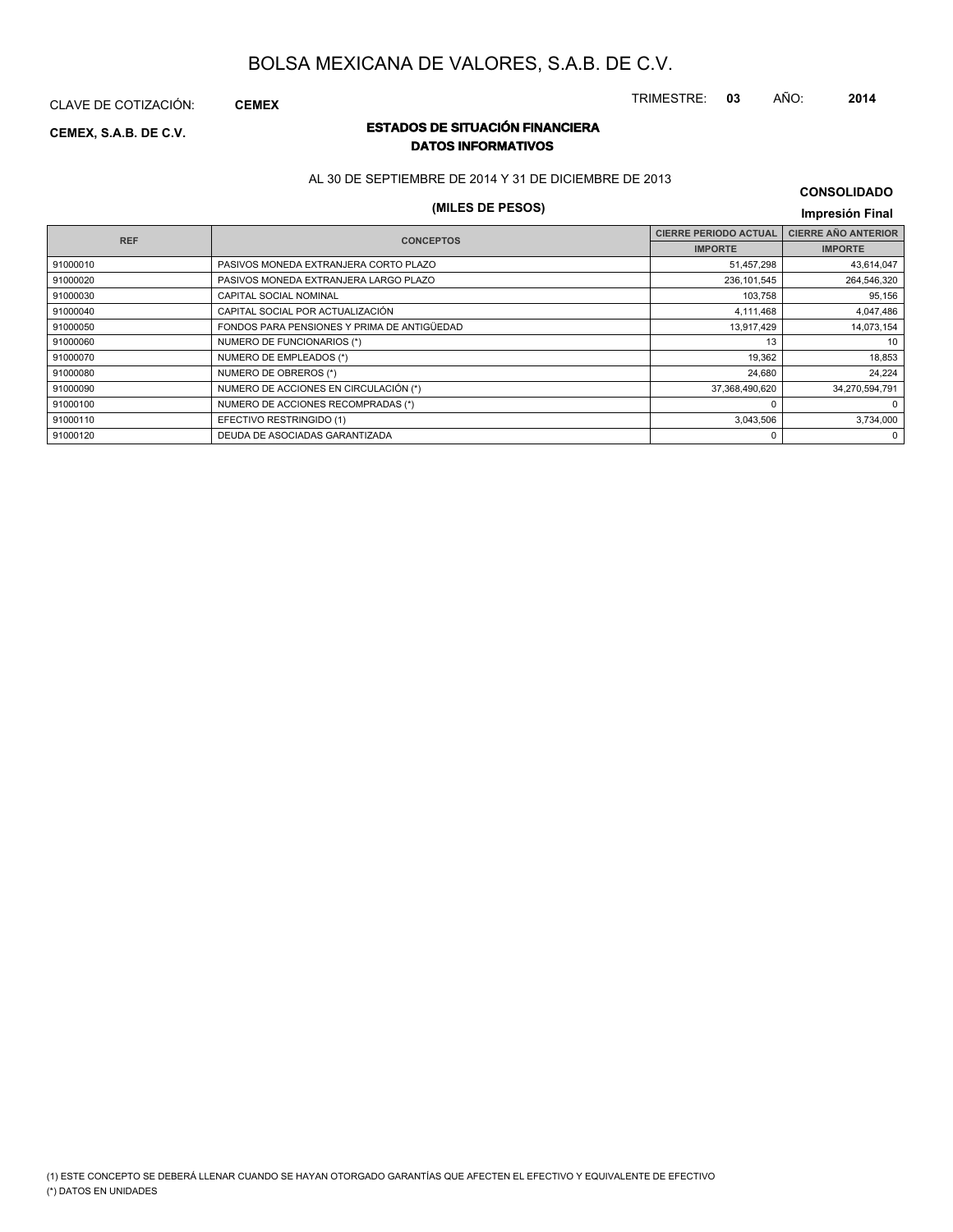**CEMEX, S.A.B. DE C.V.** CLAVE DE COTIZACIÓN: **CEMEX** TRIMESTRE: **03** AÑO: **2014**

#### **ESTADOS DE RESULTADOS**

**CONSOLIDADO**

#### POR LOS PERIODOS DE NUEVE Y TRES MESES TERMINADOS AL 30 DE SEPTIEMBRE DE 2014 Y 2013

|            |                                                                               | Impresión Final   |                  |                     |                  |  |
|------------|-------------------------------------------------------------------------------|-------------------|------------------|---------------------|------------------|--|
|            |                                                                               | <b>AÑO ACTUAL</b> |                  | <b>AÑO ANTERIOR</b> |                  |  |
| <b>REF</b> | <b>CUENTA / SUBCUENTA</b>                                                     | <b>ACUMULADO</b>  | <b>TRIMESTRE</b> | <b>ACUMULADO</b>    | <b>TRIMESTRE</b> |  |
| 40010000   | <b>INGRESOS NETOS</b>                                                         | 156,102,330       | 54,753,658       | 145,087,605         | 52,609,317       |  |
| 40010010   | <b>SERVICIOS</b>                                                              | 0                 | $\mathbf 0$      | $\mathbf 0$         | $\mathbf 0$      |  |
| 40010020   | <b>VENTA DE BIENES</b>                                                        | 156,102,330       | 54,753,658       | 145,087,605         | 52,609,317       |  |
| 40010030   | <b>INTERESES</b>                                                              | 0                 | $\Omega$         | $\mathbf 0$         | 0                |  |
| 40010040   | <b>REGALIAS</b>                                                               | 0                 | $\Omega$         | $\mathbf 0$         | 0                |  |
| 40010050   | <b>DIVIDENDOS</b>                                                             | $\mathbf 0$       | $\mathbf 0$      | $\Omega$            | $\mathbf 0$      |  |
| 40010060   | ARRENDAMIENTO                                                                 | 0                 | 0                | $\mathbf 0$         | $\pmb{0}$        |  |
| 40010061   | <b>CONSTRUCCIÓN</b>                                                           | $\mathbf 0$       | $\Omega$         | $\Omega$            | $\mathbf 0$      |  |
| 40010070   | <b>OTROS</b>                                                                  | 0                 | 0                | $\Omega$            | $\mathbf 0$      |  |
| 40020000   | <b>COSTO DE VENTAS</b>                                                        | 107,263,851       | 36,213,373       | 100,471,354         | 35,634,334       |  |
| 40021000   | UTILIDAD (PÉRDIDA) BRUTA                                                      | 48,838,479        | 18,540,285       | 44,616,251          | 16,974,983       |  |
| 40030000   | <b>GASTOS GENERALES</b>                                                       | 32,882,272        | 12,036,215       | 29,797,427          | 10,873,150       |  |
| 40040000   | UTILIDAD (PÉRDIDA) ANTES DE OTROS INGRESOS Y GASTOS, NETO                     | 15,956,207        | 6,504,070        | 14,818,824          | 6,101,833        |  |
| 40050000   | OTROS INGRESOS Y (GASTOS), NETO                                               | $-830,556$        | $-1, 137, 382$   | -2,980,181          | $-1,399,699$     |  |
| 40060000   | UTILIDAD (PÉRDIDA) DE OPERACIÓN (*)                                           | 15,125,651        | 5,366,688        | 11,838,643          | 4,702,134        |  |
| 40070000   | <b>INGRESOS FINANCIEROS</b>                                                   | 3,738,671         | 1,467,533        | 1,823,451           | 919,114          |  |
| 40070010   | <b>INTERESES GANADOS</b>                                                      | 106,581           | 34,170           | 123,922             | 37,124           |  |
| 40070020   | UTILIDAD POR FLUCTUACIÓN CAMBIARIA, NETO                                      | 1,789,935         | 1,282,705        | 70,223              | 275,516          |  |
| 40070030   | UTILIDAD POR DERIVADOS, NETO                                                  | 0                 | $\Omega$         | $\Omega$            | $\Omega$         |  |
| 40070040   | UTILIDAD POR CAMBIOS EN VALOR RAZONABLE DE INSTRUMENTOS<br><b>FINANCIEROS</b> | 1,686,678         | 106,608          | 1,449,258           | 547,751          |  |
| 40070050   | OTROS INGRESOS FINANCIEROS                                                    | 155.477           | 44.050           | 180.048             | 58.723           |  |
| 40080000   | <b>GASTOS FINANCIEROS</b>                                                     | 17,314,391        | 5,854,337        | 15,115,440          | 5,540,171        |  |
| 40080010   | INTERESES DEVENGADOS A CARGO                                                  | 11,979,464        | 3,937,345        | 12,105,296          | 4,117,745        |  |
| 40080020   | PÉRDIDA POR FLUCTUACIÓN CAMBIARIA, NETO                                       | $\mathbf 0$       | $\Omega$         | $\mathbf 0$         | $\mathbf 0$      |  |
| 40080030   | PÉRDIDA POR DERIVADOS, NETO                                                   | 0                 | 0                | $\mathbf 0$         | $\pmb{0}$        |  |
| 40080050   | PÉRDIDA POR CAMBIOS EN VALOR RAZONABLE DE INSTRUMENTOS<br><b>FINANCIEROS</b>  | 0                 | $\mathbf 0$      | $\mathbf 0$         | $\mathbf 0$      |  |
| 40080060   | OTROS GASTOS FINANCIEROS                                                      | 5,334,927         | 1,916,992        | 3,010,144           | 1,422,426        |  |
| 40090000   | <b>INGRESOS (GASTOS) FINANCIEROS NETO</b>                                     | $-13,575,720$     | -4,386,804       | -13,291,989         | -4,621,057       |  |
| 40100000   | PARTICIPACIÓN EN LOS RESULTADOS DE ASOCIADAS Y NEGOCIOS<br><b>CONJUNTOS</b>   | 188,967           | 114,710          | 100,567             | 68,141           |  |
| 40110000   | UTILIDAD (PÉRDIDA) ANTES DE IMPUESTOS A LA UTILIDAD                           | 1,738,898         | 1,094,594        | $-1,352,779$        | 149,218          |  |
| 40120000   | <b>IMPUESTOS A LA UTILIDAD</b>                                                | 4,963,070         | 1,936,098        | 5,196,926           | 1,798,657        |  |
| 40120010   | <b>IMPUESTO CAUSADO</b>                                                       | 3,670,466         | 1,429,394        | 4,380,043           | $-55,822$        |  |
| 40120020   | <b>IMPUESTO DIFERIDO</b>                                                      | 1.292.604         | 506.704          | 816.883             | 1,854,479        |  |
| 40130000   | UTILIDAD (PÉRDIDA) DE LAS OPERACIONES CONTINUAS                               | $-3,224,172$      | $-841,504$       | $-6,549,705$        | $-1,649,439$     |  |
| 40140000   | UTILIDAD (PÉRDIDA) DE LAS OPERACIONES DISCONTINUAS, NETO                      | 0                 | $\Omega$         | $\Omega$            | 0                |  |
| 40150000   | UTILIDAD (PÉRDIDA) NETA                                                       | 3,224,172         | $-841,504$       | 6,549,705           | $-1,649,439$     |  |
| 40160000   | PARTICIPACIÓN NO CONTROLADORA EN LA UTILIDAD (PÉRDIDA) NETA                   | 1,060,941         | 557.536          | 948.410             | 384,010          |  |
| 40170000   | PARTICIPACIÓN CONTROLADORA EN LA UTILIDAD (PÉRDIDA) NETA                      | $-4,285,113$      | $-1,399,040$     | $-7,498,115$        | $-2,033,449$     |  |
|            |                                                                               |                   |                  |                     |                  |  |
| 40180000   | UTILIDAD (PÉRDIDA) NETA BÁSICA POR ACCIÓN                                     | $-0.11$           | $-0.04$          | $-0.21$             | $-0.06$          |  |
| 40190000   | UTILIDAD (PÉRDIDA) NETA POR ACCIÓN DILUIDA                                    | $-0.11$           | $-0.04$          | $-0.21$             | $-0.06$          |  |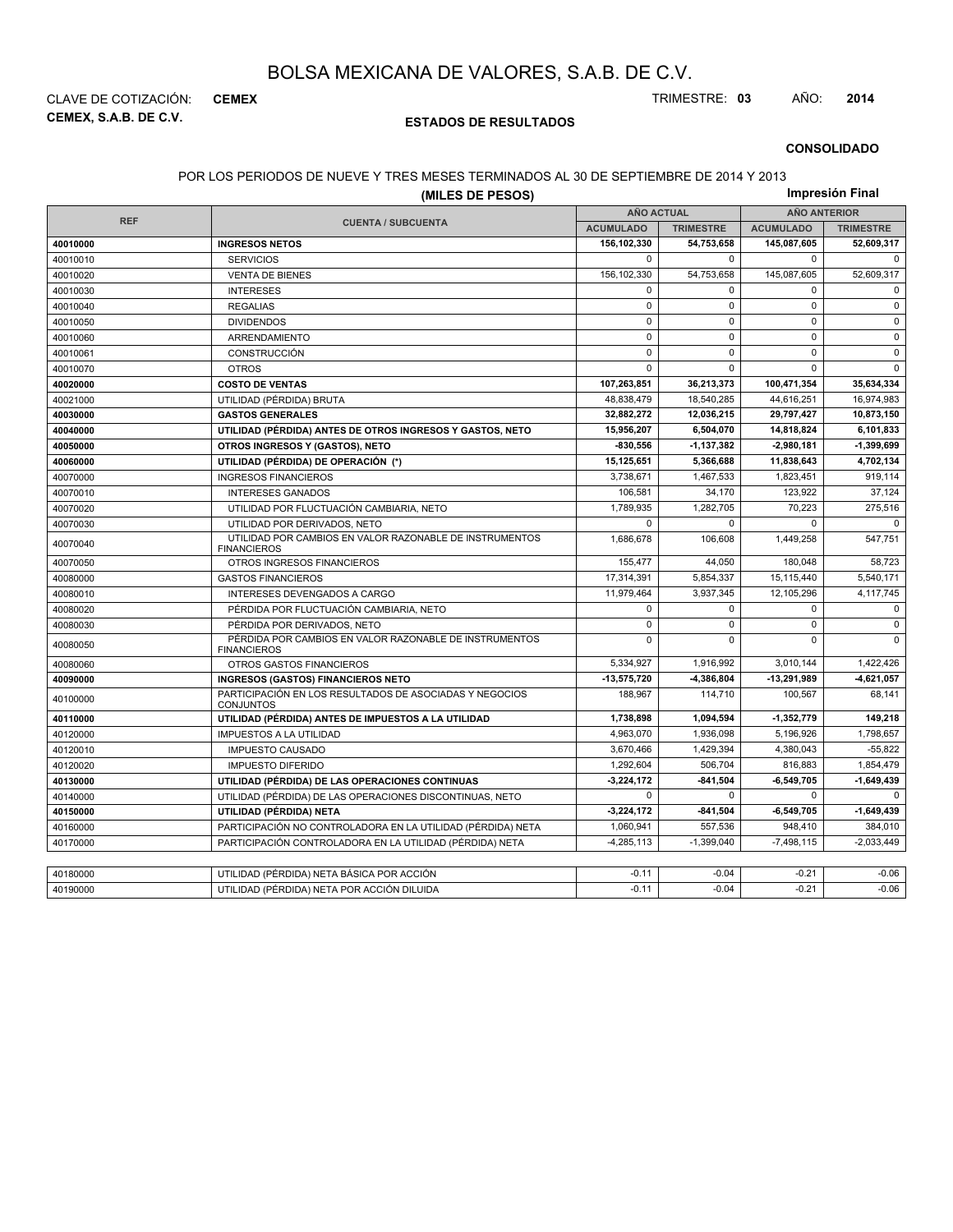**CEMEX, S.A.B. DE C.V.** CLAVE DE COTIZACIÓN: **CEMEX** TRIMESTRE: **03** AÑO: **2014**

### **ESTADOS DEL RESULTADO INTEGRAL (NETOS DE IMPUESTOS)**

 $-4,507,035$   $-1,425,395$   $-4,751,803$   $1,424,463$ 

#### **CONSOLIDADO**

#### POR LOS PERIODOS DE NUEVE Y TRES MESES TERMINADOS AL 30 DE SEPTIEMBRE DE 2014 Y 2013

**(MILES DE PESOS)**

**Impresión Final**

|            |                                                                                                 |                  | <b>AÑO ACTUAL</b> |                  | <b>AÑO ANTERIOR</b> |
|------------|-------------------------------------------------------------------------------------------------|------------------|-------------------|------------------|---------------------|
| <b>REF</b> | <b>CUENTA / SUBCUENTA</b>                                                                       | <b>ACUMULADO</b> | <b>TRIMESTRE</b>  | <b>ACUMULADO</b> | <b>TRIMESTRE</b>    |
| 40200000   | UTILIDAD (PÉRDIDA) NETA                                                                         | $-3,224,172$     | $-841.504$        | $-6,549,705$     | $-1,649,439$        |
|            | <b>PARTIDAS QUE NO SERAN RECLASIFICADAS A RESULTADOS</b>                                        |                  |                   |                  |                     |
| 40210000   | GANANCIAS POR REVALUACIÓN DE PROPIEDADES                                                        | $\Omega$         | $\Omega$          | <sup>0</sup>     | $\Omega$            |
| 40220000   | GANANCIAS (PÉRDIDAS) ACTUARIALES POR OBLIGACIONES LABORALES                                     | $\Omega$         | O                 | $-58,950$        | $-58,950$           |
| 40220100   | PARTICIPACIÓN EN RESULTADOS POR REVALUACIÓN DE PROPIEDADES DE<br>ASOCIADAS Y NEGOCIOS CONJUNTOS | $\Omega$         | $\Omega$          | O                | $\Omega$            |
|            | <b>PARTIDAS QUE PUEDEN SER RECLASIFICADAS SUBSECUENTEMENTE A</b><br><b>RESULTADOS</b>           |                  |                   |                  |                     |
| 40230000   | RESULTADO POR CONVERSIÓN DE MONEDAS EXTRANJERAS                                                 | $-1.475.686$     | $-541.917$        | 1,410,633        | 3,101,633           |
| 40240000   | CAMBIOS EN LA VALUACIÓN DE ACTIVOS FINANCIEROS DISPONIBLES PARA<br><b>SU VENTA</b>              | 11.000           | 11.000            | 117.379          | $-19,621$           |
| 40250000   | CAMBIOS EN LA VALUACIÓN DE INSTRUMENTOS FINANCIEROS DERIVADOS                                   | $\Omega$         | $\Omega$          | 0                | $\Omega$            |
| 40260000   | CAMBIOS EN EL VALOR RAZONABLE DE OTROS ACTIVOS                                                  | $\Omega$         | $\Omega$          | 0                | $\Omega$            |
| 40270000   | PARTICIPACIÓN EN OTROS RESULTADOS INTEGRALES DE ASOCIADAS Y<br>NEGOCIOS CONJUNTOS               | $\Omega$         | $\Omega$          | $\Omega$         | $\Omega$            |
| 40280000   | OTROS RESULTADOS INTEGRALES                                                                     | 1,242,764        | 504.562           | 1,277,250        | 434,850             |
| 40290000   | TOTAL DE OTROS RESULTADOS INTEGRALES                                                            | $-221,922$       | $-26.355$         | 2,746,312        | 3,457,912           |
|            |                                                                                                 |                  |                   |                  |                     |
| 40300000   | UTILIDAD (PÉRDIDA) INTEGRAL                                                                     | $-3,446,094$     | $-867,859$        | $-3,803,393$     | 1,808,473           |
| 40320000   | UTILIDAD (PÉRDIDA) INTEGRAL ATRIBUIBLE A LA PARTICIPACIÓN NO<br><b>CONTROLADORA</b>             | 1,060,941        | 557,536           | 948,410          | 384,010             |

<sup>40310000</sup> UTILIDAD (PÉRDIDA) INTEGRAL ATRIBUIBLE A LA PARTICIPACIÓN CONTROLADORA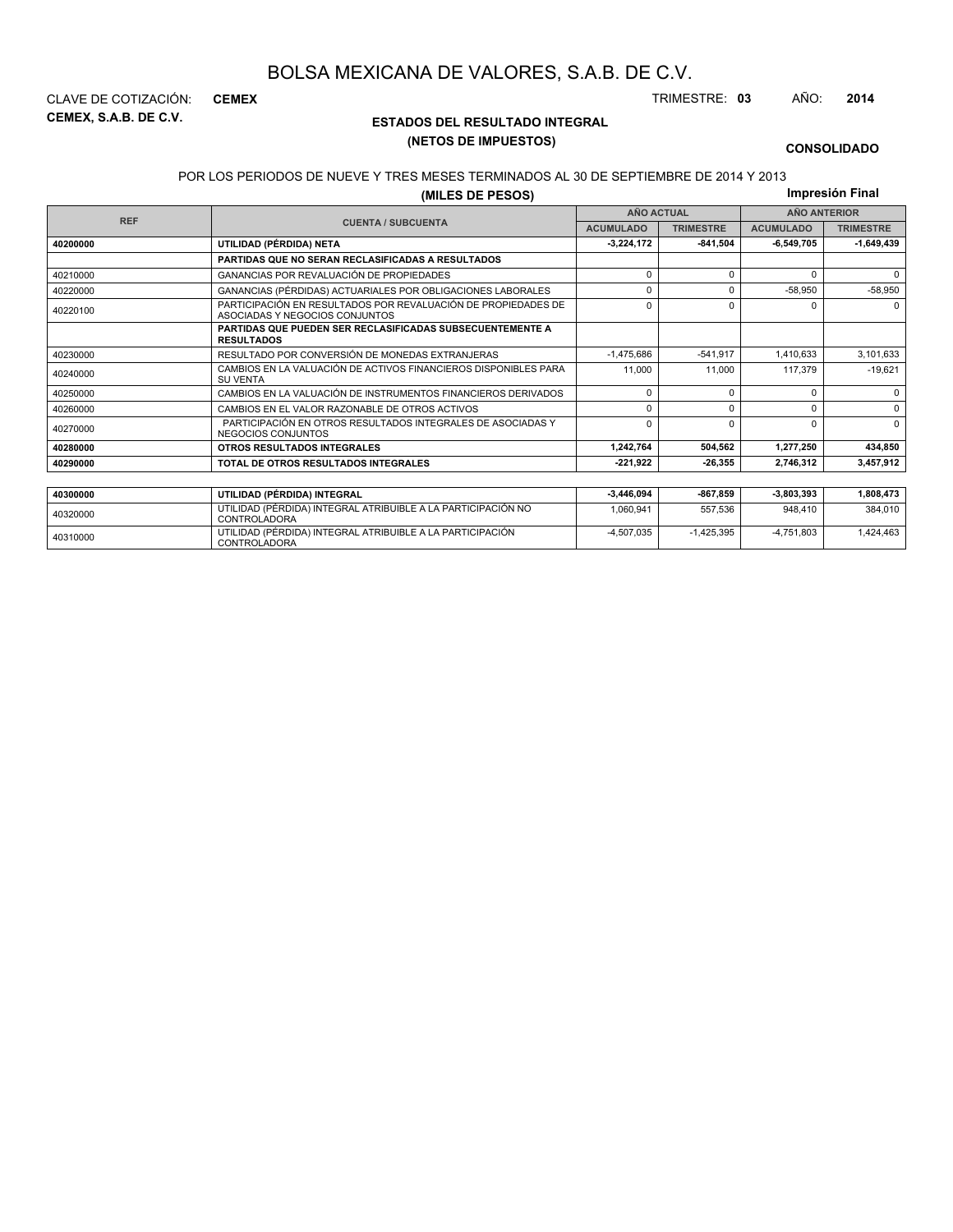**CEMEX, S.A.B. DE C.V.** CLAVE DE COTIZACIÓN: **CEMEX** TRIMESTRE: **03** AÑO: **2014**

### **ESTADOS DE RESULTADOS DATOS INFORMATIVOS**

**CONSOLIDADO**

#### POR LOS PERIODOS DE NUEVE Y TRES MESES TERMINADOS AL 30 DE SEPTIEMBRE DE 2014 Y 2013

#### **Impresión Final (MILES DE PESOS)**

| <b>REF</b><br><b>CUENTA / SUBCUENTA</b> |                                       |                  | ANO ACTUAL       | <b>ANO ANTERIOR</b> |           |  |
|-----------------------------------------|---------------------------------------|------------------|------------------|---------------------|-----------|--|
|                                         | <b>ACUMULADO</b>                      | <b>TRIMESTRE</b> | <b>ACUMULADO</b> | <b>TRIMESTRE</b>    |           |  |
| 92000010                                | DEPRECIACIÓN Y AMORTIZACIÓN OPERATIVA | 10.830.999       | 3.650.298        | 10.756.641          | 3,670,521 |  |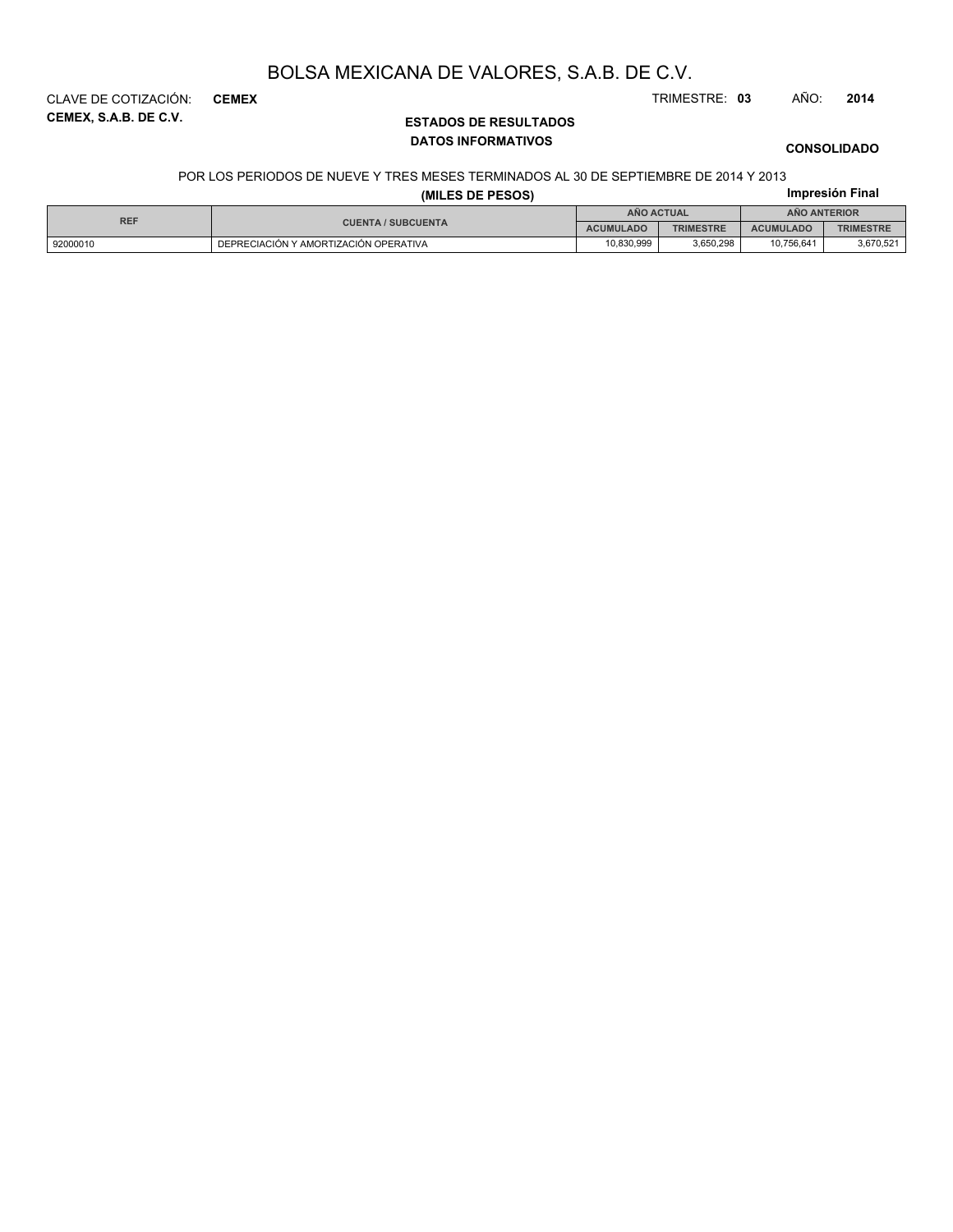**CEMEX, S.A.B. DE C.V.** CLAVE DE COTIZACIÓN: **CEMEX** TRIMESTRE: **03** AÑO: **2014**

### **ESTADOS DE RESULTADOS DATOS INFORMATIVOS (12 MESES)**

# **CONSOLIDADO**

POR LOS PERIODOS DE DOCE MESES TERMINADOS EL 30 DE SEPTIEMBRE DE 2014 Y 2013

**(MILES DE PESOS)**

| Impresión Final |  |
|-----------------|--|
|                 |  |

| <b>REF</b> |                                                              | <b>AÑO</b>    |                 |
|------------|--------------------------------------------------------------|---------------|-----------------|
|            | <b>CUENTA / SUBCUENTA</b>                                    | <b>ACTUAL</b> | <b>ANTERIOR</b> |
| 92000030   | INGRESOS NETOS (**)                                          | 206,675,873   | 193,197,113     |
| 92000040   | UTILIDAD (PÉRDIDA) DE OPERACIÓN (**)                         | 17.888.137    | 12,586,747      |
| 92000060   | UTILIDAD (PÉRDIDA) NETA (**)                                 | $-6.285.486$  | $-12,385,153$   |
| 92000050   | PARTICIPACIÓN CONTROLADORA EN LA UTILIDAD (PÉRDIDA) NETA(**) | $-7.620.834$  | $-13,835,067$   |
| 92000070   | DEPRECIACIÓN Y AMORTIZACIÓN OPERATIVA (**)                   | 14,533,314    | 15,038,948      |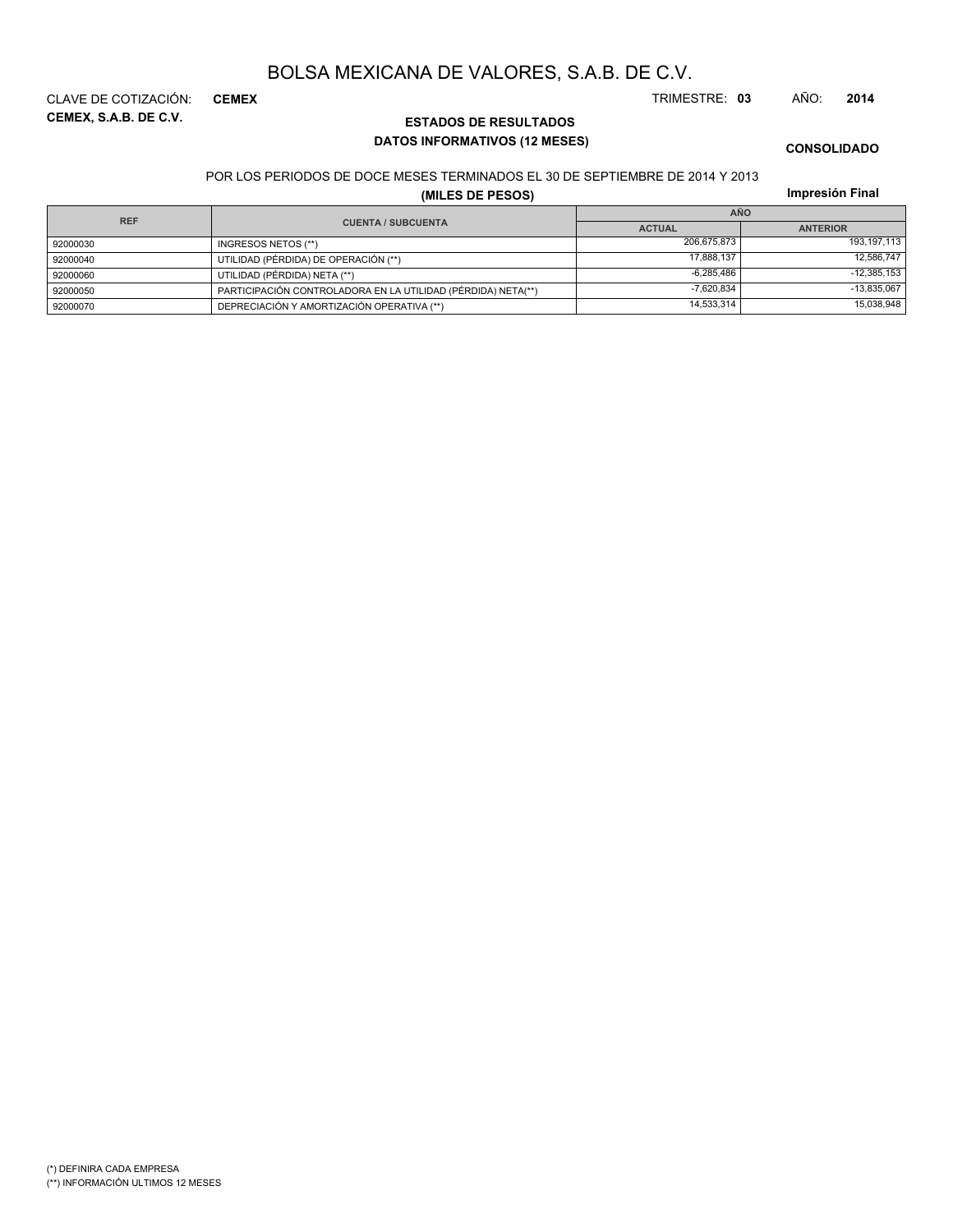**CEMEX, S.A.B. DE C.V.**CLAVE DE COTIZACIÓN:**CEMEX**: **CEMEX** TRIMESTRE:

#### TRIMESTRE: 03 AÑO: **<sup>2014</sup>**

### **ESTADOS DE CAMBIOS EN EL CAPITALCONTABLE(MILES DE PESOS)**

#### **CONSOLIDADO**

**Impresión Final**

|                                                                     |                       |                                       |                                                         | <b>APORTACIONES</b>                                         |                                           |                 | UTILIDADES O PÉRDIDAS<br><b>ACUMULADAS</b>                               | <b>OTROS</b><br><b>RESULTADOS</b>                                        |                                             |                                                          |                                            |
|---------------------------------------------------------------------|-----------------------|---------------------------------------|---------------------------------------------------------|-------------------------------------------------------------|-------------------------------------------|-----------------|--------------------------------------------------------------------------|--------------------------------------------------------------------------|---------------------------------------------|----------------------------------------------------------|--------------------------------------------|
| <b>CONCEPTOS</b>                                                    | <b>CAPITAL SOCIAL</b> | <b>ACCIONES</b><br><b>RECOMPRADAS</b> | <b>PRIMA EN</b><br><b>EMISIÓN DE</b><br><b>ACCIONES</b> | <b>PARA FUTUROS</b><br><b>AUMENTOS DE</b><br><b>CAPITAL</b> | <b>OTRO CAPITAL</b><br><b>CONTRIBUIDO</b> | <b>RESERVAS</b> | <b>UTILIDADES</b><br><b>RETENIDAS</b><br>(PÉRDIDAS<br><b>ACUMULADAS)</b> | <b>INTEGRALES</b><br><b>ACUMULADOS</b><br>(NETOS DE<br><b>IMPUESTOS)</b> | <b>PARTICIPACIÓN</b><br><b>CONTROLADORA</b> | <b>PARTICIPACIÓN</b><br><b>NO</b><br><b>CONTROLADORA</b> | <b>TOTAL DE CAPITAL</b><br><b>CONTABLE</b> |
| SALDO INICIAL AL 1 DE ENERO DEL 2013                                | 4,139,201             |                                       | 113,929,110                                             |                                                             |                                           | -C              | 10,934,947                                                               | 12,200,862                                                               | 141,204,120                                 | 14,487,785                                               | 155,691,905                                |
| AJUSTES RETROSPECTIVOS                                              | $\Omega$              |                                       |                                                         |                                                             |                                           |                 |                                                                          |                                                                          | $\Omega$                                    | $\Omega$                                                 |                                            |
| APLICACIÓN DE OTROS RESULTADOS<br>INTEGRALES A UTILIDADES RETENIDAS |                       |                                       |                                                         |                                                             |                                           |                 |                                                                          |                                                                          | $\Omega$                                    |                                                          |                                            |
| CONSTITUCIÓN DE RESERVAS                                            | $\Omega$              |                                       |                                                         |                                                             |                                           |                 |                                                                          |                                                                          | $\Omega$                                    | $\Omega$                                                 |                                            |
| DIVIDENDOS DECRETADOS                                               | $\Omega$              |                                       |                                                         |                                                             |                                           |                 |                                                                          |                                                                          | $\Omega$                                    |                                                          |                                            |
| (DISMINUCIÓN) AUMENTOS DE CAPITAL                                   | 3,644                 |                                       | 5,986,935                                               |                                                             |                                           |                 | $-5,990,579$                                                             |                                                                          | $\Omega$                                    |                                                          |                                            |
| RECOMPRA DE ACCIONES                                                |                       |                                       |                                                         |                                                             |                                           |                 |                                                                          |                                                                          | $\Omega$                                    |                                                          |                                            |
| (DISMINUCIÓN) AUMENTO EN PRIMA EN<br><b>EMISIÓN DE ACCIONES</b>     |                       |                                       |                                                         |                                                             |                                           |                 |                                                                          |                                                                          | $\Omega$                                    |                                                          |                                            |
| (DISMINUCIÓN) AUMENTO DE LA<br>PARTICIPACIÓN NO CONTROLADORA        |                       |                                       |                                                         |                                                             |                                           |                 |                                                                          |                                                                          |                                             |                                                          |                                            |
| OTROS MOVIMIENTOS                                                   |                       |                                       | 364,500                                                 |                                                             |                                           |                 | 4,324,295                                                                | $-301,742$                                                               | 4,387,053                                   | $-681,063$                                               | 3,705,990                                  |
| RESULTADO INTEGRAL                                                  |                       |                                       | $\Omega$                                                |                                                             |                                           |                 | $-7,498,115$                                                             | 2,746,312                                                                | $-4,751,803$                                | 948,410                                                  | $-3,803,393$                               |
| SALDO FINAL AL 30 DE SEPTIEMBRE DEL 2013                            | 4,142,845             | $\mathbf 0$                           | 120,280,545                                             | $\mathbf{0}$                                                | $\mathbf{0}$                              | $\mathbf{0}$    | 1,770,548                                                                | 14,645,432                                                               | 140,839,370                                 | 14,755,132                                               | 155,594,502                                |
| SALDO INICIAL AL 1 DE ENERO DEL 2014                                | 4,142,845             | 0                                     | 84,800,214                                              | $\mathbf{0}$                                                | -0                                        |                 | 29,399,123                                                               | 15,036,729                                                               | 133,378,911                                 | 14,938,879                                               | 148,317,790                                |
| AJUSTES RETROSPECTIVOS                                              | $\Omega$              |                                       |                                                         |                                                             |                                           |                 |                                                                          |                                                                          | $\Omega$                                    | $\Omega$                                                 | $\Omega$                                   |
| APLICACIÓN DE OTROS RESULTADOS<br>INTEGRALES A UTILIDADES RETENIDAS | <sup>n</sup>          |                                       |                                                         |                                                             |                                           |                 |                                                                          |                                                                          | $\Omega$                                    | $\Omega$                                                 |                                            |
| CONSTITUCIÓN DE RESERVAS                                            |                       |                                       |                                                         |                                                             |                                           |                 |                                                                          |                                                                          | $\Omega$                                    | $\Omega$                                                 |                                            |
| DIVIDENDOS DECRETADOS                                               |                       |                                       |                                                         |                                                             |                                           |                 |                                                                          |                                                                          | $\mathbf 0$                                 |                                                          |                                            |
| (DISMINUCIÓN) AUMENTOS DE CAPITAL                                   | 8,153                 |                                       | 16,075,200                                              |                                                             |                                           |                 | $-7,618,000$                                                             | $-503,895$                                                               | 7,961,458                                   |                                                          | 7,961,458                                  |
| RECOMPRA DE ACCIONES                                                |                       |                                       |                                                         |                                                             |                                           |                 |                                                                          |                                                                          |                                             |                                                          |                                            |
| (DISMINUCIÓN) AUMENTO EN PRIMA EN<br><b>EMISIÓN DE ACCIONES</b>     |                       |                                       |                                                         |                                                             |                                           |                 |                                                                          |                                                                          |                                             |                                                          |                                            |
| (DISMINUCIÓN) AUMENTO DE LA<br>PARTICIPACIÓN NO CONTROLADORA        |                       |                                       |                                                         |                                                             |                                           |                 |                                                                          | $-466, 161$                                                              | $-466, 161$                                 | $-68,770$                                                | $-534,931$                                 |
| OTROS MOVIMIENTOS                                                   |                       |                                       |                                                         |                                                             |                                           |                 |                                                                          |                                                                          | $^{\circ}$                                  | 84,641                                                   | 84,641                                     |
| RESULTADO INTEGRAL                                                  |                       |                                       |                                                         |                                                             |                                           |                 | $-4,285,113$                                                             | $-221,922$                                                               | $-4,507,035$                                | 1,060,941                                                | $-3,446,094$                               |
| SALDO FINAL AL 30 DE SEPTIEMBRE DEL 2014                            | 4,150,998             |                                       | 100,875,414                                             | $\Omega$                                                    |                                           |                 | 17,496,010                                                               | 13,844,751                                                               | 136, 367, 173                               | 16,015,691                                               | 152,382,864                                |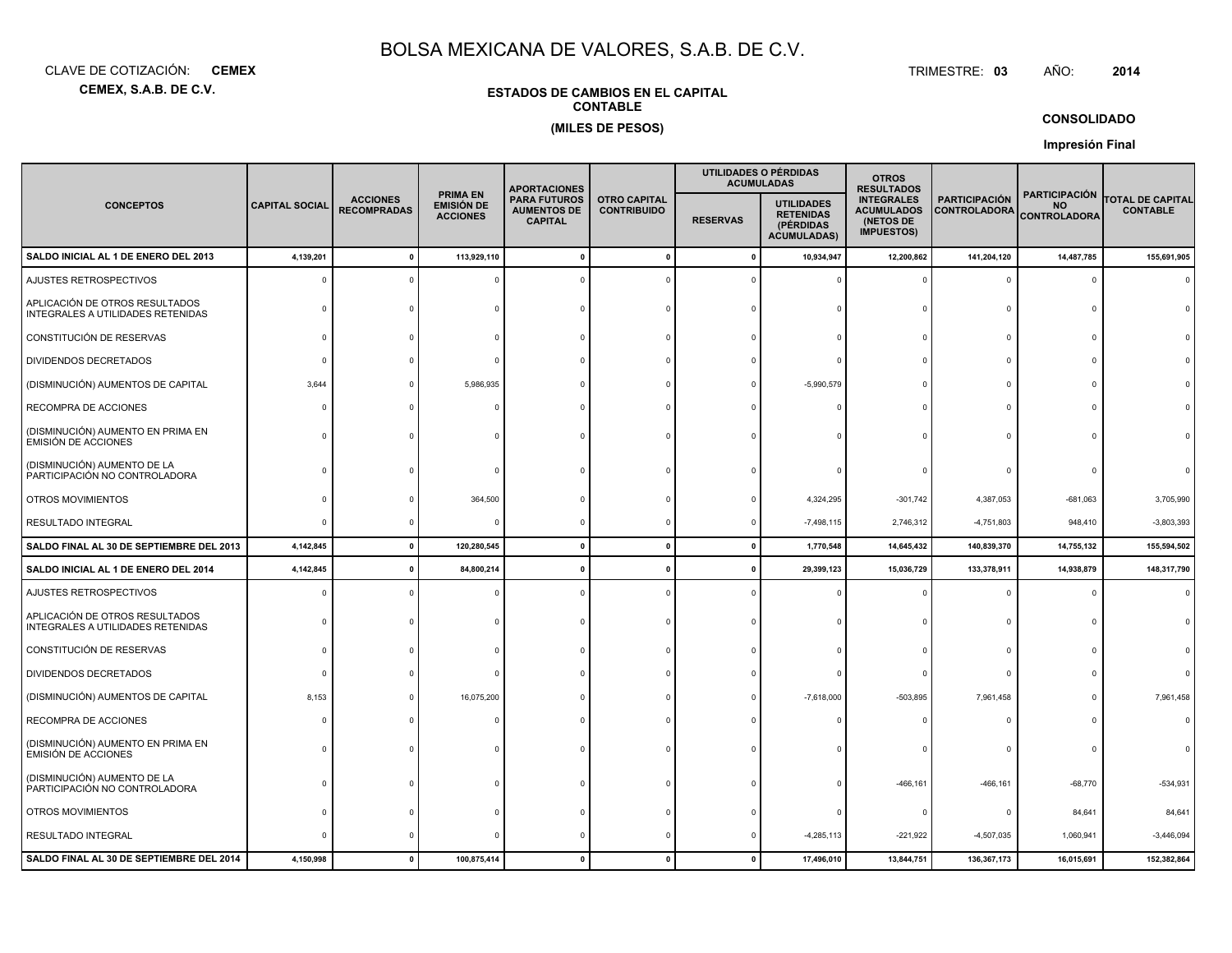CLAVE DE COTIZACIÓN: **CEMEX**

**INDIRECTO) CEMEX, S.A.B. DE C.V.**

# **ESTADOS DE FLUJOS DE EFECTIVO (METODO**

POR LOS PERIODOS DE NUEVE MESES TERMINADOS EL 30 DE SEPTIEMBRE DE

2014 Y 2013

## **(MILES DE PESOS) Impresión Final**

**CONSOLIDADO**

TRIMESTRE: **03** AÑO: **2014**

|                                                                                                                                       | <b>AÑO ACTUAL</b>            | <b>AÑO ANTERIOR</b>        |
|---------------------------------------------------------------------------------------------------------------------------------------|------------------------------|----------------------------|
| <b>REF</b><br><b>CUENTA/SUBCUENTA</b>                                                                                                 | <b>IMPORTE</b>               | <b>IMPORTE</b>             |
| <b>ACTIVIDADES DE OPERACIÓN</b>                                                                                                       |                              |                            |
| 50010000<br>UTILIDAD (PÉRDIDA) NETA ANTES DE IMPUESTOS A LA UTILIDAD                                                                  | 1,738,898                    | $-1,352,779$               |
| 50020000<br>+(-) PARTIDAS SIN IMPACTO EN EL EFECTIVO                                                                                  | 1,208                        | 1,424                      |
| 50020010<br>+ ESTIMACIÓN DEL PERIODO                                                                                                  | $\mathbf 0$                  | $\mathbf 0$                |
| 50020020<br>+PROVISIÓN DEL PERIODO                                                                                                    | $\mathbf 0$                  | $\mathbf 0$                |
| 50020030<br>+ (-) OTRAS PARTIDAS NO REALIZADAS                                                                                        | 1,208                        | 1,424                      |
| 50030000<br>+(-) PARTIDAS RELACIONADAS CON ACTIVIDADES DE INVERSIÓN                                                                   | 10,280,824                   | 11,853,316                 |
| 50030010<br>+ DEPRECIACIÓN Y AMORTIZACIÓN DEL PERIODO                                                                                 | 10,830,999                   | 10,756,641                 |
| 50030020<br>(-) + UTILIDAD O PERDIDA EN VENTA DE PROPIEDADES PLANTA Y EQUIPO                                                          | $-1,140,354$                 | 315,033                    |
| 50030030<br>+(-) PÉRDIDA (REVERSIÓN) POR DETERIORO                                                                                    | 1,041,228                    | 1,196,065                  |
| 50030040<br>(-)+PARTICIPACIÓN EN ASOCIADAS Y NEGOCIOS CONJUNTOS                                                                       | $-188,967$                   | $-100,567$                 |
| 50030050<br>(-)DIVIDENDOS COBRADOS                                                                                                    | $-24$                        | $-9,885$                   |
| 50030060<br>(-)INTERESES A FAVOR                                                                                                      | $-262,058$                   | $-303,971$                 |
| 50030070<br>(-)FLUCTUACIÓN CAMBIARIA                                                                                                  | $\mathbf 0$                  | $\mathbf 0$                |
| 50030080<br>(-) +OTRAS PARTIDAS                                                                                                       | $\Omega$                     | $\mathbf 0$                |
| 50040000<br>+(-) PARTIDAS RELACIONADAS CON ACTIVIDADES DE FINANCIAMIENTO                                                              | 13,837,777                   | 13,595,959                 |
| 50040010<br>(+)INTERESES DEVENGADOS A CARGO                                                                                           | 17,314,390                   | 15,115,440                 |
| 50040020<br>(+)FLUCTUACIÓN CAMBIARIA                                                                                                  | $-1,789,935$                 | $-70,223$                  |
| 50040030<br>(+)OPERACIONES FINANCIERAS DE DERIVADOS                                                                                   | $-1,686,678$                 | $-1,449,258$               |
| 50040040<br>+ (-) OTRAS PARTIDAS                                                                                                      | $\mathbf 0$                  | $\Omega$                   |
| 50050000<br>FLUJO DERIVADO DEL RESULTADO ANTES DE IMPUESTOS A LA UTILIDAD                                                             | 25,858,707                   | 24,097,920                 |
| FLUJOS GENERADOS O UTILIZADOS EN LA OPERACIÓN<br>50060000                                                                             | $-9,872,288$                 | $-12,359,277$              |
| 50060010<br>+ (-) DECREMENTO (INCREMENTO) EN CLIENTES                                                                                 | $-4,310,566$                 | $-4.906.289$               |
| 50060020<br>+ (-) DECREMENTO (INCREMENTO) EN INVENTARIOS<br>+ (-) DECREMENTO (INCREMENTO) EN OTRAS CUENTAS POR COBRAR Y OTROS ACTIVOS | $-1,280,965$                 | -431,929                   |
| 50060030<br><b>CIRCULANTES</b>                                                                                                        | 606,273                      | $-1,356,744$               |
|                                                                                                                                       |                              |                            |
| + (-) INCREMENTO (DECREMENTO) EN PROVEEDORES<br>50060040                                                                              | $-127,313$                   | 617,395                    |
| 50060050<br>+ (-) INCREMENTO (DECREMENTO) EN OTROS PASIVOS                                                                            | 1,765,692                    | $-599.978$                 |
| 50060060<br>+ (-)IMPUESTOS A LA UTILIDAD PAGADOS O DEVUELTOS                                                                          | $-6,525,409$                 | $-5,681,732$               |
| 50070000<br><b>FLUJOS NETOS DE EFECTIVO DE ACTIVIDADES DE OPERACIÓN</b>                                                               | 15,986,419                   | 11,738,643                 |
| <b>ACTIVIDADES DE INVERSIÓN</b>                                                                                                       |                              |                            |
| 50080000<br>FLUJOS NETOS DE EFECTIVO DE ACTIVIDADES DE INVERSIÓN                                                                      | $-3,182,704$                 | $-2,449,543$               |
| 50080010<br>(-)INVERSIONES CON CARÁCTER PERMANENTE                                                                                    | $\mathbf 0$                  | $\mathbf 0$                |
| 50080020<br>+DISPOSICIONES DE INVERSIONES CON CARÁCTER PERMANENTE                                                                     | 166,857                      | 1,167,504                  |
| 50080030<br>(-)INVERSION EN PROPIEDADES, PLANTA Y EQUIPO                                                                              | $-5,239,957$                 | $-4, 171, 353$             |
| 50080040<br>+VENTA DE PROPIEDADES, PLANTA Y EQUIPO                                                                                    | 2,763,213                    | 1,424,812                  |
| 50080050<br>(-) INVERSIONES TEMPORALES                                                                                                | $-180, 135$                  | $-256,881$                 |
| 50080060<br>+DISPOSICION DE INVERSIONES TEMPORALES                                                                                    | $\mathbf 0$                  | $\mathbf 0$                |
| 50080070<br>(-)INVERSION EN ACTIVOS INTANGIBLES                                                                                       | $-653.017$                   | $-658,224$                 |
| 50080080<br>+DISPOSICION DE ACTIVOS INTANGIBLES                                                                                       | $\mathbf 0$                  | $\mathbf 0$                |
| 50080090<br>(-)ADQUISICIONES DE NEGOCIOS                                                                                              | $\mathbf 0$                  | $\mathbf 0$                |
| 50080100<br>+DISPOSICIONES DE NEGOCIOS                                                                                                | $\mathbf 0$                  | $\mathbf 0$                |
| 50080110<br>+DIVIDENDOS COBRADOS                                                                                                      | 24                           | 9,885                      |
| 50080120<br>+INTERESES COBRADOS                                                                                                       | 239.980                      | 271,112                    |
| +(-) DECREMENTO (INCREMENTO) ANTICIPOS Y PRESTAMOS A TERCEROS<br>50080130                                                             | $-279,669$                   | $-236,398$                 |
| 50080140<br>+ (-) OTRAS PARTIDAS                                                                                                      | $\Omega$                     | 0                          |
| <b>ACTIVIDADES DE FINANCIAMIENTO</b>                                                                                                  |                              |                            |
| FLUJOS NETOS DE EFECTIVO DE ACTIVIDADES DE FINANCIAMIENTO<br>50090000                                                                 | $-14,499,746$                | $-10,037,455$              |
| 50090010<br>+ FINANCIAMIENTOS BANCARIOS                                                                                               | 1,044,590                    | 4,158,121                  |
| 50090020<br>+ FINANCIAMIENTOS BURSÁTILES                                                                                              | $\mathbf 0$                  | $\mathbf 0$                |
| 50090030<br>+ OTROS FINANCIAMIENTOS                                                                                                   | 1,374,064                    | $-1,013,356$               |
| 50090040<br>(-) AMORTIZACIÓN DE FINANCIAMIENTOS BANCARIOS                                                                             | $\mathbf 0$                  | $\mathbf 0$                |
| 50090050<br>(-) AMORTIZACIÓN DE FINANCIAMIENTOS BURSÁTILES                                                                            | $\mathbf 0$                  | $\mathbf 0$                |
| 50090060<br>(-) AMORTIZACIÓN DE OTROS FINANCIAMIENTOS                                                                                 | $\mathbf 0$                  | $\mathbf 0$                |
| 50090070<br>+ (-) INCREMENTO (DECREMENTO) EN EL CAPITAL SOCIAL                                                                        | $\mathbf 0$                  | 0                          |
| 50090080<br>(-) DIVIDENDOS PAGADOS                                                                                                    | $\mathbf 0$                  | $\mathbf 0$                |
| 50090090<br>+ PRIMA EN EMISIÓN DE ACCIONES                                                                                            | $\mathsf 0$<br>$\mathbf 0$   | $\mathbf 0$<br>$\mathbf 0$ |
| 50090100<br>+ APORTACIONES PARA FUTUROS AUMENTOS DE CAPITAL                                                                           |                              |                            |
| 50090110<br>(-)INTERESES PAGADOS<br>50090120<br>(-)RECOMPRA DE ACCIONES                                                               | $-12,917,457$<br>$\mathbf 0$ | $-13,926,482$<br>$\Omega$  |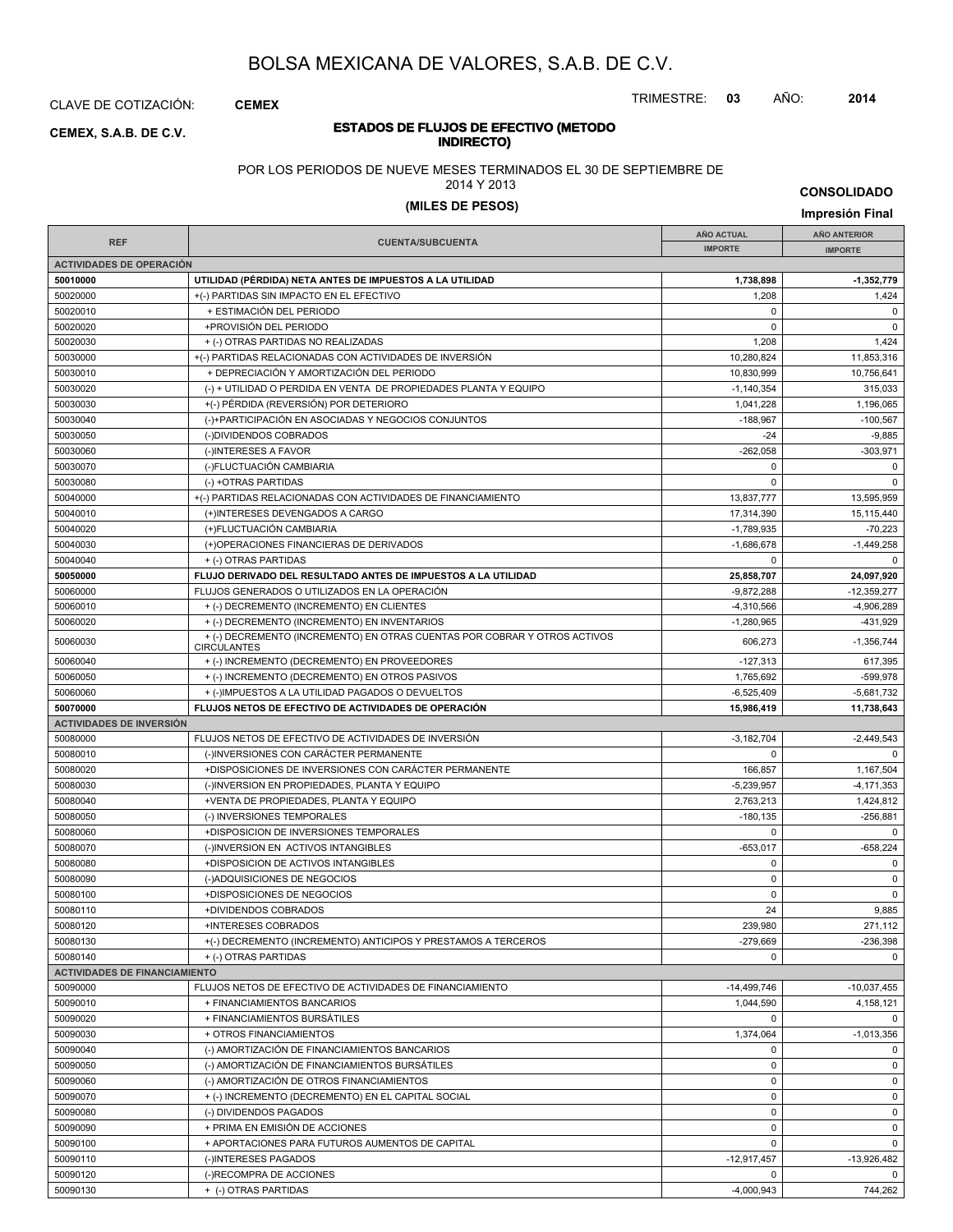CLAVE DE COTIZACIÓN: **CEMEX**

#### **ESTADOS DE FLUJOS DE EFECTIVO (METODO INDIRECTO CEMEX, S.A.B. DE C.V.**<br>**INDIRECTO**

POR LOS PERIODOS DE NUEVE MESES TERMINADOS EL 30 DE SEPTIEMBRE DE

2014 Y 2013

### **(MILES DE PESOS) Impresión Final**

**IMPRESIÓN FINAL EN EN ENCLORED EN EL ENCLORED EN EL ENCLORED EN EL ENCLORED EN EL ENCLORED EN EL ENCLORED EN EL ENCLORED EN EL ENCLORED EN EL ENCLORED EN EL ENCLORED EN EL ENCLORED EN EL ENCLORED EN EL ENCLORED EN EL ENCL AÑO ACTUAL IMPORTE IMPORTE REF AÑO ANTERIOR IMPORTE 50100000 INCREMENTO (DISMINUCION) DE EFECTIVO Y EQUIVALENTES DE EFECTIVO 1,696,031** -1,696,031 **-748,355 50110000 CAMBIOS EN EL VALOR DEL EFECTIVO Y EQUIVALENTES DE EFECTIVO 0 0** 50120000 EFECTIVO Y EQUIVALENTES DE EFECTIVO AL PRINCIPIO DEL PERIODO 15,176,489 12,477,709 12,477,709 **50130000 EFECTIVO Y EQUIVALENTES DE EFECTIVO AL FINAL DEL PERIODO 13,480,458 11,729,354**

### **CONSOLIDADO**

TRIMESTRE: **03** AÑO: **2014**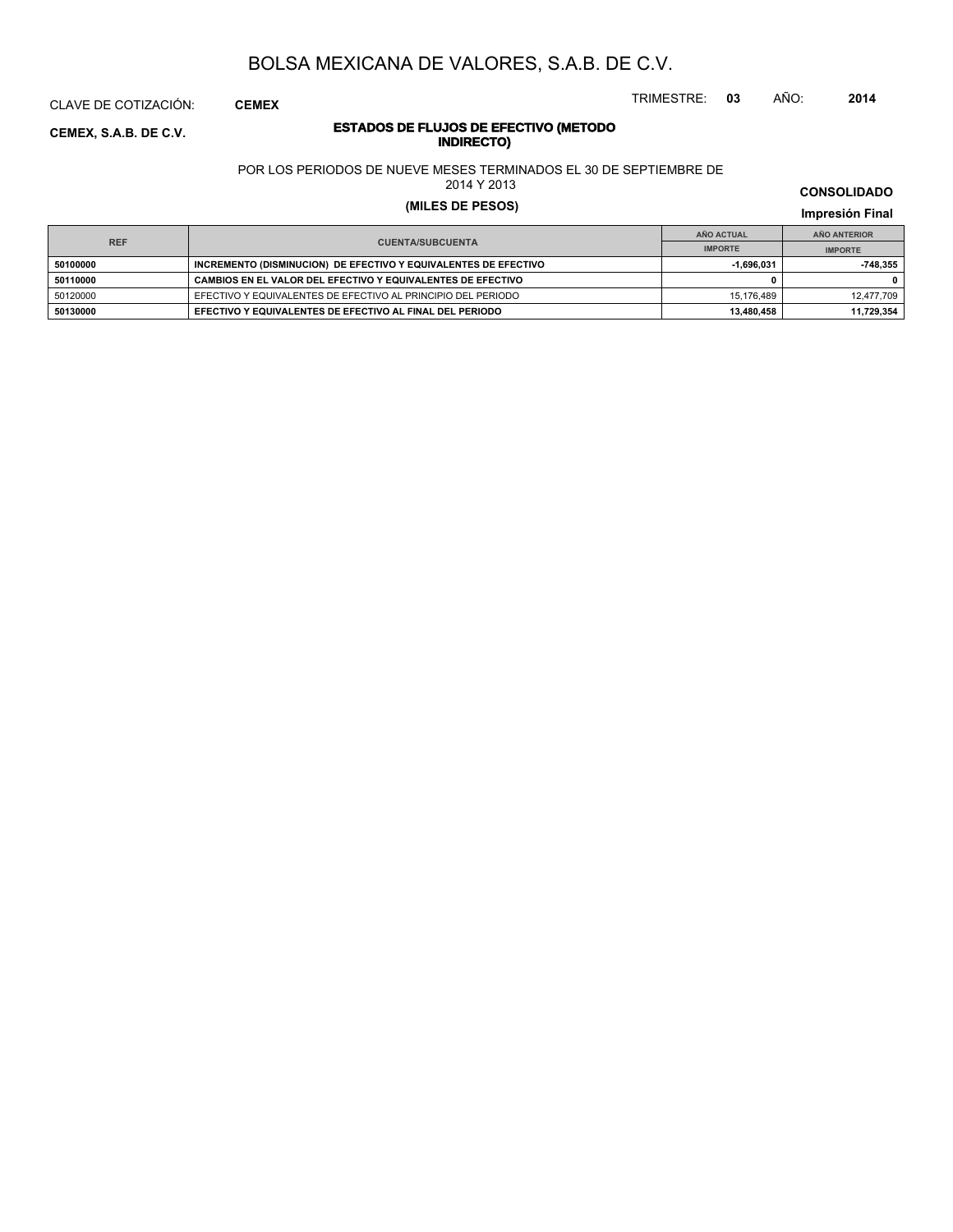CLAVE DE COTIZACIÓN: **CEMEX**

**CEMEX, S.A.B. DE C.V.**

#### **COMENTARIOS Y ANALISIS DE LA ADMINISTRACIÓN SOBRE LOS RESULTADOS DE OPERACIÓN Y SITUACIÓN FINANCIERA DE LA COMPAÑÍA**

TRIMESTRE: **03** AÑO: **2014**

 $1/10$ **CONSOLIDADO Impresión Final PAGINA** 

2014

RESULTADOS DEL TERCER TRIMESTRE RESULTADOS OPERATIVOS Y FINANCIEROS DESTACADOS LAS VENTAS NETAS CONSOLIDADAS DURANTE EL TERCER TRIMESTRE DE 2014 AUMENTARON EN 3% RESPECTO AL TERCER TRIMESTRE DE 2013, ALCANZANDO 4,135 MILLONES DE DÓLARES. EL AUMENTO EN LAS VENTAS NETAS CONSOLIDADAS FUE RESULTADO DE MAYORES VOLÚMENES EN MÉXICO, ESTADOS UNIDOS, Y NUESTRAS REGIONES DE AMÉRICA DEL SUR, CENTRAL Y EL CARIBE Y ASIA ASÍ COMO MEJORES PRECIOS PARA NUESTROS PRODUCTOS EN LA MAYORÍA DE NUESTRAS OPERACIONES. EL COSTO DE VENTAS COMO PORCENTAJE DE VENTAS NETAS DISMINUYÓ EN 1.6PP DURANTE EL TERCER TRIMESTRE DE 2014 COMPARADO CON EL MISMO PERIODO DEL AÑO ANTERIOR, DE 67.7% A 66.1%. LA DISMINUCIÓN ES RESULTADO PRINCIPALMENTE DE NUESTRAS EFICIENCIAS OPERATIVAS Y MEZCLA DE PRODUCTOS. GASTOS DE OPERACIÓN COMO PORCENTAJE DE VENTAS NETAS AUMENTARON EN 1.3PP DURANTE EL TERCER TRIMESTRE DEL 2014 EN RELACIÓN AL MISMO PERIODO DEL AÑO ANTERIOR, DE 20.7% A 22.0% DEBIDO PRINCIPALMENTE A MAYORES GASTOS DE DISTRIBUCIÓN. EL FLUJO DE OPERACIÓN (OPERATING EBITDA) AUMENTÓ EN 3% DURANTE EL TERCER TRIMESTRE DE 2014 EN COMPARACIÓN CON EL MISMO PERIODO DEL AÑO ANTERIOR, LLEGANDO A LOS 767 MILLONES DE DÓLARES. EL AUMENTO SE DEBE PRINCIPALMENTE A UNA MAYOR CONTRIBUCIÓN DE ESTADOS UNIDOS ASÍ COMO DE NUESTRAS REGIONES DEL MEDITERRÁNEO Y ASIA. EL MARGEN DE FLUJO DE OPERACIÓN DISMINUYÓ EN 0.1PP, DE 18.6% EN EL TERCER TRIMESTRE DE 2013 A 18.5% ESTE TRIMESTRE. OTROS GASTOS, NETOS PARA EL TRIMESTRE FUERON 86 MILLONES DE DÓLARES DEBIDO PRINCIPALMENTE A DETERIOROS DE ACTIVOS FIJOS, UNA PÉRDIDA EN LA VENTA DE ACTIVOS FIJOS Y GASTOS POR INDEMNIZACIONES. LA GANANCIA (PÉRDIDA) EN INSTRUMENTOS FINANCIEROS PARA EL TRIMESTRE RESULTÓ EN UNA GANANCIA DE 8 MILLONES DE DÓLARES, DEBIDA PRINCIPALMENTE A NUESTROS DERIVADOS SOBRE LAS ACCIONES DE CEMEX. EL RESULTADO POR FLUCTUACIÓN CAMBIARIA PARA EL TRIMESTRE FUE UNA GANANCIA DE 97 MILLONES DE DÓLARES A CAUSA DE LA FLUCTUACIÓN DEL PESO MEXICANO RESPECTO AL DÓLAR. LA UTILIDAD (PÉRDIDA) NETA DE LA PARTICIPACIÓN CONTROLADORA REGISTRÓ UNA PÉRDIDA DE 106 MILLONES DE DÓLARES EN EL TERCER TRIMESTRE DE 2014 COMPARADA CON UNA PÉRDIDA DE 155 MILLONES DE DÓLARES EN EL MISMO TRIMESTRE DE 2013. LA MENOR PÉRDIDA TRIMESTRAL REFLEJA PRINCIPALMENTE UN MEJOR RESULTADO DE OPERACIÓN ANTES DE OTROS GASTOS, NETO, UNA MAYOR GANANCIA EN EL RESULTADO POR FLUCTUACIÓN CAMBIARIA Y MENORES OTROS GASTOS, NETOS, PARCIALMENTE MITIGADOS POR UNA MENOR GANANCIA EN INSTRUMENTOS FINANCIEROS, MAYORES GASTOS FINANCIEROS, MAYOR IMPUESTO A LA UTILIDAD Y MAYOR PARTICIPACIÓN NO CONTROLADORA. LA DEUDA TOTAL MÁS NOTAS PERPETUAS DISMINUYÓ 96 MILLONES DE DÓLARES DURANTE EL TRIMESTRE. RESULTADOS OPERATIVOS MÉXICO LOS VOLÚMENES DE CEMENTO GRIS DOMÉSTICO Y CONCRETO PARA NUESTRAS OPERACIONES EN MÉXICO AUMENTARON EN 4% Y 5%, RESPECTIVAMENTE, DURANTE EL TRIMESTRE RESPECTO AL MISMO PERIODO DEL AÑO ANTERIOR. PARA LOS PRIMEROS NUEVE MESES DEL AÑO, LOS VOLÚMENES DE CEMENTO GRIS DOMÉSTICO Y CONCRETO AUMENTARON EN 1% Y 4%, RESPECTIVAMENTE, EN RELACIÓN AL PERIODO COMPARABLE DEL AÑO ANTERIOR. DURANTE EL TRIMESTRE, NUESTRAS VENTAS DE CEMENTO A GRANEL CONTINUARON CON SU DESEMPEÑO POSITIVO. LA DEMANDA POR NUESTROS PRODUCTOS CONTINUA SIENDO IMPULSADA POR UNA MAYOR ACTIVIDAD EN LA CONSTRUCCIÓN FORMAL, ESPECIALMENTE EN LOS SEGMENTOS RESIDENCIAL FORMAL Y COMERCIAL. LA ACTIVIDAD EN EL SECTOR RESIDENCIAL INFORMAL TUVO UN LIGERO CRECIMIENTO DURANTE EL TRIMESTRE APOYADO POR LA MEJORA EN LOS INDICADORES MACROECONÓMICOS TALES COMO CREACIÓN DE EMPLEO Y REMESAS. LA INVERSIÓN EN EL SECTOR INFRAESTRUCTURA CONTINÚA

SÓLIDA.

ESTADOS UNIDOS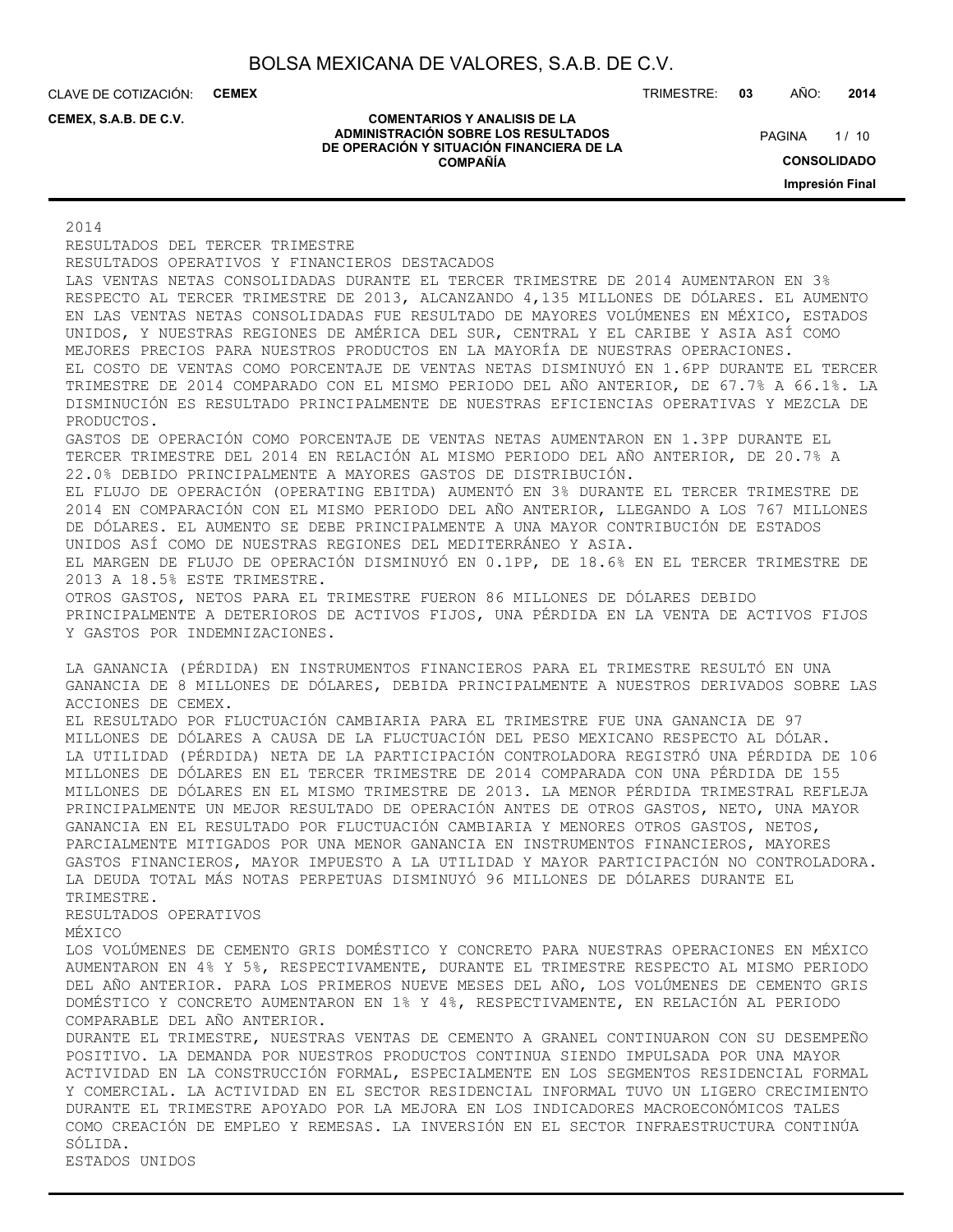CLAVE DE COTIZACIÓN: **CEMEX**

**CEMEX, S.A.B. DE C.V.**

TRIMESTRE: **03** AÑO: **2014**

#### **COMENTARIOS Y ANALISIS DE LA ADMINISTRACIÓN SOBRE LOS RESULTADOS DE OPERACIÓN Y SITUACIÓN FINANCIERA DE LA COMPAÑÍA**

 $2/10$ **PAGINA** 

**CONSOLIDADO**

**Impresión Final**

EN LOS ESTADOS UNIDOS, NUESTROS VOLÚMENES DE CEMENTO GRIS DOMÉSTICO, CONCRETO Y AGREGADOS AUMENTARON EN 8%, 2% Y 1%, RESPECTIVAMENTE, DURANTE EL TERCER TRIMESTRE DE 2014 CON RESPECTO AL MISMO PERIODO DEL AÑO PASADO. DE FORMA COMPARABLE, AJUSTANDO POR LA TRANSFERENCIA DE NUESTROS ACTIVOS CONCRETEROS EN LAS CAROLINAS HACIA LA ALIANZA ESTRATÉGICA RECIENTEMENTE ESTABLECIDA CON CONCRETE SUPPLY, LOS VOLÚMENES DE CONCRETO AUMENTARON EN 8%. PARA LOS PRIMEROS NUEVE MESES DEL AÑO LOS VOLÚMENES DE CEMENTO GRIS DOMÉSTICO Y LOS VOLÚMENES AJUSTADOS DE CONCRETO AUMENTARON EN 8% Y 6%, RESPECTIVAMENTE, MIENTRAS QUE LOS VOLÚMENES DE AGREGADOS DISMINUYERON EN 2% EN RELACIÓN AL PERIODO COMPARABLE DEL AÑO ANTERIOR.

EL AUMENTO EN NUESTROS VOLÚMENES DE CEMENTO DURANTE EL TRIMESTRE REFLEJA UNA MEJORA EN LA DEMANDA EN LA MAYORÍA DE NUESTROS MERCADOS. EL SECTOR INDUSTRIAL Y COMERCIAL Y EL CRECIMIENTO CONSTANTE DEL SECTOR RESIDENCIAL FUERON LOS PRINCIPALES IMPULSORES DEL INCREMENTO EN NUESTROS VOLÚMENES TRIMESTRALES. LA ACTIVIDAD DE CONSTRUCCIÓN DE OFICINAS Y MANUFACTURA CONTRIBUYERON FAVORABLEMENTE AL DESEMPEÑO DEL SECTOR INDUSTRIAL Y COMERCIAL. LA ACTIVIDAD EN EL SECTOR RESIDENCIAL FUE IMPULSADA PRINCIPALMENTE POR EL SEGMENTO MULTIFAMILIAR CON EL APOYO DE FUNDAMENTOS SÓLIDOS TALES COMO ALTA DEMANDA ACUMULADA Y NIVELES BAJOS DE INVENTARIOS. EL SECTOR INFRAESTRUCTURA TAMBIÉN CONTRIBUYÓ MARGINALMENTE AL CRECIMIENTO DE NUESTROS VOLÚMENES DURANTE EL TRIMESTRE.

#### NORTE DE EUROPA

NUESTROS VOLÚMENES DE CEMENTO GRIS DOMÉSTICO EN LA REGIÓN NORTE DE EUROPA AUMENTARON EN 1% PARA EL TERCER TRIMESTRE DEL 2014 Y AUMENTARON EN 4% PARA LOS PRIMEROS NUEVE MESES DEL AÑO EN RELACIÓN A LOS MISMOS PERIODOS DEL 2013. EN ALEMANIA, NUESTROS VOLÚMENES DE CEMENTO GRIS DOMÉSTICO DISMINUYERON EN 6% DURANTE EL TERCER TRIMESTRE DE 2014 Y AUMENTARON EN 1% DURANTE LOS PRIMEROS NUEVE MESES DEL AÑO CON RESPECTO A LOS MISMOS PERIODOS DEL AÑO ANTERIOR. LA DISMINUCIÓN EN NUESTROS VOLÚMENES DURANTE EL TRIMESTRE REFLEJA EL CAMBIO EN LAS PERSPECTIVAS ECONÓMICAS, MENOR ACTIVIDAD EN TODOS LOS SECTORES, ASÍ COMO RESTRICCIONES PARA ACCEDER A MANO DE OBRA EN LA INDUSTRIA DE LA CONSTRUCCIÓN. EL SECTOR RESIDENCIAL CONTINÚA SIENDO BENEFICIADO DE NIVELES BAJOS EN LAS TASAS HIPOTECARIAS Y EN LAS TASAS DE DESEMPLEO. EL INCREMENTO EN LOS SALARIOS Y EN LA INMIGRACIÓN NETA TAMBIÉN CONTRIBUYÓ A LA DEMANDA DE VIVIENDA. EN EL SECTOR INDUSTRIAL Y COMERCIAL ALGUNOS PROYECTOS FUERON CANCELADOS O SUFRIERON RETRASOS. EL GASTO EN INFRAESTRUCTURA CONTINÚA SIENDO POSITIVO. EL VOLUMEN DE CEMENTO GRIS DOMÉSTICO PARA NUESTRAS OPERACIONES EN POLONIA AUMENTÓ EN 8% DURANTE EL TRIMESTRE Y AUMENTÓ EN 5% DURANTE LOS PRIMEROS NUEVE MESES DEL AÑO CON RESPECTO A LOS MISMOS PERIODOS DEL AÑO ANTERIOR. LA ACTIVIDAD DE CONSTRUCCIÓN DURANTE EL TRIMESTRE MOSTRÓ CIERTA MODERACIÓN. EL SECTOR INFRAESTRUCTURA CONTINÚA SIENDO EL PRINCIPAL IMPULSOR DE LA DEMANDA. EL SECTOR INDUSTRIAL Y COMERCIAL SIGUE SIENDO IMPULSADO POR CONSTRUCCIÓN INDUSTRIAL Y DE ALMACENAMIENTO ASÍ COMO OFICINAS Y HOTELES. DESPUÉS DE UNA MITAD DE AÑO POSITIVA, LA ACTIVIDAD EN EL SECTOR RESIDENCIAL DISMINUYÓ. PARA LAS OPERACIONES DE CEMEX EN FRANCIA, NUESTROS VOLÚMENES DOMÉSTICOS DE CONCRETO DISMINUYERON EN 13% Y LOS VOLÚMENES DE AGREGADOS REGISTRARON UNA DISMINUCIÓN EN 1% DURANTE EL TERCER TRIMESTRE DE 2014 CON RESPECTO AL PERIODO COMPARABLE DEL AÑO ANTERIOR. PARA LOS PRIMEROS NUEVE MESES DEL AÑO, LOS VOLÚMENES DE CONCRETO DISMINUYERON EN 4% Y LOS VOLÚMENES DE AGREGADOS AUMENTARON EN 5% CONTRA EL MISMO PERIODO DEL AÑO ANTERIOR. DURANTE EL TRIMESTRE HUBO UN INCREMENTO DE ACTIVIDAD EN LOS VOLÚMENES DE TRADING DE AGREGADOS. LOS VOLÚMENES DURANTE EL TRIMESTRE FUERON AFECTADOS POR EL DETERIORO DE LA ECONOMÍA. EL SECTOR INDUSTRIAL CONTINÚA SIENDO APOYADO POR PROYECTOS CARRETEROS Y VÍAS FERROVIARIAS DE ALTA VELOCIDAD QUE INICIARON DURANTE EL 2012, SIN EMBARGO, LA ACTIVIDAD EN ESTE SECTOR HA DISMINUIDO DEBIDO A RESTRICCIONES AL CRÉDITO Y AL OBJETIVO DEL GOBIERNO DE REDUCIR EL DÉFICIT. EL DESEMPEÑO DEL SECTOR RESIDENCIAL CONTINÚA SIENDO AFECTADO POR ALTO NIVEL DE DESEMPLEO, PÉRDIDA DE PODER ADQUISITIVO Y UN PROGRAMA MENOS ATRACTIVO PARA LA COMPRA-RENTA DE VIVIENDAS. LOS VOLÚMENES DE CEMENTO GRIS DOMÉSTICO PARA NUESTRAS OPERACIONES EN EL REINO UNIDO PERMANECIERON CONSTANTES, NUESTROS VOLÚMENES DE CONCRETO DISMINUYERON EN 2% MIENTRAS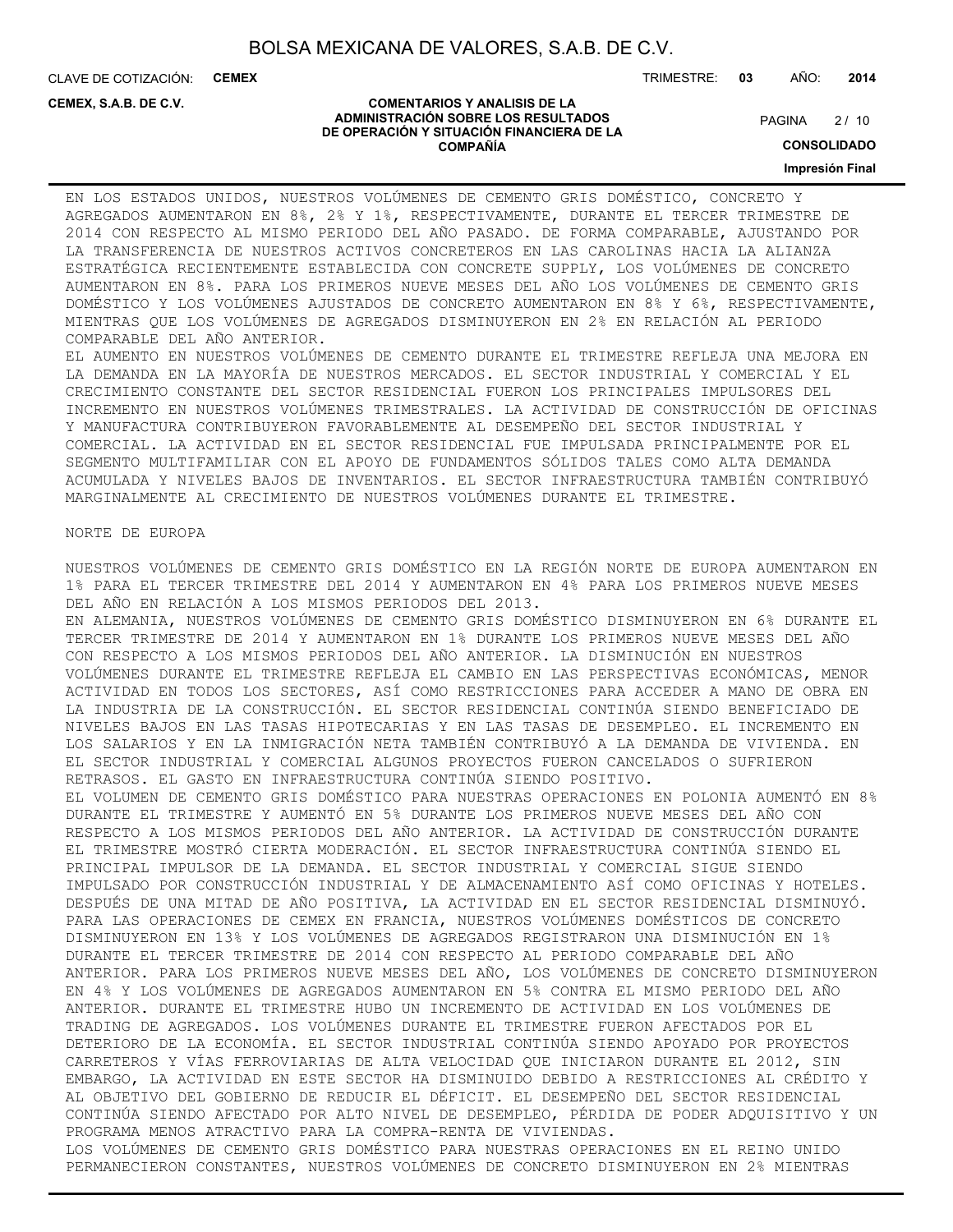CLAVE DE COTIZACIÓN: **CEMEX**

**CEMEX, S.A.B. DE C.V.**

TRIMESTRE: **03** AÑO: **2014**

#### **COMENTARIOS Y ANALISIS DE LA ADMINISTRACIÓN SOBRE LOS RESULTADOS DE OPERACIÓN Y SITUACIÓN FINANCIERA DE LA COMPAÑÍA**

 $3/10$ **PAGINA** 

**CONSOLIDADO**

**Impresión Final**

QUE LOS VOLÚMENES DE AGREGADOS AUMENTARON EN 10% DURANTE EL TERCER TRIMESTRE DEL 2014 EN COMPARACIÓN CON EL MISMO PERIODO DEL 2013. PARA LOS PRIMEROS NUEVE MESES DEL AÑO NUESTROS VOLÚMENES DE CEMENTO GRIS DOMÉSTICO, CONCRETO, Y AGREGADOS AUMENTARON EN 1%, 2% Y 13%, RESPECTIVAMENTE, EN RELACIÓN CON EL PERIODO COMPARABLE DEL AÑO ANTERIOR. DURANTE EL TRIMESTRE, EL SECTOR RESIDENCIAL CONTINÚA IMPULSANDO LA DEMANDA POR NUESTROS PRODUCTOS. LA ACTIVIDAD EN ESTE SECTOR ESTUVO APOYADA POR LA MEJORA EN LAS CONDICIONES ECONÓMICAS, UN INCREMENTO EN LA CONFIANZA DEL CONSUMIDOR Y LOS INCENTIVOS DE GOBIERNO PARA PROMOVER LA ADQUISICIÓN DE VIVIENDA. EL SECTOR INDUSTRIAL Y COMERCIAL TUVO UN DESEMPEÑO FAVORABLE DURANTE EL TRIMESTRE IMPULSADO PRINCIPALMENTE POR LA CONSTRUCCIÓN DE ALMACENES Y OFICINAS. MEDITERRÁNEO NUESTROS VOLÚMENES DE CEMENTO GRIS DOMÉSTICO EN LA REGIÓN MEDITERRÁNEO DISMINUYERON EN 3% PARA EL TERCER TRIMESTRE DEL 2014 Y PERMANECIERON CONSTANTES PARA LOS PRIMEROS NUEVE MESES DEL AÑO CON RESPECTO A LOS MISMOS PERIODOS DEL 2013. LOS VOLÚMENES DE CEMENTO GRIS DOMÉSTICO Y CONCRETO PARA NUESTRAS OPERACIONES EN ESPAÑA AUMENTARON EN 7% Y 6%, RESPECTIVAMENTE, EN EL TERCER TRIMESTRE DE 2014 CONTRA EL AÑO ANTERIOR. PARA LOS PRIMEROS NUEVE MESES DEL AÑO, LOS VOLÚMENES DE CEMENTO GRIS DOMÉSTICO Y CONCRETO REGISTRARON UN AUMENTO DE 2% Y 3%, RESPECTIVAMENTE, EN RELACIÓN AL PERIODO COMPARABLE DEL AÑO ANTERIOR. LA CONTINUA MEJORA EN LAS CONDICIONES MACROECONÓMICAS EN EL PAÍS Y, EN CONJUNTO CON LA ESTABILIZACIÓN DE LOS PRECIOS DE VIVIENDAS, HAN DADO COMO RESULTADO UN INCREMENTO EN LA ACTIVIDAD DEL SECTOR RESIDENCIAL PROVENIENTE DE NIVELES BAJOS. EN EL SECTOR INFRAESTRUCTURA FUE VISIBLE UN INCREMENTO EN LAS LICITACIONES PÚBLICAS DURANTE EL TRIMESTRE APOYADOS POR LA MEJORA EN EL AMBIENTE ECONÓMICO. EN EGIPTO, LOS VOLÚMENES DE CEMENTO GRIS DOMÉSTICO DISMINUYERON EN 8% DURANTE EL TERCER TRIMESTRE DEL 2014 Y DISMINUYERON EN 4% DURANTE LOS PRIMEROS NUEVE MESES DEL AÑO. EL SECTOR RESIDENCIAL INFORMAL Y EL FORMAL RESIDENCIAL FUERON LOS PRINCIPALES IMPULSORES DE LA DEMANDA EN EL PAÍS APOYADOS POR NUESTRA ESTRATEGIA DE COMBUSTIBLES ALTERNOS. AMÉRICA DEL SUR, CENTRAL Y EL CARIBE NUESTROS VOLÚMENES DE CEMENTO GRIS DOMÉSTICO EN LA REGIÓN AUMENTARON EN 3% DURANTE EL TERCER TRIMESTRE DE 2014 Y AUMENTARON EN 6% DURANTE LOS PRIMEROS NUEVE MESES DEL AÑO CON RESPECTO A LOS PERIODOS COMPARABLES DEL AÑO ANTERIOR. EN COLOMBIA, DURANTE EL TERCER TRIMESTRE NUESTROS VOLÚMENES DE CEMENTO, CONCRETO, Y AGREGADOS AUMENTARON EN 14%, 8%, Y 12%, RESPECTIVAMENTE, EN COMPARACIÓN CON EL TERCER TRIMESTRE DE 2013. PARA LOS PRIMEROS NUEVE MESES DEL AÑO, NUESTROS VOLÚMENES DE CEMENTO GRIS DOMÉSTICO, CONCRETO, Y AGREGADOS INCREMENTARON EN 18%, 14% Y 24%, RESPECTIVAMENTE, EN RELACIÓN AL PERIODO COMPARABLE DEL AÑO ANTERIOR. LA ACTIVIDAD DE LA CONSTRUCCIÓN EN EL TERCER TRIMESTRE FUE IMPULSADA POR UN DESEMPEÑO POSITIVO DE TODOS LOS SEGMENTOS DE DEMANDA. EL SECTOR RESIDENCIAL CONTINÚA CON SU TENDENCIA POSITIVA. EL SECTOR INFRAESTRUCTURA CONTINUÓ SIENDO UN IMPULSOR IMPORTANTE DE LA DEMANDA DE NUESTROS PRODUCTOS CON LA EJECUCIÓN DE VARIOS PROYECTOS QUE FUERON OTORGADOS EN AÑOS ANTERIORES. ASIA NUESTRO VOLUMEN DE CEMENTO GRIS DOMÉSTICO PARA LA REGIÓN DE ASIA AUMENTÓ EN 5% DURANTE EL TERCER TRIMESTRE DEL 2014 Y AUMENTÓ EN 5% DURANTE LOS PRIMEROS NUEVE MESES DEL 2014 CON RESPECTO A LOS PERIODOS COMPARABLES DEL AÑO ANTERIOR. EN LAS FILIPINAS, NUESTRO VOLUMEN DE CEMENTO GRIS DOMÉSTICO AUMENTÓ EN 6% DURANTE EL TERCER TRIMESTRE Y AUMENTÓ EN 7% PARA LOS PRIMEROS NUEVE MESES DEL AÑO EN RELACIÓN AL PERIODO COMPARABLE DEL AÑO ANTERIOR. LOS VOLÚMENES DURANTE EL TRIMESTRE FUERON BENEFICIADOS POR UN FUERTE GASTO PÚBLICO Y PRIVADO. EL SECTOR RESIDENCIAL CONTINÚA SIENDO APOYADO POR CONDICIONES ECONÓMICAS FAVORABLES TALES COMO ESTABILIDAD EN LOS NIVELES DE INFLACIÓN Y EN LAS TASAS HIPOTECARIAS Y FLUJOS SALUDABLES DE REMESAS.

ADICIONALMENTE, LAS ACTIVIDADES DE OUTSOURCING DE PROCESOS DE NEGOCIO EN EL PAÍS HAN INCREMENTADO LA DEMANDA RESIDENCIAL Y COMERCIAL. EL SECTOR INFRAESTRUCTURA MANTUVO SU DESEMPEÑO POSITIVO.

FLUJO DE OPERACIÓN, FLUJO DE EFECTIVO LIBRE E INFORMACIÓN SOBRE DEUDA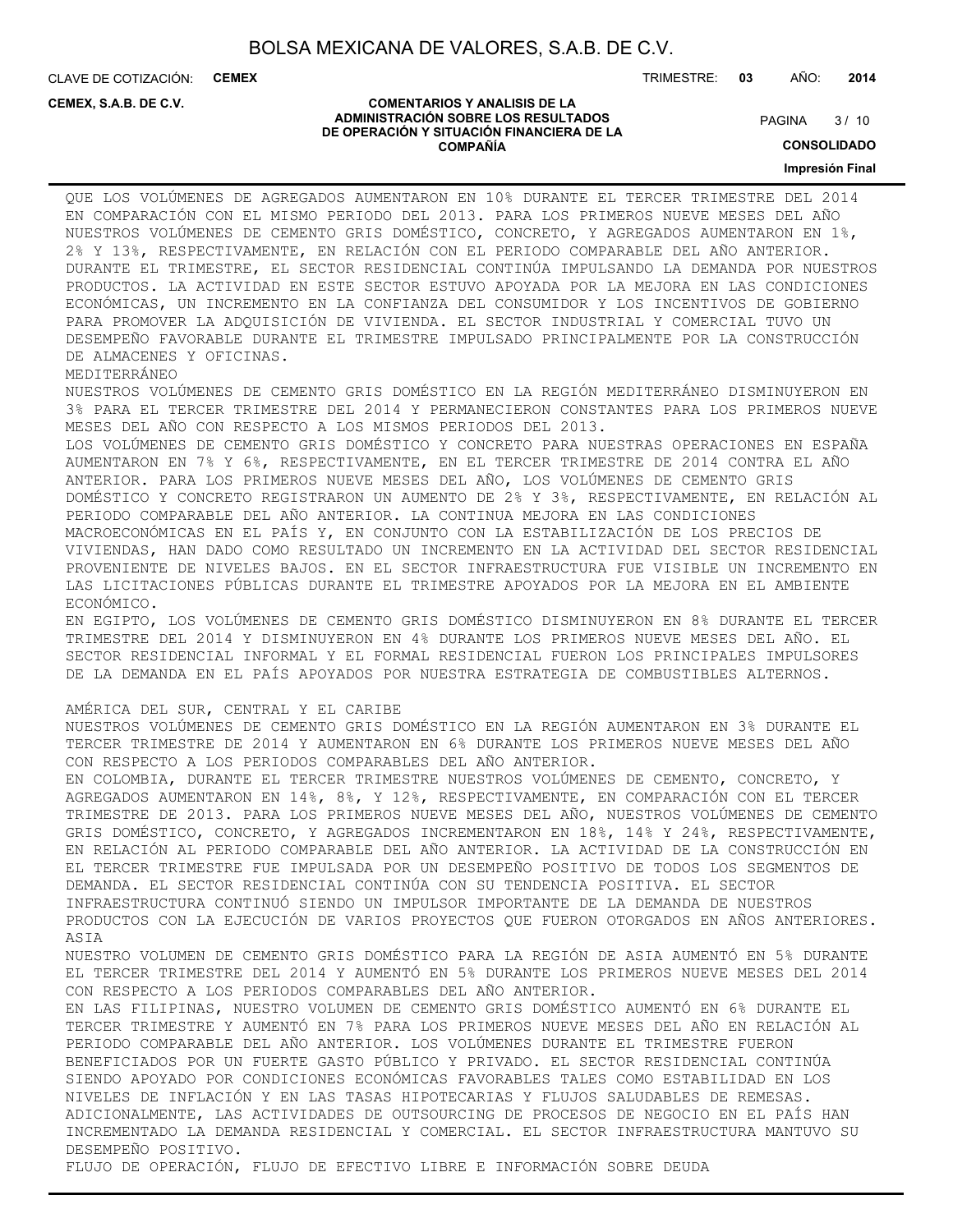CLAVE DE COTIZACIÓN: **CEMEX**

TRIMESTRE: **03** AÑO: **2014**

**CEMEX, S.A.B. DE C.V.**

#### **COMENTARIOS Y ANALISIS DE LA ADMINISTRACIÓN SOBRE LOS RESULTADOS DE OPERACIÓN Y SITUACIÓN FINANCIERA DE LA COMPAÑÍA**

 $4/10$ **PAGINA** 

**CONSOLIDADO**

**Impresión Final**

FLUJO DE OPERACIÓN Y FLUJO DE EFECTIVO LIBRE

EL FLUJO DE EFECTIVO LIBRE MÁS EL AUMENTO EN DEUDA, EXCLUYENDO LAS PARTIDAS QUE NO REPRESENTAN FLUJO DE EFECTIVO ABAJO MENCIONADAS FUE UTILIZADO PRINCIPALMENTE PARA RESTABLECER NUESTRA CAJA, INCLUYENDO UNA RESERVA POR 227 MILLONES DE DÓLARES PARA EL PAGO DE DEUDA, Y PARA EL PAGO DE PRIMAS Y GASTOS RELACIONADOS CON LAS EMISIONES Y OFERTAS DE DISTINTAS NOTAS DURANTE EL TRIMESTRE. ADICIONALMENTE HUBO UNA DISMINUCIÓN EN LA UTILIZACIÓN DE NUESTROS PROGRAMAS DE TITULIZACIÓN.

NUESTRA DEUDA DURANTE EL TRIMESTRE REFLEJA LA CONVERSIÓN DE 116 MILLONES DE DÓLARES DE NUESTRAS NOTAS CONVERTIBLES 2015 ASÍ COMO UN EFECTO POSITIVO DE CONVERSIÓN DE TIPO DE CAMBIO DE 152 MILLONES DE DÓLARES, LOS CUALES NO REPRESENTAN FLUJO DE EFECTIVO. INFORMACIÓN SOBRE DEUDA Y NOTAS PERPETUAS

(1) INCLUYE CONVERTIBLES Y ARRENDAMIENTOS FINANCIEROS, DE ACUERDO A LAS NORMAS INTERNACIONALES DE INFORMACIÓN FINANCIERA (NIIF).

(2) LA DEUDA FONDEADA CONSOLIDADA AL 30 DE SEPTIEMBRE DE 2014 ES DE 14,403 MILLONES DE DÓLARES DE ACUERDO A NUESTRAS OBLIGACIONES CONTRACTUALES DEL CONTRATO DE FINANCIAMIENTO.

(3) FLUJO DE OPERACIÓN CALCULADO DE ACUERDO A NIIF.

(4) GASTO POR INTERÉS CALCULADO DE ACUERDO A NUESTRAS OBLIGACIONES CONTRACTUALES DEL CONTRATO DE FINANCIAMIENTO.

INFORMACIÓN SOBRE CAPITAL E INSTRUMENTOS DERIVADOS

INFORMACIÓN SOBRE CAPITAL

LAS ACCIONES EN CIRCULACIÓN EQUIVALEN AL TOTAL DE UNIDADES EQUIVALENTES DE CPOS DE CEMEX MENOS LAS ACCIONES EN SUBSIDIARIAS, LAS CUALES AL 30 DE SEPTIEMBRE DE 2014 ERAN 18,261,131. CEMEX TIENE VIGENTE OBLIGACIONES FORZOSAMENTE CONVERTIBLES QUE, AL MOMENTO DE CONVERSIÓN, INCREMENTARÁN EL NÚMERO DE CPOS EN CIRCULACIÓN EN APROXIMADAMENTE 210 MILLONES, SUJETO A AJUSTES ANTIDILUCIÓN.

PLANES DE COMPENSACIÓN A LARGO PLAZO PARA EJECUTIVOS AL 30 DE SEPTIEMBRE DE 2014, EJECUTIVOS Y EMPLEADOS TENÍAN OPCIONES SOBRE UN TOTAL DE 1,410,250 CPOS, CON UN PRECIO DE EJERCICIO PROMEDIO DE 1.91 DÓLARES POR CPO. EN EL 2005, CEMEX COMENZÓ A OFRECER A SUS EJECUTIVOS UN NUEVO PROGRAMA DE COMPENSACIÓN EN BASE A ACCIONES. AL 30 DE SEPTIEMBRE DE 2014, LOS EJECUTIVOS EN ESTOS PROGRAMAS TENÍAN UN TOTAL DE 33,916,259 CPOS RESTRINGIDOS, REPRESENTANDO EL 0.3% DEL TOTAL DE CPOS EN CIRCULACIÓN A DICHA FECHA. INSTRUMENTOS DERIVADOS

EL VALOR DE MERCADO ESTIMADO DE LOS INSTRUMENTOS DERIVADOS ARRIBA MENCIONADOS REPRESENTA EL VALOR ESTIMADO DE LIQUIDACIÓN DE DICHOS INSTRUMENTOS A LA FECHA DE VALUACIÓN. DICHA VALUACIÓN ESTÁ DETERMINADA POR MEDIO DEL RESULTADO ESTIMADO DE LIQUIDACIÓN O MEDIANTE COTIZACIÓN DE PRECIOS DE MERCADO, LOS CUALES PUEDEN FLUCTUAR EN EL TIEMPO. LOS VALORES DE MERCADO Y MONTOS NOMINALES DE LOS INSTRUMENTOS DERIVADOS NO REPRESENTAN CANTIDADES DE EFECTIVO INTERCAMBIADAS POR LAS PARTES INVOLUCRADAS; LAS CANTIDADES EN EFECTIVO SE DETERMINARÁN AL TERMINAR LOS CONTRATOS CONSIDERANDO LOS VALORES NOMINALES DE LOS MISMOS, ASÍ COMO LOS DEMÁS TÉRMINOS DE LOS INSTRUMENTOS DERIVADOS. LOS VALORES DE MERCADO NO DEBEN SER VISTOS EN FORMA AISLADA SINO QUE DEBEN SER ANALIZADOS CON RELACIÓN AL VALOR DE MERCADO DE LOS INSTRUMENTOS DE LOS CUALES SE ORIGINAN Y DE LA REDUCCIÓN TOTAL EN EL RIESGO DE CEMEX. NOTA: DE ACUERDO CON LAS NIIF, LAS COMPAÑÍAS DEBEN RECONOCER TODOS LOS INSTRUMENTOS FINANCIEROS DERIVADOS EN EL BALANCE GENERAL COMO ACTIVOS O PASIVOS, A SU VALOR DE

MERCADO ESTIMADO, CON LOS CAMBIOS EN DICHO VALOR RECONOCIDOS EN EL ESTADO DE RESULTADOS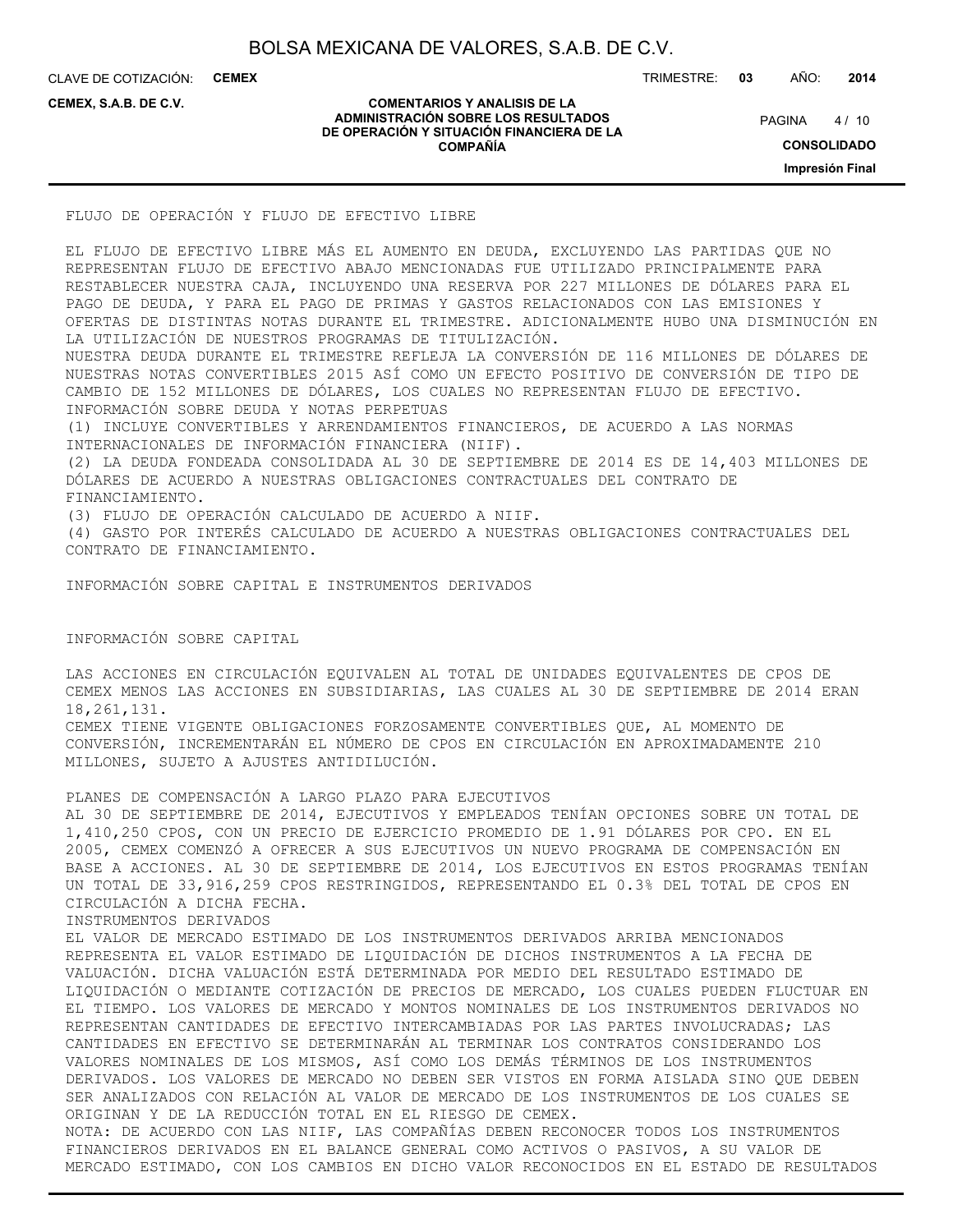CLAVE DE COTIZACIÓN: **CEMEX**

**CEMEX, S.A.B. DE C.V.**

TRIMESTRE: **03** AÑO: **2014**

#### **COMENTARIOS Y ANALISIS DE LA ADMINISTRACIÓN SOBRE LOS RESULTADOS DE OPERACIÓN Y SITUACIÓN FINANCIERA DE LA COMPAÑÍA**

 $5/10$ **PAGINA** 

**CONSOLIDADO**

#### **Impresión Final**

DEL PERIODO EN QUE OCURREN, EXCEPTO CUANDO DICHAS OPERACIONES SON CONTRATADAS CON FINES DE COBERTURA, EN CUYO CASO LOS CAMBIOS DEL VALOR DE MERCADO ESTIMADO DE DICHOS INSTRUMENTOS DERIVADOS RELACIONADOS SON RECONOCIDOS TEMPORALMENTE EN EL CAPITAL Y LUEGO RECLASIFICADOS AL ESTADO DE RESULTADOS COMPENSANDO LOS EFECTOS DEL INSTRUMENTO CUBIERTO CONFORME LOS EFECTOS DE DICHO INSTRUMENTO SON RECONOCIDOS EN EL ESTADO DE RESULTADOS. AL 30 DE SEPTIEMBRE DE 2014, EN RELACIÓN AL RECONOCIMIENTO DEL VALOR RAZONABLE ESTIMADO DE SU PORTAFOLIO DE DERIVADOS, CEMEX RECONOCIÓ INCREMENTOS EN SUS ACTIVOS Y PASIVOS, LOS CUALES RESULTARON EN UN ACTIVO NETO DE 575 MILLONES DE DÓLARES, INCLUYENDO UN PASIVO POR 47 MILLONES DE DÓLARES CORRESPONDIENTES A UN DERIVADO IMPLÍCITO RELACIONADO CON NUESTRAS OBLIGACIONES FORZOSAMENTE CONVERTIBLES, QUE EN FUNCIÓN DE NUESTROS ACUERDOS DE DEUDA, SON PRESENTADOS NETOS DEL ACTIVO ASOCIADO CON LOS INSTRUMENTOS FINANCIEROS DERIVADOS. LOS MONTOS NOMINALES DE LOS INSTRUMENTOS DERIVADOS CORRESPONDEN EN GRAN MEDIDA A LOS MONTOS DE LOS ACTIVOS, PASIVOS O TRANSACCIONES DE CAPITAL QUE DICHOS DERIVADOS CUBREN. (1) EXCLUYE UN CONTRATO DE INTERCAMBIO ("SWAP") DE TASAS DE INTERÉS RELACIONADO A NUESTROS CONTRATOS DE ENERGÍA A LARGO PLAZO. AL 30 DE SEPTIEMBRE DE 2014, EL MONTO NOCIONAL DE DICHO CONTRATO DE INTERCAMBIO ERA DE 170 MILLONES DE DÓLARES Y TENÍA UN VALOR DE MERCADO POSITIVO DE APROXIMADAMENTE 34 MILLONES DE DÓLARES. (2) NETO DE EFECTIVO DEPOSITADO COMO GARANTÍA EN NUESTRAS POSICIONES ABIERTAS. LOS DEPÓSITOS EN GARANTÍA FUERON DE 10 MILLONES DE DÓLARES AL 30 DE SEPTIEMBRE DE 2014 Y 8 MILLONES DE DÓLARES AL 30 DE SEPTIEMBRE DE 2013. (3) SEGÚN REQUIERE LAS NIIF, EL VALOR DE MERCADO ESTIMADO AL 30 DE SEPTIEMBRE DE 2014 Y

2013 INCLUYE UN PASIVO DE 47 MILLONES DE DÓLARES Y 34 MILLONES DE DÓLARES, RESPECTIVAMENTE, RELACIONADO A UN DERIVADO IMPLÍCITO EN LAS OBLIGACIONES FORZOSAMENTE CONVERTIBLES DE CEMEX.

OTRAS ACTIVIDADES

CEMEX ANUNCIA EXPIRACIÓN Y LIQUIDACIÓN FINAL DE SU OFERTA POR CIERTAS NOTAS SENIOR GARANTIZADAS

EL 2 DE OCTUBRE DE 2014 CEMEX ANUNCIÓ LA EXPIRACIÓN DE SU OFERTA PREVIAMENTE ANUNCIADA DE COMPRAR EN EFECTIVO (LA "OFERTA") HASTA 1,175 MILLONES DE DÓLARES DE NOTAS SENIOR GARANTIZADAS CON CUPÓN DE 9.000% CON VENCIMIENTO EN 2018 (LAS "NOTAS 2018") EMITIDAS POR CEMEX Y LAS NOTAS SENIOR GARANTIZADAS CON CUPÓN DE 9.250% CON VENCIMIENTO EN 2020 (LAS "NOTAS 2020" Y, EN CONJUNTO CON LAS NOTAS 2018, LAS "NOTAS") EMITIDAS POR CEMEX ESPAÑA, S.A., ACTUANDO A TRAVÉS DE SU SUCURSAL EN LUXEMBURGO. LA OFERTA EXPIRÓ EL 1 DE OCTUBRE DE 2014 A LAS 11:59 P.M. HORA DE NUEVA YORK (LA "FECHA DE EXPIRACIÓN"). CEMEX FUE INFORMADO POR EL AGENTE DE RECOMPRA QUE A LA FECHA DE EXPIRACIÓN, UN TOTAL DE 592,670,000 DÓLARES DE NOTAS 2018 Y 365,221,000 DÓLARES DE NOTAS 2020 FUERON OFRECIDAS DE FORMA VÁLIDA EN LA OFERTA, INCLUYENDO 592,470,000 DÓLARES DE NOTAS 2018 Y 365,146,000 DÓLARES DE NOTAS 2020 COMPRADAS POR CEMEX EN LA FECHA DE LIQUIDACIÓN TEMPRANA DEL 18 DE SEPTIEMBRE DE 2014. CEMEX ACEPTÓ TODOS LOS 200,000 DÓLARES ADICIONALES DE NOTAS 2018 Y LOS 75,000 DÓLARES ADICIONALES DE NOTAS 2020 VÁLIDAMENTE OFRECIDAS DESDE LAS 5:00 P.M. HORA DE NUEVA YORK DEL 17 DE SEPTIEMBRE DE 2014 (LA "FECHA DE OFERTA TEMPRANA") Y EN O ANTES DE LA FECHA DE EXPIRACIÓN. UNA VEZ TERMINADA LA OFERTA, PERMANECEN EN CIRCULACIÓN 574,483,000 DÓLARES DE MONTO PRINCIPAL DE NOTAS 2018 Y 230,622,000 DÓLARES DE MONTO PRINCIPAL DE NOTAS 2020. TENEDORES DE NOTAS QUE OFRECIERON DE FORMA VÁLIDA EN O ANTES DE LA FECHA DE OFERTA TEMPRANA Y CUYAS NOTAS FUERON ACEPTADAS PARA COMPRA RECIBIERON 1,070.00 DÓLARES POR CADA 1,000 DÓLARES DE MONTO PRINCIPAL DE LAS NOTAS 2018 Y 1,098.75 DÓLARES POR CADA 1,000 DÓLARES DE MONTO PRINCIPAL DE LAS NOTAS 2020 ACEPTADOS PARA COMPRA, LOS CUALES INCLUYEN, EN CADA CASO, UN PAGO POR OFERTA TEMPRANA EQUIVALENTE A 30 DÓLARES POR CADA 1,000 DÓLARES DE PRINCIPAL DE NOTAS ACEPTADAS PARA COMPRA. LOS TENEDORES DE NOTAS ADICIONALES QUE OFRECIERON DE FORMA VÁLIDA DESPUÉS DE LA FECHA DE OFERTA TEMPRANA Y EN O ANTES DE LA FECHA DE EXPIRACIÓN RECIBIERON 1,040.00 DÓLARES POR CADA 1,000 DÓLARES DE MONTO PRINCIPAL DE NOTAS 2018 ACEPTADAS PARA COMPRA Y 1,068.75 DÓLARES POR CADA 1,000 DÓLARES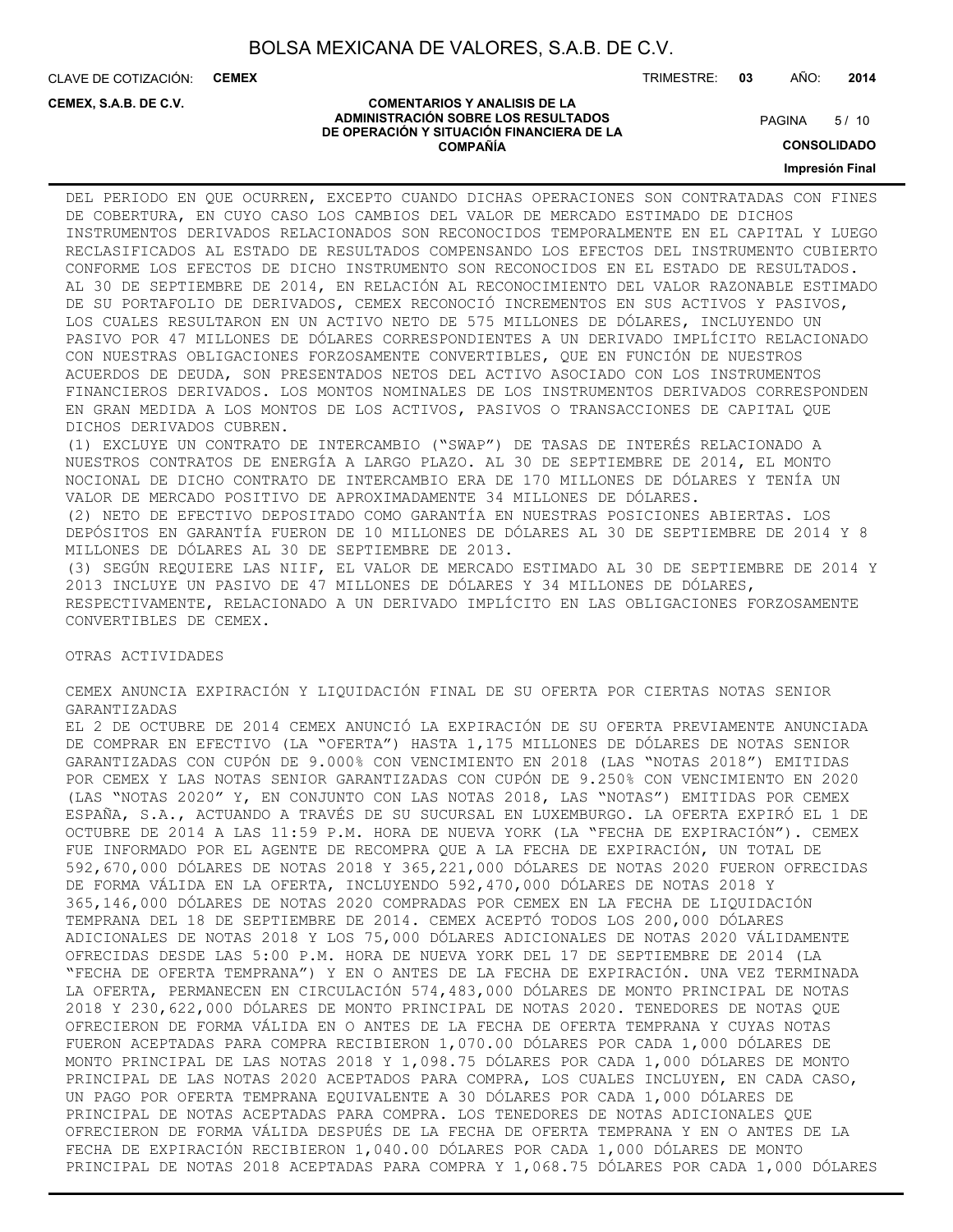CLAVE DE COTIZACIÓN: **CEMEX** TRIMESTRE: **03** AÑO: **2014**

**CEMEX, S.A.B. DE C.V.**

#### **COMENTARIOS Y ANALISIS DE LA ADMINISTRACIÓN SOBRE LOS RESULTADOS DE OPERACIÓN Y SITUACIÓN FINANCIERA DE LA COMPAÑÍA**

6/10 PAGINA

**CONSOLIDADO**

**Impresión Final**

| DE MONTO PRINCIPAL DE NOTAS 2020 ACEPTADAS PARA COMPRA.                                 |
|-----------------------------------------------------------------------------------------|
| CEMEX OBTIENE NUEVO CRÉDITO BANCARIO CON MEJORES CONDICIONES                            |
| EL 30 DE SEPTIEMBRE DE 2014 CEMEX INFORMÓ QUE FIRMÓ UN CONTRATO DE CRÉDITO POR \$1,350  |
| MILLONES DE DÓLARES ( EL "CONTRATO DE CRÉDITO") CON NUEVE DE LOS PRINCIPALES BANCOS     |
| PARTICIPANTES EN EL CONTRATO DE FINANCIAMIENTO DE FECHA 17 DE SEPTIEMBRE DE 2012 (SEGÚN |
| ENMENDADO EN DIVERSAS OCASIONES, EL "CONTRATO DE FINANCIAMIENTO"). LOS TÉRMINOS         |
| PRINCIPALES DE ESTE NUEVO CONTRATO DE CRÉDITO, LOS CUALES REPRESENTAN UNA MEJORA        |
| RESPECTO A LAS PRINCIPALES CONDICIONES DEL CONTRATO DE FINANCIAMIENTO ACTUAL, SON LOS   |
| SIGUIENTES:                                                                             |
| · UN PLAZO PROMEDIO DE 4 AÑOS CON PAGOS SEMESTRALES IGUALES DE PRINCIPAL DE UN 20% CADA |
| UNO, COMENZANDO EN EL TERCER ANIVERSARIO DEL CONTRATO DE CRÉDITO Y CON EL ÚLTIMO PAGO   |
| EN SEPTIEMBRE DE 2019.                                                                  |
| · UN MARGEN SOBRE LA TASA DE INTERÉS LIBOR, DE ENTRE 250 Y 375 PUNTOS BASE, DEPENDIENDO |
| DEL NIVEL DE APALANCAMIENTO DE CEMEX.                                                   |
| · UN TRAMO QUE CONSISTE EN UNA LÍNEA DE CRÉDITO REVOLVENTE EQUIVALENTE AL 40% DEL MONTO |
| TOTAL DEL CRÉDITO, CON EL MISMO PLAZO.                                                  |
| · MEJORAS EN ALGUNAS OBLIGACIONES Y COMPROMISOS QUE PROPORCIONARÁN MÁS FLEXIBILIDAD A   |
| CEMEX.                                                                                  |
| LOS RECURSOS OBTENIDOS DEL CONTRATO DE CRÉDITO FUERON UTILIZADOS INICIALMENTE PARA      |
| REFINANCIAR 1,350 MILLONES DE DÓLARES DE DEUDA BAJO EL CONTRATO DE FINANCIAMIENTO.      |
| DESPUÉS DE REALIZAR ESTE PREPAGO, Y JUNTO CON EL PREPAGO DE \$350 MILLONES DE DÓLARES   |
| PROVENIENTES DE LOS RECURSOS OBTENIDOS DE LA EMISIÓN DEL 11 DE SEPTIEMBRE DE 2014 DE    |
| NOTAS SENIOR GARANTIZADAS, CEMEX PAGÓ DURANTE SEPTIEMBRE Y OCTUBRE DE 2014 UN TOTAL DE  |
| \$1,700 MILLONES DE DÓLARES DE DEUDA BAJO EL CONTRATO DE FINANCIAMIENTO, REDUCIENDO ASÍ |
| EL MONTO PRINCIPAL PENDIENTE DE PAGO A APROXIMADAMENTE \$2,475 MILLONES DE DÓLARES Y    |
| EVITANDO EL PAGO TRIMESTRAL, QUE HUBIESE EMPEZADO A PARTIR DEL TERCER TRIMESTRE DE      |
| 2015, DE UNA COMISIÓN CONTINGENTE DEL 0.50% SOBRE EL MONTO PRINCIPAL PENDIENTE DE PAGO  |
| BAJO EL CONTRATO DE FINANCIAMIENTO. EN UNA SEGUNDA FASE DE ESTE PROCESO, QUE COMIENZÓ   |
| EL 30 DE SEPTIEMBRE DE 2014, CEMEX ESTARÁ INVITANDO A OTROS BANCOS A PARTICIPAR EN ESTA |
| TRANSACCIÓN, CON CUALESQUIERA RECURSOS ADICIONALES QUE SE OBTENGAN TAMBIÉN SIENDO       |
| INICIALMENTE APLICADOS AL PREPAGO DE DEUDA BAJO EL CONTRATO DE FINANCIAMIENTO.          |
| CEMEX FIJA PRECIO DE 200 MILLONES DE DÓLARES EN UNIDADES CONVERTIBLES CONTINGENTES      |
| EL 26 DE SEPTIEMBRE DE 2014 CEMEX ANUNCIÓ QUE FIJÓ EL PRECIO DE SU OFERTA PRIVADA DE    |
| 200,000 UNIDADES CONVERTIBLES CONTINGENTES, CADA UNA POR UN MONTO ESTABLECIDO DE 1,000  |
| DÓLARES. SE PRETENDE FINANCIAR EL PAGO DE 200 MILLONES DE DÓLARES DE MONTO PRINCIPAL DE |
| LAS OBLIGACIONES CONVERTIBLES SUBORDINADAS DE CEMEX CON CUPÓN DE 4.875% CON VENCIMIENTO |
| EN 2015 (LAS "OBLIGACIONES CONVERTIBLES EXISTENTES 2015") QUE EXPIREN SIN SER           |
| CONVERTIDAS CON LOS RECURSOS OBTENIDOS DE LA OFERTA DE LAS UNIDADES CONVERTIBLES        |
| CONTINGENTES. ACTUALMENTE HAY APROXIMADAMENTE 204 MILLONES DE DÓLARES DE MONTO          |
| PRINCIPAL AGREGADO DE OBLIGACIONES CONVERTIBLES EXISTENTES 2015 EN CIRCULACIÓN. CON     |
| ESTA TRANSACCIÓN CEMEX COMPLETÓ SU OBJETIVO DE HACER FRENTE AL VENCIMIENTO CONTINGENTE  |
| DE SUS OBLIGACIONES CONVERTIBLES EXISTENTES 2015.                                       |
| CEMEX FIJA EL PRECIO PARA SUS NOTAS SENIOR GARANTIZADAS DE 400 MILLONES DE EUROS Y      |
| 1,100 MILLONES DE DÓLARES                                                               |
| EL 4 DE SEPTIEMBRE DE 2014 CEMEX ANUNCIÓ QUE EMITIÓ 400 MILLONES DE EUROS EN NOTAS      |
| SENIOR GARANTIZADAS CON CUPÓN DE 4.750% CON VENCIMIENTO EN 2022 DENOMINADAS EN EUROS    |
| (LAS "NOTAS EN EUROS") Y 1,100 MILLONES DE DÓLARES EN NOTAS SENIOR GARANTIZADAS CON     |
| CUPÓN DE 5.700% CON VENCIMIENTO EN 2025 DENOMINADAS EN DÓLARES (LAS "NOTAS EN           |
| DÓLARES"). LAS NOTAS EN EUROS TIENEN UNA TASA DE INTERÉS ANUAL DE 4.750% CON            |
| VENCIMIENTO EL 11 DE ENERO DE 2022. LAS NOTAS EN EUROS FUERON EMITIDAS A SU VALOR       |
| NOMINAL Y CON OPCIÓN A RECOMPRARSE A PARTIR DEL 11 DE ENERO DE 2018. LAS NOTAS EN       |
| DÓLARES TIENEN UNA TASA DE INTERÉS ANUAL DE 5.700% CON VENCIMIENTO EL 11 DE ENERO DE    |
| 2025. LAS NOTAS EN DÓLARES FUERON EMITIDAS A SU VALOR NOMINAL Y CON OPCIÓN A            |
| RECOMPRARSE A PARTIR DEL 11 DE ENERO DE 2020. EL CIERRE DE LAS OFERTAS FUE EL 11 DE     |
| SEPTIEMBRE DE 2014.                                                                     |
| CEMEX ANUNCIA NUEVA PLANTA DE CEMENTO DE CLH EN COLOMBIA                                |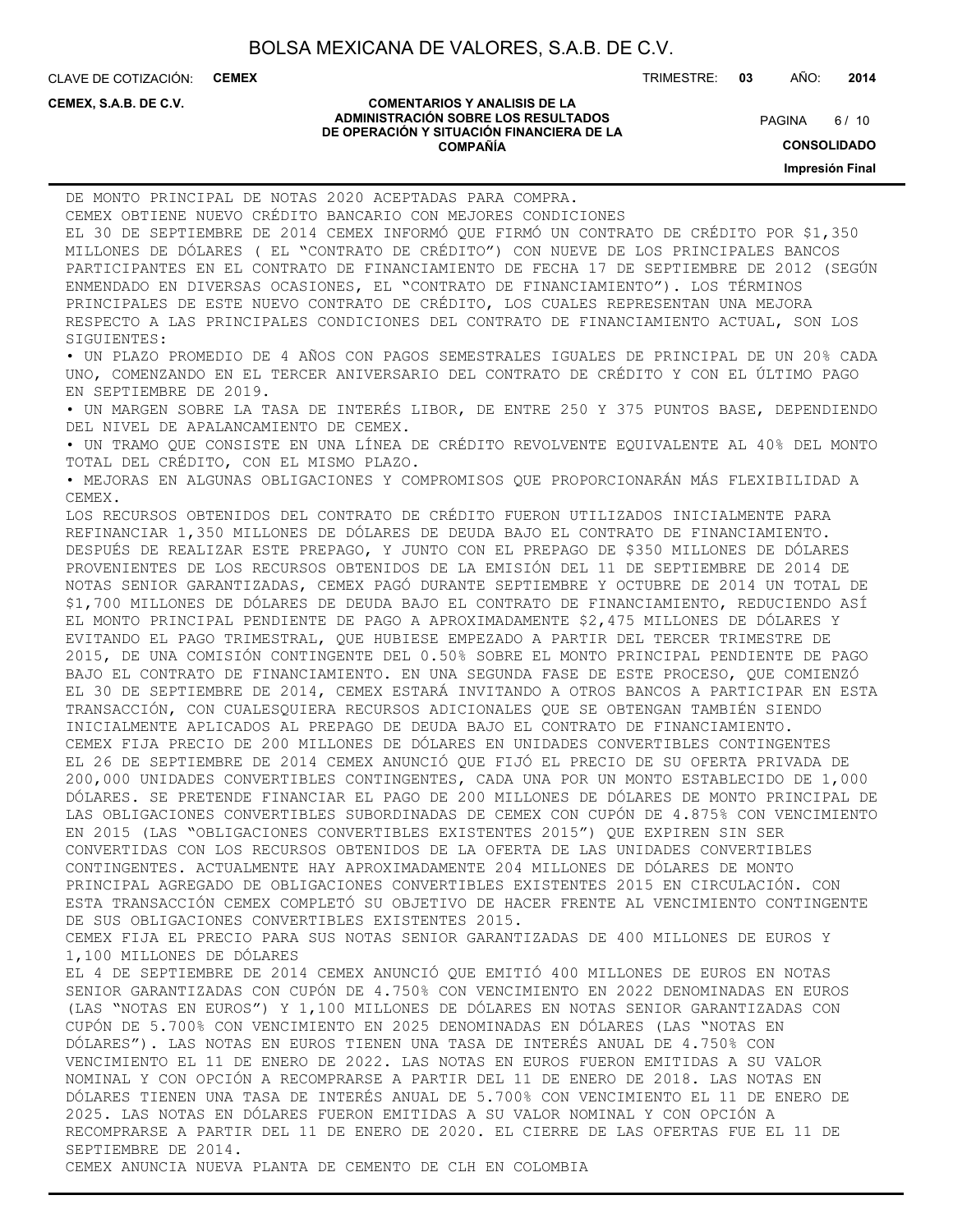CLAVE DE COTIZACIÓN: **CEMEX**

**CEMEX, S.A.B. DE C.V.**

TRIMESTRE: **03** AÑO: **2014**

#### **COMENTARIOS Y ANALISIS DE LA ADMINISTRACIÓN SOBRE LOS RESULTADOS DE OPERACIÓN Y SITUACIÓN FINANCIERA DE LA COMPAÑÍA**

 $7/10$ **PAGINA** 

**CONSOLIDADO**

**Impresión Final**

EL 14 DE AGOSTO DE 2014 CEMEX ANUNCIÓ QUE SU SUBSIDIARIA CEMEX LATAM HOLDINGS, S.A. ("CLH") INICIÓ LA CONSTRUCCIÓN DE UNA PLANTA DE CEMENTO EN COLOMBIA. SE ANTICIPA QUE LA INVERSIÓN TOTAL SEA DE APROXIMADAMENTE 340 MILLONES DE DÓLARES Y QUE INCREMENTE LA CAPACIDAD DE PRODUCCIÓN DE CEMENTO DE CLH EN COLOMBIA DE 4.5 MILLONES A CERCA DE 5.5 MILLONES DE TONELADAS POR AÑO. LA PRIMERA FASE DE ESTE PROYECTO INCLUYE LA CONSTRUCCIÓN DE UN MOLINO QUE SE ESPERA EMPIECE A PRODUCIR CEMENTO DURANTE EL SEGUNDO TRIMESTRE DEL 2015. EL RESTO DE LA PLANTA SERÁ COMPLETADO DURANTE LA SEGUNDA MITAD DE 2016. LA PLANTA OPERARÁ USANDO TECNOLOGÍA MODERNA Y EFICIENTE PARA CUMPLIR CON ALTOS ESTÁNDARES AMBIENTALES Y DE CALIDAD. ESTA PLANTA ESTARÁ ESTRATÉGICAMENTE LOCALIZADA EN EL DEPARTAMENTO DE ANTIOQUIA. ESTA REGIÓN HA REGISTRADO ALTOS NIVELES DE CRECIMIENTO ECONÓMICO Y SE ESPERA QUE SE BENEFICIE DE LA CONSTRUCCIÓN DE PROYECTOS DE INFRAESTRUCTURA BAJO EL PROGRAMA DE CONCESIONES VIALES EN COLOMBIA. EL PROYECTO SERÁ FINANCIADO CON FLUJO DE EFECTIVO LIBRE DE CLH Y SE ESPERA QUE GENERE APROXIMADAMENTE 1,000 EMPLEOS DIRECTOS DURANTE LA FASE DE LA CONSTRUCCIÓN Y ALREDEDOR DE 300 EMPLEOS UNA VEZ QUE LA PLANTA INICIE OPERACIONES. OTRA INFORMACIÓN

#### REFORMA FISCAL 2010 Y 2014 EN MÉXICO

EN NOVIEMBRE DE 2009, SE APROBARON REFORMAS EN MATERIA DE IMPUESTO SOBRE LA RENTA EN MÉXICO EFECTIVAS A PARTIR DEL 1 DE ENERO DE 2010 , QUE ENTRE OTRAS COSAS, MODIFICARON EL RÉGIMEN DE CONSOLIDACIÓN FISCAL REQUIRIENDO A LAS EMPRESAS DE DETERMINAR LOS IMPUESTOS A LA UTILIDAD A PARTIR DE 1999 COMO SI LA CONSOLIDACIÓN FISCAL NO HUBIERA EXISTIDO, ESPECÍFICAMENTE DETERMINANDO GRAVAMEN SOBRE: A) LA DIFERENCIA ENTRE LA SUMA DEL CAPITAL FISCAL DE LAS CONTROLADAS Y EL CAPITAL FISCAL DEL CONSOLIDADO; B) LOS DIVIDENDOS DE LAS CONTROLADAS A CEMEX, S.A.B. DE C.V.; Y C) OTRAS TRANSACCIONES QUE REPRESENTARON TRANSFERENCIAS DE RECURSOS ENTRE LAS EMPRESAS DEL CONSOLIDADO. EN DICIEMBRE DE 2010, MEDIANTE RESOLUCIÓN MISCELÁNEA, LA AUTORIDAD FISCAL OTORGÓ LA OPCIÓN DE DIFERIR LA DETERMINACIÓN Y PAGO DEL IMPUESTO SOBRE LA DIFERENCIA EN EL CAPITAL MENCIONADA ANTERIORMENTE, HASTA LA DESINCORPORACIÓN DE LA CONTROLADA O CEMEX, S.A.B. DE C.V. ELIMINE LA CONSOLIDACIÓN FISCAL. LOS PASIVOS POR IMPUESTOS A LA UTILIDAD ASOCIADOS A LAS PÉRDIDAS FISCALES APROVECHADAS EN LA CONSOLIDACIÓN DE LAS CONTROLADAS EN MÉXICO NO SE COMPENSAN EN EL BALANCE GENERAL CON LOS ACTIVOS POR IMPUESTOS A LA UTILIDAD DIFERIDOS. LA REALIZACIÓN DE LOS ACTIVOS ESTÁ SUJETA A LA GENERACIÓN DE RENTA GRAVABLE EN LAS ENTIDADES CONTROLADAS QUE GENERARON LAS PÉRDIDAS EN EL PASADO. ADICIONALMENTE, EN DICIEMBRE 2013 SE APROBARON NUEVAS REFORMAS EN MATERIA DE IMPUESTO SOBRE LA RENTA EN MÉXICO EFECTIVAS A PARTIR DEL 1 DE ENERO DE 2014, QUE ENTRE OTRAS COSAS, REEMPLAZARON AL RÉGIMEN DE CONSOLIDACIÓN FISCAL CON UN NUEVO RÉGIMEN DE INTEGRACIÓN FISCAL AL CUAL CEMEX S.A.B. DE C.V. NO ACCEDERÁ. EN CONSECUENCIA, A PARTIR DE 2014 CADA ENTIDAD MEXICANA DETERMINARÁ SUS IMPUESTOS EN BASE A SUS RESULTADOS INDIVIDUALES MIENTRAS QUE EL PASIVO POR LA SALIDA DEL RÉGIMEN DE CONSOLIDACIÓN FISCAL AL 31 DE DICIEMBRE DE 2013 SE PAGARÁ EN UN PERIODO DE 10 AÑOS. EL PASIVO POR LA SALIDA DEL RÉGIMEN DE CONSOLIDACIÓN FISCAL ES DE \$1,901 MILLONES DE DÓLARES Y SE DESCRIBE EN LA SIGUIENTE TABLA.

LOS CAMBIOS EN EL PASIVO DE CEMEX, S.A.B. DE C.V. POR LA CONSOLIDACIÓN FISCAL EN MÉXICO EN 2013 SON COMO SIGUE (MILLONES DE DÓLARES APROXIMADOS):

2013

| SALDO AL INICIO DEL AÑO                        | \$1,115 |       |
|------------------------------------------------|---------|-------|
| IMPUESTO A LA UTILIDAD RECIBIDO DE CONTROLADAS |         | \$138 |
| ACTUALIZACIÓN DEL PERIODO                      | S95     |       |
| PAGOS DURANTE EL PERIODO                       | (\$156) |       |
| EFECTOS POR DESCONSOLIDACIÓN FISCAL            |         | \$709 |
| SALDO AL FINAL DEL AÑO                         | \$1,901 |       |

AL 31 DE DICIEMBRE DE 2013, LA AMORTIZACIÓN ESTIMADA DEL PASIVO POR IMPUESTOS POR PAGAR RESULTANTE DE ESTOS CAMBIOS EN LA CONSOLIDACIÓN FISCAL EN MÉXICO ES (MONTOS EN MILLONES DE DÓLARES APROXIMADOS):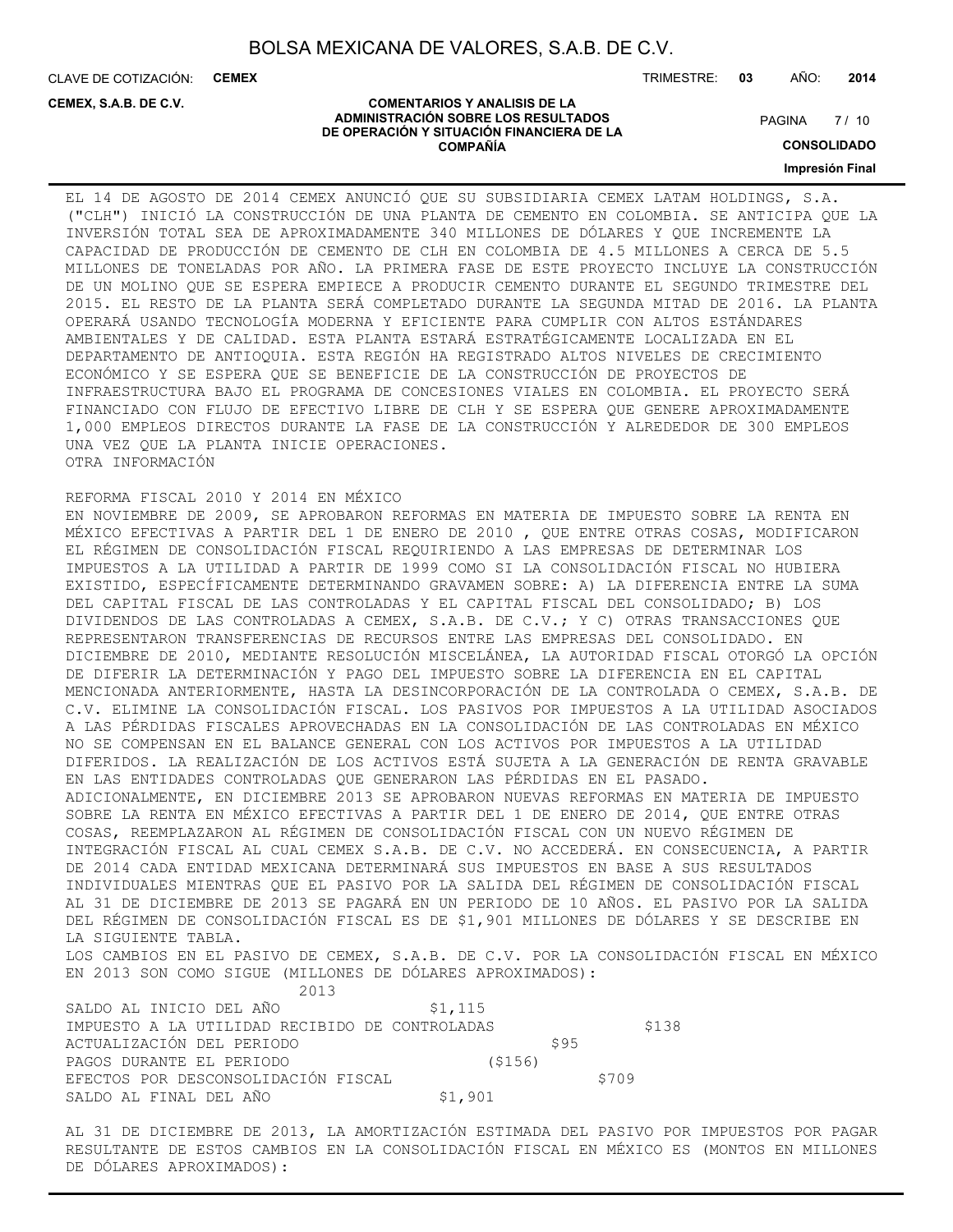CLAVE DE COTIZACIÓN: **CEMEX**

TRIMESTRE: **03** AÑO: **2014**

#### **CEMEX, S.A.B. DE C.V.**

#### **COMENTARIOS Y ANALISIS DE LA ADMINISTRACIÓN SOBRE LOS RESULTADOS DE OPERACIÓN Y SITUACIÓN FINANCIERA DE LA COMPAÑÍA**

 $8/10$ **PAGINA** 

> **CONSOLIDADO Impresión Final**

2014 \$328\* 2015 \$380 2016 \$317 2017 \$316 2018 EN ADELANTE \$560

\$1,901

\* ESTE IMPORTE YA HA SIDO PAGADO.

INVESTIGACIONES ANTIMONOPÓLICAS EN ESPAÑA POR LA CNC

DURANTE SEPTIEMBRE DE 2014, LA DIRECCIÓN DE COMPETENCIA DE LA COMISIÓN NACIONAL DE LOS MERCADOS Y LA COMPETENCIA, EN EL CONTEXTO DE UNA INVESTIGACIÓN SOBRE PRESUNTAS PRÁCTICAS ANTICOMPETITIVAS EN LA INDUSTRIA ESPAÑOLA DEL CEMENTO, CONCRETO PREMEZCLADO Y PRODUCTOS RELACIONADOS, INSPECCIONÓ UNA DE NUESTRAS INSTALACIONES EN ESPAÑA. TENIENDO EN CUENTA LA FASE INICIAL DE ESTE ASUNTO, NO TENEMOS INFORMACIÓN SUFICIENTE PARA EVALUAR LA PROBABILIDAD DE LA IMPOSICIÓN DE ALGUNA SANCIÓN U OTRAS MEDIDAS, SIN EMBARGO, NOSOTROS ESPERAMOS QUE CUALQUIER SANCIÓN U OTRAS MEDIDAS NO TENGAN UN IMPACTO MATERIAL ADVERSO EN NUESTROS RESULTADOS DE OPERACIÓN, LIQUIDEZ Y SITUACIÓN FINANCIERA.

#### ASUNTOS AMBIENTALES - MÉXICO

EN AGOSTO DEL 2014, UN PAQUETE LEGISLATIVO RELACIONADO CON LA REFORMA ENERGÉTICA EN MÉXICO ENTRÓ EN VIGOR. LOS REGLAMENTOS A SER PROPUESTOS E IMPLEMENTADOS RELACIONADOS CON CIERTAS PARTES DE LA NUEVA LEGISLACIÓN AÚN NO HAN SIDO ANUNCIADOS, POR LO QUE NO TENEMOS INFORMACIÓN SUFICIENTE PARA DETERMINAR EL ALCANCE COMPLETO DE SU IMPACTO EN NUESTRO NEGOCIO U OPERACIONES, SIN EMBARGO, ESPERAMOS QUE DEBIDO A NUESTRO COMPROMISO DE ABASTECERNOS DE ENERGÍA POR MEDIO DE PROYECTOS RENOVABLES QUE OPERAN BAJO EL MARCO DE "AUTOABASTECIMIENTO" ESTABLECIDO EN LAS LEYES ENERGÉTICAS ANTERIORES EN MÉXICO, SE MITIGUE CUALQUIER IMPACTO QUE LA INTRODUCCIÓN DE LA NUEVA LEGISLACIÓN PUEDA TENER SOBRE NUESTRAS OPERACIONES, LIQUIDEZ Y SITUACIÓN FINANCIERA.

ASUNTOS FISCALES – COLOMBIA

EN RELACIÓN A LA NOTIFICACIÓN RECIBIDA POR CEMEX COLOMBIA S.A. ("CEMEX COLOMBIA") EN ABRIL DEL 2011 RELACIONADA CON SU DECLARACIÓN ANUAL DEL EJERCICIO 2009, EN JULIO DEL 2014 CEMEX COLOMBIA PRESENTÓ UNA APELACIÓN EN CONTRA DE LA RESOLUCIÓN ADVERSA RELACIONADA CON LA APELACIÓN PRESENTADA EN MAYO DEL 2013 EN CONTRA DE LA RESOLUCIÓN NOTIFICADA A CEMEX COLOMBIA EN ENERO DEL 2013 POR MEDIO DE LA CUAL SE CONFIRMÓ LA LIQUIDACIÓN OFICIAL.

RECLAMACIÓN DE LA AUTORIDAD DE PROTECCIÓN CONTRA INUNDACIONES DEL ESTE DEL SUR DE LUISIANA.

EN RELACIÓN CON LA PETICIÓN DE DAÑOS Y MEDIDAS CAUTELARES PRESENTADA POR LA AUTORIDAD DE PROTECCIÓN CONTRA INUNDACIONES DEL ESTE DEL SUR DE LUISIANA, CEMEX, INC. FUE DESESTIMADA, SIN PERJUICIO, POR LOS DEMANDANTES, SIN EMBARGO, NO TENEMOS INFORMACIÓN SUFICIENTE PARA EVALUAR LA PROBABILIDAD DE RECLAMACIONES ADICIONALES PRESENTADAS POR OTRAS PARTES EN ESTE ASUNTO EN CONTRA DE CEMEX, INC.

DEFINICIONES Y OTROS PROCEDIMIENTOS

METODOLOGÍA DE CONVERSIÓN, CONSOLIDACIÓN Y PRESENTACIÓN DE RESULTADOS DE ACUERDO CON LAS NIIF, A PARTIR DEL 1 DE ENERO DE 2008, CEMEX CONVIERTE LOS ESTADOS FINANCIEROS DE SUBSIDIARIAS EN EL EXTRANJERO UTILIZANDO LOS TIPOS DE CAMBIO A LA FECHA DE REPORTE PARA LAS CUENTAS DEL BALANCE GENERAL, Y LOS TIPOS DE CAMBIO DE CADA MES PARA LAS CUENTAS DEL ESTADO DE RESULTADOS. CEMEX REPORTA SUS RESULTADOS CONSOLIDADOS EN PESOS MEXICANOS.

PARA CONVENIENCIA DEL LECTOR, A PARTIR DEL 30 DE JUNIO DE 2008 LAS CANTIDADES EN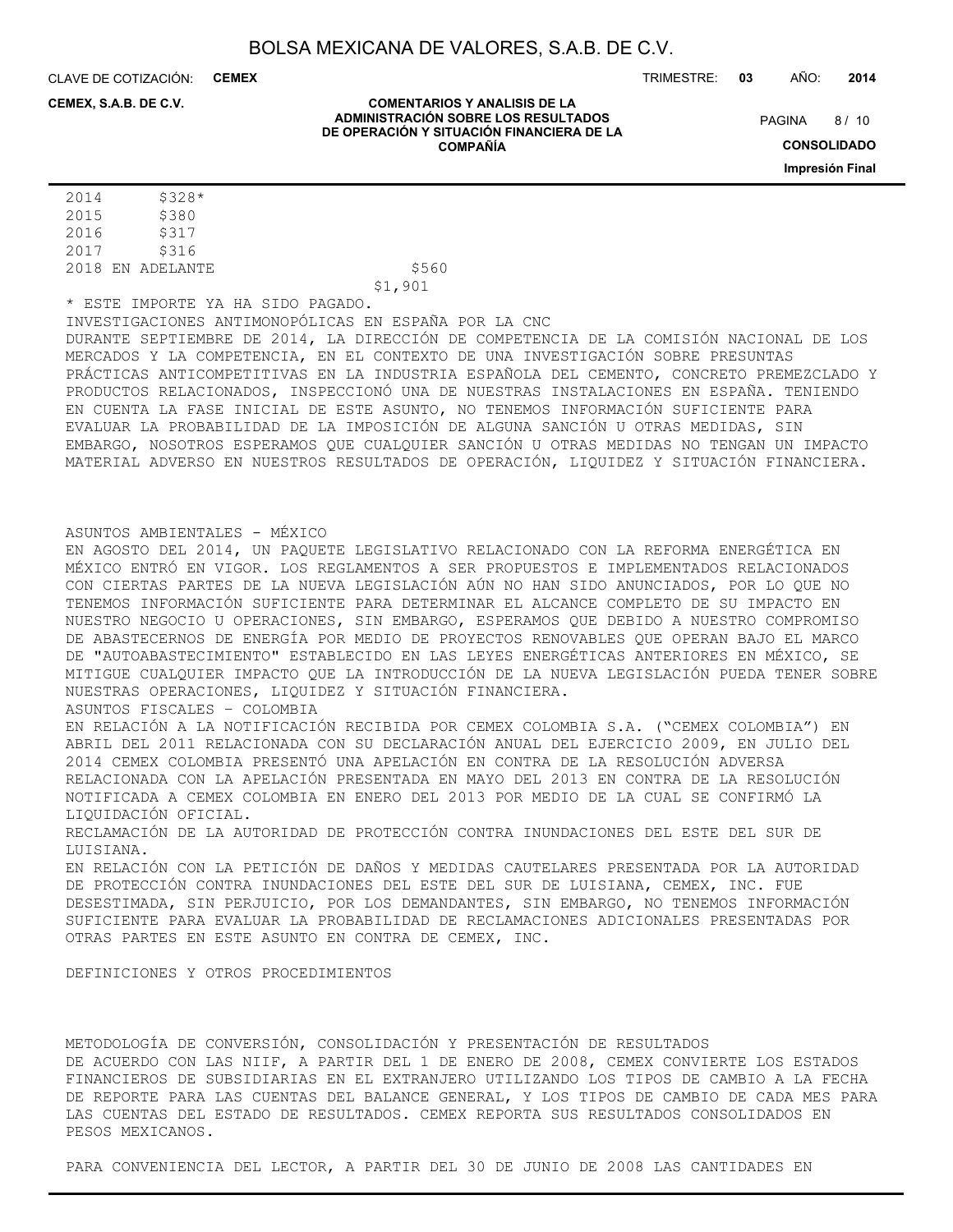CLAVE DE COTIZACIÓN: **CEMEX**

**CEMEX, S.A.B. DE C.V.**

#### **COMENTARIOS Y ANALISIS DE LA ADMINISTRACIÓN SOBRE LOS RESULTADOS DE OPERACIÓN Y SITUACIÓN FINANCIERA DE LA COMPAÑÍA**

 $9/10$ **PAGINA** 

TRIMESTRE: **03** AÑO: **2014**

**CONSOLIDADO**

**Impresión Final**

DÓLARES DE LOS ESTADOS FINANCIEROS CONSOLIDADOS SE DETERMINARON CONVIRTIENDO LOS MONTOS EN PESOS NOMINALES AL CIERRE DE CADA TRIMESTRE UTILIZANDO EL TIPO DE CAMBIO PROMEDIO PESO / DÓLAR PARA CADA TRIMESTRE. LOS TIPOS DE CAMBIO UTILIZADOS PARA CONVERTIR LOS RESULTADOS DEL TERCER TRIMESTRE DE 2014 Y DEL TERCER TRIMESTRE DE 2013 FUERON DE 13.24 Y 13.08 PESOS POR DÓLAR, RESPECTIVAMENTE.

LAS CANTIDADES POR PAÍS SON PRESENTADAS EN DÓLARES PARA CONVENIENCIA DEL LECTOR. LAS CANTIDADES EN DÓLARES PARA MÉXICO, AL 30 DE SEPTIEMBRE DE 2014 Y AL 30 DE SEPTIEMBRE DE 2013 PUEDEN SER RECONVERTIDAS A SU MONEDA LOCAL MULTIPLICANDO LAS CANTIDADES EN DÓLARES POR LOS TIPOS DE CAMBIO PROMEDIO CORRESPONDIENTES PARA 2014 Y 2013 MOSTRADOS EN LA TABLA PRESENTADA ABAJO.

INTEGRACIÓN DE REGIONES

LA REGIÓN NORTE DE EUROPA INCLUYE LAS OPERACIONES EN AUSTRIA, REPÚBLICA CHECA, FRANCIA, ALEMANIA, HUNGRÍA, IRLANDA, LETONIA, POLONIA, Y EL REINO UNIDO, ASÍ COMO OPERACIONES DE TRADING EN VARIOS PAÍSES NÓRDICOS. LA REGIÓN MEDITERRÁNEO INCLUYE LAS OPERACIONES EN CROACIA, EGIPTO, ISRAEL, ESPAÑA Y LOS EMIRATOS ÁRABES UNIDOS. LA REGIÓN AMÉRICA DEL SUR, CENTRAL Y EL CARIBE INCLUYE LAS OPERACIONES DE CEMEX EN ARGENTINA, BAHAMAS, BRASIL, COLOMBIA, COSTA RICA, REPÚBLICA DOMINICANA, EL SALVADOR, GUATEMALA, HAITÍ, JAMAICA, NICARAGUA, PANAMÁ, PERÚ Y PUERTO RICO, ASÍ COMO NUESTRAS OPERACIONES DE TRADING EN EL CARIBE. LA REGIÓN ASIA INCLUYE LAS OPERACIONES EN BANGLADESH, CHINA, MALASIA, FILIPINAS, TAIWÁN Y TAILANDIA.

DEFINICIONES CAPITAL DE TRABAJO EQUIVALE A CUENTAS POR COBRAR OPERATIVAS (INCLUYENDO OTROS ACTIVOS CIRCULANTES RECIBIDOS COMO PAGO EN ESPECIE) MÁS INVENTARIOS HISTÓRICOS MENOS CUENTAS POR PAGAR OPERATIVAS. DEUDA NETA EQUIVALE A LA DEUDA TOTAL (DEUDA TOTAL MÁS BONOS CONVERTIBLES Y ARRENDAMIENTOS FINANCIEROS) MENOS EFECTIVO E INVERSIONES TEMPORALES. FLUJO DE OPERACIÓN EQUIVALE AL RESULTADO DE OPERACIÓN ANTES DE OTROS GASTOS, NETO, MÁS DEPRECIACIÓN Y AMORTIZACIÓN OPERATIVA. FLUJO DE EFECTIVO LIBRE SE CALCULA COMO FLUJO DE OPERACIÓN MENOS GASTO POR INTERÉS NETO, INVERSIONES EN ACTIVO FIJO DE MANTENIMIENTO Y ESTRATÉGICAS, CAMBIO EN CAPITAL DE TRABAJO, IMPUESTOS PAGADOS, Y OTRAS PARTIDAS EN EFECTIVO (OTROS GASTOS NETOS MENOS VENTA DE ACTIVOS NO OPERATIVOS OBSOLETOS Y/O SUSTANCIALMENTE DEPRECIADOS EL PAGO DE CUPONES DE NUESTROS INSTRUMENTOS PERPETUOS). INVERSIONES EN ACTIVO FIJO ESTRATÉGICO INVERSIONES REALIZADAS CON EL PROPÓSITO DE INCREMENTAR LA RENTABILIDAD DE LA COMPAÑÍA. ESTAS INVERSIONES INCLUYEN ACTIVO FIJO DE EXPANSIÓN, LAS CUALES ESTÁN DISEÑADAS PARA MEJORAR LA RENTABILIDAD DE LA EMPRESA POR MEDIO DE INCREMENTO DE CAPACIDAD, ASÍ COMO INVERSIONES EN ACTIVO FIJO PARA MEJORAR EL MARGEN DE OPERACIÓN, LAS CUALES SE ENFOCAN A LA REDUCCIÓN DE COSTOS. INVERSIONES EN ACTIVO FIJO DE MANTENIMIENTO INVERSIONES LLEVADAS A CABO CON EL PROPÓSITO DE ASEGURAR LA CONTINUIDAD OPERATIVA DE LA COMPAÑÍA. ESTAS INCLUYEN INVERSIONES EN ACTIVO FIJO, LAS CUALES SE REQUIEREN PARA REEMPLAZAR ACTIVOS OBSOLETOS O MANTENER LOS NIVELES ACTUALES DE OPERACIÓN, ASÍ COMO INVERSIONES EN ACTIVO FIJO, LAS CUALES SE REQUIEREN PARA CUMPLIR CON REGULACIONES GUBERNAMENTALES O POLÍTICAS DE LA EMPRESA. PP EQUIVALE A PUNTOS PORCENTUALES PRECIOS TODAS LAS REFERENCIAS A INICIATIVAS DE PRECIOS, INCREMENTO DE PRECIOS O DISMINUCIONES SE REFIEREN A NUESTROS PRECIOS PARA NUESTROS PRODUCTOS.

UTILIDAD POR CPO PARA EL CÁLCULO DE UTILIDAD POR CPO, EL NÚMERO PROMEDIO DE CPOS UTILIZADO FUE DE 12,669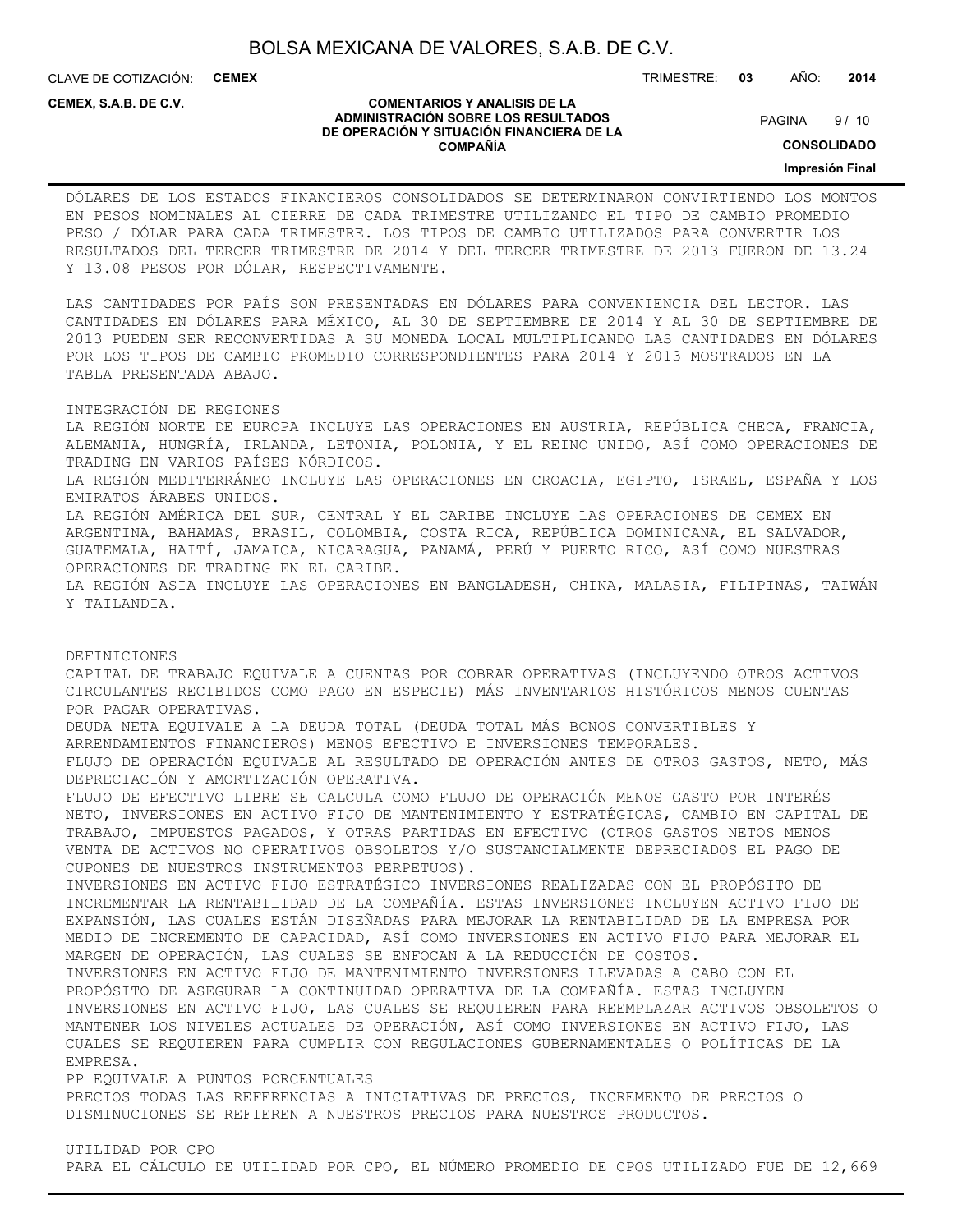CLAVE DE COTIZACIÓN: **CEMEX**

**CEMEX, S.A.B. DE C.V.**

TRIMESTRE: **03** AÑO: **2014**

#### **COMENTARIOS Y ANALISIS DE LA ADMINISTRACIÓN SOBRE LOS RESULTADOS DE OPERACIÓN Y SITUACIÓN FINANCIERA DE LA COMPAÑÍA**

PAGINA 10 / 10

**CONSOLIDADO**

**Impresión Final**

MILLONES PARA EL TERCER TRIMESTRE DE 2014; 12,503 MILLONES PARA LOS PRIMEROS NUEVE MESES DEL 2014; 12,172 MILLONES PARA EL TERCER TRIMESTRE DE 2013 Y 12,155 MILLONES PARA LOS PRIMEROS NUEVE MESES DEL 2013. DE ACUERDO A LA NIC 33 UTILIDAD POR ACCIÓN, EL PROMEDIO PONDERADO DE ACCIONES EN CIRCULACIÓN SE DETERMINÓ CONSIDERANDO EL NÚMERO DE DÍAS DENTRO DEL PERIODO CONTABLE EN QUE ESTUVIERON EN CIRCULACIÓN LAS ACCIONES, INCLUYENDO LAS QUE SE DERIVARON DE EVENTOS CORPORATIVOS QUE MODIFICARON LA ESTRUCTURA DE CAPITAL DURANTE EL PERIODO, TALES COMO AUMENTO EN EL NÚMERO DE ACCIONES QUE INTEGRAN EL CAPITAL SOCIAL POR OFERTA PÚBLICA Y DIVIDENDOS EN ACCIONES O CAPITALIZACIÓN DE UTILIDADES ACUMULADAS ASÍ COMO LAS ACCIONES POTENCIALMENTE DILUTIVAS (DERIVADAS DE OPCIONES DE COMPRA, OPCIONES RESTRINGIDAS DE COMPRA Y LAS ACCIONES DEL BONO CONVERTIBLE MANDATORIO). LAS ACCIONES EMITIDAS COMO RESULTADO DE DIVIDENDOS EN ACCIONES, CAPITALIZACIÓN DE UTILIDADES Y ACCIONES DILUTIVAS SON CONSIDERADAS COMO SI SE HUBIERAN EMITIDO AL PRINCIPIO DEL PERIODO.

CASAS DE BOLSA O INSTITUCIONES DE CRÉDITO QUE DAN COBERTURA DE ANÁLISIS A LOS VALORES EMITIDOS POR CEMEX, S.A.B. DE C.V.

BARCLAYS CAPITAL BENJAMIN THEURER BB&T JACK F. KASPRZAK, JR. BOFA - MERRILL LYNCH CARLOS PEYRELONGUE BTG PACTUAL GORDON LEE CITIGROUP DAN MCGOEY CREDIT SUISSE VANESSA QUIROGA DEUTSCHE BANK ESTEBAN POLIDURA JEFFERIES MIKE BETTS JP MORGAN ADRIAN HUERTA MORGAN STANLEY NIKOLAJ LIPPMANN SANTANDER TOE MATSUMURA UBS MARIMAR TORREBLANCA ACTINVER RAMON ORTIZ BANORTE - IXE JOSÉ ITZAMNA ESPITIA BBVA RESEARCH FRANCISCO CHÁVEZ BNP PARIBAS YASSINE TOUAHRI GBM LILIAN OCHOA ITAU MARCOS ASSUMPCAO INTERACCIONES HEBER LONGHURST INVEX JOSÉ ANTONIO CEBEIRA LONGBOW GARIK SHMOIS MONEX FERNANDO BOLAÑOS SCOTIABANK FRANCISCO SUAREZ STERNE AGEE TODD VENCIL VECTOR JORGE PLACIDO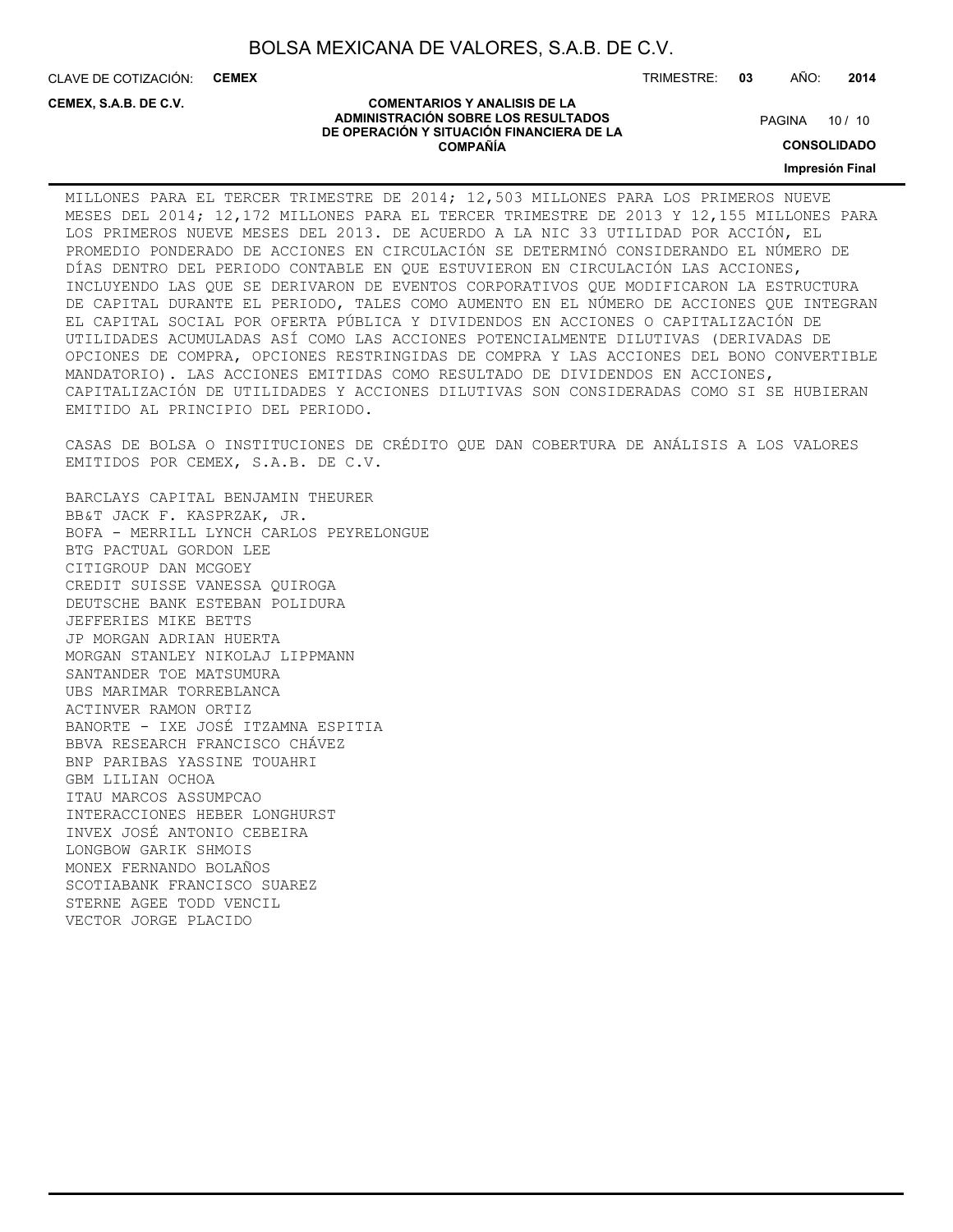**CEMEX**

**CEMEX, S.A.B. DE C.V.**

| NOTAS COMPLEMENTARIAS A LA INFORMACIÓN |  |
|----------------------------------------|--|
| <b>FINANCIERA</b>                      |  |

CLAVE DE COTIZACIÓN: TRIMESTRE: **03** AÑO: **2014**

PAGINA 1/20

**CONSOLIDADO**

**Impresión Final**

#### DESCRIPCIÓN DE LA EMPRESA

CEMEX, S.A.B. DE C.V., SOCIEDAD ANÓNIMA BURSÁTIL DE CAPITAL VARIABLE (S.A.B. DE C.V.) ORGANIZADA BAJO LAS LEYES DE LOS ESTADOS UNIDOS MEXICANOS, O MÉXICO, ES ACTUALMENTE UNA CONTROLADORA DE COMPAÑÍAS CUYAS ACTIVIDADES PRINCIPALES SE ORIENTAN A LA INDUSTRIA DE LA CONSTRUCCIÓN, MEDIANTE LA PRODUCCIÓN, COMERCIALIZACIÓN, DISTRIBUCIÓN Y VENTA DE CEMENTO, CONCRETO, AGREGADOS Y OTROS MATERIALES PARA LA CONSTRUCCIÓN. CEMEX, S.A.B. DE C.V. FUE FUNDADA EN 1906 Y SE REGISTRÓ EN EL REGISTRO PÚBLICO DE LA PROPIEDAD Y COMERCIO EN MONTERREY, N.L., MÉXICO EN 1920 POR UN PERIODO DE 99 AÑOS. EN 2002, ESTE PERIODO SE EXTENDIÓ HASTA EL AÑO 2100. LAS ACCIONES DE CEMEX, S.A.B. DE C.V. ESTÁN LISTADAS EN LA BOLSA MEXICANA DE VALORES ("BMV") Y SE COTIZAN EN FORMA DE CERTIFICADOS DE PARTICIPACIÓN ORDINARIA ("CPOS"). CADA CPO REPRESENTA DOS ACCIONES SERIE "A" Y UNA ACCIÓN SERIE "B", REPRESENTATIVAS DEL CAPITAL SOCIAL. ASIMISMO, LAS ACCIONES DE CEMEX, S.A.B. DE C.V. SE INTERCAMBIAN EN LA BOLSA DE VALORES DE NUEVA YORK ("NYSE") EN LA FORMA DE AMERICAN DEPOSITARY SHARES ("ADS") BAJO EL SÍMBOLO "CX". CADA ADS REPRESENTA DIEZ CPOS.

CUANDO SE UTILIZAN LOS TÉRMINOS "CEMEX, S.A.B. DE C.V." Y/O "LA CONTROLADORA", SE REFIERE A CEMEX, S.A.B. DE C.V. SIN SUS SUBSIDIARIAS CONSOLIDADAS. CUANDO SE UTILIZAN LOS TÉRMINOS "LA COMPAÑÍA" O "CEMEX", SE ESTÁ HACIENDO REFERENCIA A CEMEX, S.A.B. DE C.V. EN CONJUNTO CON SUS SUBSIDIARIAS CONSOLIDADAS.

PRINCIPALES POLÍTICAS CONTABLES

BASES DE PRESENTACIÓN Y REVELACIÓN

EN NOVIEMBRE DE 2008, LA COMISIÓN NACIONAL BANCARIA Y DE VALORES ("CNBV") REQUIRIÓ A LAS EMPRESAS LISTADAS EN LA BMV, PREPARAR SUS ESTADOS FINANCIEROS CONSOLIDADOS DE ACUERDO CON LAS NORMAS INTERNACIONALES DE INFORMACIÓN FINANCIERA ("IFRS" POR SUS SIGLAS EN INGLÉS), TAL COMO LAS EMITE EL CONSEJO INTERNACIONAL DE NORMAS DE CONTABILIDAD ("IASB" POR SUS SIGLAS EN INGLÉS), A MÁS TARDAR A PARTIR DEL 1 DE ENERO DE 2012 Y DISCONTINUAR EL USO DE LAS NORMAS DE INFORMACIÓN FINANCIERA MEXICANAS ("NIF"). LOS ESTADOS FINANCIEROS CONSOLIDADOS AL 31 DE DICIEMBRE DE 2013 Y 2012 Y POR LOS AÑOS TERMINADOS AL 31 DE DICIEMBRE DE 2013, 2012 Y 2011, FUERON PREPARADOS DE ACUERDO CON LAS IFRS, TAL COMO LAS EMITE EL IASB.

CEMEX EMITIÓ EL 26 DE ENERO DE 2012 SUS ÚLTIMOS ESTADOS FINANCIEROS PREPARADOS BAJO NIF AL 31 DE DICIEMBRE DE 2011 Y 2010 Y POR LOS AÑOS 2011, 2010 Y 2009, LOS CUALES UTILIZÓ PARA CUMPLIR CON REQUERIMIENTOS DE INFORMACIÓN FINANCIERA ANTES DE LA EMISIÓN EL 8 DE ABRIL DE 2012, DE SU INFORME ANUAL DE 2011 ANTE LA CNBV, Y SU INFORME ANUAL DE 2011 EN FORMA 20-F ANTE LA COMISIÓN DE VALORES DE LOS ESTADOS UNIDOS (SECURITIES AND EXCHANGE COMMISSION O "SEC"). EN ADICIÓN, PARA FINES DE LA ENTREGA DE SUS INFORMES ANUALES DEL 2012 ANTES LA CNBV Y LA SEC, EL 27 DE ABRIL DE 2012, CEMEX TAMBIÉN EMITIÓ SUS PRIMEROS ESTADOS FINANCIEROS BAJO LAS IFRS AL 31 DE DICIEMBRE DE 2011 Y 2010 Y AL 1 DE ENERO DE 2010, Y POR LOS AÑOS TERMINADOS AL 31 DE DICIEMBRE DE 2011 Y 2010 (NO INCLUIDOS EN ESTE REPORTE), EN LOS QUE CEMEX DETALLA LAS OPCIONES SELECCIONADAS EN LA MIGRACIÓN A LOS IFRS Y LOS EFECTOS QUE DICHA MIGRACIÓN TUVO EN (I) EL BALANCE INICIAL BAJO IFRS AL 1 DE ENERO DE 2010, CON BASE EN LA IFRS 1, PRIMERA ADOPCIÓN DE LOS IFRS ("IFRS 1"), (II) LOS BALANCES DE CEMEX AL 31 DE DICIEMBRE DE 2011 Y 2010, Y (III) LOS ESTADOS DE RESULTADOS, LOS ESTADOS DE PÉRDIDA INTEGRAL Y LOS ESTADOS DE FLUJOS DE EFECTIVO POR LOS AÑOS TERMINADOS EL 31 DE DICIEMBRE DE 2011 Y 2010, EN CADA CASO, EN COMPARACIÓN CON LAS CIFRAS PREVIAMENTE REPORTADAS BAJO NIF.

### ESTADOS DE RESULTADOS

EN LOS ESTADOS DE RESULTADOS DE CEMEX AL 30 DE SEPTIEMBRE DE 2014 Y 2013, EL RENGLÓN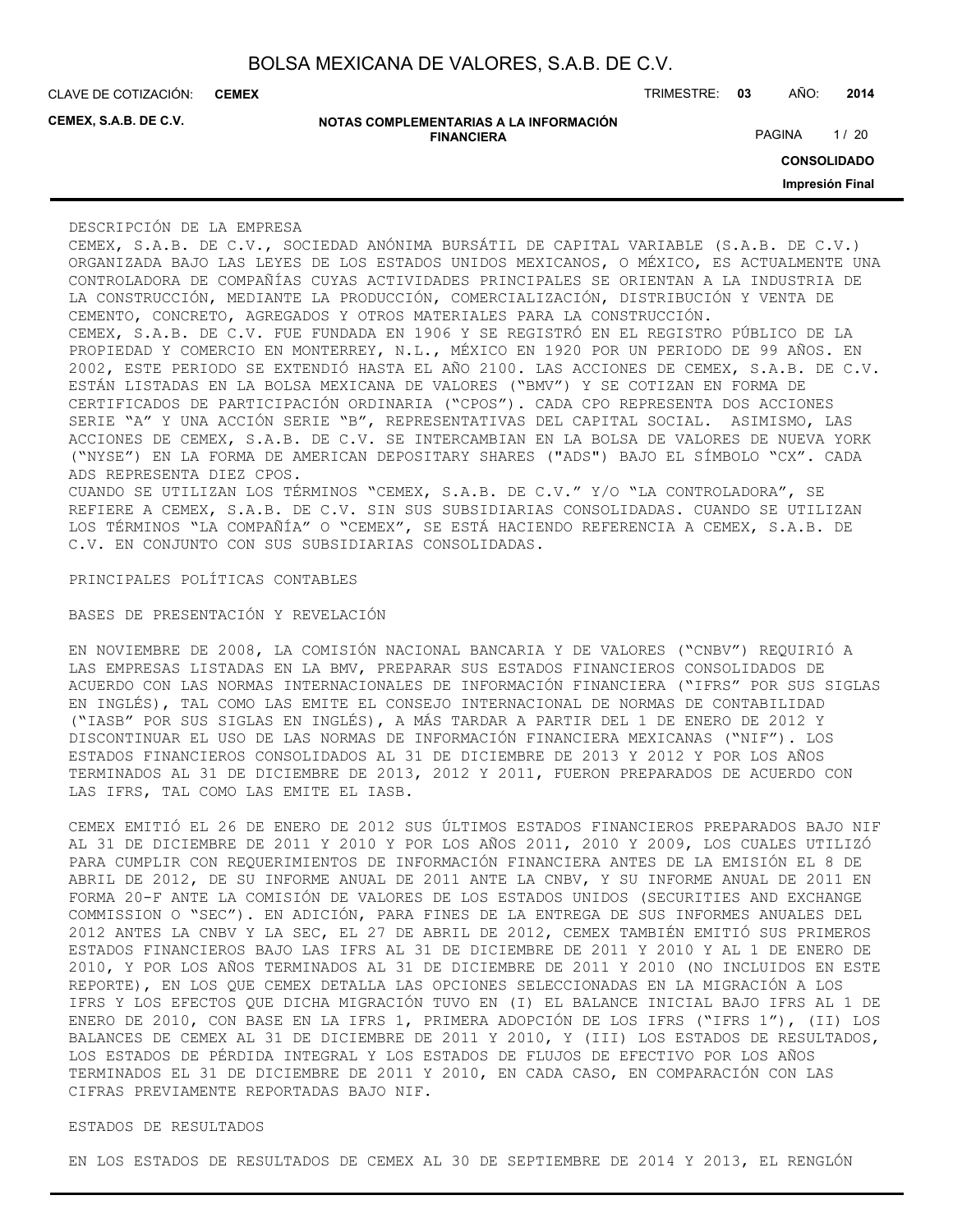CLAVE DE COTIZACIÓN: TRIMESTRE: **03** AÑO: **2014 CEMEX**

**CEMEX, S.A.B. DE C.V.**

#### **NOTAS COMPLEMENTARIAS A LA INFORMACIÓN FINANCIERA**

PAGINA 2/20

**CONSOLIDADO**

#### **Impresión Final**

TITULADO "RESULTADO DE OPERACIÓN ANTES DE OTROS GASTOS, NETO" SE DENOMINABA HASTA EL 31 DE DICIEMBRE DE 2011 "UTILIDAD DE OPERACIÓN", Y EL RENGLÓN TITULADO "RESULTADO DE OPERACIÓN", ERA DENOMINADO HASTA EL 31 DE DICIEMBRE DE 2011 "UTILIDAD DE OPERACIÓN DESPUÉS DE OTROS GASTOS, NETO". CEMEX EFECTUÓ ESTOS CAMBIOS PARA CUMPLIR CON LA PRÁCTICA DE LA INDUSTRIA AL REPORTAR ESTADOS FINANCIEROS BAJO LAS IFRS ANTE LA SEC CON BASE EN LA GUÍA PROPORCIONADA POR EL PÁRRAFO 56 DE LAS BASES DE CONCLUSIÓN DE LA IAS 1, PRESENTACIÓN DE LOS ESTADOS FINANCIEROS ("IAS 1"). NO OBSTANTE, DICHOS CAMBIOS EN LOS TÍTULOS DE LOS RENGLONES NO REPRESENTAN NINGÚN CAMBIO EN LAS PRÁCTICAS, POLÍTICAS O METODOLOGÍAS CONTABLES BAJO LAS IFRS EN COMPARACIÓN CON AÑOS ANTERIORES PREVIOS A 2011. POR LO ANTERIOR, EL RENGLÓN DE "RESULTADO DE OPERACIÓN ANTES DE OTROS GASTOS, NETO" Y DE "RESULTADO DE OPERACIÓN", SON DIRECTAMENTE COMPARABLES CON LOS RENGLONES DE "UTILIDAD DE OPERACIÓN" Y DE "UTILIDAD DE OPERACIÓN DESPUÉS DE OTROS GASTOS, NETO", RESPECTIVAMENTE, PRESENTADOS EN ESTADOS FINANCIEROS EMITIDOS HASTA EL 31 DE DICIEMBRE DE 2011.

#### ESTADOS DE RESULTADOS – CONTINÚA

EL RENGLÓN DE "OTROS GASTOS, NETO" EN LOS ESTADOS DE RESULTADOS SE INTEGRA PRINCIPALMENTE POR INGRESOS Y GASTOS QUE NO ESTÁN DIRECTAMENTE RELACIONADOS CON LAS ACTIVIDADES PRINCIPALES DE CEMEX, O BIEN QUE SON DE NATURALEZA INUSUAL Y/O NO RECURRENTE, COMO SON LAS PÉRDIDAS POR DETERIORO DE ACTIVOS DE LARGA VIDA, LOS RESULTADOS EN VENTA DE ACTIVO Y LOS COSTOS POR REESTRUCTURA, ENTRE OTROS.

#### ESTADOS DE UTILIDAD (PÉRDIDA) INTEGRAL

CON BASE EN LA IAS 1, CEMEX PRESENTA LOS CONCEPTOS DE LA UTILIDAD (PÉRDIDA) INTEGRAL DEL PERIODO, AGRUPADOS EN AQUELLOS QUE, DE ACUERDO CON OTRAS IFRS: A) NO SERÁN RECLASIFICADOS POSTERIORMENTE AL ESTADO DE RESULTADOS; Y B) SERÁN RECLASIFICADOS POSTERIORMENTE AL ESTADO DE RESULTADOS AL CUMPLIRSE CON LAS CONDICIONES ESPECÍFICAS.

#### BASES DE CONSOLIDACIÓN

A PARTIR DEL 1 DE ENERO DE 2013, LA IFRS 10, ESTADOS FINANCIEROS CONSOLIDADOS ("IFRS 10"), LA CUAL ESTABLECE EL CONCEPTO DE CONTROL COMO EL DETONADOR PARA DETERMINAR CUÁNDO UNA ENTIDAD DEBE INCLUIRSE EN LOS ESTADOS FINANCIEROS CONSOLIDADOS, REEMPLAZÓ LOS REQUERIMIENTOS DE CONSOLIDACIÓN DE LA IAS 27, ESTADOS FINANCIEROS CONSOLIDADOS E INDIVIDUALES, Y DE LA SIC 12, CONSOLIDACIÓN — ENTIDADES DE PROPÓSITO ESPECIAL. CON BASE EN LA IFRS 10, LOS ESTADOS FINANCIEROS CONSOLIDADOS INCLUYEN LOS DE CEMEX, S.A.B. DE C.V. Y AQUELLOS DE LAS ENTIDADES, INCLUYENDO VEHÍCULOS PARA PROPÓSITOS ESPACIALES ("VPES"), EN QUE LA CONTROLADORA EJERCE CONTROL, POR MEDIO DEL CUAL, LA TENEDORA ESTÁ EXPUESTA, O TIENE DERECHOS, A RENDIMIENTOS VARIABLES DE SU RELACIÓN CON LA ENTIDAD, Y ESTÁ EN POSICIÓN DE AFECTAR DICHOS RENDIMIENTOS A TRAVÉS DE SU PODER SOBRE LA ENTIDAD. ENTRE OTROS FACTORES, EL CONTROL SE EVIDENCIA CUANDO LA TENEDORA: A) TIENE DIRECTAMENTE O A TRAVÉS DE SUBSIDIARIAS, MÁS DEL 50% DEL CAPITAL SOCIAL DE LA ENTIDAD; B) TIENE EL PODER, DIRECTA O INDIRECTAMENTE, PARA GOBERNAR LAS POLÍTICAS ADMINISTRATIVAS, FINANCIERAS Y DE OPERACIÓN DE UNA ENTIDAD; O C) ES EL PRINCIPAL RECEPTOR DE LOS RIESGOS Y BENEFICIOS DE UNA VPE. LA ADOPCIÓN DE LA IFRS 10 NO TUVO NINGÚN EFECTO SIGNIFICATIVO EN LOS ESTADOS FINANCIEROS CONSOLIDADOS DE CEMEX. LOS SALDOS Y OPERACIONES ENTRE PARTES RELACIONADAS SE ELIMINARON EN LA CONSOLIDACIÓN.

CON BASE EN LA IAS 28, INVERSIONES EN ASOCIADAS Y NEGOCIOS CONJUNTOS ("IAS 28"), LAS INVERSIONES EN ASOCIADAS SE RECONOCEN INICIALMENTE AL COSTO, Y SE VALÚAN POR EL MÉTODO DE PARTICIPACIÓN CUANDO CEMEX EJERCE INFLUENCIA SIGNIFICATIVA, LA CUAL SE PRESUME GENERALMENTE CON UNA PARTICIPACIÓN MÍNIMA DE 20%, A MENOS QUE SE DEMUESTRE EN CASOS INUSUALES QUE CON UN PORCENTAJE MENOR SE TIENE INFLUENCIA SIGNIFICATIVA. EL MÉTODO DE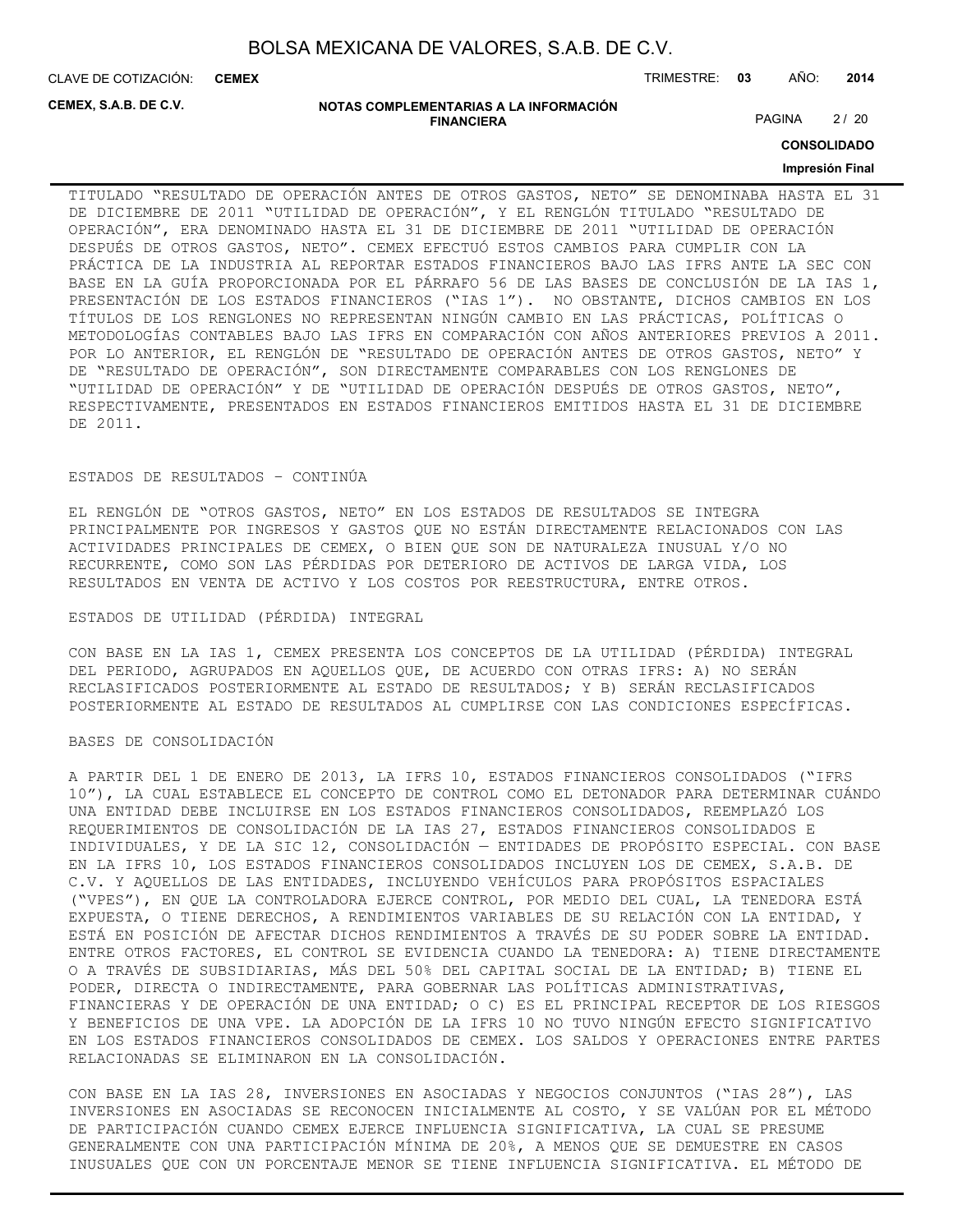CLAVE DE COTIZACIÓN: TRIMESTRE: **03** AÑO: **2014 CEMEX**

**CEMEX, S.A.B. DE C.V.**

#### **NOTAS COMPLEMENTARIAS A LA INFORMACIÓN FINANCIERA**

PAGINA 3/20

**CONSOLIDADO**

#### **Impresión Final**

PARTICIPACIÓN ADICIONA AL COSTO DE ADQUISICIÓN, LA PROPORCIÓN QUE LE CORRESPONDE A LA CONTROLADORA EN EL CAPITAL, LOS RESULTADOS Y, EN SU CASO, LOS EFECTOS DE INFLACIÓN DE LA EMISORA, POSTERIORES A SU FECHA DE COMPRA. A PARTIR DEL 1 DE ENERO DE 2013, LA IFRS 11, ACUERDOS CONJUNTOS ("IFRS 11"), LA CUAL BASA LA CLASIFICACIÓN DE UN ACUERDO CONJUNTO POR LA EVALUACIÓN DE SUS DERECHOS Y OBLIGACIONES RESULTANTES, REEMPLAZÓ LAS REGLAS CONTENIDAS PARA ESTE TIPO DE ACUERDOS EN LA IAS 28. DE ACUERDO CON LA IFRS 11, LOS ESTADOS FINANCIEROS DE NEGOCIOS CONJUNTOS, QUE SON LOS ACUERDOS CONJUNTOS EN LOS QUE CEMEX Y OTROS ACCIONISTAS EJERCEN EL CONTROL CONJUNTAMENTE, Y TIENEN DERECHOS SOBRE LOS ACTIVOS NETOS DEL MISMO, SON RECONOCIDOS POR EL MÉTODO DE PARTICIPACIÓN, EN TANTO QUE, LOS ESTADOS FINANCIEROS DE LAS OPERACIONES CONJUNTAS, EN LAS QUE, LAS PARTES QUE EJERCEN CONTROL COMÚN EN EL ACUERDO TIENEN DERECHOS SOBRE LOS ACTIVOS, Y OBLIGACIONES POR LOS PASIVOS DEL ACUERDO, SON CONSOLIDADOS LÍNEA POR LÍNEA PROPORCIONALMENTE. LA ADOPCIÓN DE LA IFRS 11 NO TUVO NINGÚN EFECTO SIGNIFICATIVO EN LOS ESTADOS FINANCIEROS CONSOLIDADOS DE CEMEX. EL MÉTODO DE PARTICIPACIÓN SE SUSPENDE CUANDO EL VALOR EN LIBROS DE LA INVERSIÓN, INCLUYENDO ALGÚN INTERÉS DE LARGO PLAZO EN LA ASOCIADA O NEGOCIO CONJUNTO, LLEGA A CERO, A MENOS QUE CEMEX HUBIERA INCURRIDO O GARANTIZADO OBLIGACIONES ADICIONALES DE LA ASOCIADA O NEGOCIO CONJUNTO.

OTRAS INVERSIONES DE NATURALEZA PERMANENTE DONDE CEMEX TIENE UNA PARTICIPACIÓN MENOR AL 20% Y/O NO SE TIENE INFLUENCIA SIGNIFICATIVA SON RECONOCIDAS A SU COSTO HISTÓRICO.

USO DE ESTIMACIONES Y SUPUESTOS CRITICOS

LA PREPARACIÓN DE LOS ESTADOS FINANCIEROS DE ACUERDO CON LAS IFRS REQUIERE QUE LA ADMINISTRACIÓN EFECTÚE ESTIMACIONES Y SUPOSICIONES QUE AFECTAN LOS SALDOS DE ACTIVOS Y PASIVOS Y LA REVELACIÓN DE ACTIVOS Y PASIVOS CONTINGENTES A LA FECHA DE REPORTE, ASÍ COMO LOS INGRESOS Y GASTOS DEL PERIODO. ESTOS SUPUESTOS SON REVISADOS CONTINUAMENTE UTILIZANDO LA INFORMACIÓN DISPONIBLE. LOS RESULTADOS REALES PUEDEN DIFERIR DE ESTAS ESTIMACIONES.

LOS CONCEPTOS PRINCIPALES SUJETOS A ESTIMACIONES Y SUPOSICIONES INCLUYEN, ENTRE OTROS, LOS ANÁLISIS DE DETERIORO DE ACTIVOS DE LARGA VIDA, LAS ESTIMACIONES DE VALUACIÓN DE CUENTAS POR COBRAR E INVENTARIOS, EL RECONOCIMIENTO DE ACTIVOS POR IMPUESTOS A LA UTILIDAD DIFERIDOS, ASÍ COMO LA VALUACIÓN DE INSTRUMENTOS FINANCIEROS Y LOS ACTIVOS Y PASIVOS RELATIVOS A OBLIGACIONES LABORALES. SE REQUIERE UN ALTO JUICIO DE LA ADMINISTRACIÓN PARA VALUAR APROPIADAMENTE ESTOS ACTIVOS Y PASIVOS.

TRANSACCIONES EN MONEDA EXTRANJERA Y CONVERSIÓN DE ESTADOS FINANCIEROS DE EMPRESAS EXTRANJERAS

CON BASE EN LA IAS 21, LOS EFECTOS DE CAMBIOS EN MONEDAS EXTRANJERAS ("IAS 21"), LAS TRANSACCIONES EN MONEDA EXTRANJERA SE REGISTRAN INICIALMENTE EN LA MONEDA FUNCIONAL AL TIPO DE CAMBIO VIGENTE A LA FECHA EN QUE SE EFECTÚAN. LOS ACTIVOS Y PASIVOS MONETARIOS EN MONEDA EXTRANJERA SE CONVIERTEN A LA MONEDA FUNCIONAL AL TIPO DE CAMBIO VIGENTE A LA FECHA DE LOS ESTADOS FINANCIEROS Y LAS FLUCTUACIONES CAMBIARIAS RESULTANTES SE RECONOCEN EN LOS RESULTADOS DEL EJERCICIO, CON EXCEPCIÓN DE LAS FLUCTUACIONES GENERADAS POR: 1) DEUDA EN MONEDA EXTRANJERA IDENTIFICADA CON LA ADQUISICIÓN DE SUBSIDIARIAS EXTRANJERAS; Y 2) SALDOS ENTRE PARTES RELACIONADAS EN MONEDA EXTRANJERA, CUYA LIQUIDACIÓN NO ESTÁ PLANEADA Y NO SE PREVÉ EN EL FUTURO PREVISIBLE, POR LO QUE, DICHOS SALDOS TIENEN CARACTERÍSTICAS DE INVERSIÓN PERMANENTE. ESTAS FLUCTUACIONES CAMBIARIAS SE REGISTRAN DENTRO DE "OTRAS RESERVAS DE CAPITAL" COMO PARTE DEL RESULTADO POR CONVERSIÓN HASTA QUE SE DISPONGA LA INVERSIÓN NETA EN EL EXTRANJERO, EN TAL MOMENTO EL MONTO ACUMULADO SERÁ RECICLADO A TRAVÉS DEL ESTADO DE RESULTADOS COMO PARTE DE LA GANANCIA O PÉRDIDA EN LA VENTA.

LOS ESTADOS FINANCIEROS DE LAS SUBSIDIARIAS EXTRANJERAS, DETERMINADOS EN SU MONEDA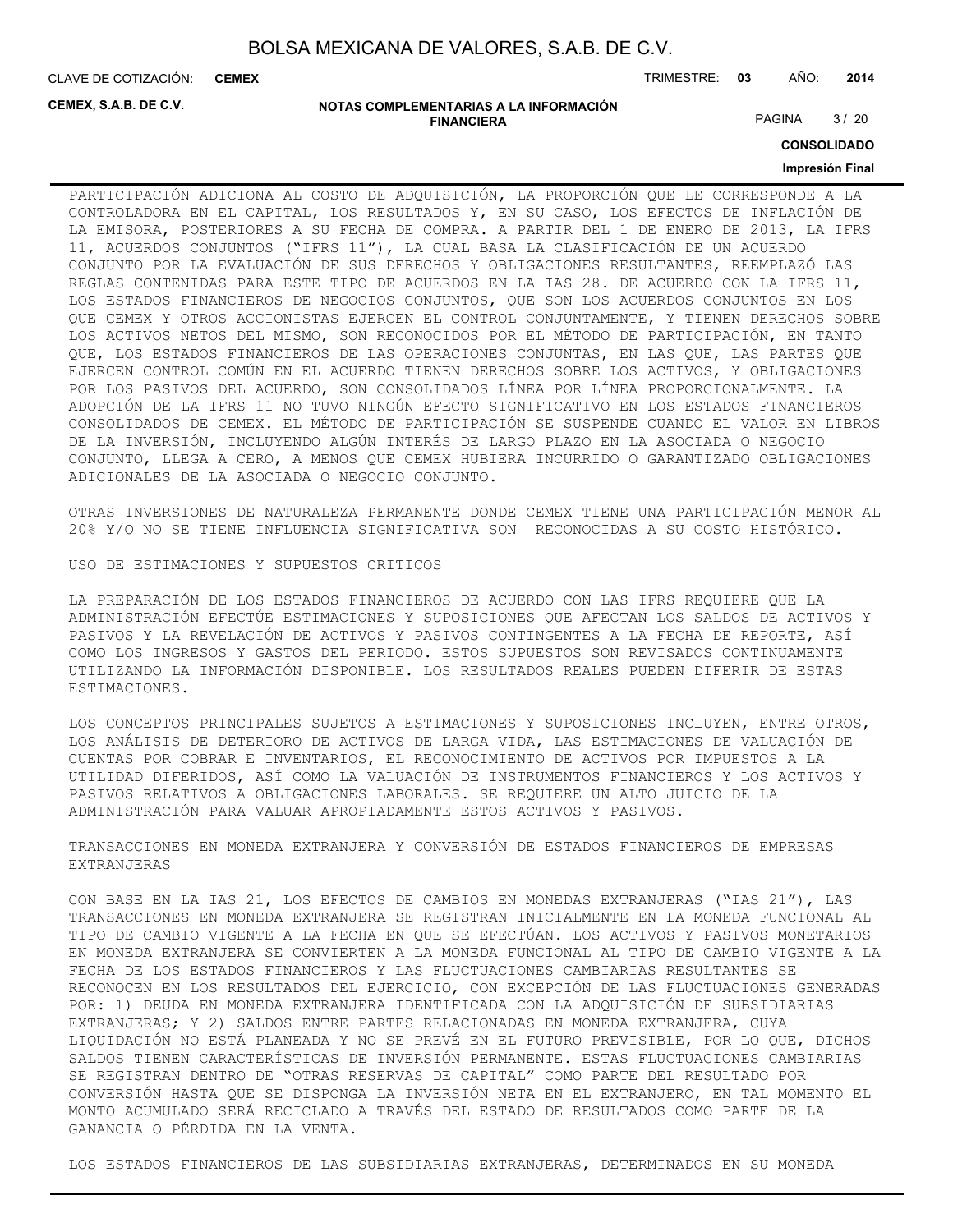**CEMEX**

CLAVE DE COTIZACIÓN: TRIMESTRE: **03** AÑO: **2014**

**CEMEX, S.A.B. DE C.V.**

**NOTAS COMPLEMENTARIAS A LA INFORMACIÓN FINANCIERA**

PAGINA 4/20

**CONSOLIDADO**

#### **Impresión Final**

FUNCIONAL, SE CONVIERTEN A PESOS AL TIPO DE CAMBIO DE CIERRE DEL AÑO PARA LAS CUENTAS DE BALANCE, Y A LOS TIPOS DE CAMBIO DE CADA MES DENTRO DEL PERIODO PARA LAS CUENTAS DE RESULTADOS. LA MONEDA FUNCIONAL ES AQUELLA EN LA CUAL CADA ENTIDAD CONSOLIDADA TIENE SU PRINCIPAL GENERACIÓN Y EROGACIÓN DE EFECTIVO. EL CORRESPONDIENTE AJUSTE POR CONVERSIÓN SE INCLUYE DENTRO DE "OTRAS RESERVAS DE CAPITAL" Y SE PRESENTA EN EL ESTADO DE UTILIDAD (PÉRDIDA) INTEGRAL DEL PERIODO COMO PARTE DEL RESULTADO POR CONVERSIÓN HASTA QUE SE DISPONGA LA INVERSIÓN NETA EN EL EXTRANJERO. CON BASE EN LA IFRS 1, EN EL BALANCE INICIAL BAJO LAS IFRS AL 1 DE ENERO DE 2010, CEMEX REDUJO HASTA CERO EL RESULTADO ACUMULADO POR CONVERSIÓN DE SUBSIDIARIAS EXTRANJERAS DETERMINADO BAJO LAS NIF. POR LO ANTERIOR, ANTE LA DISPOSICIÓN DE LA INVERSIÓN NETA EN EL EXTRANJERO, DICHOS EFECTOS GENERADOS ANTES DE LA MIGRACIÓN A LOS IFRS NO FORMARÁN PARTE DE LA DETERMINACIÓN DE LA PÉRDIDA O GANANCIA EN LA DISPOSICIÓN. CON BASE EN LA IAS 21 Y CONSIDERANDO CAMBIOS A PARTIR DEL 1 DE ENERO DE 2013 EN LA POSICIÓN MONETARIA NETA EN MONEDAS EXTRANJERAS DE LA CONTROLADORA, PRINCIPALMENTE: A) UNA DISMINUCIÓN SIGNIFICATIVA EN LOS PASIVOS POR IMPUESTOS DENOMINADOS EN PESOS MEXICANOS; B) UN INCREMENTO SIGNIFICATIVO EN SU DEUDA COMO EN LAS OTRAS OBLIGACIONES FINANCIERAS DENOMINADAS EN DÓLARES Y C) EL INCREMENTO EN LOS GASTOS ADMINISTRATIVOS DENOMINADOS EN DÓLARES CON EMPRESAS DEL GRUPO ASOCIADOS A LA EXTERNALIZACIÓN CON IBM DE LAS PRINCIPALES ACTIVIDADES DE PROCESAMIENTOS DE DATOS, A PARTIR DEL 1 DE ENERO DE 2013, CEMEX, S.A.B DE C.V., LA COMPAÑÍA CONTROLADORA SOBRE BASE INDIVIDUAL, CAMBIÓ PROSPECTIVAMENTE SU MONEDA FUNCIONAL DEL PESO MEXICANO AL DÓLAR DE LOS ESTADOS UNIDOS. EL CAMBIO ANTES MENCIONADO NO TIENE NINGÚN IMPACTO EN LAS MONEDAS FUNCIONALES DEL RESTO DE LAS ENTIDADES CONSOLIDADAS. ASIMISMO, LA MONEDA DE REPORTE DE LOS ESTADOS FINANCIEROS INDIVIDUALES Y CONSOLIDADOS CONTINÚA SIENDO EL PESO MEXICANO. LOS EFECTOS PRINCIPALES DE ESTE CAMBIO EN LOS ESTADOS FINANCIEROS INDIVIDUALES DE LA CONTROLADORA COMENZANDO EL 1 DE ENERO DE 2013 COMPARADO CON AÑOS ANTERIORES SON: I) TODAS LAS TRANSACCIONES, INGRESOS Y GASTOS EN CUALQUIER MONEDA SE RECONOCEN EN DÓLARES A LOS TIPOS DE CAMBIO VIGENTES EN LAS FECHAS DE SU EJECUCIÓN; II) LOS SALDOS MONETARIOS DE CEMEX, S.A.B. DE C.V. DENOMINADOS EN DÓLARES NO GENERARÁN FLUCTUACIONES CAMBIARIAS, MIENTRAS QUE LOS SALDOS EN PESOS, ASÍ COMO LOS SALDOS EN OTRAS MONEDAS DISTINTAS AL DÓLAR GENERAN AHORA FLUCTUACIONES CAMBIARIAS A TRAVÉS DEL ESTADO DE RESULTADOS, Y III) LA OPCIÓN DE CONVERSIÓN IMPLÍCITA EN LAS NOTAS OBLIGATORIAMENTE CONVERTIBLES DE LA CONTROLADORA DENOMINADAS EN PESOS MEXICANOS AHORA ES TRATADA COMO UN INSTRUMENTO DERIVADO INDEPENDIENTE CON CAMBIOS EN EL VALOR DE MERCADO A TRAVÉS DEL ESTADO DE RESULTADOS, LAS OPCIONES DE CONVERSIÓN IMPLÍCITAS EN LAS NOTAS OPCIONALMENTE CONVERTIBLES DE LA CONTROLADORA DENOMINADAS EN DÓLARES DEJARON DE SER TRATADAS COMO INSTRUMENTOS DERIVADOS INDEPENDIENTES, RECONOCIENDO SU VALOR DE MERCADO COMO COMPONENTE DE CAPITAL. CON BASE EN LAS IFRS, LOS ESTADOS FINANCIEROS DE PERIODOS ANTERIORES NO FUERON RECALCULADOS.

DURANTE LOS PERIODOS QUE SE REPORTAN, CEMEX NO TUVO NINGUNA SUBSIDIARIA OPERANDO EN UNA ECONOMÍA HIPERINFLACIONARIA, LA CUAL SE CONSIDERA GENERALMENTE CUANDO LA INFLACIÓN ACUMULADA EN LOS ÚLTIMOS TRES AÑOS SE APROXIMA O SOBREPASA EL 100%. EN UNA ECONOMÍA HIPERINFLACIONARIA, LAS PARTIDAS DEL ESTADO DE RESULTADOS DE LA SUBSIDIARIA SE EXPRESARÍAN A VALORES CONSTANTES A LA FECHA DE REPORTE, EN CUYO CASO, TANTO EL BALANCE GENERAL COMO EL ESTADOS DE RESULTADOS SE CONVERTIRÍAN A PESOS UTILIZANDO LOS TIPOS DE CAMBIO DE CIERRE DEL AÑO.

LOS ESTADOS FINANCIEROS DE SUBSIDIARIAS EXTRANJERAS SE CONVIERTEN DE SU MONEDA FUNCIONAL A DÓLARES Y POSTERIORMENTE A PESOS. EL TIPO DE CAMBIO PESO AL DÓLAR, ES EL PROMEDIO DE LOS TIPOS DE CAMBIO DE MERCADO A LOS QUE ACCEDE CEMEX PARA LA LIQUIDACIÓN DE SUS TRANSACCIONES EN DICHA MONEDA. EN NINGÚN CASO EXISTEN DIFERENCIAS SIGNIFICATIVAS ENTRE LOS TIPOS DE CAMBIO UTILIZADOS POR CEMEX Y AQUELLOS QUE PUBLICA EL BANCO DE MÉXICO.

EFECTIVO Y EQUIVALENTES DE EFECTIVO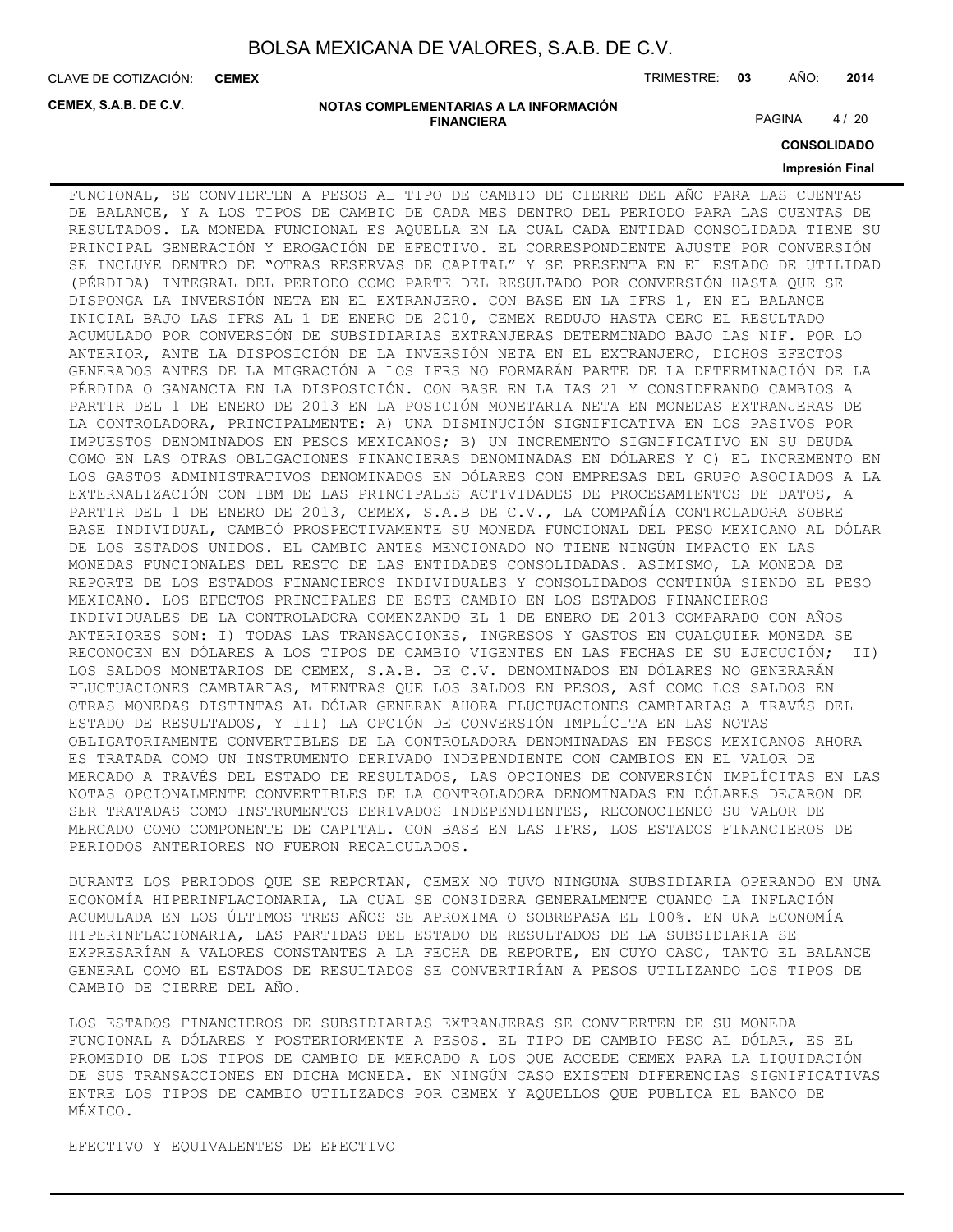CLAVE DE COTIZACIÓN: TRIMESTRE: **03** AÑO: **2014 CEMEX**

**CEMEX, S.A.B. DE C.V.**

#### **NOTAS COMPLEMENTARIAS A LA INFORMACIÓN FINANCIERA**

PAGINA 5/20

**CONSOLIDADO**

#### **Impresión Final**

INCLUYE LOS MONTOS DE EFECTIVO EN CAJA Y LOS EQUIVALENTES DE EFECTIVO, REPRESENTADOS POR INVERSIONES DE CORTO PLAZO, DE GRAN LIQUIDEZ, FÁCILMENTE CONVERTIBLES EN EFECTIVO Y QUE ESTÁN SUJETOS A RIESGOS POCO IMPORTANTES DE CAMBIOS EN SU VALOR, INCLUYENDO INVERSIONES DISPONIBLES A LA VISTA, LAS CUALES GENERAN RENDIMIENTOS Y TIENEN VENCIMIENTOS HASTA DE TRES MESES A PARTIR DE SU FECHA DE ADQUISICIÓN. LAS INVERSIONES QUE DEVENGAN INTERESES SE RECONOCEN AL COSTO MÁS LOS INTERESES ACUMULADOS. OTRAS INVERSIONES FÁCILMENTE CONVERTIBLES EN EFECTIVO SE PRESENTAN A SU VALOR RAZONABLE. LAS PÉRDIDAS O GANANCIAS POR CAMBIOS EN VALUACIÓN Y LOS INTERESES GANADOS SE INCLUYEN EN EL ESTADO DE RESULTADOS COMO PARTE DE OTROS (GASTOS) PRODUCTOS FINANCIEROS, NETO.

EL SALDO DE EFECTIVO Y EQUIVALENTES DE EFECTIVO EN EL BALANCE GENERAL INCLUYE LOS MONTOS DE EFECTIVO O INVERSIONES RESTRINGIDOS, REPRESENTADOS POR DEPÓSITOS EN CUENTAS DE MARGEN QUE GARANTIZAN DIVERSAS OBLIGACIONES DE CEMEX, SIEMPRE Y CUANDO LA RESTRICCIÓN SE LIBERE EN UN PLAZO DE TRES MESES O MENOS A LA FECHA DEL BALANCE GENERAL. CUANDO LA RESTRICCIÓN ES MAYOR A TRES MESES, ESTOS SALDOS DE EFECTIVO Y EQUIVALENTES DE EFECTIVO RESTRINGIDOS NO SE CONSIDERAN EQUIVALENTES DE EFECTIVO Y SE INCLUYEN DENTRO DE "OTRAS CUENTAS POR COBRAR" DE CORTO O LARGO PLAZO, SEGÚN CORRESPONDA. CUANDO EXISTEN ACUERDOS DE COMPENSACIÓN DE SALDOS, ESTOS SALDOS DE EFECTIVO Y EQUIVALENTES DE EFECTIVO RESTRINGIDOS SE PRESENTAN COMPENSANDO LOS PASIVOS DE CEMEX CON LAS CONTRAPARTES.

CLIENTES Y OTRAS CUENTAS POR COBRAR A CORTO PLAZO

DE ACUERDO CON LA IAS 39, INSTRUMENTOS FINANCIEROS: RECONOCIMIENTO Y VALUACIÓN ("IAS 39"), LOS CONCEPTOS DENTRO DE ESTE RUBRO SON CLASIFICADOS COMO DE "PRÉSTAMOS Y CUENTAS POR COBRAR" SIN COSTO EXPLÍCITO, LOS CUALES SE RECONOCEN A SU COSTO AMORTIZADO, ES DECIR, EL VALOR PRESENTE NETO DEL MONTO POR COBRAR O POR PAGAR A LA FECHA DE LA TRANSACCIÓN. POR SU NATURALEZA DE CORTO PLAZO, CEMEX RECONOCE ESTAS CUENTAS INICIALMENTE A SU VALOR ORIGINAL DE FACTURACIÓN MENOS UN ESTIMADO DE CUENTAS INCOBRABLES. LA RESERVA POR CUENTAS INCOBRABLES, ASÍ COMO EL DETERIORO DE OTRAS CUENTAS POR COBRAR DE CORTO PLAZO SE RECONOCEN CON CARGO A LOS GASTOS DE ADMINISTRACIÓN Y VENTA.

LA CARTERA VENDIDA BAJO PROGRAMAS PARA LA MONETIZACIÓN DE CARTERA DE CLIENTES, EN LOS CUALES CEMEX MANTIENE ALGÚN INTERÉS RESIDUAL EN LA CARTERA VENDIDA EN CASO DE FALTA DE COBRO, ASÍ COMO UN ENVOLVIMIENTO CONTINUO CON DICHOS ACTIVOS, NO SE CONSIDERA COMO VENDIDA Y SE MANTIENE EN EL BALANCE GENERAL.

#### INVENTARIOS

LOS INVENTARIOS SE VALÚAN A SU COSTO O SU VALOR NETO DE REALIZACIÓN, EL MENOR. EL COSTO DE LOS INVENTARIOS INCLUYE DESEMBOLSOS INCURRIDOS EN LA COMPRA DE LOS MISMOS, COSTOS DE PRODUCCIÓN O CONVERSIÓN Y OTROS COSTOS INCURRIDOS PARA TENERLOS EN SU ACTUAL CONDICIÓN Y UBICACIÓN. LOS INVENTARIOS SE ANALIZAN PARA DETERMINAR SI, POR LA OCURRENCIA DE EVENTOS INTERNOS, COMO PUEDEN SER DAÑOS FÍSICOS, O EXTERNOS, COMO PUEDEN SER CAMBIOS TECNOLÓGICOS O CONDICIONES DE MERCADO, ALGUNA PORCIÓN DEL SALDO HA QUEDADO OBSOLETO O SE HA DETERIORADO. CUANDO SE PRESENTA UN CASO DE DETERIORO, SE DISMINUYE EL SALDO DEL INVENTARIO A SU VALOR NETO DE REALIZACIÓN, EN TANTO QUE, CUANDO SE PRESENTA UNA SITUACIÓN DE OBSOLESCENCIA, SE INCREMENTA LA RESERVA DE VALUACIÓN; EN AMBOS CASOS CONTRA LOS RESULTADOS DEL EJERCICIO. LOS ANTICIPOS A PROVEEDORES DE INVENTARIO SE PRESENTAN DENTRO DE CUENTAS POR COBRAR DE CORTO PLAZO.

OTRAS INVERSIONES Y CUENTAS POR COBRAR A LARGO PLAZO

COMO PARTE DE LA CATEGORÍA DE "PRÉSTAMOS Y CUENTAS POR COBRAR" BAJO IAS 39, LOS SALDOS POR COBRAR DE LARGO PLAZO, ASÍ COMO LAS INVERSIONES CLASIFICADAS COMO CONSERVADAS A VENCIMIENTO SE RECONOCEN INICIALMENTE A SU COSTO AMORTIZADO. LOS CAMBIOS EN EL VALOR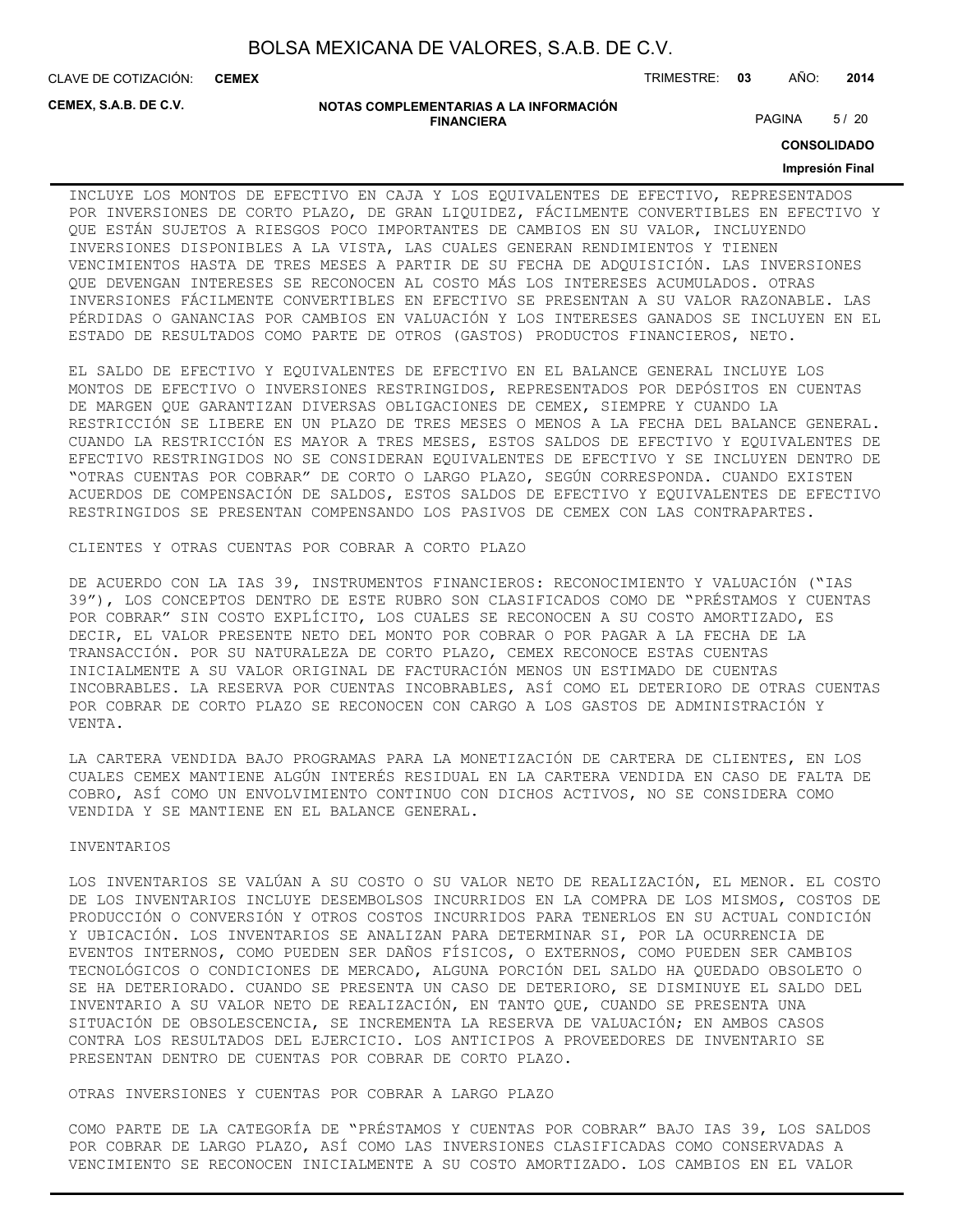CLAVE DE COTIZACIÓN: TRIMESTRE: **03** AÑO: **2014 CEMEX**

**CEMEX, S.A.B. DE C.V.**

#### **NOTAS COMPLEMENTARIAS A LA INFORMACIÓN FINANCIERA**

PAGINA 6 / 20

**CONSOLIDADO**

#### **Impresión Final**

PRESENTE NETO SE RECONOCEN EN EL ESTADO DE RESULTADOS DENTRO DE OTROS INGRESOS (GASTOS) FINANCIEROS, NETO.

LAS INVERSIONES EN INSTRUMENTOS FINANCIEROS CONSERVADOS CON FINES DE NEGOCIACIÓN Y LAS INVERSIONES DISPONIBLES PARA LA VENTA, CLASIFICADAS BAJO IAS 39, SE RECONOCEN A SU VALOR RAZONABLE ESTIMADO, EN EL PRIMER CASO A TRAVÉS DEL ESTADO DE RESULTADOS DENTRO DE OTROS PRODUCTOS (GASTOS) FINANCIEROS, NETO, Y EN EL ÚLTIMO CASO, LOS CAMBIOS EN VALUACIÓN SE RECONOCEN EN LA UTILIDAD (PÉRDIDA) INTEGRAL DEL PERIODO DENTRO DE OTRAS RESERVAS DE CAPITAL HASTA EL MOMENTO DE SU DISPOSICIÓN, EN EL CUAL, EL EFECTO ACUMULADO EN CAPITAL ES RECLASIFICADO A OTROS INGRESOS (GASTOS) FINANCIEROS, NETO. ESTAS INVERSIONES SE EVALÚAN POR DETERIORO ANTE LA OCURRENCIA DE UN CAMBIO ADVERSO SIGNIFICATIVO, O AL MENOS UNA VEZ AL AÑO DURANTE EL ÚLTIMO TRIMESTRE.

#### PROPIEDADES, MAQUINARIA Y EQUIPO

LAS PROPIEDADES, MAQUINARIA Y EQUIPO SE RECONOCEN A SU COSTO DE ADQUISICIÓN O CONSTRUCCIÓN, SEGÚN CORRESPONDA, MENOS SU DEPRECIACIÓN ACUMULADA Y PÉRDIDAS POR DETERIORO ACUMULADAS. LA DEPRECIACIÓN DE LOS ACTIVOS FIJOS SE RECONOCE COMO PARTE DE LOS COSTOS Y GASTOS DE OPERACIÓN, Y SE CALCULA POR EL MÉTODO DE LÍNEA RECTA, CON BASE EN LAS VIDAS ÚTILES ESTIMADAS, EXCEPTO POR LAS RESERVAS MINERALES, LAS CUALES SON AGOTADAS CON BASE EN EL MÉTODO DE UNIDADES DE PRODUCCIÓN. CEMEX CAPITALIZA, COMO PARTE DEL COSTO DE LOS ACTIVOS FIJOS, EL GASTO FINANCIERO DE LA DEUDA EXISTENTE DURANTE LA CONSTRUCCIÓN O INSTALACIÓN DE ACTIVOS FIJOS SIGNIFICATIVOS, UTILIZANDO EL SALDO PROMEDIO DE LAS INVERSIONES EN PROCESO EN EL PERIODO Y LA TASA DE INTERÉS CORPORATIVA PROMEDIO DEL PERÍODO.

CON BASE EN LA IFRIC 20, COSTOS DE DESCAPOTE EN LA FASE DE PRODUCCIÓN DE UNA CANTERA ("IFRIC 20"), A PARTIR DEL 1 DE ENERO DE 2013, LOS COSTOS DE REMOCIÓN DE DESPERDICIO O, COSTOS DE DESCAPOTE, QUE SE INCURREN EN UNA CANTERA DURANTE LA FASE DE PRODUCCIÓN QUE RESULTAN EN MEJOR ACCESO A LAS RESERVAS MINERALES SON RECONOCIDOS COMO PARTE DE LOS VALORES EN LIBROS DE LAS CANTERAS CORRESPONDIENTES. LOS MONTOS CAPITALIZADOS SON AMORTIZADOS DURANTE LA VIDA ÚTIL ESTIMADA DE LOS MATERIALES EXPUESTOS CON BASE EN EL MÉTODO DE UNIDADES PRODUCIDAS. HASTA EL 31 DE DICIEMBRE DE 2012, SOLO LOS COSTOS DEL PRIMER DESCAPOTE SE CAPITALIZABAN, EN TANTO QUE, LOS COSTOS DE DESCAPOTE RECURRENTES EN LA MISMA CANTERA SE RECONOCÍAN EN LOS RESULTADOS AL INCURRIRSE. CONFORME AL REQUERIMIENTO, LA IFRIC 20 SE ADOPTÓ RETROSPECTIVAMENTE AL 1 DE ENERO DE 2011, POR LO CUAL, EL BALANCE GENERAL AL 31 DE DICIEMBRE DE 2012 Y LOS ESTADOS DE RESULTADOS POR LOS AÑOS 2012 Y 2011 INCLUIDOS COMO PARTE DE ESTOS ESTADOS FINANCIEROS FUERON REFORMULADOS COMO RESULTADO DE LA ADOPCIÓN DE LA IFRIC 20. LOS EFECTOS NO FUERON SIGNIFICATIVOS. LOS COSTOS INCURRIDOS EN ACTIVOS FIJOS QUE RESULTAN EN BENEFICIOS ECONÓMICOS FUTUROS, COMO INCREMENTAR SU VIDA ÚTIL, CAPACIDAD OPERATIVA O SEGURIDAD, Y LOS COSTOS INCURRIDOS PARA MITIGAR O PREVENIR DAÑOS AL MEDIO AMBIENTE, SE CAPITALIZAN COMO PARTE DEL VALOR EN LIBROS DE LOS ACTIVOS RELACIONADOS. LOS COSTOS CAPITALIZADOS SE DEPRECIAN EN LA VIDA ÚTIL REMANENTE DE DICHOS ACTIVOS. EL MANTENIMIENTO PERIÓDICO DE LOS ACTIVOS FIJOS, SE RECONOCEN EN LOS RESULTADOS CONFORME SE INCURRE. LOS ANTICIPOS A PROVEEDORES DE ACTIVO FIJO SE PRESENTAN DENTRO DE CUENTAS POR COBRAR DE LARGO PLAZO.

ADQUISICIONES DE NEGOCIOS, CRÉDITO MERCANTIL, OTROS ACTIVOS INTANGIBLES Y CARGOS DIFERIDOS

LAS ADQUISICIONES DE NEGOCIOS SE RECONOCEN MEDIANTE EL MÉTODO DE COMPRA, ASIGNANDO EL PRECIO PAGADO PARA TOMAR EL CONTROL DE LA ENTIDAD A LOS ACTIVOS ADQUIRIDOS Y PASIVOS ASUMIDOS CON BASE EN SUS VALORES RAZONABLES A LA FECHA DE ADQUISICIÓN. LOS ACTIVOS INTANGIBLES ADQUIRIDOS SE IDENTIFICAN Y RECONOCEN A SU VALOR RAZONABLE. LA PORCIÓN DEL PRECIO DE COMPRA NO ASIGNADA REPRESENTA EL CRÉDITO MERCANTIL, EL CUAL NO SE AMORTIZA Y QUEDA SUJETO A EVALUACIONES PERIÓDICAS POR DETERIORO, PUEDE AJUSTARSE POR ALGUNA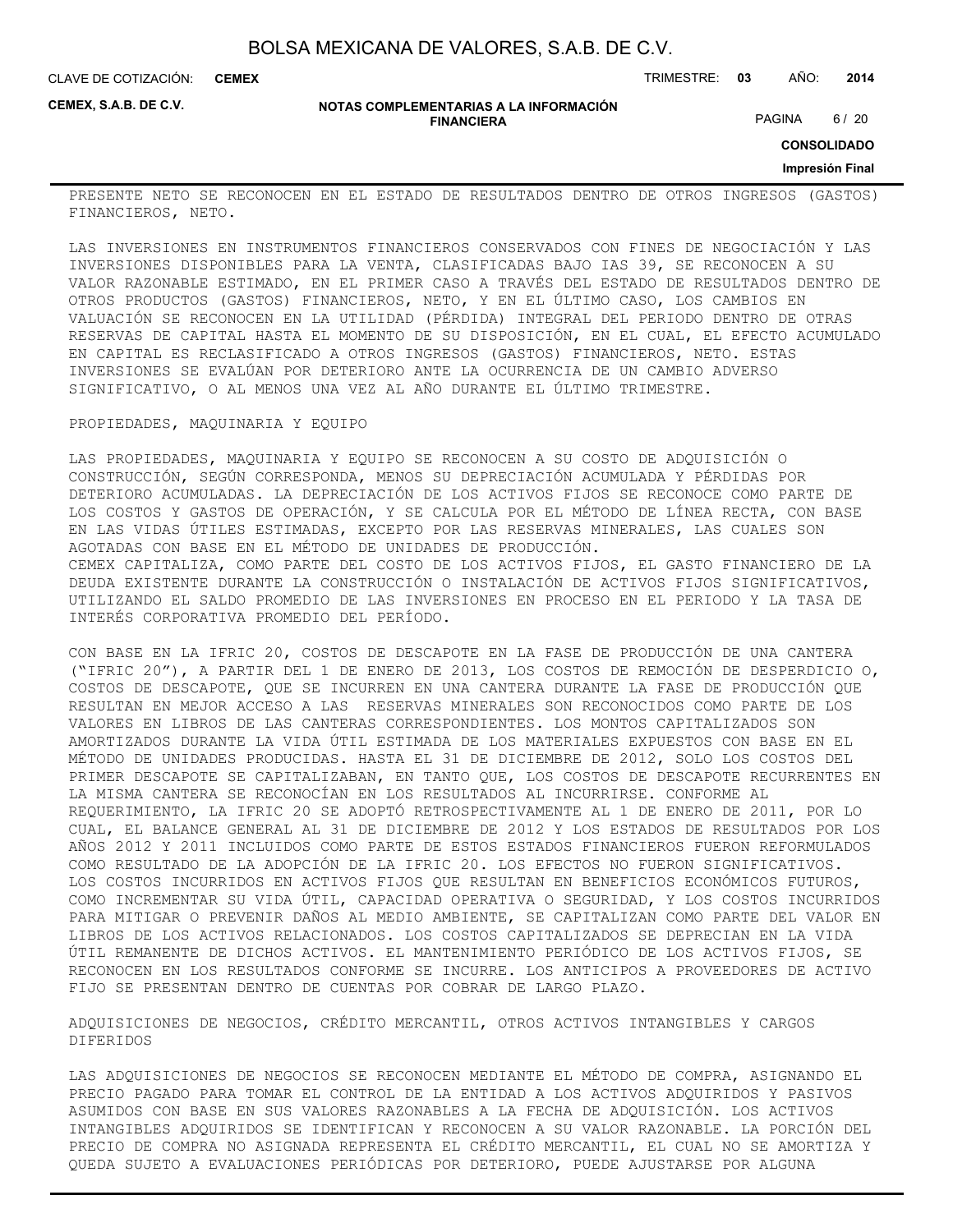| BOLSA MEXICANA DE VALORES, S.A.B. DE C.V. |  |  |
|-------------------------------------------|--|--|
|-------------------------------------------|--|--|

CLAVE DE COTIZACIÓN: TRIMESTRE: **03** AÑO: **2014 CEMEX**

**CEMEX, S.A.B. DE C.V.**

#### **NOTAS COMPLEMENTARIAS A LA INFORMACIÓN FINANCIERA**

PAGINA 7 / 20

**CONSOLIDADO**

#### **Impresión Final**

CORRECCIÓN DEL VALOR DE LOS ACTIVOS ADQUIRIDOS Y/O PASIVOS ASUMIDOS DENTRO DE LOS DOCE MESES POSTERIORES A LA COMPRA. LOS GASTOS ASOCIADOS A LA COMPRA SE RECONOCEN EN EL ESTADO DE RESULTADOS CONFORME SE INCURREN.

CEMEX CAPITALIZA LOS ACTIVOS INTANGIBLES ADQUIRIDOS, ASÍ COMO LOS COSTOS DIRECTOS INCURRIDOS EN EL DESARROLLO DE ACTIVOS INTANGIBLES, CUANDO SE IDENTIFICAN BENEFICIOS FUTUROS ASOCIADOS Y SE TIENE EVIDENCIA DEL CONTROL SOBRE LOS BENEFICIOS. LOS ACTIVOS INTANGIBLES SE RECONOCEN A SU COSTO DE ADQUISICIÓN O DESARROLLO, SEGÚN APLIQUE. DICHOS ACTIVOS SE CLASIFICAN COMO DE VIDA DEFINIDA O COMO DE VIDA INDEFINIDA, ESTOS ÚLTIMOS NO SE AMORTIZAN AL NO PODERSE PRECISAR LA TERMINACIÓN DEL PERIODO DE OBTENCIÓN DE BENEFICIOS. LA AMORTIZACIÓN DE LOS ACTIVOS INTANGIBLES DE VIDA DEFINIDA SE CALCULA CON BASE AL MÉTODO DE LÍNEA RECTA Y SE RECONOCE COMO PARTE DE LOS COSTOS Y GASTOS DE OPERACIÓN.

LOS GASTOS PREOPERATIVOS SE RECONOCEN EN LOS RESULTADOS DEL PERIODO EN QUE SE INCURREN. LOS COSTOS ASOCIADOS CON ACTIVIDADES DE INVESTIGACIÓN Y DESARROLLO ("ACTIVIDADES DE I&D"), ASOCIADAS A LA CREACIÓN DE PRODUCTOS Y SERVICIOS, ASÍ COMO AL DESARROLLO DE PROCESOS, EQUIPOS Y MÉTODOS QUE OPTIMICEN LA EFICIENCIA OPERACIONAL Y REDUZCAN COSTOS, SE RECONOCEN EN LOS RESULTADOS DE OPERACIÓN CONFORME SE INCURREN. LAS ÁREAS DE TECNOLOGÍA Y DE ENERGÍA EN CEMEX LLEVAN A CABO SUBSTANCIALMENTE TODAS LAS ACTIVIDADES DE I&D COMO PARTE DE SUS FUNCIONES COTIDIANAS. LOS COSTOS DE DESARROLLO SE CAPITALIZAN SOLO SI CUMPLEN LA DEFINICIÓN DE ACTIVO INTANGIBLE MENCIONADA ANTERIORMENTE. LOS COSTOS DIRECTOS ASOCIADOS CON LA FASE DE DESARROLLO DE APLICACIONES DE INFORMÁTICA (SOFTWARE) PARA USO INTERNO SE CAPITALIZAN Y SE AMORTIZAN A LOS RESULTADOS DE OPERACIÓN DURANTE LA VIDA ÚTIL DE LAS APLICACIONES, QUE EN PROMEDIO SE ESTIMA EN ALREDEDOR DE 5 AÑOS.

LOS COSTOS DE ACTIVIDADES DE EXPLORACIÓN COMO SON EL PAGO DE DERECHOS PARA EXPLORAR, ESTUDIOS TOPOGRÁFICOS Y GEOLÓGICOS, ASÍ COMO PERFORACIONES, ENTRE OTROS CONCEPTOS INCURRIDOS PARA EVALUAR LA VIABILIDAD TÉCNICA Y COMERCIAL DE EXTRAER RECURSOS MINERALES, LOS CUALES NO SON SIGNIFICATIVOS EN CEMEX, SE CAPITALIZAN CUANDO SE IDENTIFICAN BENEFICIOS ECONÓMICOS FUTUROS ASOCIADOS A DICHAS ACTIVIDADES. CUANDO COMIENZA LA EXTRACCIÓN, ESTOS COSTOS SE AMORTIZAN DURANTE LA VIDA ÚTIL DE LA CANTERA CON BASE EN LAS TONELADAS DE MATERIALES QUE SE ESTIMA EXTRAER. EN CASO DE NO MATERIALIZARSE LOS BENEFICIOS ECONÓMICOS, CUALQUIER COSTO DE EXPLORACIÓN CAPITALIZADO ES SUJETO DE DETERIORO.

LOS PERMISOS Y LICENCIAS DE EXTRACCIÓN TIENEN VIDAS ÚTILES MÁXIMAS ENTRE LOS 30 Y 100 AÑOS. AL 30 DE SEPTIEMBRE DE 2014, EXCEPTO POR LOS PERMISOS Y LICENCIAS Y/O SALVO MENCIÓN EN CONTRARIO, CEMEX AMORTIZA SUS ACTIVOS INTANGIBLES EN LÍNEA RECTA DURANTE SUS VIDAS ÚTILES QUE SE ENCUENTRAN EN UN RANGO DE 3 A 20 AÑOS.

#### DETERIORO DE ACTIVOS DE LARGA VIDA

PROPIEDADES, MAQUINARIA Y EQUIPO, ACTIVOS INTANGIBLES DE VIDA DEFINIDA Y OTRAS INVERSIONES

LAS PROPIEDADES, MAQUINARIA Y EQUIPO, LOS ACTIVOS INTANGIBLES DE VIDA DEFINIDA Y LAS INVERSIONES, SE ANALIZAN POR DETERIORO ANTE LA OCURRENCIA DE UN EVENTO ADVERSO SIGNIFICATIVO, CAMBIOS EN EL MEDIO AMBIENTE OPERATIVO DEL NEGOCIO, CAMBIOS EN UTILIZACIÓN O TECNOLOGÍA, ASÍ COMO BAJA EN LAS EXPECTATIVAS DE RESULTADOS DE OPERACIÓN PARA CADA UNIDAD GENERADORA DE EFECTIVO; PARA DETERMINAR SI SU VALOR EN LIBROS NO SERÁ RECUPERADO. EN ESTOS CASOS, SE RECONOCE UNA PÉRDIDA POR DETERIORO EN LOS RESULTADOS DEL PERIODO DENTRO DEL RUBRO DE "OTROS GASTOS, NETO". LA PÉRDIDA POR DETERIORO RESULTA POR EL EXCESO DEL VALOR EN LIBROS DEL ACTIVO SOBRE SU VALOR DE RECUPERACIÓN, REPRESENTADO POR EL MAYOR ENTRE EL VALOR RAZONABLE DEL ACTIVO, MENOS COSTOS DE VENTA, Y SU VALOR DE USO, CORRESPONDIENTE ESTE ÚLTIMO AL VALOR PRESENTE NETO DE LOS FLUJOS DE EFECTIVO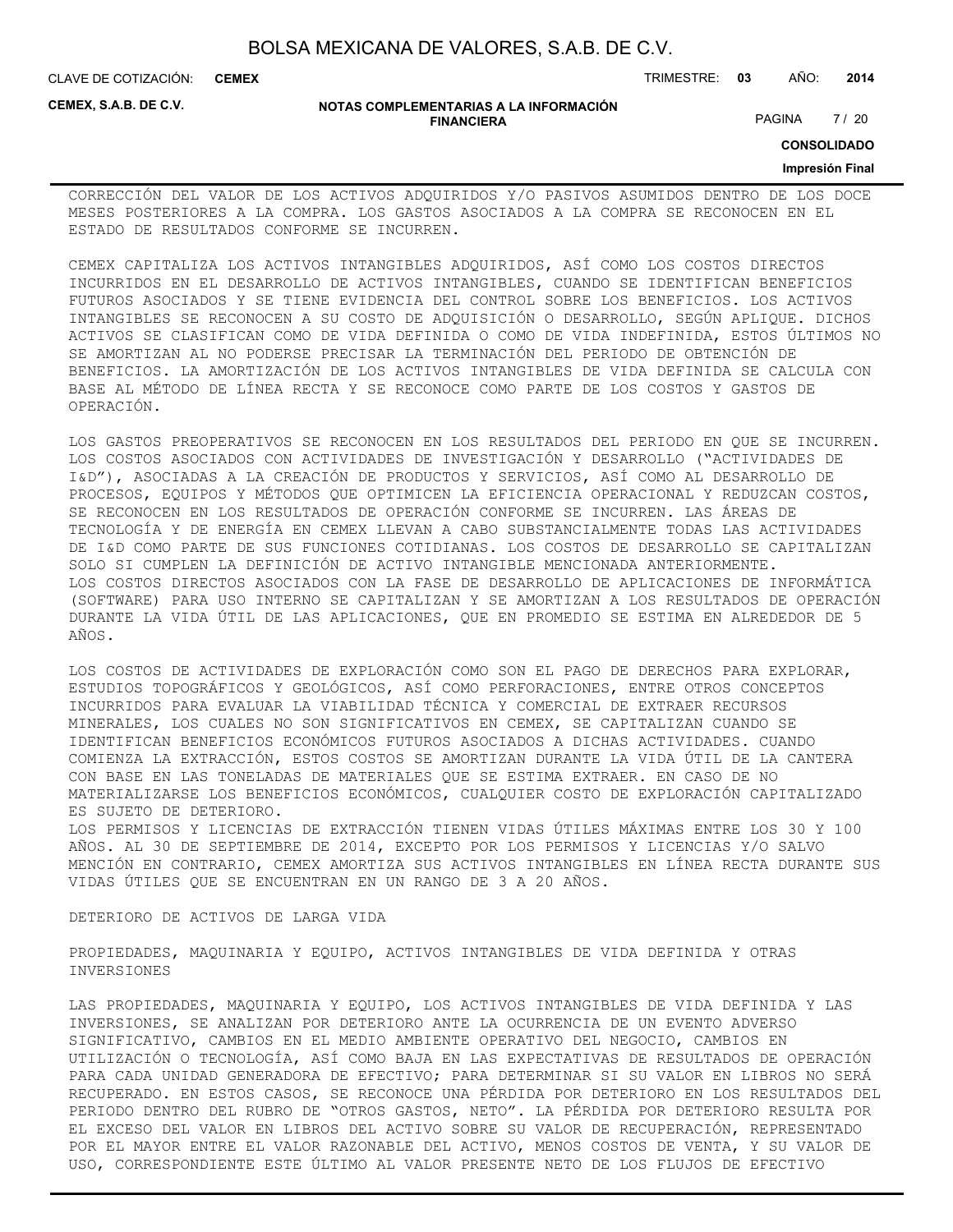**CEMEX**

CLAVE DE COTIZACIÓN: TRIMESTRE: **03** AÑO: **2014**

**CEMEX, S.A.B. DE C.V.**

**NOTAS COMPLEMENTARIAS A LA INFORMACIÓN FINANCIERA**

PAGINA 8 / 20

**CONSOLIDADO**

**Impresión Final**

ESTIMADOS QUE SON RELATIVOS A DICHO ACTIVO POR SU USO O SU EVENTUAL DISPOSICIÓN.

SE REQUIERE UN ALTO JUICIO DE LA ADMINISTRACIÓN PARA DETERMINAR APROPIADAMENTE EL VALOR RAZONABLE DE ESTOS ACTIVOS, LOS SUPUESTOS PRINCIPALES UTILIZADOS PARA DESARROLLAR ESTOS ESTIMADOS SON LA TASA DE DESCUENTO QUE REFLEJA EL RIESGO DE LOS FLUJOS FUTUROS ASOCIADOS CON LOS ACTIVOS Y LA ESTIMACIÓN DE LOS INGRESOS FUTUROS. ESTOS SUPUESTOS SON EVALUADOS PARA SU RAZONABILIDAD COMPARANDO DICHAS TASAS DE DESCUENTO CON LA INFORMACIÓN DE MERCADO DISPONIBLE, ASÍ COMO COMPARANDO CON LAS EXPECTATIVAS DEL CRECIMIENTO DE LA INDUSTRIA EMITIDAS POR TERCEROS COMO AGENCIAS GUBERNAMENTALES, DE LA INDUSTRIA O CÁMARAS DE COMERCIO.

CRÉDITO MERCANTIL Y ACTIVOS INTANGIBLES DE VIDA INDEFINIDA

EL CRÉDITO MERCANTIL Y OTROS ACTIVOS INTANGIBLES DE VIDA INDEFINIDA SE EVALÚAN POR DETERIORO ANTE CAMBIOS ADVERSOS SIGNIFICATIVOS O AL MENOS UNA VEZ AL AÑO DURANTE EL ÚLTIMO TRIMESTRE, CALCULANDO EL VALOR DE RECUPERACIÓN DE LOS GRUPOS DE UNIDADES GENERADORAS DE EFECTIVO ("UGES") A LAS CUALES SE HAN ASIGNADO LOS SALDOS DEL CRÉDITO MERCANTIL, EL CUAL CONSISTE EN EL MAYOR ENTRE EL VALOR RAZONABLE DE DICHO GRUPO DE UGES, MENOS COSTOS DE VENTA, Y SU VALOR EN USO, REPRESENTADO POR EL VALOR PRESENTE DE LOS FLUJOS DE EFECTIVO RELATIVOS A LAS UGES A QUE REFIEREN EL CRÉDITO MERCANTIL ASIGNADO. OTROS ACTIVOS INTANGIBLES DE VIDA INDEFINIDA SE ANALIZAN AL NIVEL DE LA UGE O DEL GRUPO DE UGES, DEPENDIENDO SU ASIGNACIÓN. CEMEX DETERMINA FLUJOS DE EFECTIVO DESCONTADOS GENERALMENTE POR PERIODOS DE 5 AÑOS. EN OCASIONES, CUANDO CON BASE EN LA EXPERIENCIA LOS RESULTADOS ACTUALES DE UNA UNIDAD GENERADORA DE EFECTIVO NO REFLEJAN FIELMENTE SU DESEMPEÑO HISTÓRICO, Y PARA LA CUAL EXISTEN VARIABLES ECONÓMICAS EXTERNAS QUE PERMITEN DETERMINAR RAZONABLEMENTE UNA MEJORA EN SUS RESULTADOS DE OPERACIÓN EN EL MEDIANO PLAZO, LA ADMINISTRACIÓN UTILIZA PROYECCIONES DE FLUJOS DE EFECTIVO POR PERIODOS DE HASTA 10 AÑOS, EN LA MEDIDA, COMO SE INDICÓ, QUE SE CUENTA CON PRONÓSTICOS FINANCIEROS DETALLADOS Y CONFIABLES, Y QUE CEMEX CONFÍA Y PUEDE DEMOSTRAR SU HABILIDAD CON BASE EN LA EXPERIENCIA, QUE PUEDE PROYECTAR FLUJOS DE EFECTIVO CON PRECISIÓN SOBRE UN PERIODO MAYOR. EL NÚMERO DE AÑOS ADICIONALES AL PERIODO GENERAL DE 5 AÑOS DE FLUJOS DE EFECTIVO PROYECTADOS HASTA 10 AÑOS SE DETERMINA EN LA MEDIDA EN QUE EL DESEMPEÑO FUTURO PROMEDIO ASEMEJA EL DESEMPEÑO PROMEDIO HISTÓRICO. SI EL VALOR DE USO EN ALGÚN GRUPO DE UGES A LA CUAL SE HAN ASIGNADO SALDOS DE CRÉDITO MERCANTIL ES INFERIOR A SU VALOR NETO EN LIBROS, CEMEX DETERMINA EL VALOR RAZONABLE DE DICHO GRUPO DE UGES UTILIZANDO ALGÚN MÉTODO AMPLIAMENTE ACEPTADO EN EL MERCADO PARA VALUAR ENTIDADES, COMO SON EL DE MÚLTIPLOS DE FLUJO DE OPERACIÓN Y EL VALOR DE TRANSACCIONES EQUIVALENTES, ENTRE OTROS. SE RECONOCE UNA PÉRDIDA POR DETERIORO DENTRO DE OTROS GASTOS, NETO, CUANDO EL VALOR NETO EN LIBROS DEL GRUPO DE UGES A LA CUAL SE HAN ASIGNADO SALDOS DE CRÉDITO MERCANTIL EXCEDE SU VALOR DE RECUPERACIÓN. LAS PÉRDIDAS POR DETERIORO DEL CRÉDITO MERCANTIL NO SE REVERSAN EN PERIODOS POSTERIORES.

LOS SEGMENTOS GEOGRÁFICOS OPERATIVOS REPORTADOS, REPRESENTAN LOS GRUPOS DE UGES DE CEMEX A LAS CUALES SE HAN ASIGNADO LOS SALDOS DEL CRÉDITO MERCANTIL PARA PROPÓSITO DE LA EVALUACIÓN DE DETERIORO DEL CRÉDITO MERCANTIL. PARA LLEGAR A ESTA CONCLUSIÓN, CEMEX CONSIDERÓ: A) QUE DESPUÉS DE LA ADQUISICIÓN, EL CRÉDITO MERCANTIL SE ASIGNÓ AL NIVEL DEL SEGMENTO GEOGRÁFICO OPERATIVO; B) QUE LOS COMPONENTES OPERATIVOS QUE INTEGRAN EL SEGMENTO REPORTADO TIENEN CARACTERÍSTICAS ECONÓMICAS SIMILARES; C) QUE LOS SEGMENTOS REPORTADOS SON UTILIZADOS EN CEMEX PARA ORGANIZAR Y EVALUAR SUS ACTIVIDADES EN EL SISTEMA DE INFORMACIÓN INTERNO; D) LA NATURALEZA HOMOGÉNEA DE LOS ARTÍCULOS QUE SE PRODUCEN Y COMERCIALIZAN EN CADA COMPONENTE OPERATIVO, LOS CUALES SON TODOS UTILIZADOS POR LA INDUSTRIA DE LA CONSTRUCCIÓN; E) LA INTEGRACIÓN VERTICAL EN LA CADENA DE VALOR DE LOS PRODUCTOS DE CADA COMPONENTE; F) EL TIPO DE CLIENTES, LOS CUALES SON SIMILARES EN TODOS LOS COMPONENTES; G) LA INTEGRACIÓN OPERATIVA DE LOS COMPONENTES; Y H) QUE LA COMPENSACIÓN A EMPLEADOS SE BASA EN LOS RESULTADOS AGREGADOS DEL SEGMENTO GEOGRÁFICO. EN ADICIÓN, EL PAÍS REPRESENTA EL NIVEL MÁS BAJO DENTRO DE CEMEX AL CUAL EL CRÉDITO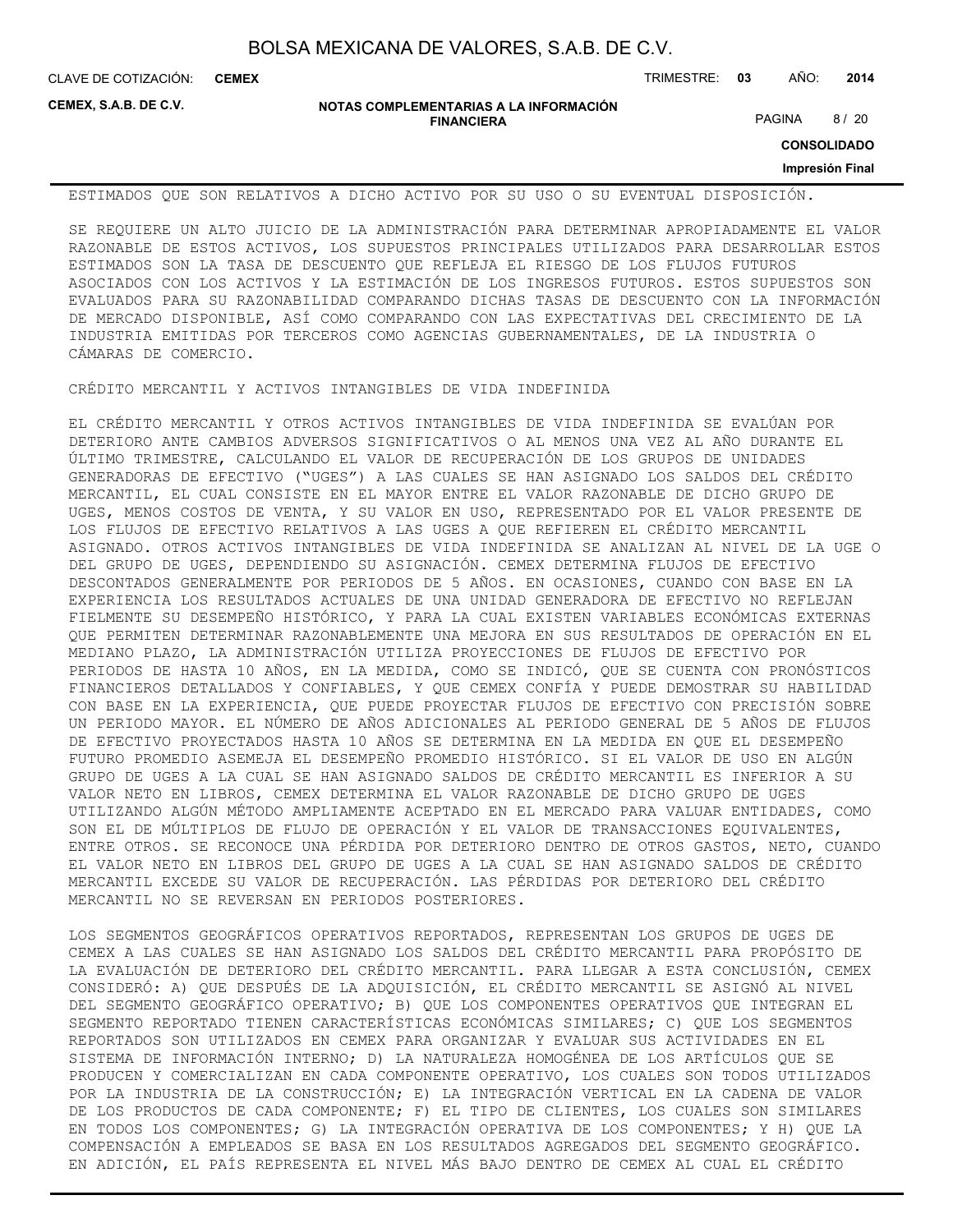**CEMEX**

CLAVE DE COTIZACIÓN: TRIMESTRE: **03** AÑO: **2014**

**CEMEX, S.A.B. DE C.V.**

**NOTAS COMPLEMENTARIAS A LA INFORMACIÓN FINANCIERA**

PAGINA 9/20

**CONSOLIDADO**

**Impresión Final**

MERCANTIL ES MONITOREADO INTERNAMENTE POR LA ADMINISTRACIÓN.

LAS EVALUACIONES DE DETERIORO SON MUY SENSIBLES, ENTRE OTROS FACTORES, A LAS ESTIMACIONES DE LOS PRECIOS FUTUROS DE LOS PRODUCTOS, LA EVOLUCIÓN DE LOS GASTOS DE OPERACIÓN, LAS TENDENCIAS ECONÓMICAS LOCALES E INTERNACIONALES EN LA INDUSTRIA DE LA CONSTRUCCIÓN, LAS EXPECTATIVAS DE CRECIMIENTO DE LARGO PLAZO EN LOS DISTINTOS MERCADOS, ASÍ COMO A LAS TASAS DE DESCUENTO Y DE CRECIMIENTO EN LA PERPETUIDAD UTILIZADAS. PARA FINES DE ESTIMAR LOS PRECIOS FUTUROS, CEMEX UTILIZA, EN LA MEDIDA DE SU DISPONIBILIDAD, DATOS HISTÓRICOS MÁS EL INCREMENTO O DISMINUCIÓN ESPERADA DE ACUERDO CON LA INFORMACIÓN EMITIDA POR FUENTES EXTERNAS CONFIABLES, COMO LAS CÁMARAS DE LA CONSTRUCCIÓN O DE PRODUCTORES DE CEMENTO Y/O EXPECTATIVAS ECONÓMICAS GUBERNAMENTALES. LOS GASTOS DE OPERACIÓN SE MIDEN NORMALMENTE COMO UNA PROPORCIÓN CONSTANTE DE LOS INGRESOS, CON BASE EN LA EXPERIENCIA. NO OBSTANTE, DICHOS GASTOS DE OPERACIÓN SON REVISADOS CONSIDERANDO FUENTES DE INFORMACIÓN EXTERNA CON RELACIÓN A INSUMOS QUE SE COMPORTAN DE ACUERDO CON PRECIOS INTERNACIONALES, COMO GAS Y PETRÓLEO. CEMEX UTILIZA TASAS DE DESCUENTO ANTES DE IMPUESTOS PARA CADA GRUPO DE UGES A LAS QUE SE HA ASIGNADO EL CRÉDITO MERCANTIL, LAS CUALES SE APLICAN PARA DESCONTAR FLUJOS DE EFECTIVO ANTES DE IMPUESTOS. LOS FLUJOS DE EFECTIVO NO DESCONTADOS, SON MUY SENSIBLES A LA TASA DE CRECIMIENTO EN LA PERPETUIDAD UTILIZADA. ASIMISMO, LOS FLUJOS DE EFECTIVO DESCONTADOS SON MUY SENSIBLES A LA TASA DE DESCUENTO UTILIZADA. A MAYOR TASA DE CRECIMIENTO EN LA PERPETUIDAD, MAYORES SON LOS FLUJOS DE EFECTIVO NO DESCONTADOS POR GRUPO DE UGES. POR EL CONTRARIO, A MAYOR TASA DE DESCUENTO UTILIZADA, MENORES SON LOS FLUJOS DE EFECTIVO DESCONTADOS RELACIONADOS.

PASIVOS FINANCIEROS, INSTRUMENTOS FINANCIEROS DERIVADOS Y MEDICIONES DE VALOR RAZONABLE

#### DEUDA

LOS PRÉSTAMOS BANCARIOS Y DOCUMENTOS POR PAGAR SE RECONOCEN A SU COSTO AMORTIZADO. LOS INTERESES DEVENGADOS ASOCIADOS SE RECONOCEN EN EL BALANCE GENERAL DENTRO DE "OTRAS CUENTAS Y GASTOS ACUMULADOS POR PAGAR" CONTRA EL GASTO FINANCIERO. DURANTE LOS AÑOS QUE SE REPORTAN, CEMEX NO MANTUVO PASIVOS FINANCIEROS RECONOCIDOS VOLUNTARIAMENTE A VALOR RAZONABLE O ASOCIADOS A COBERTURAS DE VALOR RAZONABLE CON INSTRUMENTOS FINANCIEROS DERIVADOS. LOS COSTOS DIRECTOS INCURRIDOS EN LA EMISIÓN O CONTRATACIÓN DE DEUDA, ASÍ COMO EN REFINANCIAMIENTOS O MODIFICACIONES NO SUSTANCIALES A CONTRATOS DE CRÉDITO QUE NO REPRESENTAN LA EXTINCIÓN DE LA DEUDA, SE CAPITALIZAN COMO PARTE DE LA DEUDA RELACIONADA Y SE AMORTIZAN AL GASTO FINANCIERO UTILIZANDO LA TASA DE INTERÉS EFECTIVA EN LA VIGENCIA DE CADA TRANSACCIÓN. ESTOS COSTOS INCLUYEN COMISIONES Y HONORARIOS PROFESIONALES. LOS COSTOS INCURRIDOS EN LA EXTINCIÓN DE DEUDA, ASÍ COMO EN REFINANCIAMIENTOS O MODIFICACIONES A CONTRATOS DE CRÉDITO CUANDO EL NUEVO INSTRUMENTO ES SUBSTANCIALMENTE DISTINTO AL ANTERIOR CON BASE EN UN ANÁLISIS CUALITATIVO Y CUANTITATIVO, SE RECONOCEN EN EL GASTO FINANCIERO CONFORME SE INCURREN.

#### ARRENDAMIENTOS CAPITALIZABLES

LOS ARRENDAMIENTOS CAPITALIZABLES, EN LOS CUALES CEMEX RETIENE SUSTANCIALMENTE TODOS LOS RIESGOS Y BENEFICIOS ASOCIADOS A LA PROPIEDAD DEL ACTIVO, SE RECONOCEN COMO PASIVOS FINANCIEROS CONTRA UN ACTIVO FIJO RELACIONADO, POR EL MONTO MENOR ENTRE EL VALOR DE MERCADO DEL ACTIVO ARRENDADO Y EL VALOR PRESENTE NETO DE LOS PAGOS MÍNIMOS FUTUROS, USANDO LA TASA DE INTERÉS IMPLÍCITA EN EL CONTRATO CUANDO ES DETERMINABLE, O EN SU LUGAR LA TASA DE INTERÉS INCREMENTAL. ENTRE OTROS ELEMENTOS DE JUICIO, LOS FACTORES PRINCIPALES PARA DETERMINAR UN ARRENDAMIENTO CAPITALIZABLE SON: A) SI LA PROPIEDAD DEL ACTIVO SE TRANSFIERE A CEMEX AL TÉRMINO DEL PLAZO; B) SI CEMEX TIENE LA OPCIÓN PARA ADQUIRIR EL ACTIVO AL TÉRMINO DEL PLAZO A PRECIO MUY REDUCIDO; C) SI EL PLAZO DEL CONTRATO CUBRE LA MAYOR PARTE DE LA VIDA ÚTIL DEL ACTIVO; Y/O D) SI EL VALOR PRESENTE NETO DE LOS PAGOS MÍNIMOS REPRESENTA SUSTANCIALMENTE TODO EL VALOR RAZONABLE DEL ACTIVO AL INICIO DEL ARRENDAMIENTO.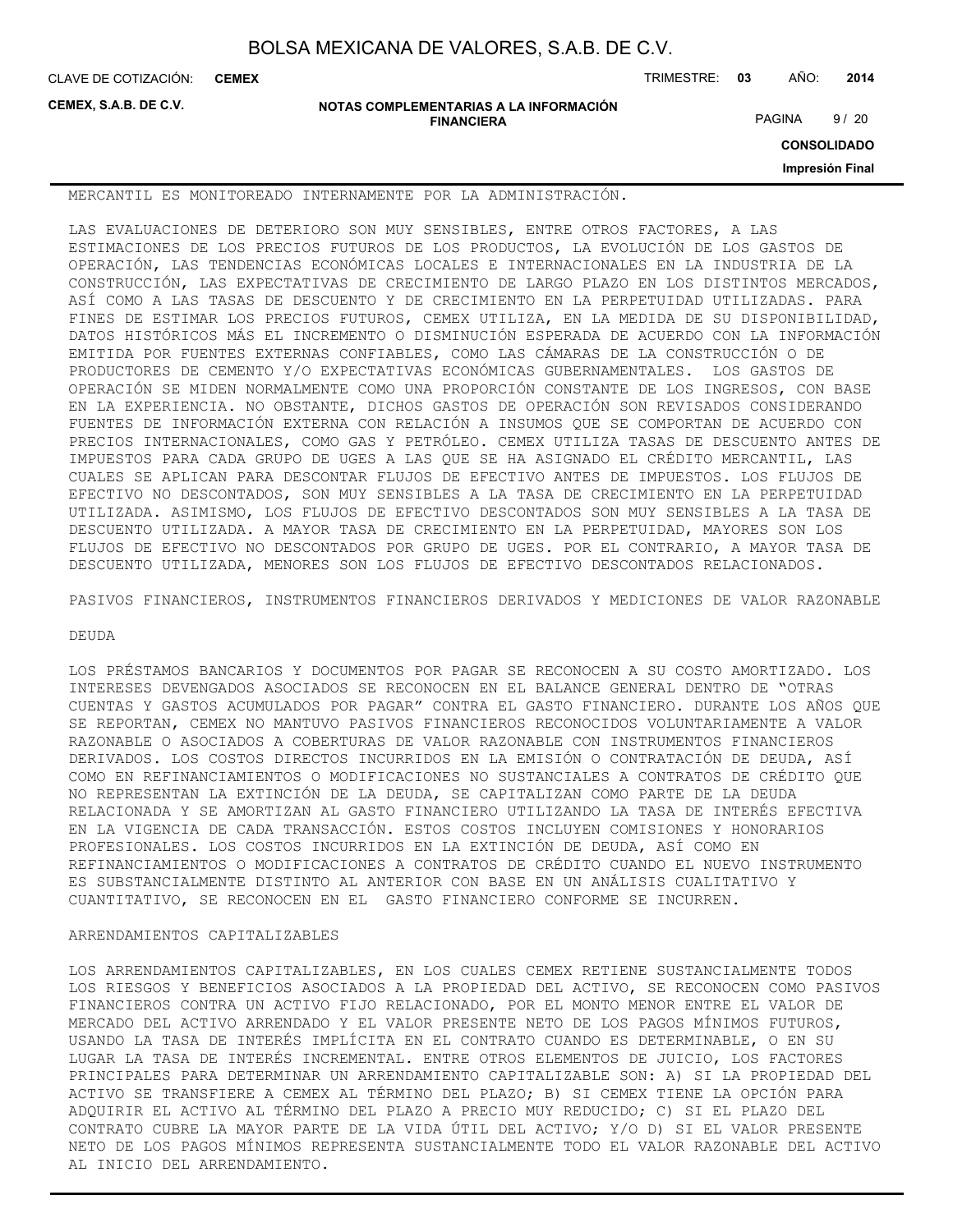CLAVE DE COTIZACIÓN: TRIMESTRE: **03** AÑO: **2014 CEMEX**

**CEMEX, S.A.B. DE C.V.**

#### **NOTAS COMPLEMENTARIAS A LA INFORMACIÓN FINANCIERA**

PAGINA 10 / 20

**CONSOLIDADO**

**Impresión Final**

INSTRUMENTOS FINANCIEROS CON CARACTERÍSTICAS DE PASIVO Y CAPITAL

CON BASE EN LA IAS 32, INSTRUMENTOS FINANCIEROS: PRESENTACIÓN ("IAS 32") Y LA IAS 39, CUANDO UN INSTRUMENTO FINANCIERO CONTIENE COMPONENTES TANTO DE PASIVO COMO DE CAPITAL, COMO EN UNA NOTA CONVERTIBLE A SU VENCIMIENTO EN UN NÚMERO FIJO DE ACCIONES DE CEMEX Y LA MONEDA EN QUE SE DENOMINA EL INSTRUMENTO ES LA MISMA QUE LA MONEDA FUNCIONAL DEL EMISOR, CADA COMPONENTE SE RECONOCE POR SEPARADO EN EL BALANCE GENERAL CON BASE EN LOS ELEMENTOS ESPECÍFICOS DE CADA TRANSACCIÓN. EN EL CASO DE INSTRUMENTOS OBLIGATORIAMENTE CONVERTIBLES EN ACCIONES DEL EMISOR, EL COMPONENTE DE PASIVO REPRESENTA EL VALOR PRESENTE NETO DE LOS PAGOS DE INTERÉS SOBRE EL PRINCIPAL UTILIZANDO UNA TASA DE INTERÉS DE MERCADO, SIN ASUMIR CONVERSIÓN ANTICIPADA, Y SE RECONOCE DENTRO DE "OTRAS OBLIGACIONES FINANCIERAS", EN TANTO QUE EL COMPONENTE DE CAPITAL REPRESENTA LA DIFERENCIA ENTRE EL MONTO DEL PRINCIPAL Y EL COMPONENTE DE PASIVO, Y SE RECONOCE DENTRO DE "OTRAS RESERVAS DE CAPITAL" NETO DE COMISIONES. EN INSTRUMENTOS OPCIONALMENTE CONVERTIBLES POR UN MONTO FIJO DE ACCIONES, EL COMPONENTE DE DEUDA REPRESENTA LA DIFERENCIA EN EL MONTO PRINCIPAL Y EL VALOR RAZONABLE DE LA PRIMA POR LA OPCIÓN DE CONVERSIÓN, LA CUAL REFLEJA EL COMPONENTE DE CAPITAL. CUANDO LA TRANSACCIÓN SE DENOMINA EN UNA MONEDA DISTINTA A LA MONEDA FUNCIONAL DEL EMISOR, LA OPCIÓN DE CONVERSIÓN SE SEPARA DEL INSTRUMENTO CONVERTIBLE Y SE RECONOCE COMO UN INSTRUMENTO FINANCIERO DERIVADO A VALOR RAZONABLE TRAVÉS DEL ESTADO DE RESULTADOS.

#### INSTRUMENTOS FINANCIEROS DERIVADOS

CEMEX RECONOCE TODOS LOS INSTRUMENTOS DERIVADOS COMO ACTIVOS O PASIVOS EN EL BALANCE GENERAL A SU VALOR RAZONABLE ESTIMADO, Y SUS CAMBIOS EN LOS RESULTADOS DEL PERIODO EN QUE OCURREN DENTRO DE "OTROS GASTOS FINANCIEROS, NETO", EXCEPTO POR LOS CAMBIOS EN EL VALOR RAZONABLE DE INSTRUMENTOS DERIVADOS ASOCIADOS A COBERTURAS DE FLUJOS DE EFECTIVO, EN LAS CUALES, DICHOS CAMBIOS EN EL VALOR RAZONABLE SE RECONOCEN EN EL CAPITAL CONTABLE, Y SE RECLASIFICAN A LOS RESULTADOS EN LA MEDIDA EN QUE SE DEVENGAN LOS INTERESES DE LA DEUDA, EN EL CASO DE INSTRUMENTOS DE INTERCAMBIO DE TASAS DE INTERÉS, O CUANDO SE REALIZA EL CONSUMO DEL PRODUCTO SUBYACENTE EN EL CASO DE CONTRATOS PARA LA COMPRA DE INSUMOS. ASIMISMO, EN COBERTURAS DE LA INVERSIÓN NETA EN SUBSIDIARIAS EXTRANJERAS, LOS CAMBIOS EN EL VALOR RAZONABLE SE RECONOCEN EN EL CAPITAL COMO PARTE DEL RESULTADO POR CONVERSIÓN, Y EN LOS RESULTADOS HASTA LA DISPOSICIÓN DE LA INVERSIÓN EN EL EXTRANJERO. DURANTE LOS AÑOS QUE SE REPORTAN, CEMEX NO HA DESIGNADO INSTRUMENTOS DERIVADOS EN COBERTURAS DE VALOR RAZONABLE. LOS INSTRUMENTOS DERIVADOS SE NEGOCIAN CON INSTITUCIONES CON SUFICIENTE CAPACIDAD FINANCIERA, POR LO QUE SE CONSIDERA QUE EL RIESGO DE INCUMPLIMIENTO DE LAS OBLIGACIONES ACORDADAS POR LAS CONTRAPARTES ES MÍNIMO.

LOS INTERESES DEVENGADOS EN INSTRUMENTOS DERIVADOS DE TASAS DE INTERÉS, EN LO APLICABLE, SE RECONOCEN EN EL GASTO FINANCIERO COMO PARTE DE LA TASA DE INTERÉS EFECTIVA DE LA DEUDA RELACIONADA.

CEMEX REVISA SUS DISTINTOS CONTRATOS PARA IDENTIFICAR DERIVADOS IMPLÍCITOS. AQUELLOS QUE SON IDENTIFICADOS SE EVALÚAN PARA DETERMINAR SI REQUIEREN SER SEPARADOS DEL CONTRATO ANFITRIÓN, Y SER RECONOCIDOS EN EL BALANCE GENERAL DE FORMA INDEPENDIENTE, APLICANDO LAS MISMAS REGLAS DE VALUACIÓN QUE A LOS DEMÁS INSTRUMENTOS DERIVADOS.

OPCIONES OTORGADAS PARA LA COMPRA DE PARTICIPACIONES NO CONTROLADORAS Y ASOCIADAS

REPRESENTAN ACUERDOS MEDIANTE LOS CUALES CEMEX SE COMPROMETE A ADQUIRIR EN CASO QUE LA CONTRAPARTE EJERZA SU DERECHO A VENDER, EN UNA FECHA FUTURA MEDIANTE UNA FÓRMULA DE PRECIO PREDETERMINADA O A VALOR DE MERCADO, LAS ACCIONES DE UNA PARTICIPACIÓN NO CONTROLADORA EN UNA SUBSIDIARIA DE CEMEX O DE UNA ASOCIADA. EN EL CASO DE UNA OPCIÓN OTORGADA PARA ADQUIRIR LA PARTICIPACIÓN NO CONTROLADORA EN UNA SUBSIDIARIA, Y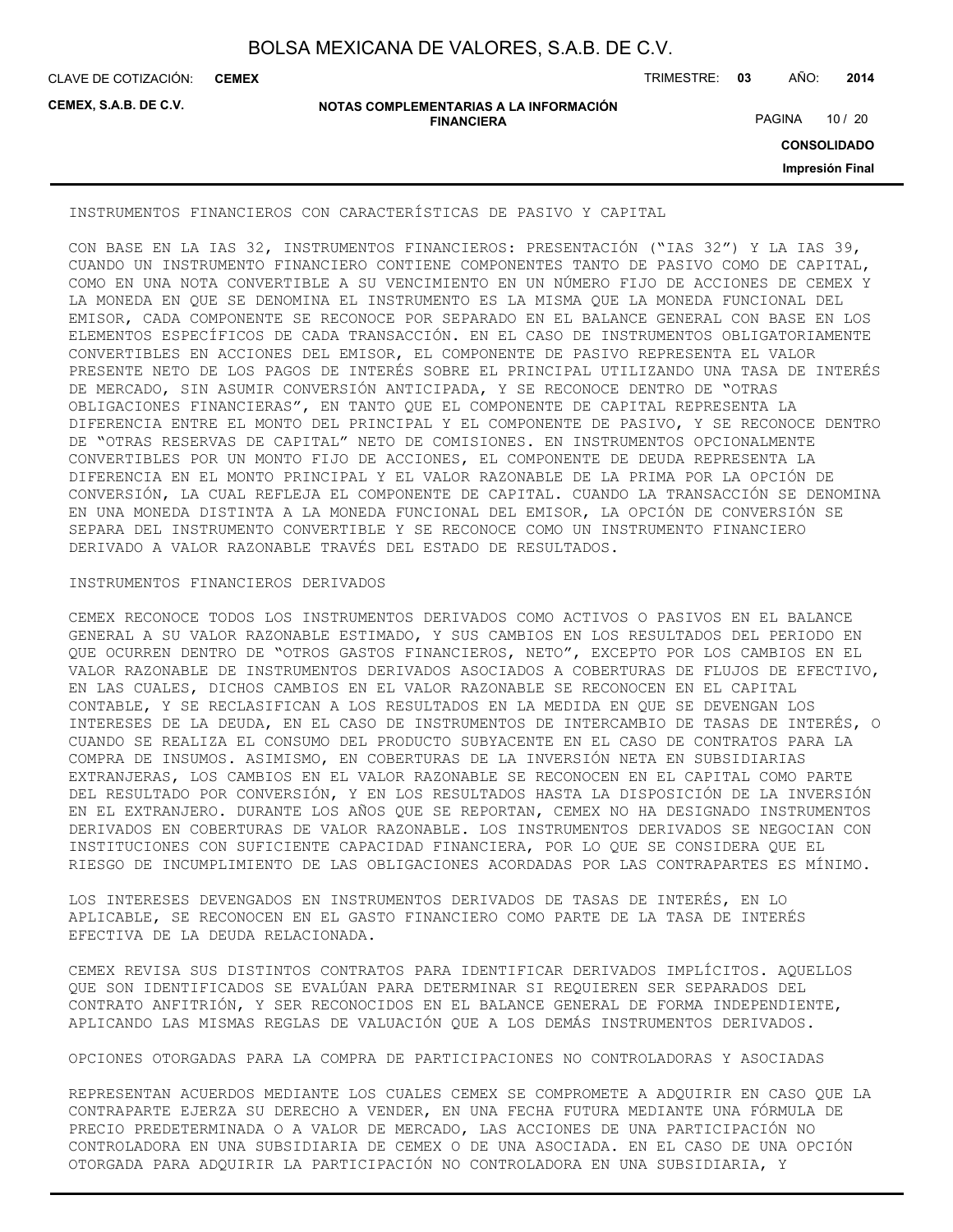CLAVE DE COTIZACIÓN: TRIMESTRE: **03** AÑO: **2014 CEMEX**

**CEMEX, S.A.B. DE C.V.**

#### **NOTAS COMPLEMENTARIAS A LA INFORMACIÓN FINANCIERA**

PAGINA 11 / 20

**CONSOLIDADO**

#### **Impresión Final**

CONSIDERANDO QUE CEMEX TENGA QUE LIQUIDAR LA OBLIGACIÓN EN EFECTIVO O MEDIANTE LA ENTREGA DE OTRO ACTIVO FINANCIERO, CEMEX RECONOCE UN PASIVO POR EL VALOR PRESENTE DEL MONTO DE LIQUIDACIÓN A LA FECHA DE LOS ESTADOS FINANCIEROS CONTRA LA PARTICIPACIÓN CONTROLADORA DENTRO DEL CAPITAL CONTABLE. NO SE RECONOCE UN PASIVO POR UNA OPCIÓN OTORGADA PARA LA COMPRA DE UNA PARTICIPACIÓN NO CONTROLADORA CUANDO EL PRECIO DE LIQUIDACIÓN SE DETERMINA A VALOR DE MERCADO EN LA FECHA DE EJERCICIO Y CEMEX TIENE LA ALTERNATIVA DE LIQUIDAR CON SUS PROPIAS ACCIONES.

OPCIONES OTORGADAS PARA LA COMPRA DE PARTICIPACIONES NO CONTROLADORAS Y ASOCIADAS – CONTINÚA

EN EL CASO DE UNA OPCIÓN OTORGADA PARA ADQUIRIR UNA ASOCIADA, CEMEX RECONOCERÍA UN PASIVO CONTRA UNA PÉRDIDA EN EL ESTADO DE RESULTADOS EN EL MOMENTO EN QUE EL PRECIO DE COMPRA ESTIMADO ESTABLECIDO EN LA OPCIÓN SEA SUPERIOR QUE EL VALOR RAZONABLE DE LOS ACTIVOS NETOS QUE DEBIERAN SER ADQUIRIDOS POR CEMEX SI LA CONTRAPARTE EJERCE SU DERECHO A VENDER.

#### MEDICIONES DE VALOR RAZONABLE

CEMEX APLICA LOS LINEAMIENTOS DE LA IFRS 13, MEDICIÓN DEL VALOR RAZONABLE ("IFRS 13") PARA DETERMINAR EL VALOR RAZONABLE DE ACTIVOS FINANCIEROS Y PASIVOS FINANCIEROS RECONOCIDOS O REVELADOS A VALOR RAZONABLE. LA IFRS 13 NO REQUIERE VALORES RAZONABLES EN ADICIÓN A AQUELLOS YA REQUERIDOS O PERMITIDOS POR OTRAS IFRS, Y NO PRETENDE ESTABLECER NORMAS DE VALUACIÓN O AFECTAR LAS PRÁCTICAS DE VALUACIÓN FUERA DEL REPORTE FINANCIERO. BAJO IFRS 13, EL VALOR RAZONABLE REPRESENTA UN "PRECIO DE VENTA", EL CUAL SE RECIBIRÍA POR VENDER UN ACTIVO O SE PAGARÍA POR TRANSFERIR UN PASIVO EN UNA TRANSACCIÓN ORDENADA ENTRE PARTICIPANTES DEL MERCADO A LA FECHA DE VALUACIÓN, CONSIDERANDO EL RIESGO DE CRÉDITO DE LA CONTRAPARTE EN LA VALUACIÓN.

EL CONCEPTO DE PRECIO DE VENTA SE BASA EN EL SUPUESTO DE QUE HAY UN MERCADO Y PARTICIPANTES EN ESTE PARA EL ACTIVO O PASIVO ESPECÍFICO. CUANDO NO HAY MERCADO Y/O PARTICIPANTES PARA FORMAR EL MERCADO, LA IFRS 13 ESTABLECE UNA JERARQUÍA DE VALOR RAZONABLE QUE JERARQUIZA LOS DATOS DE ENTRADA EN LAS TÉCNICAS DE VALUACIÓN USADAS PARA DETERMINAR EL VALOR RAZONABLE. LA JERARQUÍA DA MAYOR PRIORIDAD A LOS PRECIOS COTIZADOS SIN AJUSTAR EN MERCADOS ACTIVOS PARA ACTIVOS O PASIVOS IDÉNTICOS (MEDICIÓN DE NIVEL 1) Y LA MENOR PRIORIDAD A LOS CÁLCULOS QUE TIENEN QUE VER CON DATOS DE ENTRADA SIGNIFICATIVOS PERO NO OBSERVABLES (MEDICIÓN DE NIVEL 3). LOS TRES NIVELES DE JERARQUIZACIÓN SON COMO SIGUE:

• LOS DATOS DE NIVEL 1 SON PRECIOS COTIZADOS EN MERCADO ACTIVOS (SIN AJUSTAR) PARA ACTIVOS Y PASIVOS IDÉNTICOS, QUE CEMEX TIENE LA HABILIDAD DE NEGOCIAR A LA FECHA DE LA MEDICIÓN. UN PRECIO COTIZADO EN UN MERCADO ACTIVO PROVEE LA EVIDENCIA MÁS CONFIABLE DE VALOR RAZONABLE Y SE UTILIZA SIN AJUSTES PARA DETERMINAR EL VALOR RAZONABLE SIEMPRE QUE ESTÉ DISPONIBLE.

• LOS DATOS DE NIVEL 2 SON DATOS DISTINTOS A PRECIOS COTIZADOS EN MERCADOS ACTIVOS, QUE SON OBSERVABLES DIRECTA O INDIRECTAMENTE PARA EL ACTIVO O PASIVO Y QUE SE UTILIZAN PRINCIPALMENTE PARA DETERMINAR EL VALOR RAZONABLE DE ACCIONES, INVERSIONES Y PRÉSTAMOS QUE NO SE INTERCAMBIAN ACTIVAMENTE. LOS DATOS DE NIVEL 2 INCLUYEN PRECIOS DE ACCIONES, CIERTAS TASAS DE INTERÉS Y CURVAS DE RENDIMIENTO, VOLATILIDAD IMPLÍCITA, MÁRGENES DE CRÉDITO, Y OTROS DATOS OBTENIDOS, INCLUYENDO DATOS EXTRAPOLADOS DE OTROS DATOS OBSERVABLES. EN AUSENCIA DE DATOS DE NIVEL 1, CEMEX DETERMINA VALORES RAZONABLES, MEDIANTE LA INTERACCIÓN DE LOS DATOS DE NIVEL 2 APLICABLES, EL NÚMERO DE INSTRUMENTOS Y/O LOS DEMÁS TÉRMINOS RELEVANTES DE LOS CONTRATOS, SEGÚN APLIQUE.

• LOS DATOS DE NIVEL 3 SON AQUELLOS QUE NO SON OBSERVABLES PARA EL ACTIVO O PASIVO. CEMEX UTILIZA ESTOS DATOS PARA DETERMINAR EL VALOR RAZONABLE, CUANDO NO EXISTEN DATOS DE NIVEL 1 O NIVEL 2, EN MODELOS DE VALUACIÓN COMO EL BLACK-SCHOLES, EL MODELO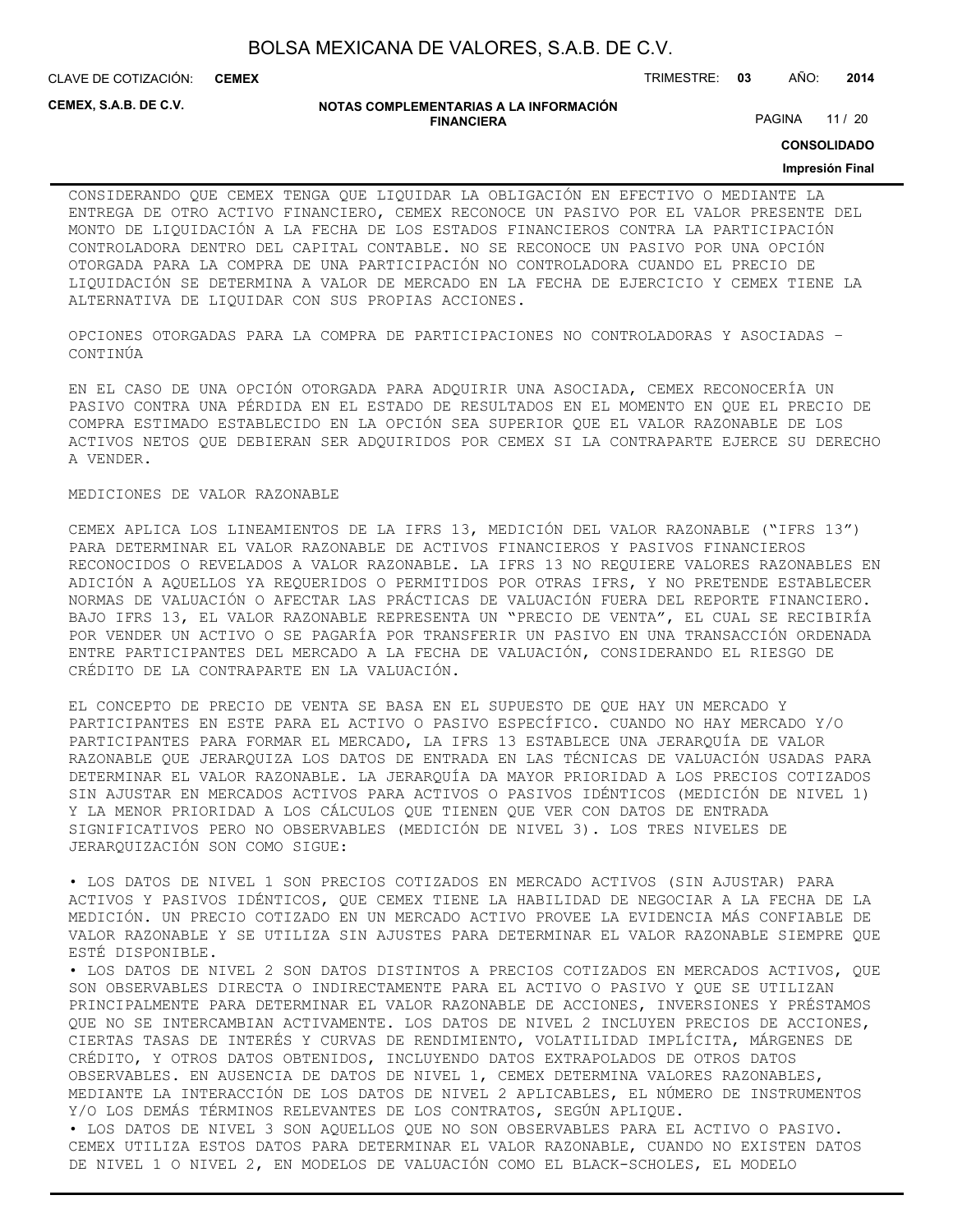CLAVE DE COTIZACIÓN: TRIMESTRE: **03** AÑO: **2014 CEMEX**

**CEMEX, S.A.B. DE C.V.**

#### **NOTAS COMPLEMENTARIAS A LA INFORMACIÓN FINANCIERA**

PAGINA 12 / 20

**CONSOLIDADO**

#### **Impresión Final**

BINOMIAL, LOS FLUJOS DE EFECTIVO DESCONTADOS O LOS MÚLTIPLOS DE FLUJO DE OPERACIÓN, INCLUYENDO VARIABLES DE RIESGO CONSISTENTES CON LAS QUE UTILIZARÍAN LOS PARTICIPANTES DEL MERCADO.

#### PROVISIONES

CEMEX RECONOCE PROVISIONES CUANDO TIENE UNA OBLIGACIÓN LEGAL O ASUMIDA RESULTANTE DE EVENTOS PASADOS, CUYA RESOLUCIÓN PUEDE IMPLICAR LA SALIDA DE EFECTIVO U OTROS RECURSOS. LAS PROVISIONES NO CIRCULANTES INCLUYEN LA MEJOR ESTIMACIÓN DE LOS FLUJOS DE EFECTIVO QUE SE ESPERA LIQUIDAR EN UN PLAZO MAYOR A 12 MESES CUANDO SE HA DETERMINADO UNA RESPONSABILIDAD A CEMEX.

#### REESTRUCTURA

CEMEX RECONOCE PROVISIONES POR REESTRUCTURAS CUANDO LOS PLANES DE LA REESTRUCTURA HAN SIDO APROPIADAMENTE FINALIZADOS Y AUTORIZADOS POR LA ADMINISTRACIÓN, Y HAN SIDO COMUNICADOS A LOS TERCEROS INVOLUCRADOS Y/O AFECTADOS ANTES DE LA FECHA DE LOS ESTADOS FINANCIEROS. ESTAS PROVISIONES PUEDEN INCLUIR COSTOS NO RELACIONADOS CON LAS ACTIVIDADES CONTINUAS DE CEMEX.

#### OBLIGACIONES POR EL RETIRO DE ACTIVOS

LAS OBLIGACIONES INELUDIBLES, LEGALES O ASUMIDAS, PARA RESTAURAR SITIOS OPERATIVOS POR EL RETIRO DE ACTIVOS AL TÉRMINO DE SU VIDA ÚTIL, SE VALÚAN AL VALOR PRESENTE NETO DE LOS FLUJOS DE EFECTIVO QUE SE ESTIMA INCURRIR EN LA RESTAURACIÓN, Y SE RECONOCEN INICIALMENTE COMO PARTE DEL VALOR EN LIBROS DE LOS ACTIVOS RELACIONADOS. EL INCREMENTO EN EL ACTIVO SE DEPRECIA DURANTE SU VIDA ÚTIL REMANENTE. EL INCREMENTO DEL PASIVO POR EL PASO DEL TIEMPO SE RECONOCE EN "OTROS GASTOS FINANCIEROS, NETO". LOS AJUSTES AL PASIVO POR CAMBIOS EN LAS ESTIMACIONES SE RECONOCEN EN EL ACTIVO FIJO Y SE MODIFICA LA DEPRECIACIÓN PROSPECTIVAMENTE. ESTAS OBLIGACIONES SE RELACIONAN PRINCIPALMENTE CON LOS COSTOS FUTUROS DE DEMOLICIÓN, LIMPIEZA Y REFORESTACIÓN, PARA DEJAR EN DETERMINADAS CONDICIONES LAS CANTERAS, LAS TERMINALES MARÍTIMAS, ASÍ COMO OTROS SITIOS PRODUCTIVOS AL TÉRMINO DE SU OPERACIÓN.

#### COSTOS RELACIONADOS CON REMEDIACIÓN DEL MEDIO AMBIENTE

LAS PROVISIONES ASOCIADAS CON DAÑOS AL MEDIO AMBIENTE REPRESENTAN EL COSTO ESTIMADO FUTURO DE LA REMEDIACIÓN, LAS CUALES SE RECONOCEN A SU VALOR NOMINAL CUANDO NO SE TIENE CLARIDAD DEL MOMENTO DEL DESEMBOLSO, O CUANDO EL EFECTO ECONÓMICO POR EL PASO DEL TIEMPO NO ES SIGNIFICATIVO, DE OTRA FORMA, SE RECONOCEN A SU VALOR PRESENTE NETO. LOS REEMBOLSOS DE PARTE DE COMPAÑÍAS ASEGURADORAS SE RECONOCEN COMO ACTIVO SÓLO CUANDO SE TIENE TOTAL CERTEZA DE SU RECUPERACIÓN, Y EN SU CASO, DICHO ACTIVO NO SE COMPENSA CON LA PROVISIÓN POR COSTOS DE REMEDIACIÓN.

#### CONTINGENCIAS Y COMPROMISOS

LAS OBLIGACIONES O PÉRDIDAS ASOCIADAS CON CONTINGENCIAS SE RECONOCEN COMO PASIVO CUANDO EXISTE UNA OBLIGACIÓN PRESENTE RESULTANTE DE EVENTOS PASADOS Y ES PROBABLE QUE LOS EFECTOS SE MATERIALICEN Y SE PUEDEN CUANTIFICAR RAZONABLEMENTE; DE OTRA FORMA, SE REVELAN CUALITATIVAMENTE EN LOS ESTADOS FINANCIEROS. LOS EFECTOS DE COMPROMISOS DE LARGO PLAZO ESTABLECIDOS CON TERCEROS, COMO ES EL CASO DE CONTRATOS DE SUMINISTRO CON PROVEEDORES O CLIENTES, SE RECONOCEN EN LOS ESTADOS FINANCIEROS CONSIDERANDO LA SUSTANCIA DE LOS ACUERDOS CON BASE EN LO INCURRIDO O DEVENGADO.

#### BENEFICIOS A LOS EMPLEADOS AL RETIRO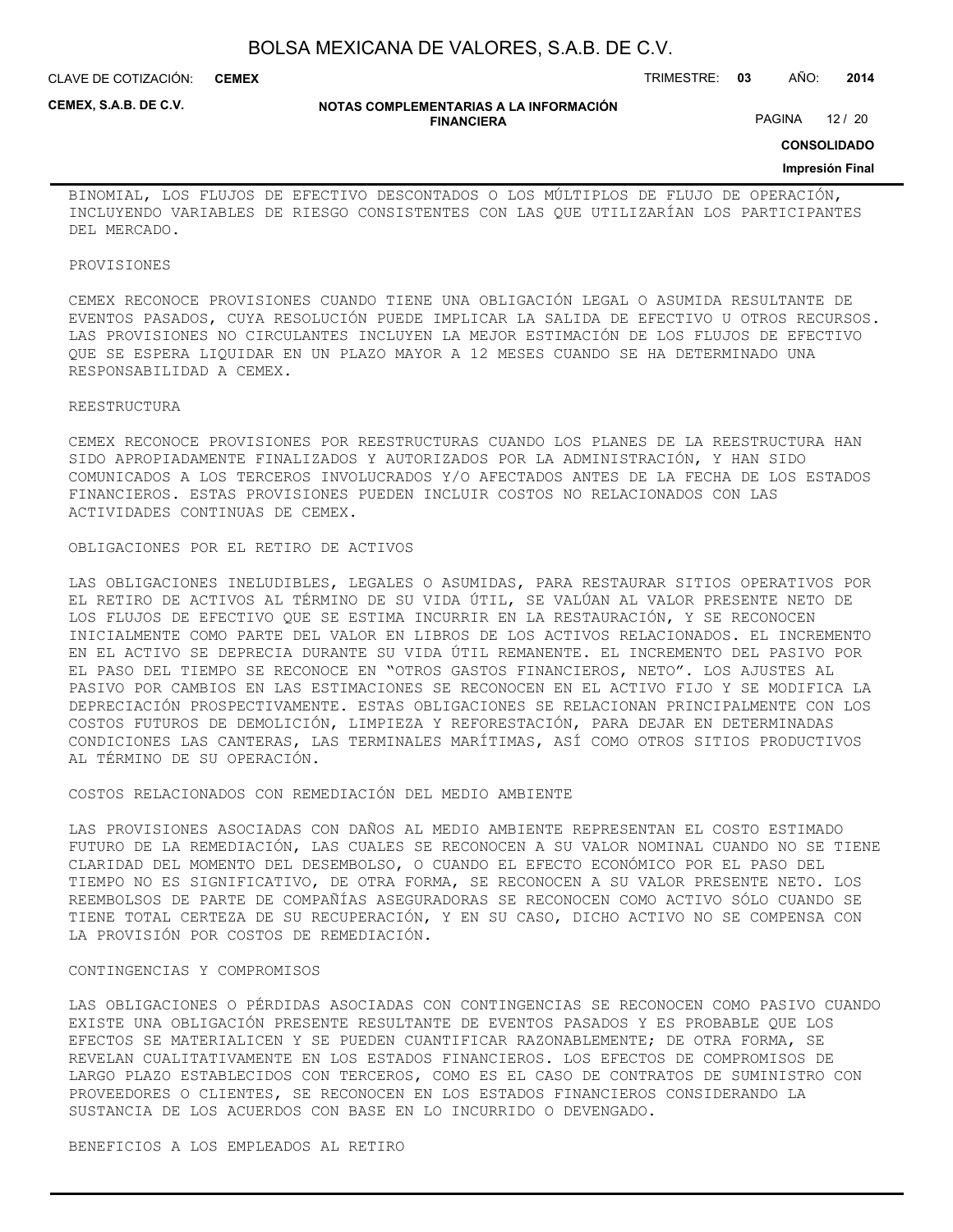**CEMEX**

CLAVE DE COTIZACIÓN: TRIMESTRE: **03** AÑO: **2014**

**CEMEX, S.A.B. DE C.V.**

#### **NOTAS COMPLEMENTARIAS A LA INFORMACIÓN FINANCIERA**

PAGINA 13 / 20

**CONSOLIDADO**

**Impresión Final**

#### PLANES DE PENSIONES DE CONTRIBUCIÓN DEFINIDA

LOS COSTOS DE ESTOS PLANES SE RECONOCEN EN LOS RESULTADOS DE OPERACIÓN EN LA MEDIDA EN QUE SE INCURREN. LOS PASIVOS POR DICHOS PLANES SE LIQUIDAN MEDIANTE APORTACIONES A LAS CUENTAS DE RETIRO DE LOS EMPLEADOS, NO GENERÁNDOSE OBLIGACIONES PROSPECTIVAS.

PLANES DE PENSIONES DE BENEFICIO DEFINIDO, OTROS BENEFICIOS POSTERIORES AL RETIRO Y BENEFICIOS AL TÉRMINO DE LA RELACIÓN LABORAL

CON BASE EN LA IAS 19, BENEFICIOS A LOS EMPLEADOS ("IAS 19"), CEMEX RECONOCE LOS COSTOS DE LOS BENEFICIOS DE LOS EMPLEADOS POR: A) PLANES DE PENSIONES DE BENEFICIO DEFINIDO; Y B) OTROS BENEFICIOS POSTERIORES AL RETIRO, COMO GASTOS MÉDICOS, SEGUROS DE VIDA Y PRIMAS DE ANTIGÜEDAD, TANTO POR LEY COMO POR OFRECIMIENTO DE CEMEX. LOS COSTOS SE RECONOCEN DURANTE LA PRESTACIÓN DE LOS SERVICIOS CON BASE EN CÁLCULOS ACTUARIALES DEL VALOR PRESENTE DE LAS OBLIGACIONES CON LA ASESORÍA DE ACTUARIOS EXTERNOS. LOS SUPUESTOS ACTUARIALES CONSIDERAN EL USO DE TASAS NOMINALES. EN ALGUNOS PLANES DE PENSIONES SE HAN CREADO FONDOS IRREVOCABLES PARA CUBRIR EL PAGO DE LAS OBLIGACIONES ("ACTIVOS DEL PLAN"). ESTOS ACTIVOS DEL PLAN SE VALÚAN A SU VALOR RAZONABLE ESTIMADO A LA FECHA DE LOS ESTADOS FINANCIEROS. A PARTIR DEL 1 DE ENERO DE 2013, CON BASE EN MODIFICACIONES A LA IAS 19: A) SE UTILIZA LA MISMA TASA PARA LA DETERMINACIÓN DEL RETORNO ESPERADO DE LOS ACTIVOS DEL PLAN Y PARA EL DESCUENTO DEL PASIVO POR BENEFICIOS A VALOR PRESENTE; B) SE RECONOCE EL COSTO FINANCIERO NETO SOBRE EL PASIVO NETO POR PENSIONES (PASIVO MENOS ACTIVOS DEL PLAN), EN LUGAR DE UN COSTO FINANCIERO SOBRE EL PASIVO Y UN RETORNO ESPERADO SOBRE LOS ACTIVOS POR SEPARADO, COMO SE DETERMINABA HASTA EL 31 DE DICIEMBRE DE 2012; Y C) SE RECONOCEN LAS GANANCIAS O PÉRDIDAS ACTUARIALES DEL PERIODO DENTRO DE LA UTILIDAD O PÉRDIDA INTEGRAL, ELIMINÁNDOSE LA OPCIÓN DE DIFERIR LAS GANANCIAS Y PÉRDIDAS, CONOCIDO COMO EL "MÉTODO DEL CORREDOR", EL CUAL NO ERA APLICADO POR CEMEX. HASTA EL 31 DE DICIEMBRE DE 2012, LAS TASAS DE RENDIMIENTO ESPERADO DE LOS ACTIVOS DE LOS PLANES SE DETERMINABAN CON BASE EN PRECIOS DE MERCADOS VIGENTES A LA FECHA DEL CÁLCULO, APLICABLES AL PERIODO EN EL QUE SE ESTIMABA PAGAR LA OBLIGACIÓN. COMO RESULTADO DE LA ADOPCIÓN DE LAS MODIFICACIONES A LA IAS 19 AL 1 DE ENERO DE 2013, CEMEX REFORMULÓ EL BALANCE GENERAL CONSOLIDADO AL 31 DE DICIEMBRE DE 2012, ASÍ COMO LOS ESTADOS DE RESULTADOS POR LOS AÑOS TERMINADOS AL 31 DE DICIEMBRE DE 2012 Y 2011. LOS EFECTOS NO FUERON SIGNIFICATIVOS.

LOS BENEFICIOS AL TÉRMINO DE LA RELACIÓN LABORAL, NO ASOCIADOS A UN EVENTO DE REESTRUCTURA, COMO SON LAS INDEMNIZACIONES LEGALES SE RECONOCEN DENTRO DE LOS RESULTADOS DE OPERACIÓN DEL PERÍODO EN QUE SE INCURREN.

EL COSTO LABORAL, RESULTANTE DEL AUMENTO EN LA OBLIGACIÓN POR LOS BENEFICIOS GANADOS POR LOS EMPLEADOS EN EL AÑO, SE RECONOCE EN LOS COSTOS Y GASTOS DE OPERACIÓN. EL COSTO FINANCIERO NETO SE RECONOCE DENTRO DE "OTROS GASTOS FINANCIEROS, NETO".

LAS MODIFICACIONES A LOS PLANES QUE AFECTAN EL COSTO DE SERVICIOS PASADOS, SE RECONOCEN EN LOS RESULTADOS DE OPERACIÓN DURANTE LOS AÑOS DE SERVICIO EN QUE LAS MODIFICACIONES SEAN EFECTIVAS A LOS EMPLEADOS, O EN FORMA INMEDIATA SI LOS CAMBIOS ESTÁN TOTALMENTE LIBERADOS. ASIMISMO, LOS EFECTOS POR EVENTOS DE EXTINCIÓN Y/O LIQUIDACIÓN DE OBLIGACIONES EN EL PERIODO, ASOCIADOS CON MODIFICACIONES QUE REDUCEN SIGNIFICATIVAMENTE EL COSTO DE LOS SERVICIOS FUTUROS Y/O QUE REDUCEN SIGNIFICATIVAMENTE LA POBLACIÓN SUJETA A LOS BENEFICIOS, RESPECTIVAMENTE, SE RECONOCE EN LOS RESULTADOS DE OPERACIÓN.

COMO SE MENCIONÓ ANTERIORMENTE, LAS PÉRDIDAS Y GANANCIAS ACTUARIALES, RESULTANTES DE DIFERENCIAS ENTRE LAS HIPÓTESIS ACTUARIALES PROYECTADAS Y REALES AL FINAL DEL PERIODO, ASÍ COMO LA DIFERENCIA ENTRE EL RENDIMIENTO ESPERADO Y REAL DE LOS ACTIVOS DEL PLAN, SE RECONOCEN EN EL PERIODO EN QUE SE INCURREN COMO PARTE DE LA UTILIDAD O PÉRDIDA INTEGRAL DEL PERIODO DENTRO DEL CAPITAL CONTABLE.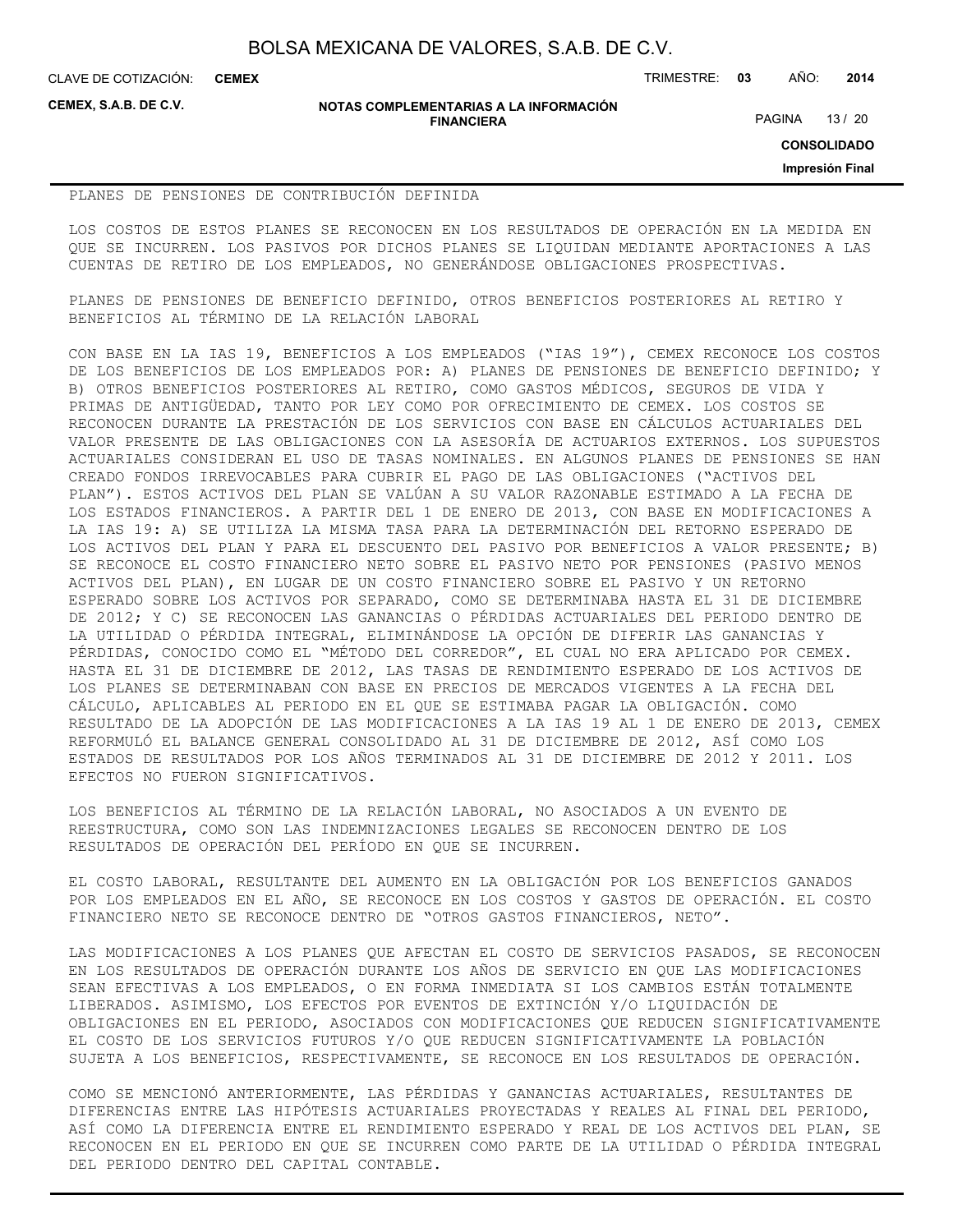CLAVE DE COTIZACIÓN: TRIMESTRE: **03** AÑO: **2014 CEMEX**

**CEMEX, S.A.B. DE C.V.**

**NOTAS COMPLEMENTARIAS A LA INFORMACIÓN FINANCIERA**

PAGINA 14 / 20

**CONSOLIDADO**

**Impresión Final**

#### IMPUESTOS A LA UTILIDAD

CON BASE EN LA IAS 12, IMPUESTOS A LA UTILIDAD ("IAS 12"), EL EFECTO EN RESULTADOS POR IMPUESTOS A LA UTILIDAD RECONOCE LOS IMPORTES CAUSADOS EN EL EJERCICIO, ASÍ COMO LOS IMPUESTOS A LA UTILIDAD DIFERIDOS, DETERMINADOS DE ACUERDO CON LA LEGISLACIÓN FISCAL APLICABLE A CADA SUBSIDIARIA. LOS IMPUESTOS A LA UTILIDAD DIFERIDOS CONSOLIDADOS REPRESENTAN LA SUMA DEL EFECTO DE CADA SUBSIDIARIA, APLICANDO LAS TASAS DE IMPUESTO VIGENTES AL TOTAL DE DIFERENCIAS TEMPORALES ENTRE LOS VALORES CONTABLES Y FISCALES DE LOS ACTIVOS Y PASIVOS, CONSIDERANDO LAS PÉRDIDAS FISCALES POR AMORTIZAR Y OTROS CRÉDITOS FISCALES E IMPUESTOS POR RECUPERAR, EN LA MEDIDA QUE ES PROBABLE QUE EXISTA RENTA GRAVABLE EN EL FUTURO CONTRA LA CUAL PUEDAN UTILIZARSE. AL CIERRE DEL PERIODO QUE SE REPORTA, EL CÁLCULO DE IMPUESTOS A LA UTILIDAD DIFERIDOS REFLEJA LOS EFECTOS QUE RESULTAN DE LA MANERA EN QUE CEMEX ESPERA RECUPERAR O LIQUIDAR EL SALDO EN LIBROS DE SUS ACTIVOS Y PASIVOS. LOS IMPUESTOS A LA UTILIDAD DIFERIDOS DEL PERIODO REPRESENTAN LA DIFERENCIA, ENTRE LOS SALDOS DE IMPUESTOS A LA UTILIDAD DIFERIDOS AL INICIO Y AL FINAL DEL PERIODO. LOS ACTIVOS Y PASIVOS POR IMPUESTOS A LA UTILIDAD DIFERIDOS RELATIVOS A DISTINTAS JURISDICCIONES TRIBUTARIAS NO SE COMPENSAN. LAS PARTIDAS QUE SE RECONOCEN DENTRO DEL CAPITAL O COMO PARTE DE LA UTILIDAD O PÉRDIDA INTEGRAL DEL PERIODO DE ACUERDO CON LAS IFRS, SE REGISTRAN NETAS DE IMPUESTOS A LA UTILIDAD CAUSADOS Y DIFERIDOS. EL EFECTO POR CAMBIOS EN LAS TASAS DE IMPUESTO VIGENTES SE RECONOCE EN EL PERIODO EN EL QUE ES OFICIAL EL CAMBIO DE TASA.

#### IMPUESTOS A LA UTILIDAD – CONTINÚA

LOS ACTIVOS POR IMPUESTO DIFERIDOS SON ANALIZADOS A CADA FECHA DE REPORTE, Y SE REDUCEN, EN LA MEDIDA QUE SE CONSIDERA QUE NO SERÁ POSIBLE REALIZAR LOS BENEFICIOS RELACIONADOS. DENTRO DE DICHOS ANÁLISIS, CEMEX ANALIZA EL TOTAL DE PÉRDIDAS FISCALES INCLUIDAS EN LAS DECLARACIONES DE IMPUESTOS EN CADA PAÍS, QUE SE CONSIDERA NO SERÁN RECHAZADAS POR LAS AUTORIDADES CON BASE EN LA EVIDENCIA DISPONIBLE, ASÍ COMO LA PROBABILIDAD DE RECUPERARLAS ANTES DE SU VENCIMIENTO MEDIANTE LA GENERACIÓN DE RENTA GRAVABLE FUTURA. CUANDO SE CONSIDERA QUE ES ALTA LA PROBABILIDAD DE QUE LA AUTORIDAD FISCAL RECHACE EL MONTO DEL ACTIVO POR IMPUESTOS A LA UTILIDAD, CEMEX REDUCE EL MONTO DEL ACTIVO. CUANDO SE CONSIDERA QUE NO SERÁ POSIBLE UTILIZAR UN ACTIVO POR IMPUESTOS DIFERIDOS ANTES DE SU EXPIRACIÓN, CEMEX NO RECONOCE DICHO ACTIVO. AMBOS CASOS RESULTAN EN GASTO POR IMPUESTOS A LA UTILIDAD ADICIONAL EN EL PERIODO EN QUE SE EFECTÚE LA DETERMINACIÓN. PARA DETERMINAR LA PROBABILIDAD DE QUE LOS ACTIVOS POR IMPUESTOS A LA UTILIDAD SE REALIZARÁN, CEMEX CONSIDERA TODA LA EVIDENCIA NEGATIVA Y POSITIVA DISPONIBLE, INCLUYENDO ENTRE OTROS FACTORES, LAS CONDICIONES DEL MERCADO, LOS ANÁLISIS DE LA INDUSTRIA, LOS PLANES DE EXPANSIÓN, LAS PROYECCIONES DE RENTA GRAVABLE, EL VENCIMIENTO DE LAS PÉRDIDAS FISCALES, LA ESTRUCTURA DE IMPUESTOS Y LOS CAMBIOS ESPERADOS EN LA MISMA, LAS ESTRATEGIAS FISCALES Y LA REVERSIÓN FUTURA DE LAS DIFERENCIAS TEMPORALES. ASIMISMO, CADA PERIODO, CEMEX ANALIZA LAS VARIACIONES ENTRE SUS RESULTADOS REALES CONTRA LOS ESTIMADOS, PARA DETERMINAR SI DICHAS VARIACIONES AFECTAN LOS MONTOS DE DICHOS ACTIVOS, Y EN SU CASO, HACER LOS AJUSTES NECESARIOS CON BASE EN LA INFORMACIÓN RELEVANTE DISPONIBLE, LOS CUALES SE RECONOCEN EN LOS RESULTADOS DEL PERIODO EN QUE EFECTÚE LA DETERMINACIÓN. LOS EFECTOS DE IMPUESTOS A LA UTILIDAD DE POSICIONES FISCALES INCIERTAS SE RECONOCEN

CUANDO ES MÁS-PROBABLE-QUE-NO QUE LA POSICIÓN SERÁ SUSTENTADA EN SUS MERITOS TÉCNICOS Y ASUMIENDO QUE LAS AUTORIDADES VAN A REVISAR CADA POSICIÓN Y TIENEN TOTAL CONOCIMIENTO DE LA INFORMACIÓN RELEVANTE. ESTAS POSICIONES SE VALÚAN CON BASE EN UN MODELO ACUMULADO DE PROBABILIDAD. CADA POSICIÓN SE CONSIDERA INDIVIDUALMENTE, SIN MEDIR SU RELACIÓN CON OTRO PROCEDIMIENTO FISCAL. EL INDICADOR DE MÁS-PROBABLE-QUE-NO REPRESENTA UNA AFIRMACIÓN DE PARTE DE LA ADMINISTRACIÓN QUE CEMEX TIENE DERECHO A LOS BENEFICIOS ECONÓMICOS DE LA POSICIÓN FISCAL. SI UNA POSICIÓN FISCAL NO SE CONSIDERA MÁS-PROBABLE-QUE-NO DE SER SUSTENTADA, NO SE RECONOCEN LOS BENEFICIOS DE LA POSICIÓN. CEMEX RECONOCE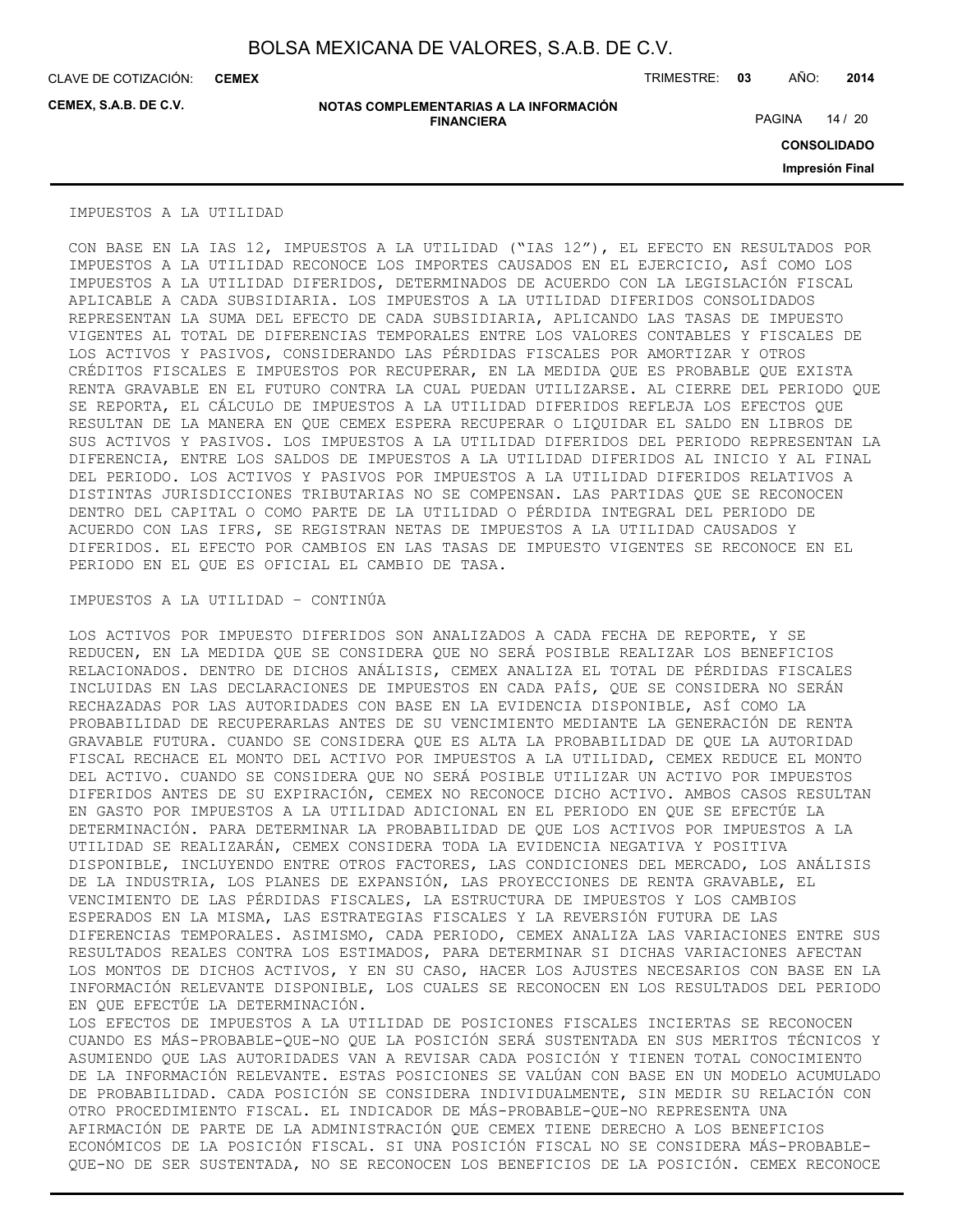CLAVE DE COTIZACIÓN: TRIMESTRE: **03** AÑO: **2014 CEMEX**

**CEMEX, S.A.B. DE C.V.**

#### **NOTAS COMPLEMENTARIAS A LA INFORMACIÓN FINANCIERA**

PAGINA 15 / 20

**CONSOLIDADO**

#### **Impresión Final**

LOS INTERESES Y MULTAS ASOCIADOS A BENEFICIOS FISCALES NO RECONOCIDOS COMO PARTE DEL GASTO POR IMPUESTOS A LA UTILIDAD EN LOS ESTADOS DE RESULTADOS CONSOLIDADOS.

CAPITAL CONTABLE

CAPITAL SOCIAL Y PRIMA EN COLOCACIÓN DE ACCIONES

ESTOS RUBROS REPRESENTAN EL VALOR DE LAS APORTACIONES EFECTUADAS POR LOS ACCIONISTAS, E INCLUYEN LOS INCREMENTOS RELACIONADOS CON LA CAPITALIZACIÓN DE UTILIDADES RETENIDAS Y LOS PROGRAMAS DE COMPENSACIÓN A EJECUTIVOS EN CPOS, Y LA DISMINUCIÓN GENERADA POR LA RESTITUCIÓN DE UTILIDADES RETENIDAS.

OTRAS RESERVAS DE CAPITAL

AGRUPA LOS EFECTOS ACUMULADOS DE LAS PARTIDAS Y TRANSACCIONES QUE SE RECONOCEN TEMPORAL O PERMANENTEMENTE EN EL CAPITAL CONTABLE, E INCLUYE LOS ELEMENTOS PRESENTADOS EN EL ESTADO DE UTILIDAD (PÉRDIDA) INTEGRAL, EL CUAL REFLEJA LOS EFECTOS EN EL CAPITAL CONTABLE EN EL PERIODO QUE NO CONSTITUYERON APORTACIONES DE, O DISTRIBUCIONES A LOS ACCIONISTAS. LAS PARTIDAS MÁS IMPORTANTES DENTRO DE "OTRAS RESERVAS DE CAPITAL" DURANTE LOS PERIODOS QUE SE REPORTAN SON LAS SIGUIENTES:

PARTIDAS DE "OTRAS RESERVAS DE CAPITAL" DENTRO DE LA PÉRDIDA INTEGRAL:

• EL RESULTADO POR CONVERSIÓN DE LOS ESTADOS FINANCIEROS DE SUBSIDIARIAS EXTRANJERAS, NETO DE: A) LAS FLUCTUACIONES CAMBIARIAS DE DEUDA EN MONEDA EXTRANJERA IDENTIFICADA CON LA ADQUISICIÓN DE SUBSIDIARIAS EN EL EXTRANJERO; Y B) LAS FLUCTUACIONES CAMBIARIAS DE SALDOS ENTRE PARTES RELACIONADAS EN MONEDA EXTRANJERA QUE TIENEN NATURALEZA DE INVERSIÓN DE LARGO PLAZO;

• LA PORCIÓN EFECTIVA DE LOS EFECTOS POR VALUACIÓN Y REALIZACIÓN DE INSTRUMENTOS FINANCIEROS DERIVADOS DE COBERTURA SOBRE FLUJOS DE EFECTIVO, QUE SE RECONOCEN TEMPORALMENTE EN EL CAPITAL;

• LOS CAMBIOS EN VALUACIÓN DURANTE LA TENENCIA DE INVERSIONES DISPONIBLES PARA LA VENTA Y HASTA SU DISPOSICIÓN; Y

• LOS EFECTOS DE IMPUESTOS A LA UTILIDAD CAUSADOS Y DIFERIDOS DEL PERIODO, PROVENIENTES DE PARTIDAS CUYOS EFECTOS SE RECONOCEN DIRECTAMENTE EN EL CAPITAL.

PARTIDAS DE "OTRAS RESERVAS DE CAPITAL" FUERA DE LA PÉRDIDA INTEGRAL:

• EFECTOS RELATIVOS A LA PARTICIPACIÓN CONTROLADORA POR CAMBIOS O TRANSACCIONES QUE AFECTAN A LA TENENCIA DE LA PARTICIPACIÓN NO CONTROLADORA EN LAS SUBSIDIARIAS CONSOLIDADAS DE CEMEX;

• EFECTOS ATRIBUIBLES A LA PARTICIPACIÓN CONTROLADORA POR INSTRUMENTOS FINANCIEROS EMITIDOS POR ENTIDADES CONSOLIDADAS QUE CALIFICAN COMO INSTRUMENTOS DE CAPITAL, COMO ES EL CASO DEL CUPÓN QUE PAGAN LAS NOTAS PERPETUAS;

• EL COMPONENTE DE CAPITAL DETERMINADO AL MOMENTO DE LA EMISIÓN O CLASIFICACIÓN DE NOTAS CONVERTIBLES OBLIGATORIAMENTE U OPCIONALMENTE EN ACCIONES DE LA CONTROLADORA Y QUE CALIFICAN BAJO IFRS COMO INSTRUMENTOS FINANCIEROS CON CARACTERÍSTICAS DE PASIVO Y CAPITAL. AL MOMENTO DE LA CONVERSIÓN, ESTE MONTO SERÁ RECLASIFICADO A LOS RUBROS DE CAPITAL SOCIAL Y PRIMA EN COLOCACIÓN DE ACCIONES; Y

• LA CANCELACIÓN DE LOS CPOS QUE SE ENCUENTRAN EN LA TESORERÍA DE LA CONTROLADORA Y DE LAS SUBSIDIARIAS.

UTILIDADES RETENIDAS

REPRESENTA LOS RESULTADOS NETOS ACUMULADOS DE LOS PERIODOS CONTABLES ANTERIORES, NETO DE: A) LOS DIVIDENDOS DECRETADOS A LOS ACCIONISTAS; B) LA CAPITALIZACIÓN DE UTILIDADES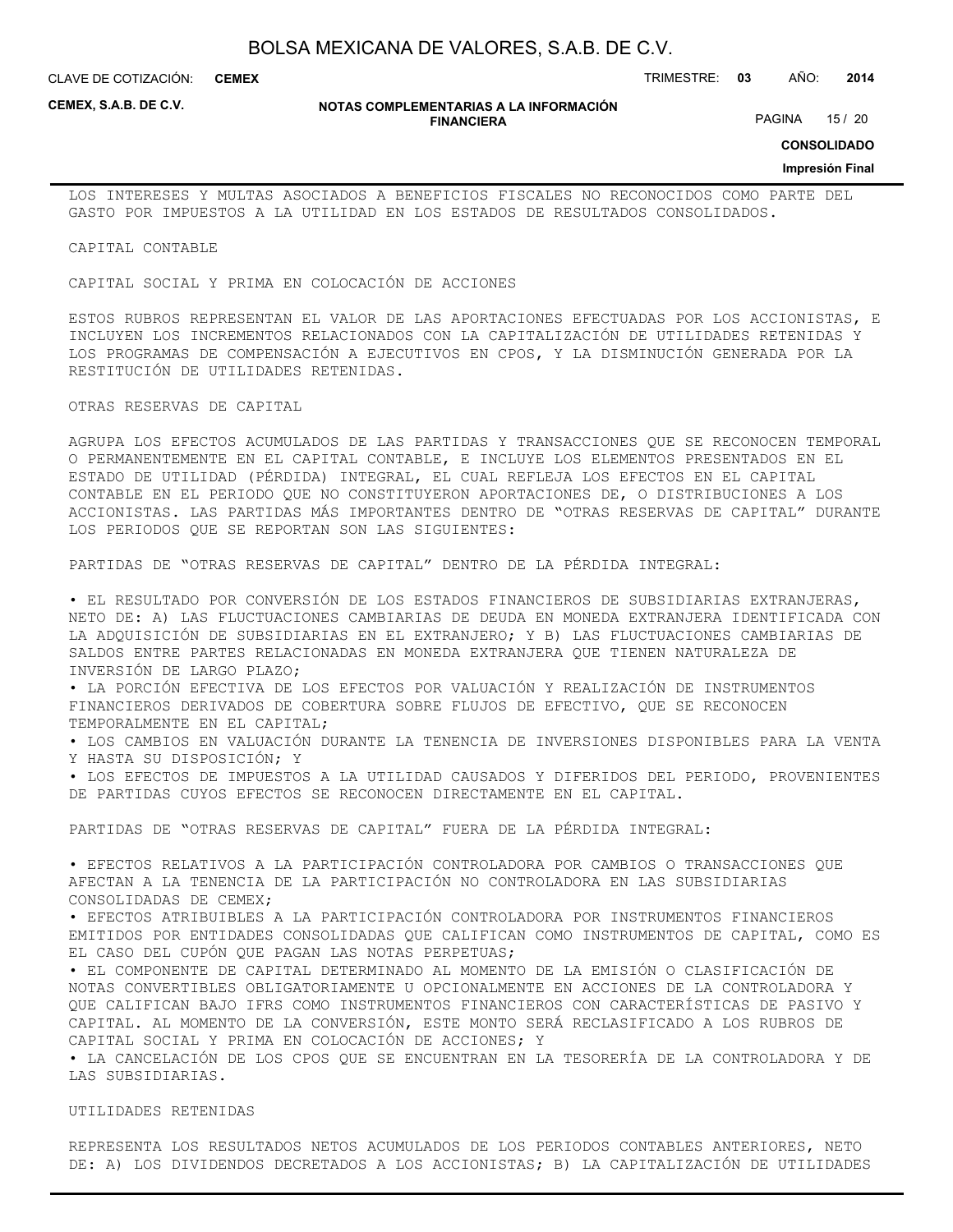CLAVE DE COTIZACIÓN: TRIMESTRE: **03** AÑO: **2014 CEMEX**

**CEMEX, S.A.B. DE C.V.**

#### **NOTAS COMPLEMENTARIAS A LA INFORMACIÓN FINANCIERA**

PAGINA 16 / 20

**CONSOLIDADO**

#### **Impresión Final**

RETENIDAS; C) LOS EFECTOS GENERADOS POR LA ADOPCIÓN INICIAL DE LAS IFRS EN CEMEX AL 1 DE ENERO DE 2010; Y D) EN SU CASO, LA RESTITUCIÓN DE UTILIDADES RETENIDAS PROVENIENTE DE OTRO RENGLÓN DENTRO DE CAPITAL CONTABLE.

#### PARTICIPACIÓN NO CONTROLADORA Y NOTAS PERPETUAS

INCLUYE LA PARTICIPACIÓN NO CONTROLADORA EN LOS RESULTADOS Y EL CAPITAL DE SUBSIDIARIAS CONSOLIDADAS, ASÍ COMO EL VALOR NOMINAL A LA FECHA DE LOS ESTADOS FINANCIEROS DE LAS NOTAS PERPETUAS EMITIDAS POR ENTIDADES CONSOLIDADAS QUE CALIFICAN COMO INSTRUMENTOS DE CAPITAL POR: A) NO EXISTIR LA OBLIGACIÓN CONTRACTUAL DE ENTREGAR EFECTIVO U OTRO ACTIVO FINANCIERO; B) NO TENER FECHA ESTABLECIDA DE PAGO; Y C) TENER LA OPCIÓN UNILATERAL DE DIFERIR INDETERMINADAMENTE LOS PAGOS DE INTERÉS O DIVIDENDO PREFERENTE.

#### RECONOCIMIENTO DE INGRESOS

LAS VENTAS NETAS CONSOLIDADAS REPRESENTAN EL VALOR, ANTES DE IMPUESTOS SOBRE VENTAS, DE LOS INGRESOS POR PRODUCTOS Y SERVICIOS VENDIDOS POR CEMEX COMO PARTE DE SUS ACTIVIDADES ORDINARIAS, DESPUÉS DE LA ELIMINACIÓN DE TRANSACCIONES ENTRE PARTES RELACIONADAS, Y SE CUANTIFICAN AL VALOR RAZONABLE DE LA CONTRAPRESTACIÓN EN EFECTIVO RECIBIDA, O POR COBRAR, DISMINUYENDO CUALQUIER DESCUENTO O REEMBOLSO POR VOLUMEN OTORGADO SOBRE LA VENTA.

LOS INGRESOS POR VENTAS DE BIENES Y SERVICIOS SE RECONOCEN UNA VEZ REALIZADA LA ENTREGA DEL BIEN O LA PRESTACIÓN DEL SERVICIO RELACIONADO Y NO EXISTE NINGUNA CONDICIÓN O INCERTIDUMBRE QUE PUDIERA IMPLICAR SU REVERSIÓN, Y LOS CLIENTES HAN ASUMIDO EL RIESGO DE PÉRDIDAS. LOS INGRESOS POR ACTIVIDADES DE COMERCIALIZACIÓN, EN LAS CUALES CEMEX ADQUIERE PRODUCTOS TERMINADOS DE UN TERCERO Y LOS VENDE SUBSECUENTEMENTE A OTRO TERCERO, SE RECONOCEN EN UNA BASE BRUTA, CONSIDERANDO QUE CEMEX ASUME EL RIESGO DE PROPIEDAD SOBRE LOS PRODUCTOS COMPRADOS Y NO ACTÚA COMO AGENTE O COMISIONISTA.

LOS INGRESOS Y COSTOS ASOCIADOS CON CONTRATOS DE CONSTRUCCIÓN DE ACTIVOS SE RECONOCEN EN LOS RESULTADOS DEL PERIODO EN QUE SE DESARROLLAN LOS TRABAJOS CON BASE EN EL PORCENTAJE O GRADO DE AVANCE DE OBRA AL CIERRE DEL PERIODO, CONSIDERANDO QUE: A) SE HAN ACORDADO LOS DERECHOS DE CADA CONTRAPARTE RESPECTO DEL ACTIVO QUE SE CONSTRUYE; B) SE HA FIJADO EL PRECIO QUE SERÁ INTERCAMBIADO; C) SE HAN ESTABLECIDO LA FORMA Y TÉRMINOS PARA SU LIQUIDACIÓN; D) SE TIENE UN CONTROL EFECTIVO DE LOS COSTOS INCURRIDOS Y POR INCURRIR PARA COMPLETAR EL ACTIVO; Y E) ES PROBABLE QUE SE RECIBIRÁN LOS BENEFICIOS ASOCIADOS AL CONTRATO.

EL PORCENTAJE DE AVANCE DE LOS CONTRALTOS DE CONSTRUCCIÓN REPRESENTA LA PROPORCIÓN DE LOS COSTOS DEL CONTRATO INCURRIDOS POR EL TRABAJO EJECUTADO HASTA LA FECHA SOBRE DE LOS COSTOS TOTALES ESTIMADOS DEL CONTRATO, O EL AVANCE FÍSICO DE LA OBRA MEDIANTE MUESTREOS SOBRE EL TRABAJO DEL CONTRATO, EL QUE MEJOR REFLEJE EL PORCENTAJE DE AVANCE BAJO LAS CIRCUNSTANCIAS PARTICULARES. LOS PAGOS POR AVANCE Y LOS ANTICIPOS RECIBIDOS DE CLIENTES NO REPRESENTAN EL TRABAJO DESARROLLADO Y SE RECONOCEN COMO ANTICIPOS DE CLIENTES DE CORTO O LARGO PLAZO, SEGÚN CORRESPONDA.

#### COSTO DE VENTAS, GASTOS DE ADMINISTRACIÓN Y VENTA Y GASTOS DE DISTRIBUCIÓN

EL COSTO DE VENTAS REPRESENTA EL COSTO DE PRODUCCIÓN DE LOS INVENTARIOS AL MOMENTO DE SU VENTA, INCLUYENDO LA DEPRECIACIÓN, AMORTIZACIÓN Y AGOTAMIENTO DE LOS ACTIVOS PRODUCTIVOS Y LOS GASTOS DE ALMACENAJE EN LAS PLANTAS PRODUCTORAS. EL COSTO DE VENTAS EXCLUYE LOS GASTOS DEL PERSONAL, EQUIPO Y SERVICIOS ASOCIADOS A LAS ACTIVIDADES DE VENTA, ASÍ COMO LOS GASTOS DE ALMACENAJE EN LOS PUNTOS DE VENTA, LOS CUALES SE INCLUYEN EN LOS GASTOS DE ADMINISTRACIÓN Y VENTA. EL COSTO DE VENTAS INCLUYE LOS GASTOS DE FLETE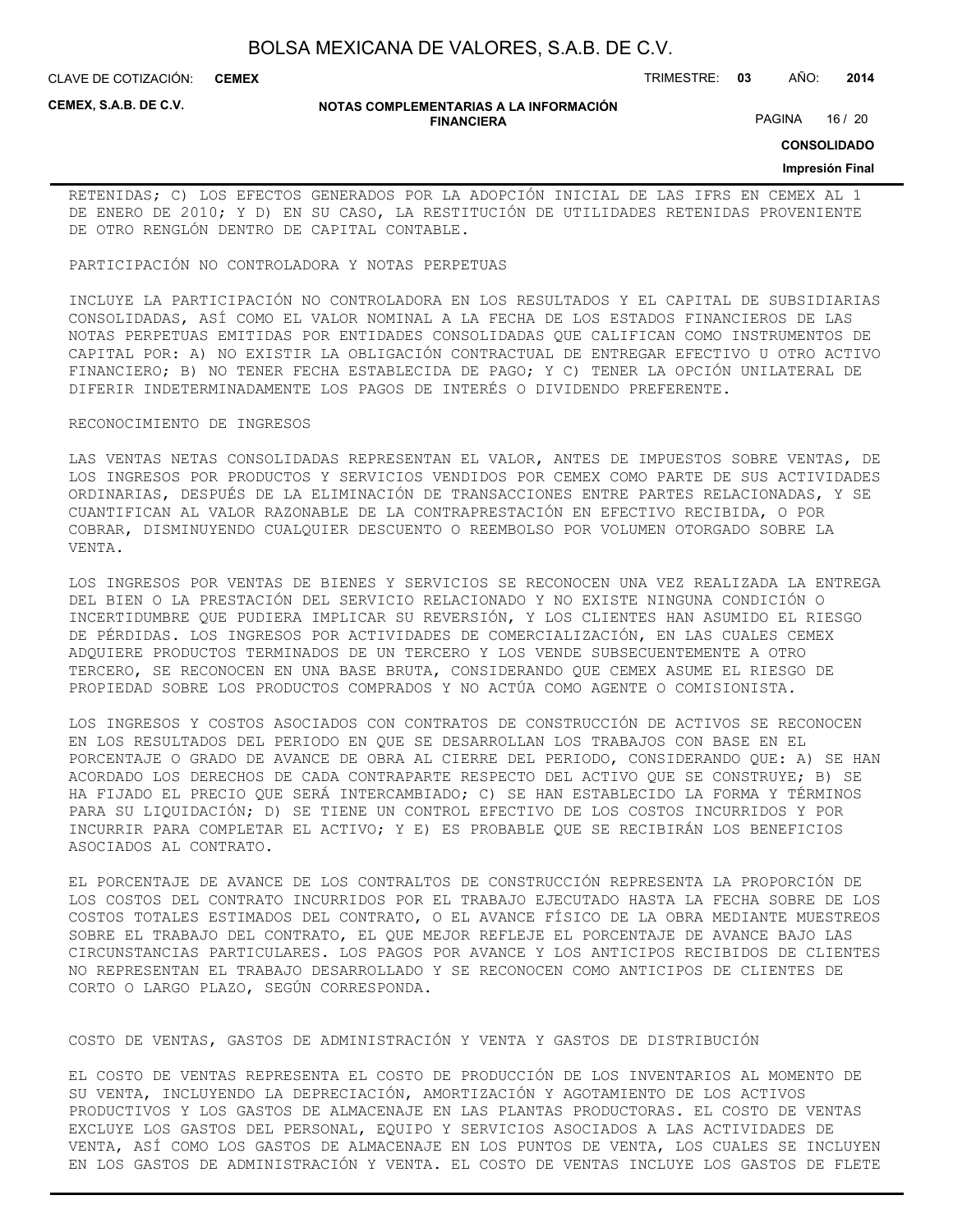CLAVE DE COTIZACIÓN: TRIMESTRE: **03** AÑO: **2014 CEMEX**

**CEMEX, S.A.B. DE C.V.**

#### **NOTAS COMPLEMENTARIAS A LA INFORMACIÓN FINANCIERA**

PAGINA 17 / 20

**CONSOLIDADO**

#### **Impresión Final**

DE MATERIAS PRIMAS EN LAS PLANTAS Y LOS GASTOS DE ENTREGA DE CEMEX EN EL NEGOCIO DE CONCRETO, NO OBSTANTE, EL COSTO DE VENTAS EXCLUYE LOS GASTOS DE FLETE DE PRODUCTOS TERMINADOS ENTRE PLANTAS Y PUNTOS DE VENTA Y ENTRE LOS PUNTOS DE VENTA Y LAS UBICACIONES DE LOS CLIENTES, LOS CUALES SE RECONOCEN EN EL RENGLÓN DE GASTOS DE DISTRIBUCIÓN.

#### PAGOS A EJECUTIVOS BASADOS EN ACCIONES

CON BASE EN LA IFRS 2, PAGOS BASADOS EN ACCIONES ("IFRS 2"), LOS INSTRUMENTOS BASADOS EN ACCIONES DE CEMEX OTORGADOS A EJECUTIVOS SE CALIFICAN COMO INSTRUMENTOS DE CAPITAL, CUANDO LOS SERVICIOS RECIBIDOS SE LIQUIDAN ENTREGANDO ACCIONES; O COMO INSTRUMENTOS DE PASIVO, CUANDO CEMEX SE COMPROMETE A LIQUIDAR EL VALOR INTRÍNSECO DEL INSTRUMENTO AL SER EJERCIDO, EL CUAL REPRESENTA LA APRECIACIÓN ENTRE EL PRECIO DE MERCADO DE LA ACCIÓN Y EL PRECIO DE EJERCICIO DEL INSTRUMENTO. EL COSTO DE LOS INSTRUMENTOS DE CAPITAL REFLEJA SU VALOR RAZONABLE AL MOMENTO QUE SE OTORGAN, Y SE RECONOCE EN LOS RESULTADOS DURANTE EL PERIODO EN QUE LOS EJECUTIVOS DEVENGAN LOS DERECHOS DE EJERCICIO. LOS INSTRUMENTOS DE PASIVO SE RECONOCEN A SU VALOR RAZONABLE EN CADA FECHA DE REPORTE, RECONOCIENDO EN LOS RESULTADOS DE OPERACIÓN LOS CAMBIOS EN VALUACIÓN. CEMEX DETERMINA EL VALOR RAZONABLE DE OPCIONES POR MEDIO DEL MODELO FINANCIERO BINOMIAL DE VALUACIÓN DE OPCIONES.

### DERECHOS DE EMISIÓN

EN ALGUNOS PAÍSES DONDE CEMEX OPERA, COMO ES EL CASO DE LOS PAÍSES DE LA COMUNIDAD EUROPEA ("CE"), SE HAN ESTABLECIDO MECANISMOS PARA LA REDUCCIÓN DE EMISIONES DE BIÓXIDO DE CARBONO ("CO2"), MEDIANTE LAS CUALES LOS PRODUCTORES DEBEN ENTREGAR A LAS AUTORIDADES AMBIENTALES AL TÉRMINO DE CADA PERIODO DE CUMPLIMIENTO, DERECHOS DE EMISIÓN POR UN VOLUMEN EQUIVALENTE A LAS TONELADAS DE CO2 EMITIDO. DESDE EL INICIO DE ESTE MECANISMO EN LA CE, LAS AUTORIDADES HAN OTORGADO UN DETERMINADO NÚMERO DE DERECHOS DE EMISIÓN SIN COSTO A LAS COMPAÑÍAS, LAS CUALES DEBEN ADQUIRIR DERECHOS DE EMISIÓN ADICIONALES PARA CUBRIR ALGÚN DÉFICIT ENTRE SUS EMISIONES REALES DE CO2 DURANTE EL PERIODO DE CUMPLIMIENTO Y LOS DERECHOS DE EMISIÓN RECIBIDOS, O BIEN, PUEDEN DISPONER DE ALGÚN EXCEDENTE DE DERECHOS EN EL MERCADO. EN ADICIÓN, LA CONVENCIÓN PARA EL CAMBIO CLIMÁTICO DE LAS NACIONES UNIDAS ("UNFCCC") OTORGA CERTIFICADOS DE REDUCCIÓN DE EMISIONES ("CERS") A PROYECTOS CALIFICADOS DE REDUCCIÓN DE EMISIONES DE CO2. LOS CERS PUEDEN UTILIZARSE EN CIERTA PROPORCIÓN PARA LIQUIDAR DERECHOS DE EMISIÓN EN LA CE. CEMEX PARTICIPA ACTIVAMENTE EN EL DESARROLLO DE PROYECTOS DE REDUCCIÓN DE EMISIONES DE CO2. ALGUNOS DE ESTOS PROYECTOS GENERAN CERS.

#### DERECHOS DE EMISIÓN – CONTINÚA

EN AUSENCIA DE UNA IFRS QUE DEFINA EL TRATAMIENTO CONTABLE DE ESTOS ESQUEMAS, CEMEX CONTABILIZA LOS EFECTOS ASOCIADOS CON LOS MECANISMOS DE REDUCCIÓN DE EMISIONES DE CO2 DE LA SIGUIENTE MANERA:

• LOS DERECHOS DE EMISIÓN OTORGADOS POR LOS GOBIERNOS NO SE RECONOCEN EN EL BALANCE GENERAL DEBIDO A QUE SU COSTO ES CERO.

• LOS INGRESOS POR VENTAS DE DERECHOS DE EMISIÓN EXCEDENTES SE RECONOCEN DISMINUYENDO EL COSTO DE VENTAS. TRATÁNDOSE DE VENTAS FORWARD, EL INGRESO SE RECONOCE HASTA EL MOMENTO EN QUE SE EFECTÚA LA ENTREGA FÍSICA DE LOS CERTIFICADOS.

• LOS DERECHOS DE EMISIÓN Y CERS ADQUIRIDOS PARA CUBRIR EMISIONES DE CO2 SE RECONOCEN AL COSTO COMO ACTIVOS INTANGIBLES Y SE AMORTIZAN AL COSTO DE VENTAS DURANTE EL PERIODO DE EMISIÓN. TRATÁNDOSE DE COMPRAS FORWARD, EL ACTIVO SE RECONOCE HASTA EL MOMENTO EN QUE SE RECIBEN FÍSICAMENTE LOS CERTIFICADOS.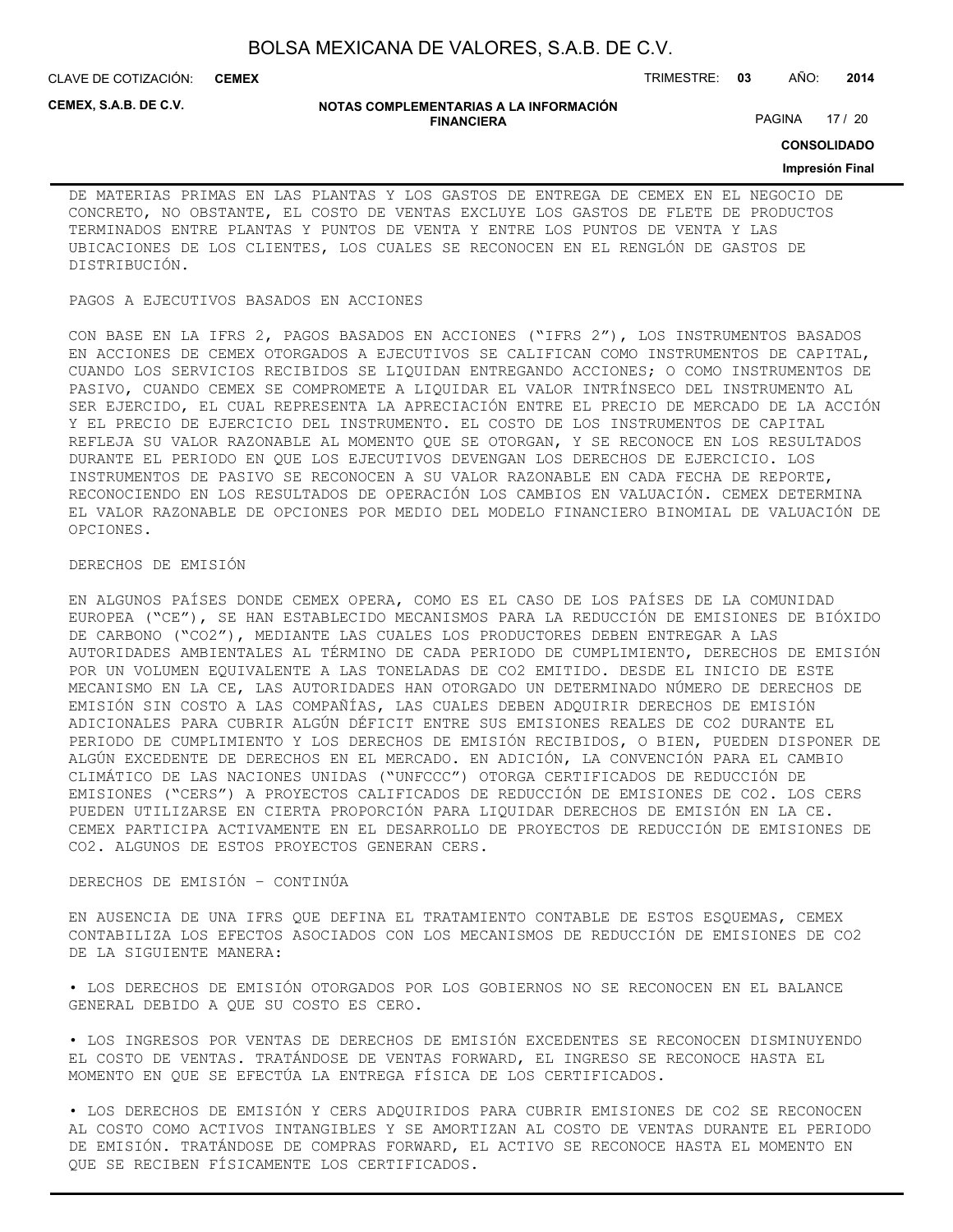CLAVE DE COTIZACIÓN: TRIMESTRE: **03** AÑO: **2014 CEMEX**

**CEMEX, S.A.B. DE C.V.**

#### **NOTAS COMPLEMENTARIAS A LA INFORMACIÓN FINANCIERA**

PAGINA 18 / 20

**CONSOLIDADO**

**Impresión Final**

• SE RECONOCE UNA PROVISIÓN CONTRA EL COSTO DE VENTAS CUANDO EL ESTIMADO DE EMISIONES DE CO2 SE ESPERA QUE EXCEDA EL NÚMERO DE DERECHOS DE EMISIÓN RECIBIDOS, NETA DE ALGÚN BENEFICIO QUE SE OBTENGA EN OPERACIONES DE INTERCAMBIO DE DERECHOS DE EMISIÓN POR CERS.

• LOS CERS RECIBIDOS DE PARTE DE LA UNFCCC SE RECONOCEN COMO ACTIVOS INTANGIBLES A SU COSTO DE DESARROLLO, QUE REFIERE PRINCIPALMENTE A LOS GASTOS DE GESTIÓN INCURRIDOS PARA LA OBTENCIÓN DE DICHOS CERS.

• CEMEX NO MANTIENE DERECHOS DE EMISIÓN, CERS Y/O TRANSACCIONES FORWARD CON FINES DE NEGOCIACIÓN.

#### CONCENTRACIÓN DE CRÉDITO

CEMEX VENDE SUS PRODUCTOS PRINCIPALMENTE A DISTRIBUIDORES DE LA INDUSTRIA DE LA CONSTRUCCIÓN, SIN UNA CONCENTRACIÓN GEOGRÁFICA ESPECÍFICA DENTRO DE LOS PAÍSES EN LOS QUE CEMEX OPERA. AL Y POR LOS AÑOS TERMINADOS EL 31 DE DICIEMBRE DE 2013, 2012 Y 2011, NINGÚN CLIENTE EN LO INDIVIDUAL TENÍA UNA PARTICIPACIÓN SIGNIFICATIVA EN LOS IMPORTES REPORTADOS DE VENTAS O EN LOS SALDOS DE CLIENTES. ASIMISMO, NO EXISTE CONCENTRACIÓN SIGNIFICATIVA EN ALGÚN PROVEEDOR ESPECÍFICO POR LA COMPRA DE MATERIAS PRIMAS.

#### NUEVAS IFRS AUN NO ADOPTADAS

EXISTEN DIVERSAS IFRS EMITIDAS A LA FECHA DE ESTOS ESTADOS FINANCIEROS, QUE AÚN NO HAN SIDO ADOPTADAS, LAS CUALES SE DESCRIBEN A CONTINUACIÓN. EXCEPTO CUANDO SE MENCIONA LO CONTRARIO, CEMEX CONSIDERA ADOPTAR ESTAS IFRS EN LAS FECHAS EN QUE SON EFECTIVAS.

• DURANTE 2012 Y 2013, EL IASB EMITIÓ LA IFRS 9, INSTRUMENTOS FINANCIEROS: CLASIFICACIÓN Y VALUACIÓN ("IFRS 9"), LA CUAL REFLEJA LA PRIMERA PARTE DE LA FASE 1 DEL PROYECTO DEL IASB PARA REEMPLAZAR LA IAS 39. EN FASES SUBSECUENTES, EL IASB ABORDARÁ LA METODOLOGÍA DE DETERIORO, CONTABILIDAD DE COBERTURAS Y BAJA DE ACTIVOS FINANCIEROS. LA IFRS 9 REQUIERE A UNA ENTIDAD A RECONOCER UN ACTIVO FINANCIERO O UN PASIVO FINANCIERO, SOLO HASTA EL MOMENTO EN QUE LA ENTIDAD ES PARTE DEL CONTRATO DE DICHO INSTRUMENTO. EN EL RECONOCIMIENTO INICIAL, LA ENTIDAD DEBE VALUAR EL ACTIVO FINANCIERO O PASIVO FINANCIERO A SU VALOR RAZONABLE, MÁS O MENOS, EN EL CASO DE UN ACTIVO FINANCIERO O PASIVO FINANCIERO NO RECONOCIDO A VALOR RAZONABLE A TRAVÉS DE LOS RESULTADOS, LOS COSTOS DIRECTOS DE TRANSACCIÓN ASOCIADOS CON LA ADQUISICIÓN DEL ACTIVO O LA EMISIÓN DEL PASIVO. LA IFRS 9 ES EFECTIVA A PARTIR DEL 1 DE ENERO DE 2015, PERMITIÉNDOSE SU APLICACIÓN ANTICIPADA. CEMEX NO CONSIDERA QUE LA IFRS 9 ACTUAL TENDRÁ EFECTOS SIGNIFICATIVOS EN LA CLASIFICACIÓN Y VALUACIÓN DE LOS ACTIVOS Y PASIVOS FINANCIEROS DE CEMEX. NO OBSTANTE, CEMEX EVALUARÁ LOS IMPACTOS Y CUANTIFICARÁ LOS EFECTOS EN LA MEDIDA EN SEAN EMITIDAS Y SE CONOZCAN LAS SIGUIENTES FASES, PARA PRESENTAR UN DIAGNÓSTICO COMPLETO.

A CONTINUACIÓN SE ANEXA LA INFORMACIÓN DE SEGMENTOS GEOGRÁFICOS DE SEPTIEMBRE 2014 Y 2013.

 VENTAS VENTAS UTILIDAD ANTES DE OTROS INGRESOS Y GASTOS UTILIDAD ANTES DE OTROS INGRESOS Y GASTOS 2014 2013 2014 2013 MÉXICO 29,991,305 29,552,059 7,827,233 7,541,902 ESTADOS UNIDOS 36,205,109 31,774,091 (852,135) (2,441,414) EUROPA DEL NORTE REINO UNIDO 12,824,138 10,620,559 450,272 46,826 ALEMANIA 9,684,804 9,309,160 43,576 27,284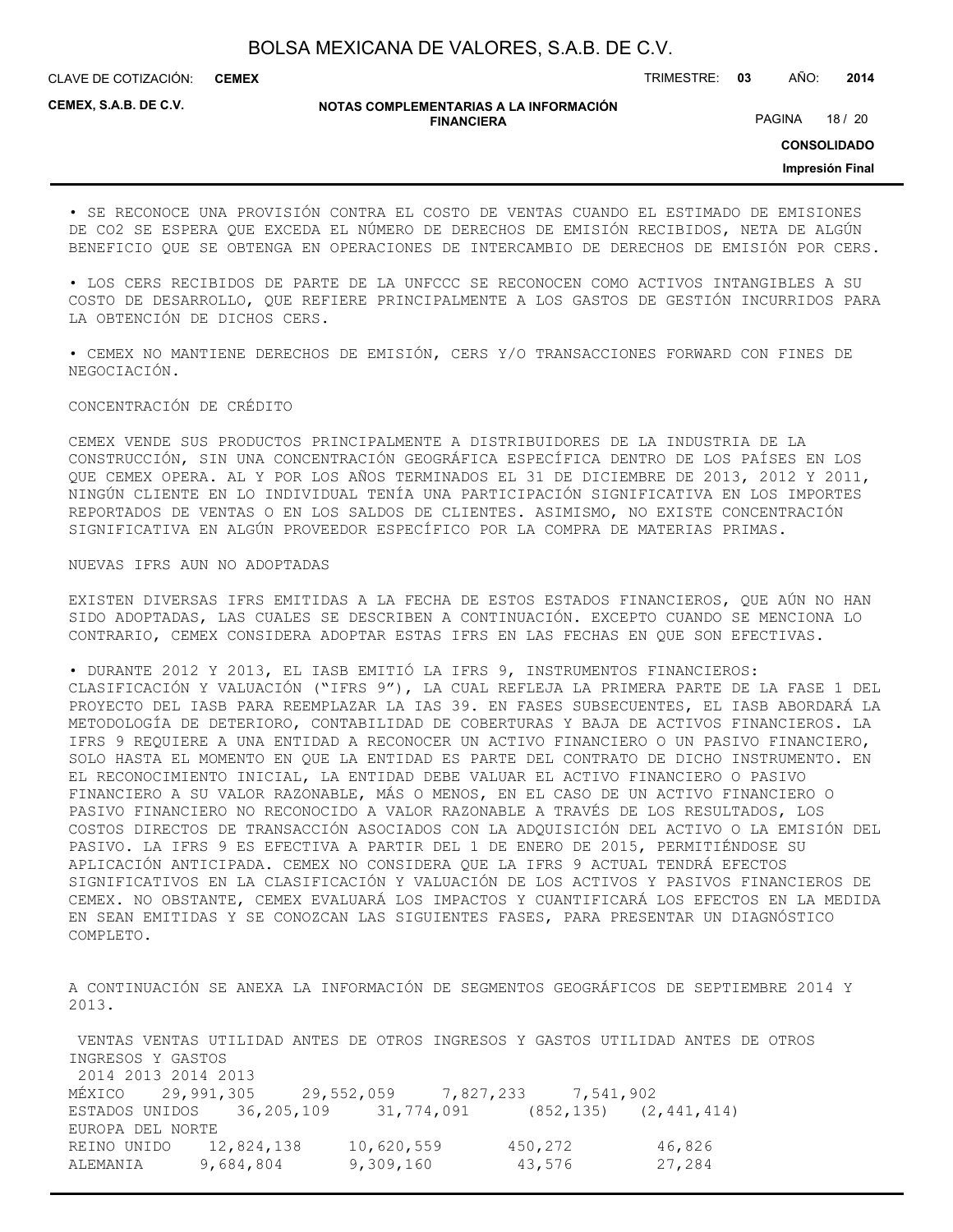CLAVE DE COTIZACIÓN: TRIMESTRE: **03** AÑO: **2014 CEMEX**

| CEMEX, S.A.B. DE C.V.                                                                                                                                                                                                                                                                                                                                                                                                          |            |                                                                                                                              | NOTAS COMPLEMENTARIAS A LA INFORMACIÓN<br><b>FINANCIERA</b> |         | PAGINA 19 / 20<br><b>CONSOLIDADO</b><br>Impresión Final |
|--------------------------------------------------------------------------------------------------------------------------------------------------------------------------------------------------------------------------------------------------------------------------------------------------------------------------------------------------------------------------------------------------------------------------------|------------|------------------------------------------------------------------------------------------------------------------------------|-------------------------------------------------------------|---------|---------------------------------------------------------|
| FRANCIA 9,920,657 9,890,541 328,505 582,675<br>RESTO DE EUROPA DEL NORTE 8,963,493 8,238,751 206,176 241,021<br>MEDITERRANEO                                                                                                                                                                                                                                                                                                   |            |                                                                                                                              |                                                             |         |                                                         |
| ESPAÑA 3,156,528 2,789,661 (208,539) (247,537)<br>EGIPTO 5,308,196 4,560,274 1,722,913 1,464,591<br>RESTO DE MEDITERRANEO 7,691,311 6,875,605 827,390 754,384<br>SUR AMÉRICA Y CARIBE                                                                                                                                                                                                                                          |            |                                                                                                                              |                                                             |         |                                                         |
| COLOMBIA 10,099,932 9,409,205 3,342,733 3,581,912<br>RESTO DE SUR AMÉRICA Y CARIBE 10,713,728 10,364,632 2,955,749 3,226,602<br>ASIA                                                                                                                                                                                                                                                                                           |            |                                                                                                                              |                                                             |         |                                                         |
| FILIPINAS 4,314,598 3,871,172 682,424 648,460<br>RESTO DE ASIA 1,690,522 1,787,403 54,227 68,302                                                                                                                                                                                                                                                                                                                               |            |                                                                                                                              |                                                             |         |                                                         |
| OTROS - OTRAS COMPAÑÍAS 5,538,009 6,044,494 (1,424,318) (676,182)                                                                                                                                                                                                                                                                                                                                                              |            |                                                                                                                              |                                                             |         |                                                         |
| 156, 102, 330 145, 087, 605 15, 956, 207 14, 818, 824                                                                                                                                                                                                                                                                                                                                                                          |            |                                                                                                                              |                                                             |         |                                                         |
| MÉXICO 1,827,462 1,864,384<br>ESTADOS UNIDOS 4,319,125 4,419,561<br>EUROPA DEL NORTE<br>REINO UNIDO 736,136 654,967<br>ALEMANIA 492,113 467,589<br>FRANCIA 384,681 389,908<br>RESTO DE EUROPA DEL NORTE 664,302 642,176<br>MEDITERRANEO<br>ESPAÑA 430,319 472,042<br>EGIPTO 349,224 345,972<br>RESTO DE MEDITERRANEO 214,660 204,814<br>SUR AMÉRICA Y CARIBE<br>COLOMBIA<br>RESTO DE SUR AMÉRICA Y CARIBE<br>ASIA<br>FILIPINAS | 352,505    | 303,998<br>243,306 242,646                                                                                                   | 501,768                                                     | 507,073 |                                                         |
| RESTO DE ASIA                                                                                                                                                                                                                                                                                                                                                                                                                  | 53,312     |                                                                                                                              | 59,811                                                      |         |                                                         |
| OTROS - OTRAS COMPAÑÍAS<br>10,830,999                                                                                                                                                                                                                                                                                                                                                                                          | 10,756,641 | 262,087                                                                                                                      | 181,701                                                     |         |                                                         |
| ACTIVOS ACTIVOS<br>2014 2013<br>MÉXICO<br>ESTADOS UNIDOS<br>EUROPA DEL NORTE<br>REINO UNIDO<br>ALEMANIA<br>FRANCIA                                                                                                                                                                                                                                                                                                             | 13,894,855 | 77,830,608 76,004,271<br>210, 575, 789 208, 317, 821<br>28, 426, 934 28, 679, 278<br>12, 169, 216 13, 178, 521<br>14,532,413 |                                                             |         |                                                         |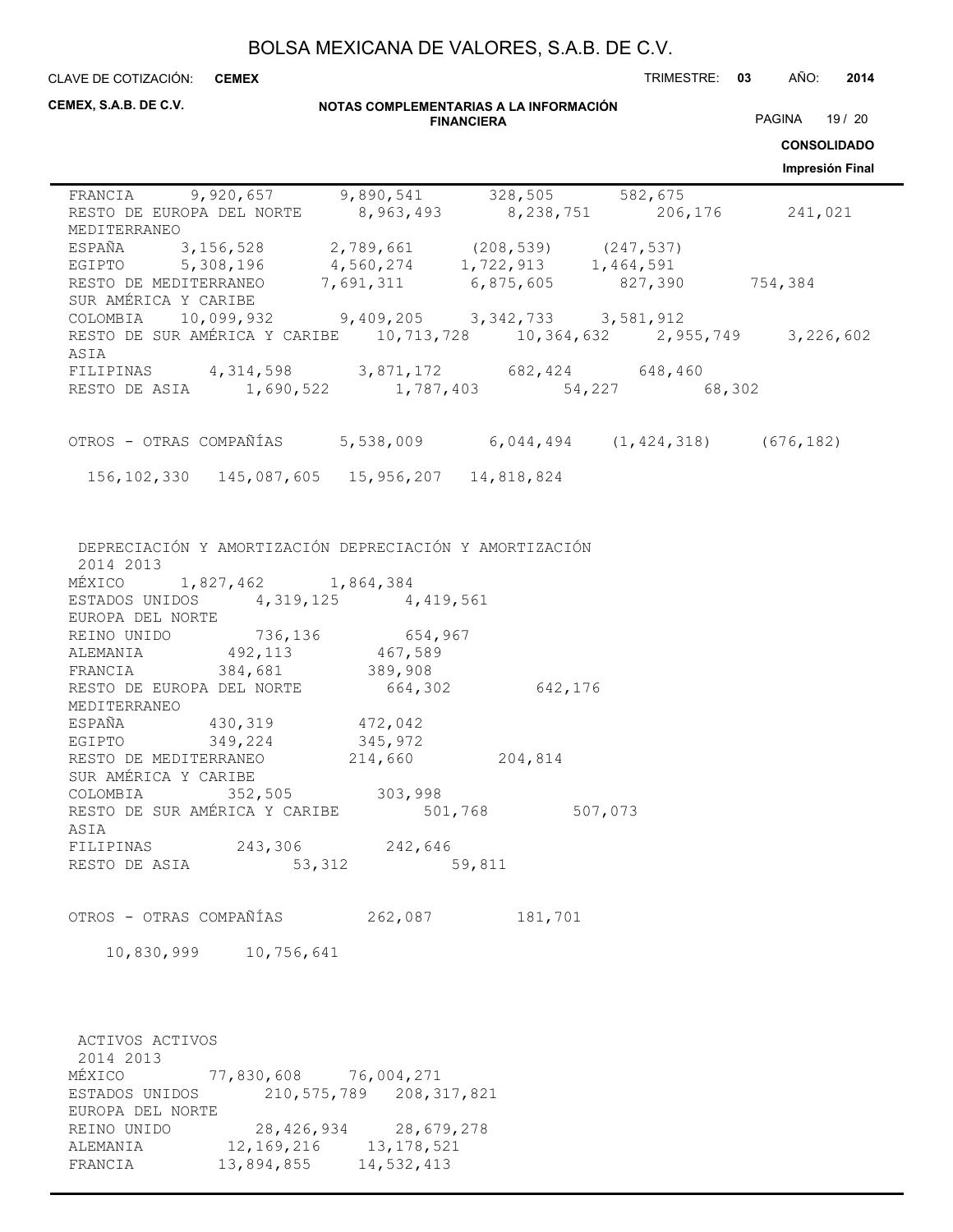**CEMEX**

CLAVE DE COTIZACIÓN: TRIMESTRE: **03** AÑO: **2014**

**CEMEX, S.A.B. DE C.V.**

#### **NOTAS COMPLEMENTARIAS A LA INFORMACIÓN FINANCIERA**

PAGINA 20 / 20

**CONSOLIDADO**

**Impresión Final**

| RESTO DE EUROPA DEL NORTE |                               | 16,499,342   | 18,298,058 |
|---------------------------|-------------------------------|--------------|------------|
| MEDITERRANEO              |                               |              |            |
| ESPAÑA                    | 22,581,721                    | 24, 317, 866 |            |
| EGIPTO                    | 6,913,294                     | 7,582,619    |            |
| RESTO DE MEDITERRANEO     |                               | 10,771,667   | 10,348,702 |
| SUR AMÉRICA Y CARIBE      |                               |              |            |
| COLOMBIA                  | 17,349,197                    | 17,368,427   |            |
|                           | RESTO DE SUR AMÉRICA Y CARIBE | 17,037,020   | 16,643,882 |
| ASIA                      |                               |              |            |
| FILIPINAS                 | 8,307,274                     | 7,690,642    |            |
| RESTO DE ASIA             | 1,819,269                     | 2,286,565    |            |
|                           |                               |              |            |

OTROS - OTRAS COMPAÑÍAS 52,303,594 39,115,423

496,479,780 484,364,488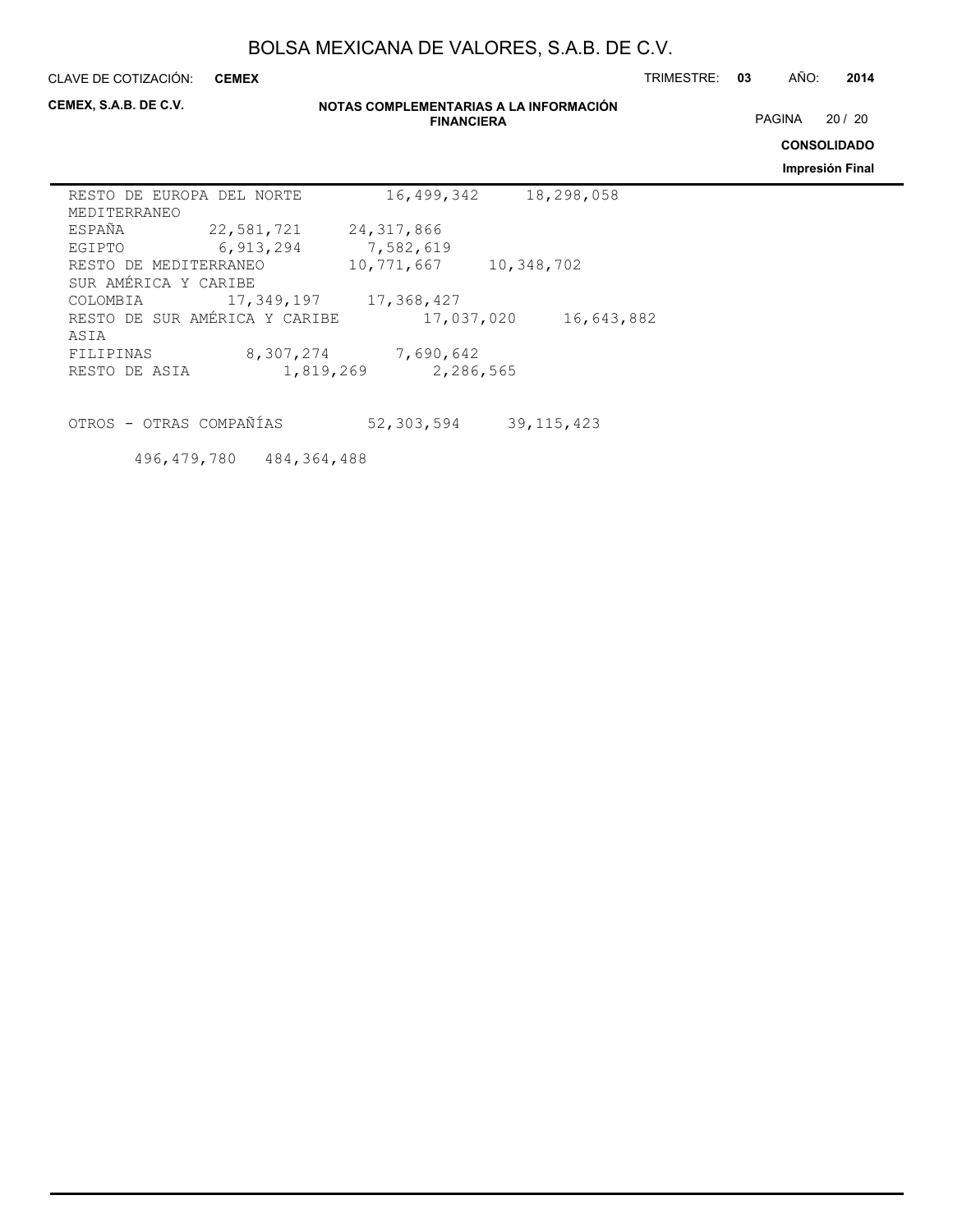CLAVE DE COTIZACIÓN TRIMESTRE **03** AÑO **2014**

**CEMEX**

**CEMEX, S.A.B. DE C.V.**

### **INVERSIONES EN ASOCIADAS Y NEGOCIOS CONJUNTOS (MILES DE PESOS)**

**CONSOLIDADO**

**Impresión Final**

|                                                     |                            | <b>NO. DE ACCIONES</b> | $%$ DE<br><b>TENEN</b> | <b>MONTO TOTAL</b>                    |                               |  |  |
|-----------------------------------------------------|----------------------------|------------------------|------------------------|---------------------------------------|-------------------------------|--|--|
| <b>NOMBRE DE LA EMPRESA</b>                         | <b>ACTIVIDAD PRINCIPAL</b> |                        | <b>CIA</b>             | <b>COSTO DE</b><br><b>ADQUISICIÓN</b> | <b>VALOR</b><br><b>ACTUAL</b> |  |  |
| CONTROL ADMINISTRATIVO                              | <b>CEMENTO</b>             | 12,927,670             | 49.00                  | 44,209                                | 4,608,728                     |  |  |
| CANCEM                                              | <b>CEMENTO</b>             | 20,058,528             | 10.26                  | 31,206                                | 476,144                       |  |  |
| SOCIEDAD DE CEMENTOS<br>ANTILLANOS                  | <b>CEMENTO</b>             | 56.363                 | 26.03                  | 70,224                                | 70.224                        |  |  |
| SOMECA (SOCIETE MERIDIONALE<br>DE CARRIERES)        | <b>AGREGADOS</b>           | 8,050                  | 33.33                  | 102,583                               | 209,516                       |  |  |
| <b>LEHIGH WHITE</b>                                 | <b>CEMENTO</b>             | 1                      | 24.50                  | 81,055                                | 207,264                       |  |  |
| <b>TRINIDAD CEMENT</b>                              | <b>CEMENTO</b>             | 49,953,027             | 20.00                  | 198,778                               | 247,286                       |  |  |
| SOCIETE D'EXPLOITATION DE<br><b>CARRIERES</b>       | AGREGADOS                  | 210,000                | 50.00                  | 60,787                                | 166,212                       |  |  |
| AKMENES CEMENTAS CRS.                               | <b>CEMENTO</b>             | 1                      | 37.89                  | 187,379                               | 513,684                       |  |  |
| Concrete Supply Co., LLC                            | CONCRETO                   | 1                      | 40.00                  | 725,265                               | 696,096                       |  |  |
| Industrias Básicas                                  | <b>CEMENTO</b>             | 25                     | 25.00                  | 120,868                               | 120,868                       |  |  |
| ABC Capital, S.A., Institución de Banca<br>Múltiple | <b>FINANCIERA</b>          | 295,527                | 49.00                  | 216,023                               | 412,224                       |  |  |
| OTRAS ASOCIADAS                                     |                            | 1                      | 0.00                   | $\Omega$                              | 885,090                       |  |  |
| <b>TOTAL DE INVERSIONES EN ASOCIADAS</b>            |                            |                        |                        | 1,838,377                             | 8,613,336                     |  |  |

**OBSERVACIONES**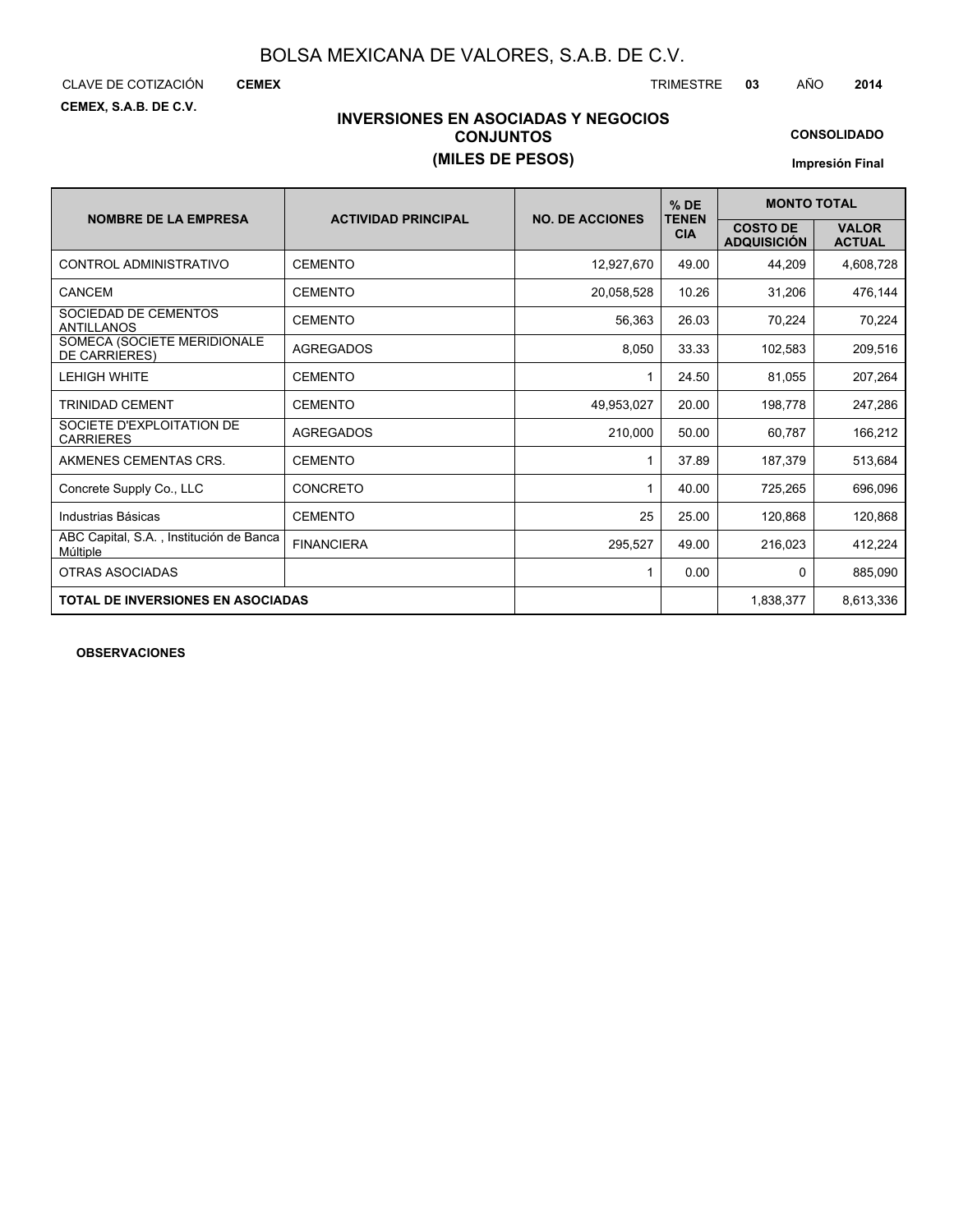**CEMEX, S.A.B. DE C.V.** CLAVE DE COTIZACIÓN**CEMEX**

### **DESGLOSE DE CRÉDITOS**

### (MILES DE PESOS)

| <b>CONSOLIDADO</b> |  |
|--------------------|--|

**Impresión Final**

|                               |                                                    |                                     |                                       |                                                          |                                                          | VENCTOS. O AMORT. DENOMINADOS EN MONEDA NACIONAL |                     |                     |                     |                                     |                   | VENCTOS. O AMORT. DENOMINADOS EN MONEDA EXTRANJERA |                         |                     |                     |                              |
|-------------------------------|----------------------------------------------------|-------------------------------------|---------------------------------------|----------------------------------------------------------|----------------------------------------------------------|--------------------------------------------------|---------------------|---------------------|---------------------|-------------------------------------|-------------------|----------------------------------------------------|-------------------------|---------------------|---------------------|------------------------------|
| TIPO DE CRÉDITO / INSTITUCIÓN | <b>INSTITUCION</b><br><b>EXTRANJERA</b><br>(SI/NO) | FECHA DE FIRMA /<br><b>CONTRATO</b> | <b>FECHA DE</b><br><b>VENCIMIENTO</b> | <b>TASA DE</b><br><b>INTERÉS Y/O</b><br><b>SOBRETASA</b> | <b>INTERVALO DE TIEMPO</b><br><b>INTERVALO DE TIEMPO</b> |                                                  |                     |                     |                     |                                     |                   |                                                    |                         |                     |                     |                              |
|                               |                                                    |                                     |                                       |                                                          | <b>AÑO ACTUAL</b>                                        | <b>HASTA 1 AÑO</b>                               | <b>HASTA 2 AÑOS</b> | <b>HASTA 3 AÑOS</b> | <b>HASTA 4 AÑOS</b> | <b>HASTA 5 AÑOS O</b><br><b>MÁS</b> | <b>AÑO ACTUAL</b> | <b>HASTA 1 AÑO</b>                                 | <b>HASTA 2 AÑOS</b>     | <b>HASTA 3 AÑOS</b> | <b>HASTA 4 AÑOS</b> | <b>HASTA 5 AÑOS O</b><br>MÁS |
| <b>BANCARIOS</b>              |                                                    |                                     |                                       |                                                          |                                                          |                                                  |                     |                     |                     |                                     |                   |                                                    |                         |                     |                     |                              |
| <b>COMERCIO EXTERIOR</b>      |                                                    |                                     |                                       |                                                          |                                                          |                                                  |                     |                     |                     |                                     |                   |                                                    |                         |                     |                     |                              |
| <b>CON GARANTÍA</b>           |                                                    |                                     |                                       |                                                          |                                                          |                                                  |                     |                     |                     |                                     |                   |                                                    |                         |                     |                     |                              |
| <b>BANCA COMERCIAL</b>        |                                                    |                                     |                                       |                                                          |                                                          |                                                  |                     |                     |                     |                                     |                   |                                                    |                         |                     |                     |                              |
| Facility C - CEMEX, S.A. de   | SI                                                 | 17/09/2012                          | 14/02/2017                            | 7.8                                                      | $\Omega$                                                 | $\mathbf 0$                                      | $\overline{0}$      | 1,446,314           | $\Omega$            | $\Omega$                            |                   |                                                    |                         |                     |                     |                              |
| PN3 - CEMEX, S.A. de C.V.     | SI                                                 | 17/09/2012                          | 14/02/2017                            | 7.8                                                      | $\Omega$                                                 | $\Omega$                                         | $\Omega$            | 224,035             | $\Omega$            | $\Omega$                            |                   |                                                    |                         |                     |                     |                              |
| Bayer Munich                  | SI                                                 | 30/11/2009                          | 30/11/2017                            | 4.1                                                      |                                                          |                                                  |                     |                     |                     |                                     | 4,129             | 4,128                                              | 12,385                  | 8,257               | $\Omega$            |                              |
| Bayer Munich                  | SI                                                 | 30/11/2009                          | 15/02/2018                            | 4.1                                                      |                                                          |                                                  |                     |                     |                     |                                     | $\Omega$          | 43,662                                             | 43,662                  | 43,662              | 21,831              |                              |
| <b>Bancomext SNC</b>          | <b>NO</b>                                          | 14/10/2008                          | 14/02/2014                            | 4.7                                                      |                                                          |                                                  |                     |                     |                     |                                     |                   | $\overline{0}$                                     | $\overline{0}$          | 1,032,080           | $\Omega$            |                              |
| Facility A1 - CEMEX, S.A. de  | SI                                                 | 17/09/2012                          | 14/02/2017                            | 4.7                                                      |                                                          |                                                  |                     |                     |                     |                                     |                   | $\Omega$                                           | $\Omega$                | 5,797,293           |                     |                              |
| Facility A2 - CEMEX, S.A. de  | <b>NO</b>                                          | 17/09/2012                          | 14/02/2017                            | 4.7                                                      |                                                          |                                                  |                     |                     |                     |                                     |                   | $\Omega$                                           | $\Omega$                | 1,780,326           | $\Omega$            |                              |
| Facility A3 - CEMEX, S.A. de  | SI                                                 | 17/09/2012                          | 14/02/2017                            | 4.7                                                      |                                                          |                                                  |                     |                     |                     |                                     |                   | $\Omega$                                           | $\overline{\mathbf{0}}$ | 2,034,658           | $\Omega$            |                              |
| PN1 - CEMEX, S.A. de C.V.     | SI                                                 | 17/09/2012                          | 14/02/2017                            | 4.7                                                      |                                                          |                                                  |                     |                     |                     |                                     |                   | $\Omega$                                           | $\overline{\mathbf{0}}$ | 266,275             | $\Omega$            |                              |
| PN2 - CEMEX, S.A. de C.V.     | SI                                                 | 17/09/2012                          | 14/02/2017                            | 4.7                                                      |                                                          |                                                  |                     |                     |                     |                                     |                   | $\Omega$                                           | $\Omega$                | 1,163,763           | $\Omega$            |                              |
| Facility B1 - CEMEX España S  | SI                                                 | 17/09/2012                          | 14/02/2017                            | 4.5                                                      |                                                          |                                                  |                     |                     |                     |                                     |                   | $\Omega$                                           | $\Omega$                | 8,474,491           |                     |                              |
| Facility B2 - CEMEX España S  | SI                                                 | 17/09/2012                          | 14/02/2017                            | 4.5                                                      |                                                          |                                                  |                     |                     |                     |                                     |                   | $\Omega$                                           | $\Omega$                | 3,019,734           | $\Omega$            |                              |
| Facility A4 - CEMEX España S  | SI                                                 | 17/09/2012                          | 14/02/2017                            | 4.7                                                      |                                                          |                                                  |                     |                     |                     |                                     |                   | $\Omega$                                           | $\Omega$                | 16,201,960          | $\Omega$            |                              |
| Facility A5 - CEMEX España S  | SI                                                 | 17/09/2012                          | 14/02/2017                            | 4.7                                                      |                                                          |                                                  |                     |                     |                     |                                     |                   | $\Omega$                                           | - 0                     | 2,512,803           | $\Omega$            |                              |
| Facility A8 - CEMEX Material  | SI                                                 | 17/09/2012                          | 14/02/2017                            | 4.7                                                      |                                                          |                                                  |                     |                     |                     |                                     |                   | $\Omega$                                           | - 0                     | 839,485             | $\Omega$            |                              |
| Bred/BNP                      | SI                                                 | 01/12/2010                          | 31/10/2014                            | 3.5                                                      |                                                          |                                                  |                     |                     |                     |                                     | 2,629             | $\overline{0}$                                     | $\Omega$                | $\mathbf 0$         | $\Omega$            |                              |
| Austria                       | SI                                                 | 01/10/2014                          | 31/10/2014                            | 3.9                                                      |                                                          |                                                  |                     |                     |                     |                                     | $\overline{0}$    | 2,412                                              | $\Omega$                | $\Omega$            | $\Omega$            |                              |
| Croatia                       | SI                                                 | 01/12/2010                          | 31/10/2014                            | $\overline{0}$                                           |                                                          |                                                  |                     |                     |                     |                                     | 6,130             | $\overline{0}$                                     | $\Omega$                | $\Omega$            |                     |                              |
| Bank Leumi                    | SI                                                 | 01/04/2012                          | 01/04/2015                            | 4.5                                                      |                                                          |                                                  |                     |                     |                     |                                     | 6,058             | 8,077                                              | $\Omega$                | $\Omega$            |                     |                              |
| Bank Hapoalim                 | SI                                                 | 01/07/2012                          | 02/07/2015                            | 4.3                                                      |                                                          |                                                  |                     |                     |                     |                                     | 6,263             | 14,877                                             | $\Omega$                | $\Omega$            | $\Omega$            |                              |
| Other                         | SI                                                 | 31/12/1899                          | 31/12/1899                            | $\overline{0}$                                           |                                                          |                                                  |                     |                     |                     |                                     | 1,070             | $\overline{0}$                                     | $\mathbf 0$             | $-2,433$            | $\Omega$            |                              |
| Facility A6 - New Sunward Ho  | SI                                                 | 17/09/2012                          | 14/02/2017                            | 4.7                                                      |                                                          |                                                  |                     |                     |                     |                                     |                   | $\Omega$                                           | $\Omega$                | 1,144,308           | $\Omega$            |                              |
| Facility A7- New Sunward Hol  | SI                                                 | 17/09/2012                          | 14/02/2017                            | 4.7                                                      |                                                          |                                                  |                     |                     |                     |                                     | $\Omega$          | $\Omega$                                           | $\Omega$                | 4,239,931           | $\Omega$            | $\mathbf{0}$                 |
| <b>OTROS</b>                  |                                                    |                                     |                                       |                                                          |                                                          |                                                  |                     |                     |                     |                                     |                   |                                                    |                         |                     |                     |                              |
| <b>TOTAL BANCARIOS</b>        |                                                    |                                     |                                       |                                                          | $\mathbf 0$                                              | $\mathbf{0}$                                     | $\mathbf{0}$        | 1,670,349           | $\mathbf{0}$        | $\mathbf{0}$                        | 26,279            | 73,156                                             | 56,047                  | 48,556,593          | 21,831              | $\mathbf{0}$                 |

**<sup>2014</sup>**

TRIMESTRE **<sup>03</sup>** AÑO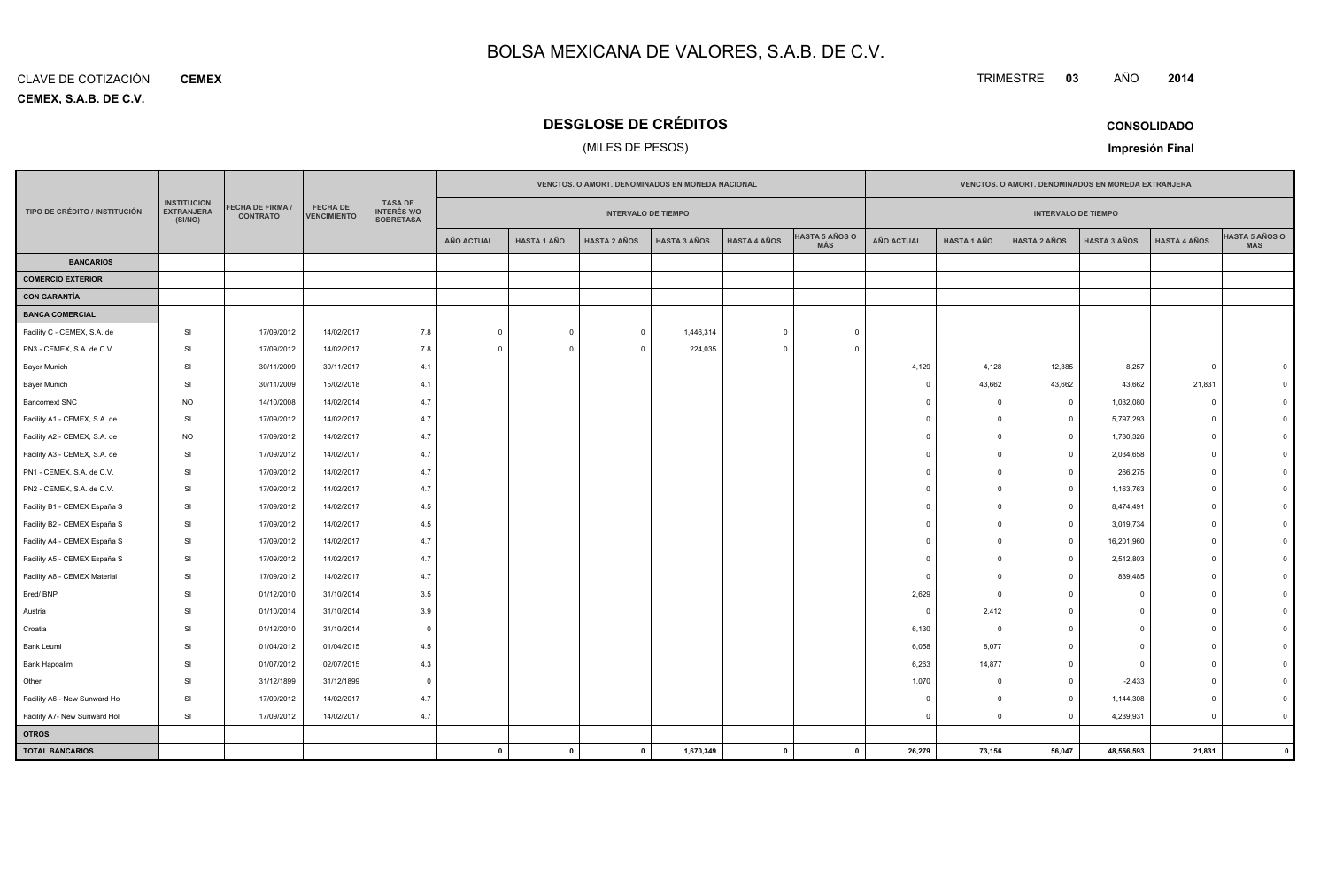### TRIMESTRE **<sup>03</sup>** AÑO **<sup>2014</sup>**

**CEMEX, S.A.B. DE C.V.**CLAVE DE COTIZACIÓN**CEMEX**

### **DESGLOSE DE CRÉDITOS**

### (MILES DE PESOS)

**CONSOLIDADOImpresión Final**

|                                                     |                                                    |                                            |                                       |                                                          |                   |                    | VENCTOS. O AMORT. DENOMINADOS EN MONEDA NACIONAL |                            |                     |                              |                   |                    | VENCTOS. O AMORT. DENOMINADOS EN MONEDA EXTRANJERA |                            |                     |                       |
|-----------------------------------------------------|----------------------------------------------------|--------------------------------------------|---------------------------------------|----------------------------------------------------------|-------------------|--------------------|--------------------------------------------------|----------------------------|---------------------|------------------------------|-------------------|--------------------|----------------------------------------------------|----------------------------|---------------------|-----------------------|
| TIPO DE CRÉDITO / INSTITUCIÓN                       | <b>INSTITUCION</b><br><b>EXTRANJERA</b><br>(SI/NO) | <b>FECHA DE FIRMA /</b><br><b>CONTRATO</b> | <b>FECHA DE</b><br><b>VENCIMIENTO</b> | <b>TASA DE</b><br><b>INTERÉS Y/O</b><br><b>SOBRETASA</b> |                   |                    |                                                  | <b>INTERVALO DE TIEMPO</b> |                     |                              |                   |                    |                                                    | <b>INTERVALO DE TIEMPO</b> |                     |                       |
|                                                     |                                                    |                                            |                                       |                                                          | <b>AÑO ACTUAL</b> | <b>HASTA 1 AÑO</b> | <b>HASTA 2 AÑOS</b>                              | <b>HASTA 3 AÑOS</b>        | <b>HASTA 4 AÑOS</b> | <b>HASTA 5 AÑOS O</b><br>MÁS | <b>AÑO ACTUAL</b> | <b>HASTA 1 AÑO</b> | <b>HASTA 2 AÑOS</b>                                | <b>HASTA 3 AÑOS</b>        | <b>HASTA 4 AÑOS</b> | HASTA 5 AÑOS C<br>MÁS |
| <b>BURSÁTILES</b>                                   |                                                    |                                            |                                       |                                                          |                   |                    |                                                  |                            |                     |                              |                   |                    |                                                    |                            |                     |                       |
| <b>LISTADAS EN BOLSA (MÉXICO Y/O</b><br>EXTRANJERO) |                                                    |                                            |                                       |                                                          |                   |                    |                                                  |                            |                     |                              |                   |                    |                                                    |                            |                     |                       |
| <b>QUIROGRAFARIOS</b>                               |                                                    |                                            |                                       |                                                          |                   |                    |                                                  |                            |                     |                              |                   |                    |                                                    |                            |                     |                       |
| <b>CON GARANTÍA</b>                                 |                                                    |                                            |                                       |                                                          |                   |                    |                                                  |                            |                     |                              |                   |                    |                                                    |                            |                     |                       |
| <b>COLOCACIONES PRIVADAS</b>                        |                                                    |                                            |                                       |                                                          |                   |                    |                                                  |                            |                     |                              |                   |                    |                                                    |                            |                     |                       |
| <b>QUIROGRAFARIOS</b>                               |                                                    |                                            |                                       |                                                          |                   |                    |                                                  |                            |                     |                              |                   |                    |                                                    |                            |                     |                       |
| <b>CON GARANTÍA</b>                                 |                                                    |                                            |                                       |                                                          |                   |                    |                                                  |                            |                     |                              |                   |                    |                                                    |                            |                     |                       |
| <b>TOTAL BURSÁTILES</b>                             |                                                    |                                            |                                       |                                                          |                   |                    |                                                  |                            |                     |                              |                   |                    |                                                    |                            |                     | 0                     |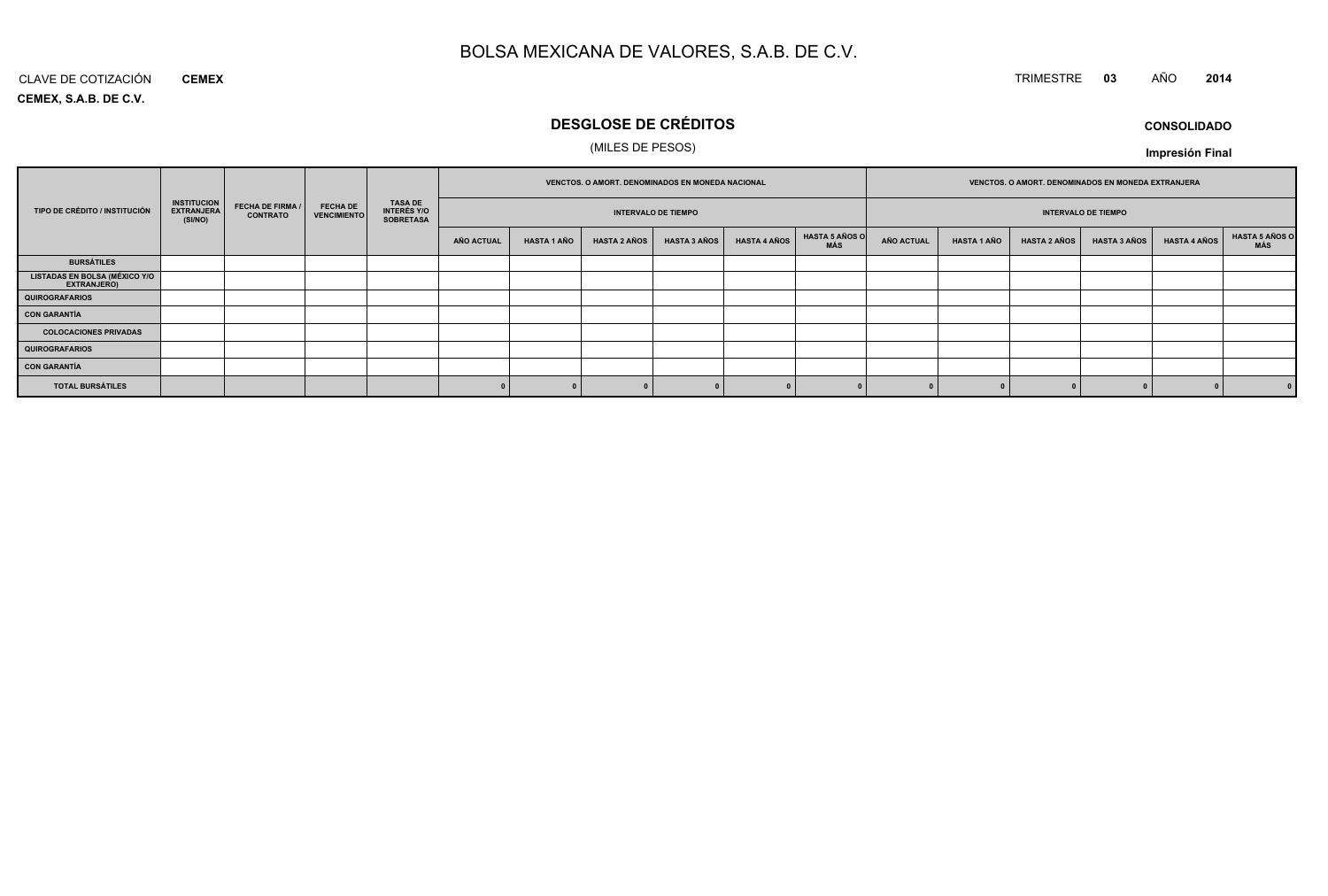#### CLAVE DE COTIZACIÓN**CEMEX**

**CEMEX, S.A.B. DE C.V.**

### **DESGLOSE DE CRÉDITOS**

### (MILES DE PESOS)

|                                                                                       |                                                    |                              |                                       |  | <b>VENCTOS, O AMORT, DENOMINADOS EN MONEDA NACIONAL</b> |                    |                            |                     |                     |                              | <b>VENCTOS, O AMORT, DENOMINADOS EN MONEDA EXTRANJERA</b> |                            |                     |                     |                     |                              |
|---------------------------------------------------------------------------------------|----------------------------------------------------|------------------------------|---------------------------------------|--|---------------------------------------------------------|--------------------|----------------------------|---------------------|---------------------|------------------------------|-----------------------------------------------------------|----------------------------|---------------------|---------------------|---------------------|------------------------------|
| TIPO DE CRÉDITO / INSTITUCIÓN                                                         | <b>INSTITUCION</b><br><b>EXTRANJERA</b><br>(SI/NO) | <b>FECHA</b><br>CONCERTACIÓN | <b>FECHA DE</b><br><b>VENCIMIENTO</b> |  |                                                         |                    | <b>INTERVALO DE TIEMPO</b> |                     |                     |                              |                                                           | <b>INTERVALO DE TIEMPO</b> |                     |                     |                     |                              |
|                                                                                       |                                                    |                              |                                       |  | AÑO ACTUAL                                              | <b>HASTA 1 AÑO</b> | <b>HASTA 2 AÑOS</b>        | <b>HASTA 3 AÑOS</b> | <b>HASTA 4 AÑOS</b> | <b>HASTA 5 AÑOS O</b><br>MÁS | AÑO ACTUAL                                                | <b>HASTA 1 AÑO</b>         | <b>HASTA 2 AÑOS</b> | <b>HASTA 3 AÑOS</b> | <b>HASTA 4 AÑOS</b> | <b>HASTA 5 AÑOS O</b><br>MÁS |
| OTROS PASIVOS CIRCULANTES Y NO<br><b>CIRCULANTES CON COSTO</b>                        |                                                    |                              |                                       |  |                                                         |                    |                            |                     |                     |                              |                                                           |                            |                     |                     |                     |                              |
|                                                                                       | <b>NO</b>                                          |                              |                                       |  | $\Omega$                                                | $\Omega$           | $\mathbf{0}$               | 603,469             | $\Omega$            | $\Omega$                     |                                                           |                            |                     |                     |                     |                              |
|                                                                                       | <b>NO</b>                                          |                              |                                       |  |                                                         |                    |                            |                     |                     |                              | 245,397                                                   | 13,072,119                 | 12,766,471          | 1,063,989           | 29,146,201          | 114,007,759                  |
| <b>TOTAL OTROS PASIVOS</b><br><b>CIRCULANTES Y NO CIRCULANTES</b><br><b>CON COSTO</b> |                                                    |                              |                                       |  | $\overline{0}$                                          | $\Omega$           | $\Omega$                   | 603,469             | $\Omega$            | $\sqrt{ }$                   | 245,397                                                   | 13,072,119                 | 12,766,471          | 1,063,989           | 29,146,201          | 114,007,759                  |
|                                                                                       |                                                    |                              |                                       |  |                                                         |                    |                            |                     |                     |                              |                                                           |                            |                     |                     |                     |                              |
| <b>PROVEEDORES</b>                                                                    |                                                    |                              |                                       |  |                                                         |                    |                            |                     |                     |                              |                                                           |                            |                     |                     |                     |                              |
|                                                                                       | <b>NO</b>                                          |                              |                                       |  | 5,270,500                                               | $\Omega$           |                            |                     |                     |                              |                                                           |                            |                     |                     |                     |                              |
|                                                                                       | <b>NO</b>                                          |                              |                                       |  |                                                         |                    |                            |                     |                     |                              | 16,276,220                                                | $\overline{0}$             |                     |                     |                     |                              |
| <b>TOTAL PROVEEDORES</b>                                                              |                                                    |                              |                                       |  | 5,270,500                                               | $\overline{0}$     |                            |                     |                     |                              | 16,276,220                                                | $\overline{0}$             |                     |                     |                     |                              |
|                                                                                       |                                                    |                              |                                       |  |                                                         |                    |                            |                     |                     |                              |                                                           |                            |                     |                     |                     |                              |
| OTROS PASIVOS CIRCULANTES Y NO<br><b>CIRCULANTES</b>                                  |                                                    |                              |                                       |  |                                                         |                    |                            |                     |                     |                              |                                                           |                            |                     |                     |                     |                              |
| VARIAS                                                                                | <b>NO</b>                                          |                              |                                       |  | $\Omega$                                                | 3,052,664          | $\overline{0}$             | $\Omega$            | $\Omega$            | 19,045,838                   |                                                           |                            |                     |                     |                     |                              |
| VARIAS                                                                                | <b>NO</b>                                          |                              |                                       |  |                                                         |                    |                            |                     |                     |                              | $\Omega$                                                  | 21,764,127                 | $\Omega$            | $\overline{0}$      | $\Omega$            | 30,482,654                   |
| <b>TOTAL OTROS PASIVOS</b><br><b>CIRCULANTES Y NO CIRCULANTES</b>                     |                                                    |                              |                                       |  | $^{\circ}$                                              | 3,052,664          | $\mathbf 0$                | $\Omega$            | $\Omega$            | 19,045,838                   | $\Omega$                                                  | 21,764,127                 | $\Omega$            | $\mathbf 0$         | $\Omega$            | 30,482,654                   |
|                                                                                       |                                                    |                              |                                       |  |                                                         |                    |                            |                     |                     |                              |                                                           |                            |                     |                     |                     |                              |
| <b>TOTAL GENERAL</b>                                                                  |                                                    |                              |                                       |  | 5,270,500                                               | 3,052,664          | $\mathbf{0}$               | 2,273,818           | - 0                 | 19,045,838                   | 16,547,896                                                | 34,909,402                 | 12,822,518          | 49,620,582          | 29,168,032          | 144,490,413                  |

**OBSERVACIONES**

### TRIMESTRE **<sup>03</sup>** AÑO **<sup>2014</sup>**

**CONSOLIDADO**

**Impresión Final**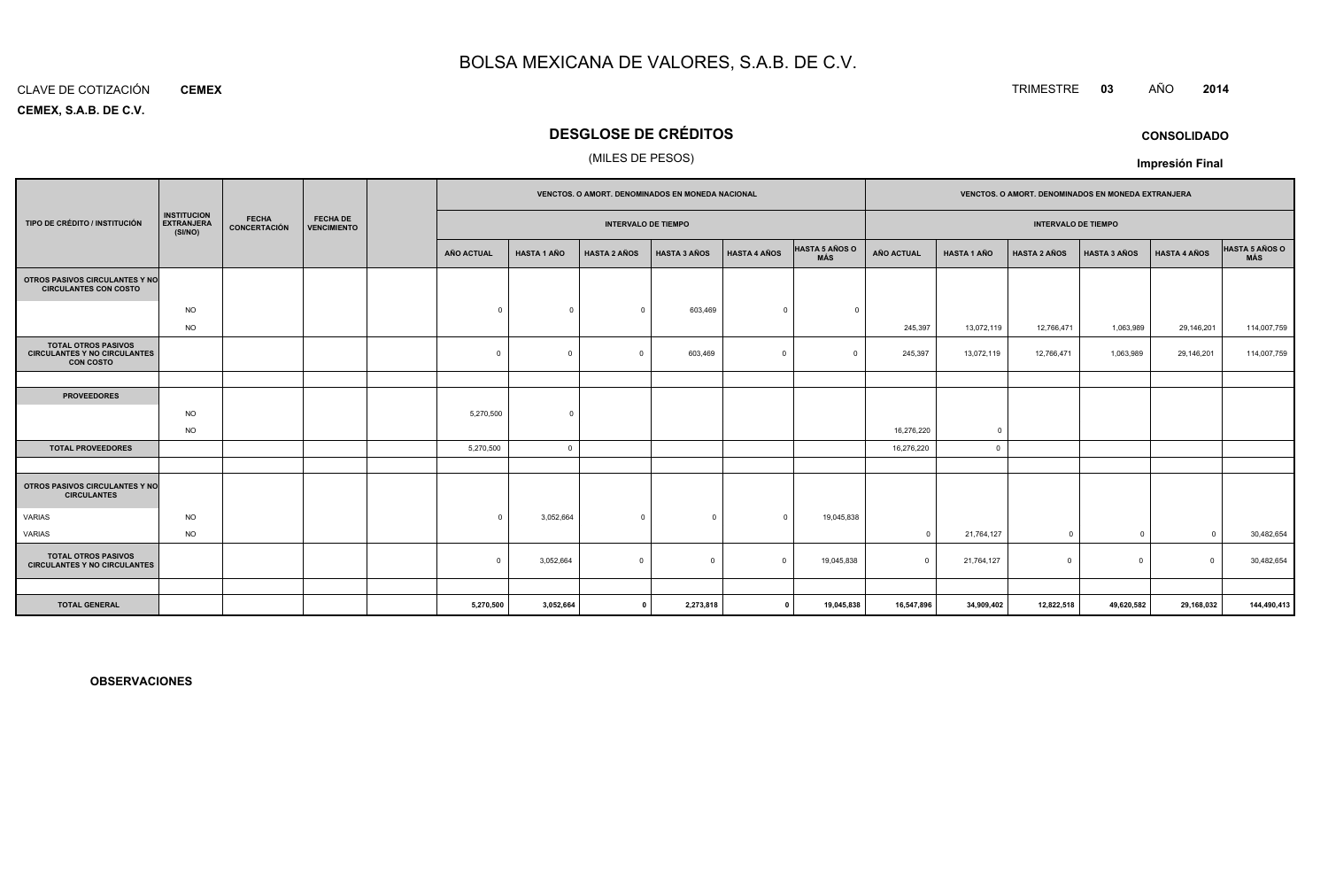CLAVE DE COTIZACIÓN: **CEMEX CEMEX, S.A.B. DE C.V.**

TRIMESTRE: **03** AÑO: **2014**

### **POSICIÓN MONETARIA EN MONEDA EXTRANJERA**

### **CONSOLIDADO**

#### **Impresión Final**

| POSICIÓN EN MONEDA EXTRANJERA | <b>DÓLARES</b>          |                       | <b>OTRAS MONEDAS</b>    | <b>TOTAL MILES DE</b> |               |
|-------------------------------|-------------------------|-----------------------|-------------------------|-----------------------|---------------|
| (MILES DE PESOS)              | <b>MILES DE DÓLARES</b> | <b>MILES DE PESOS</b> | <b>MILES DE DÓLARES</b> | <b>MILES DE PESOS</b> | <b>PESOS</b>  |
| <b>ACTIVO MONETARIO</b>       | 1,705,865               | 22,909,766            | 1,971,001               | 26,470,547            | 49,380,313    |
| <b>CIRCULANTE</b>             | 1,183,890               | 15,899,637            | 1,796,725               | 24,130,018            | 40,029,655    |
| NO CIRCULANTE                 | 521,975                 | 7,010,129             | 174,276                 | 2,340,529             | 9,350,658     |
| <b>PASIVO</b>                 | 15,913,590              | 213,719,513           | 5,498,088               | 73,839,331            | 287,558,844   |
| <b>CIRCULANTE</b>             | 1,285,546               | 17,264,877            | 2,545,973               | 34,192,422            | 51,457,299    |
| NO CIRCULANTE                 | 14,628,044              | 196,454,636           | 2,952,115               | 39,646,909            | 236, 101, 545 |
| <b>SALDO NETO</b>             | -14,207,725             | -190,809,747          | $-3,527,087$            | -47,368,784           | -238,178,531  |

### **OBSERVACIONES**

#### **(MILES DE PESOS)**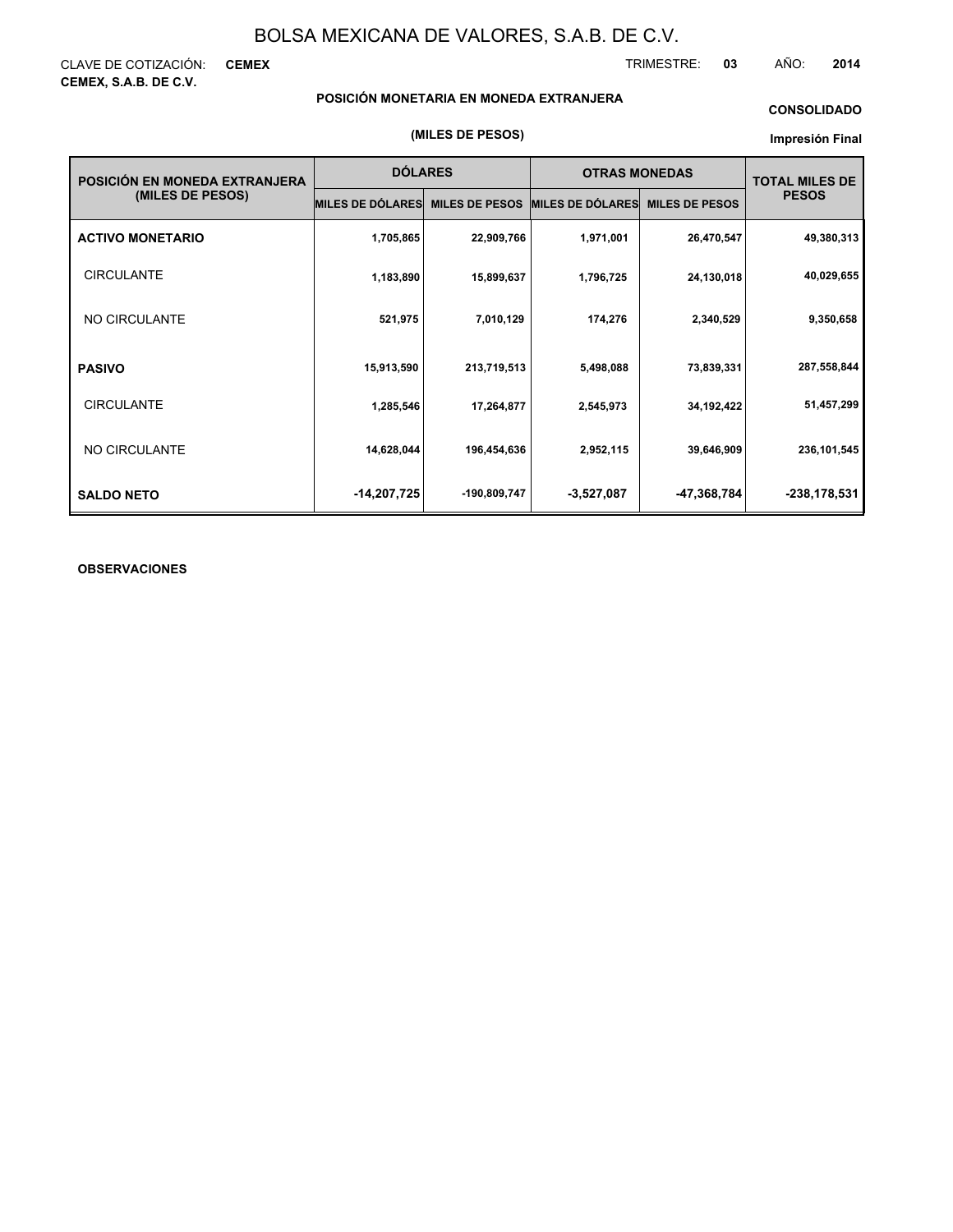| BOLSA MEXICANA DE VALORES, S.A.B. DE C.V. |  |  |  |  |  |  |
|-------------------------------------------|--|--|--|--|--|--|
|-------------------------------------------|--|--|--|--|--|--|

**CEMEX, S.A.B. DE C.V.**

**INSTRUMENTOS DE DEUDA**

PAGINA 1/2

**CONSOLIDADO**

**Impresión Final**

# **LIMITACIONES FINANCIERAS SEGÚN CONTRATO, ESCRITURAS DE LA EMISION**

LA HABILIDAD DE CEMEX PARA CUMPLIR CON ESTAS RAZONES FINANCIERAS PUEDE SER **Y/O TITULO**AFECTADA POR CONDICIONES ECONÓMICAS Y VOLATILIDAD EN LOS TIPOS DE CAMBIO, ASÍ COMO POR LAS CONDICIONES GENERALES PREVALECIENTES EN LOS MERCADOS DE DEUDA Y CAPITALES. PARA EL PERIODO DE CUMPLIMIENTO TERMINADO AL 30 DE SEPTIEMBRE DE 2014 CONSIDERANDO EL NUEVO ACUERDO DE CRÉDITO Y EL ACUERDO DE FINANCIAMIENTO ENMENDADO, SEGÚN APLICA Y, CON BASE EN LAS CIFRAS BAJO IFRS Y NIF, SEGÚN CORRESPONDA, CEMEX, S.A.B. DE C.V. Y SUS SUBSIDIARIAS ESTUVIERON EN CUMPLIMIENTO CON LAS RESTRICCIONES FINANCIERAS DE SUS CONTRATOS DE CRÉDITO.

LAS PRINCIPALES RAZONES FINANCIERAS CONSOLIDADAS SON LAS SIGUIENTES:

RAZONES FINANCIERAS CONSOLIDADAS 2014 RAZÓN DE APALANCAMIENTO 1,2, LÍMITE =< 6.75 CÁLCULO 5.37

RAZÓN DE COBERTURA 3 LÍMITE > 1.50 CÁLCULO 2.21

1 LA RAZÓN DE APALANCAMIENTO SE CALCULA EN PESOS DIVIDIENDO LA "DEUDA FONDEADA" ENTRE EL RESULTADO DE OPERACIÓN ANTES DE OTROS GASTOS, NETO, MÁS DEPRECIACIÓN Y AMORTIZACIÓN ("FLUJO DE OPERACIÓN") PRO FORMA DE LOS ÚLTIMOS DOCE MESES A LA FECHA DEL CÁLCULO. LA DEUDA FONDEADA CONSIDERA LA DEUDA SEGÚN EL ESTADO FINANCIERO SIN ARRENDAMIENTOS FINANCIEROS, MÁS LAS NOTAS PERPETUAS Y LAS GARANTÍAS, MÁS O MENOS EL VALOR RAZONABLE DE INSTRUMENTOS DERIVADOS, SEGÚN APLIQUE, ENTRE OTROS AJUSTES.

2 EL FLUJO DE OPERACIÓN PRO FORMA REPRESENTA, CALCULADO EN PESOS, EL FLUJO DE OPERACIÓN DE LOS ÚLTIMOS DOCE MESES A LA FECHA DEL CÁLCULO, MÁS EL FLUJO DE OPERACIÓN REFERIDO A DICHO PERIODO DE CUALQUIER ADQUISICIÓN SIGNIFICATIVA EFECTUADA EN EL PERIODO ANTES DE SU CONSOLIDACIÓN EN CEMEX, MENOS EL FLUJO DE OPERACIÓN REFERIDO A DICHO PERIODO DE CUALQUIER VENTA SIGNIFICATIVA EFECTUADA EN EL PERIODO QUE SE HUBIERA LIQUIDADO.

3 LA RAZÓN DE COBERTURA SE CALCULA CON LAS CIFRAS EN PESOS DE LOS ESTADOS FINANCIEROS, DIVIDIENDO EL FLUJO DE OPERACIÓN PRO FORMA ENTRE LOS GASTOS FINANCIEROS DE LOS ÚLTIMOS DOCE MESES A LA FECHA DEL CÁLCULO. LOS GASTOS FINANCIEROS INCLUYEN LOS INTERESES DEVENGADOS POR LAS NOTAS PERPETUAS.

PARA 2013 Y EN ADELANTE, CEMEX CONSIDERA QUE CONTINUARÁ CUMPLIENDO CON LAS RESTRICCIONES FINANCIERAS BAJO SU NUEVO ACUERDO DE CRÉDITO, CONSIDERANDO QUE SE ESPERAN BENEFICIOS POR PROGRAMAS DE REDUCCIÓN DE COSTOS IMPLEMENTADOS DURANTE 2012 Y 2011, CONDICIONES FAVORABLES EN ALGUNOS MERCADOS CLAVE, Y DISMINUCIONES EN LOS COSTOS DE ALGUNOS INSUMOS COMO ENERGÍA. ASIMISMO, COMO EN AÑOS ANTERIORES, CEMEX TIENE UN PLAN DE VENTA DE ACTIVOS, QUE SE ESPERA COMPLEMENTE LOS ESFUERZOS PARA REDUCIR SU DEUDA.

CLAVE DE COTIZACIÓN: TRIMESTRE: **03** AÑO: **2014 CEMEX**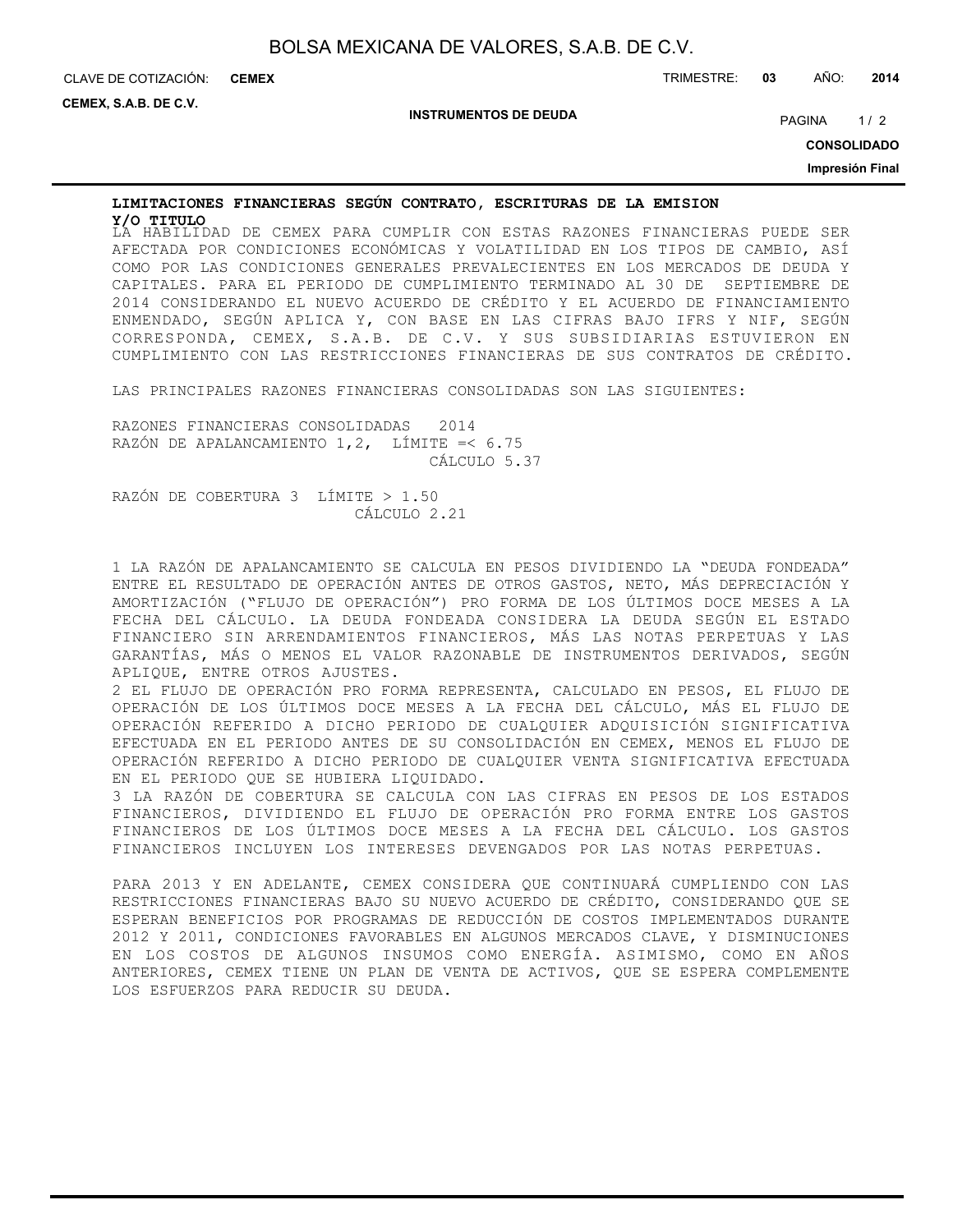| CLAVE DE COTIZACIÓN:  | <b>CEMEX</b> |                                                  |                              | TRIMESTRE: | 03 | AÑO:          | 2014                      |
|-----------------------|--------------|--------------------------------------------------|------------------------------|------------|----|---------------|---------------------------|
| CEMEX, S.A.B. DE C.V. |              |                                                  | <b>INSTRUMENTOS DE DEUDA</b> |            |    | <b>PAGINA</b> | 2/2<br><b>CONSOLIDADO</b> |
|                       |              |                                                  |                              |            |    |               | Impresión Final           |
|                       |              | SITUACIÓN ACTUAL DE LAS LIMITACIONES FINANCIERAS |                              |            |    |               |                           |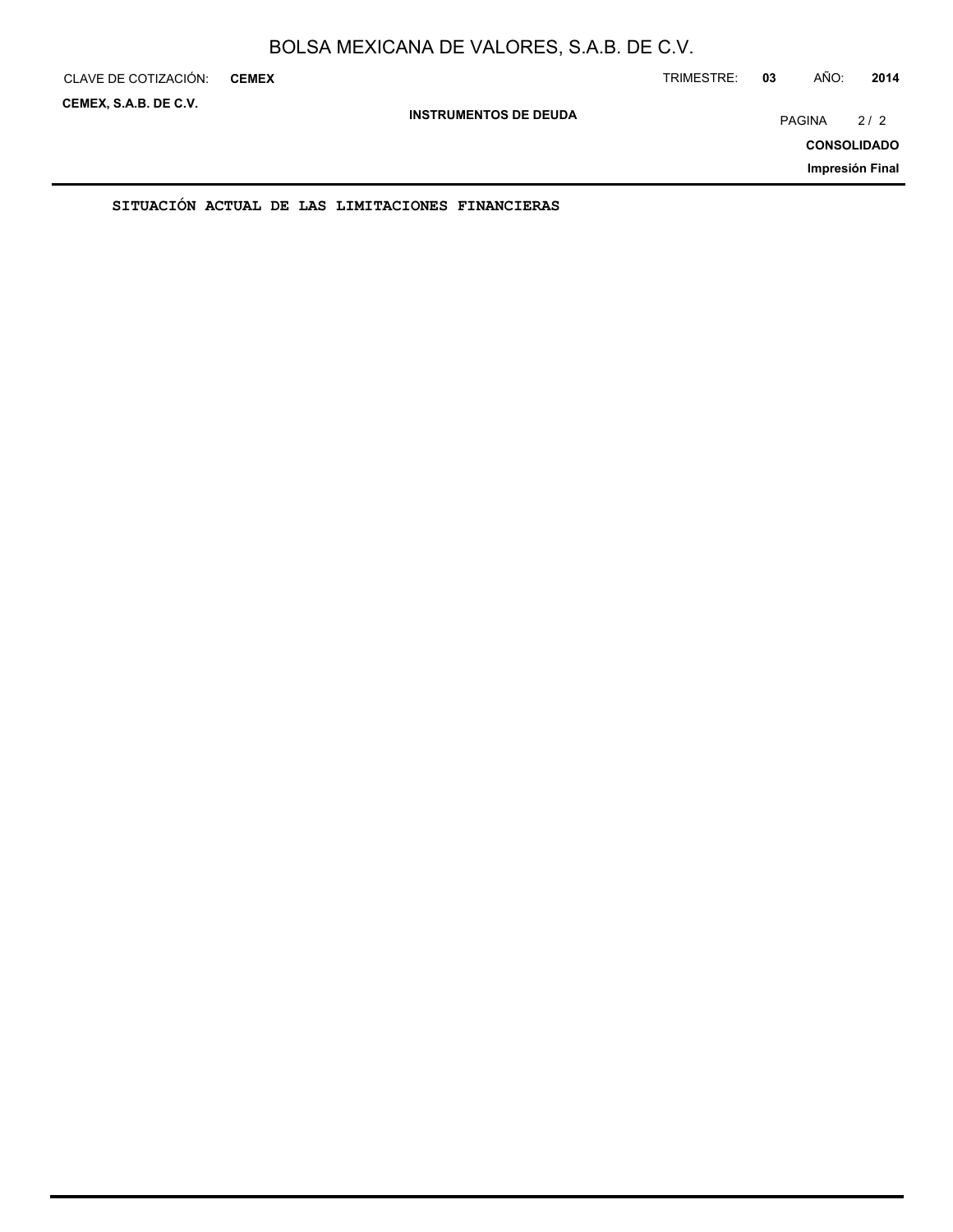**DISTRIBUCIÓN DE INGRESOS POR PRODUCTO**

**INGRESOS TOTALES**

**(MILES DE PESOS)**

**CEMEX, S.A.B. DE C.V.**

**CEMEX**

### CLAVE DE COTIZACIÓN TRIMESTRE **03** AÑO **2014**

**CONSOLIDADO**

**Impresión Final**

| <b>PRINCIPALES PRODUCTOS O LINEA</b>      | <b>VENTAS</b>  |                | $%$ DE<br><b>PARTICIPACION EN</b> | <b>PRINCIPALES</b> |                 |  |  |  |  |  |  |  |
|-------------------------------------------|----------------|----------------|-----------------------------------|--------------------|-----------------|--|--|--|--|--|--|--|
| <b>DE PRODUCTOS</b>                       | <b>VOLUMEN</b> | <b>IMPORTE</b> | <b>EL MERCADO</b>                 | <b>MARCAS</b>      | <b>CLIENTES</b> |  |  |  |  |  |  |  |
| <b>INGRESOS NACIONALES</b>                |                |                |                                   |                    |                 |  |  |  |  |  |  |  |
|                                           | 0              | 28,666,721     | 0.00                              |                    |                 |  |  |  |  |  |  |  |
| INGRESOS POR EXPORTACIÓN                  |                |                |                                   |                    |                 |  |  |  |  |  |  |  |
|                                           | 0              | 2,285,079      | 0.00                              |                    |                 |  |  |  |  |  |  |  |
| INGRESOS DE SUBSIDIARIAS EN EL EXTRANJERO |                |                |                                   |                    |                 |  |  |  |  |  |  |  |
|                                           | 0              | 125, 150, 530  | 0.00                              |                    |                 |  |  |  |  |  |  |  |
| <b>TOTAL</b>                              | 0              | 156,102,330    |                                   |                    |                 |  |  |  |  |  |  |  |

**OBSERVACIONES**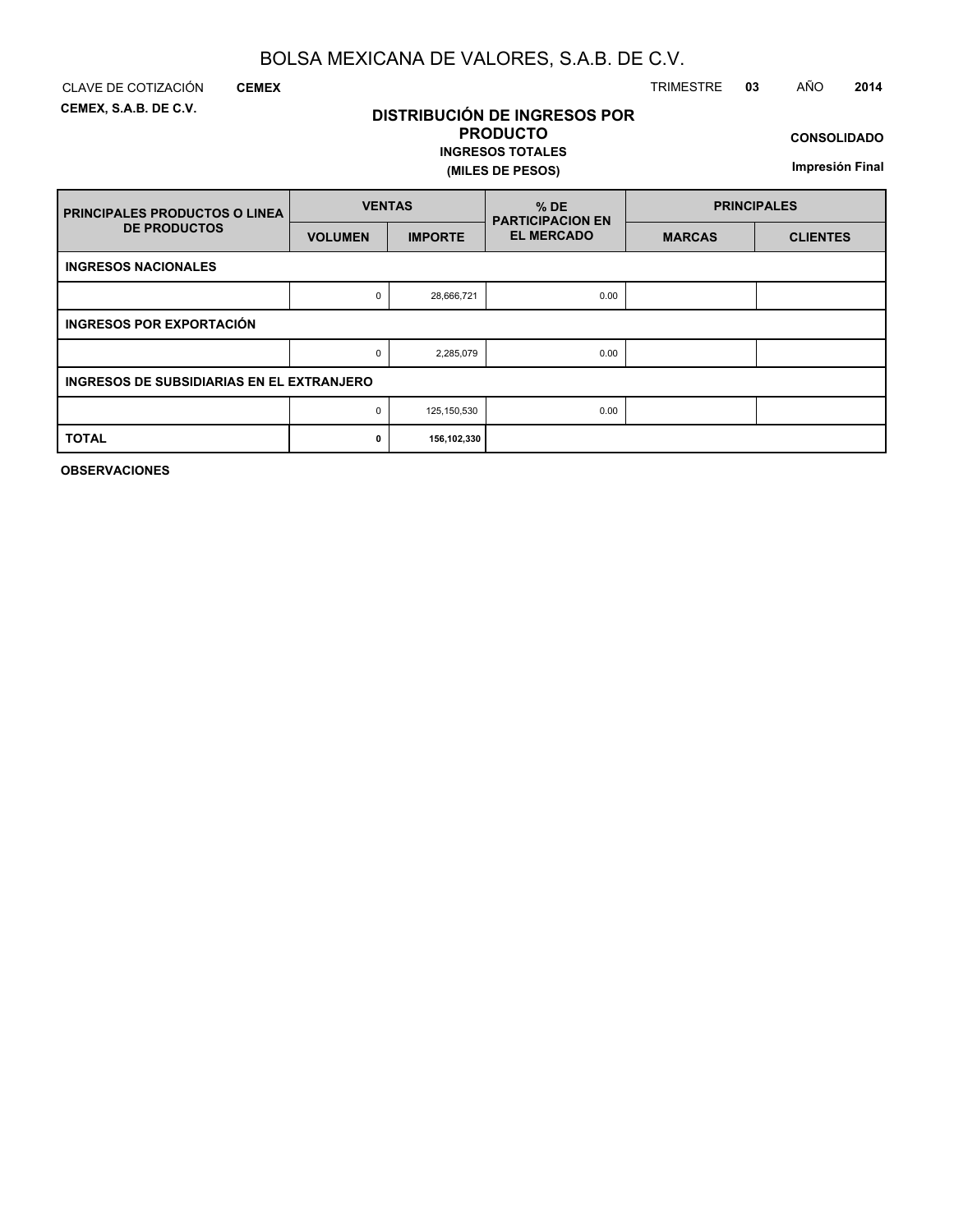**CEMEX, S.A.B. DE C.V.** CLAVE DE COTIZACIÓN**CEMEX**

#### TRIMESTRE **<sup>03</sup>** AÑO**<sup>2014</sup>**

**CONSOLIDADO**

### **INTEGRACIÓN DEL CAPITAL SOCIALPAGADO**

#### **CARACTERISTICAS DE LAS ACCIONES**

**Impresión Final**

| <b>SERIES</b> | <b>VALOR NOMINAL(\$)</b> | <b>CUPÓN</b><br><b>VIGENTE</b> | <b>NUMERO DE ACCIONES</b> |                         |                  |                          | <b>CAPITAL SOCIAL</b> |                 |
|---------------|--------------------------|--------------------------------|---------------------------|-------------------------|------------------|--------------------------|-----------------------|-----------------|
|               |                          |                                | <b>PORCIÓN FIJA</b>       | <b>PORCIÓN VARIABLE</b> | <b>MEXICANOS</b> | <b>LIBRE SUSCRIPCIÓN</b> | <b>FIJO</b>           | <b>VARIABLE</b> |
| l٨            | 0.00280                  | 146                            | 8,712,000,000             | 16,200,327,080          | 24,912,327,080   |                          | 24.190                | 44,982          |
| lв            | 0.00280                  | 146                            | 4,356,000,000             | 8,100,163,540           |                  | 12,456,163,540           | 12.095                | 22,491          |
| <b>TOTAL</b>  |                          | 13,068,000,000                 | 24,300,490,620            | 24,912,327,080          | 12,456,163,540   | 36.285                   | 67,473                |                 |

**TOTAL DE ACCIONES QUE REPRESENTAN EL CAPITAL SOCIAL PAGADO A LAFECHA DE ENVIO DE LA INFORMACIÓN:**37,368,490,620

**OBSERVACIONES**